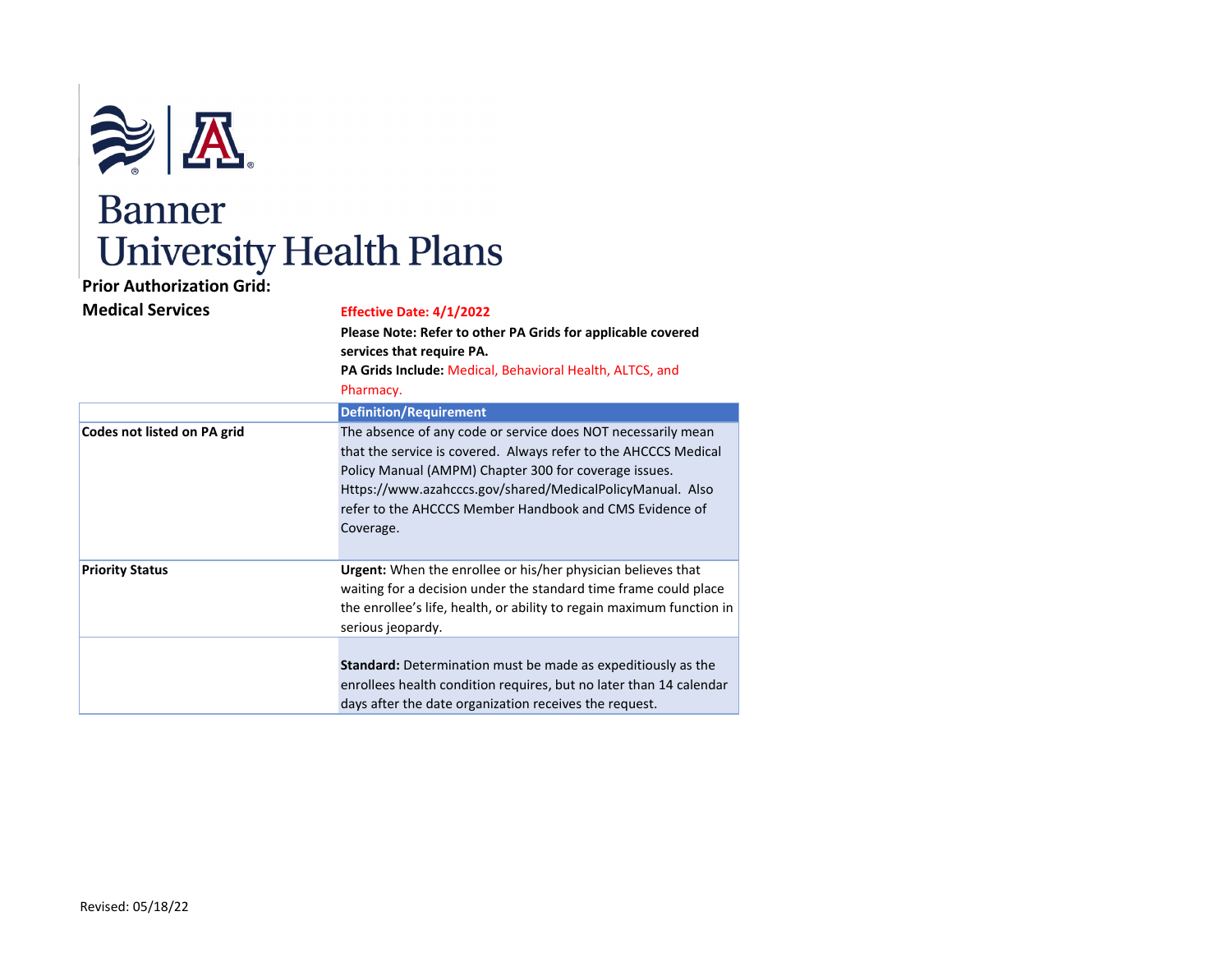| <b>Inpatient Admissions</b>                   | Prior authorization is not required for emergent inpatient<br>admission. Prior authorization is required for any planned or<br>unplanned acute care inpatient, LTAC, SNF, rehab and inpatient<br>behavioral health (detox, substance abuse, resitdential)<br>admissions. Admissions for labor and delivery and hospice are<br>excluded. Please submit a face sheet as a form of notification for<br>acute or post-acute (SNF, AIR, LTAC) to allow for authorization<br>entry and concurrent review. |
|-----------------------------------------------|-----------------------------------------------------------------------------------------------------------------------------------------------------------------------------------------------------------------------------------------------------------------------------------------------------------------------------------------------------------------------------------------------------------------------------------------------------------------------------------------------------|
| <b>Out of Network Services</b>                | Non-contracted providers requesting non-emergent services<br>requires authorization by AHCCCS. Non-contracted provider must<br>be registered with AHCCCS. Participating primary care providers<br>must obtain prior authorization for any referral of non-emergency<br>care to a non-participating health care facility or provider.<br>Participating specialists requesting service at a non-participating<br>health care entity must also request prior authorization.                            |
| <b>Age Considerations</b>                     | Some codes only apply to AHCCCS members less than 21. Also,<br>codes listed to require PA may not be covered for members over<br>age 21.                                                                                                                                                                                                                                                                                                                                                            |
| Primary Surgeon, co-surgeon                   | Prior authorizations for requests that are approved will cover<br>eligible codes for assist at surgery or for co-surgeon.                                                                                                                                                                                                                                                                                                                                                                           |
| <b>Durable Medical Equipment and supplies</b> | Equipment (prosthetics, orthotics, equipement and/or associated<br>medical supplies) for which the billed amount exceeds \$1,000.00<br>retail cost.                                                                                                                                                                                                                                                                                                                                                 |
| Power wheel chair and component parts.        | Prior authorization is required for all power wheel chair requests<br>and component parts.                                                                                                                                                                                                                                                                                                                                                                                                          |
| Transplants                                   | Prior authorization is required for all transplants excluding corneal<br>transplants.                                                                                                                                                                                                                                                                                                                                                                                                               |
| <b>Genetic Testing</b>                        | Prior authorization required for all genetic testing codes.                                                                                                                                                                                                                                                                                                                                                                                                                                         |
| <b>Bariateric Procedures</b>                  | Prior authorization is required for all bariatric procedures.                                                                                                                                                                                                                                                                                                                                                                                                                                       |
| <b>Experimental or Investigational</b>        | Prior authorization required for all experimental, investigational or<br>unproven requests.                                                                                                                                                                                                                                                                                                                                                                                                         |
| <b>Advanced Imaging</b>                       |                                                                                                                                                                                                                                                                                                                                                                                                                                                                                                     |
| Cardiology                                    |                                                                                                                                                                                                                                                                                                                                                                                                                                                                                                     |
| <b>Joint Procedures</b>                       |                                                                                                                                                                                                                                                                                                                                                                                                                                                                                                     |
| <b>Spine Procedures</b>                       | Prior authorization required for listed codes in these areas.                                                                                                                                                                                                                                                                                                                                                                                                                                       |
| <b>Pain Injections</b>                        | Submit to eviCore at www.eviCore.co/pages/providerlogin.aspx                                                                                                                                                                                                                                                                                                                                                                                                                                        |
| <b>Medical Oncology</b>                       | eviCore phone: 888-693-3211                                                                                                                                                                                                                                                                                                                                                                                                                                                                         |
| <b>Radiation Oncology</b>                     | eviCore fax: 888-693-3210                                                                                                                                                                                                                                                                                                                                                                                                                                                                           |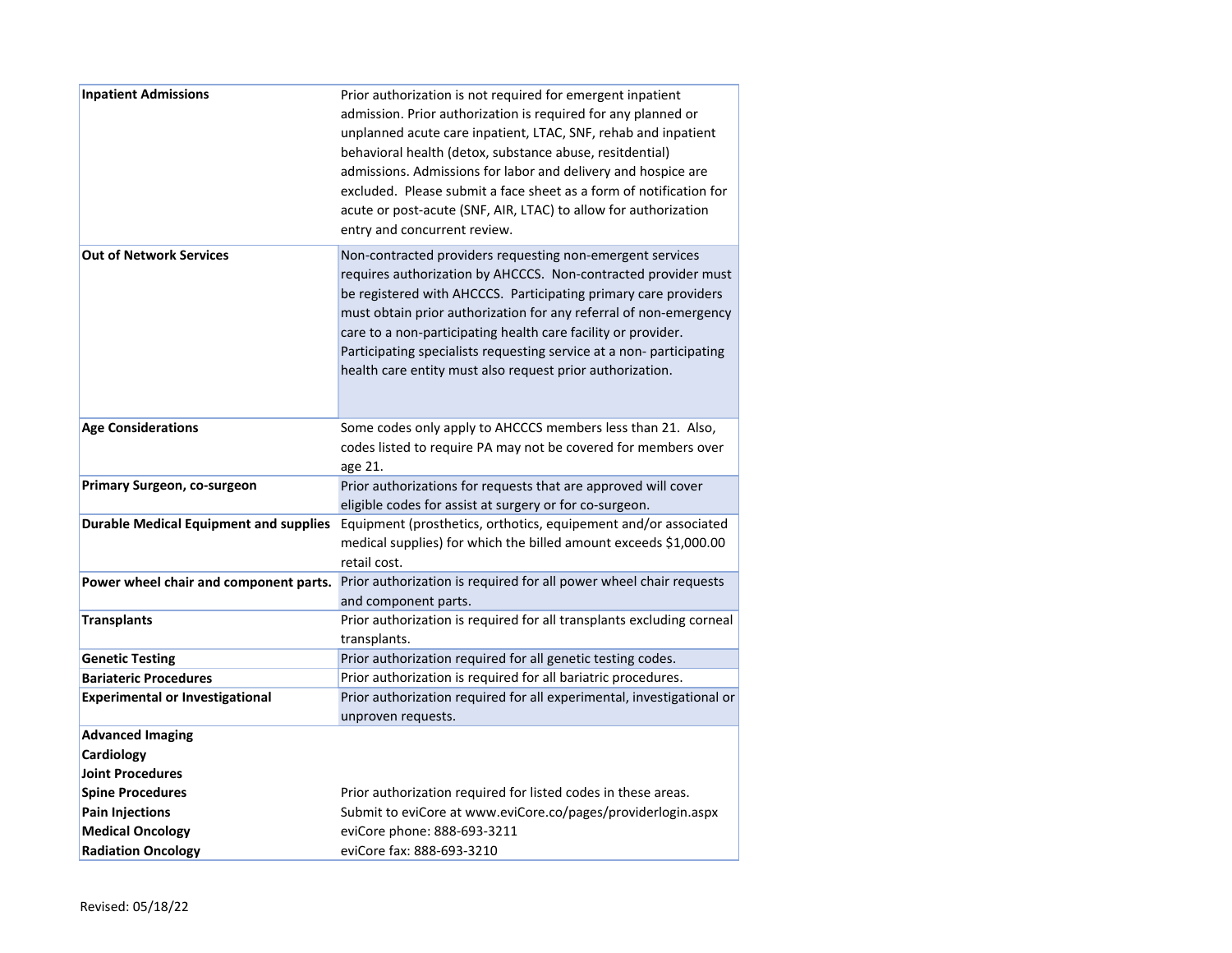| <b>Acupuncture and Chiropractic</b> | Authorization required.                                     |               |         |                             |
|-------------------------------------|-------------------------------------------------------------|---------------|---------|-----------------------------|
|                                     | Submit to ASH                                               |               |         |                             |
|                                     | Accupunture fax: 877-795-2746                               |               |         |                             |
|                                     | Chiropractic fax: 877-304-2746                              |               |         |                             |
|                                     | Portal: ASHLink.com                                         |               |         |                             |
|                                     | Provider Services: 800-972-4226 option #2 for MNR inquiries |               |         |                             |
|                                     | <b>PA Required</b>                                          |               |         |                             |
|                                     |                                                             | Send to       | Send to |                             |
| <b>Procedure Code</b>               | <b>Short Description</b>                                    | <b>Banner</b> | eviCore | eviCore Category - Platform |
| 15777                               | Acellular derm matrix implt                                 | Banner        |         |                             |
| 15780                               | Dermabrasion; total face                                    | Banner        |         |                             |
| 15786                               | Abrasion; single lesion                                     | Banner        |         |                             |
| 15787                               | Abrasion; each addtiional 4 lesions or less                 | Banner        |         |                             |
| 15788                               | Chemical peel, facial; epidermal                            | Banner        |         |                             |
| 15789                               | Chemical peel; facial; dermal                               | Banner        |         |                             |
| 15792                               | Chemical peel, nonfacial; epidermal                         | Banner        |         |                             |
| 15793                               | Chemical peel Nonfacial                                     | Banner        |         |                             |
| 15819                               | Plastic surgery neck                                        | Banner        |         |                             |
| 15820                               | Revision of lower eyelid                                    | Banner        |         |                             |
| 15821                               | Revision of lower eyelid                                    | Banner        |         |                             |
| 15822                               | Revision of upper eyelid                                    | Banner        |         |                             |
| 15823                               | Revision of upper eyelid                                    | Banner        |         |                             |
| 15824                               | Removal of forehead wrinkles                                | Banner        |         |                             |
| 15825                               | Removal of neck wrinkles                                    | Banner        |         |                             |
| 15826                               | Removal of brow wrinkles                                    | Banner        |         |                             |
| 15828                               | Removal of face wrinkles                                    | Banner        |         |                             |
| 15829                               | Removal of skin wrinkles                                    | Banner        |         |                             |
| 15830                               | Exc skin abd                                                | Banner        |         |                             |
| 15832                               | Excise excessive skin thigh                                 | Banner        |         |                             |
| 15833                               | Excise excessive skin leg                                   | <b>Banner</b> |         |                             |
| 15834                               | Excise excessive skin hip                                   | Banner        |         |                             |
| 15835                               | Excise excessive skin buttck                                | Banner        |         |                             |
| 15836                               | Excise excessive skin arm                                   | Banner        |         |                             |
| 15837                               | Excise excess skin arm/hand                                 | Banner        |         |                             |
| 15838                               | Excise excess skin fat pad                                  | Banner        |         |                             |
| 15839                               | Excise excess skin & tissue                                 | Banner        |         |                             |
| 15840                               | Nerve palsy fascial graft                                   | Banner        |         |                             |
| 15841                               | Nerve palsy muscle graft                                    | Banner        |         |                             |
| 15842                               | Nerve palsy microsurg graft                                 | Banner        |         |                             |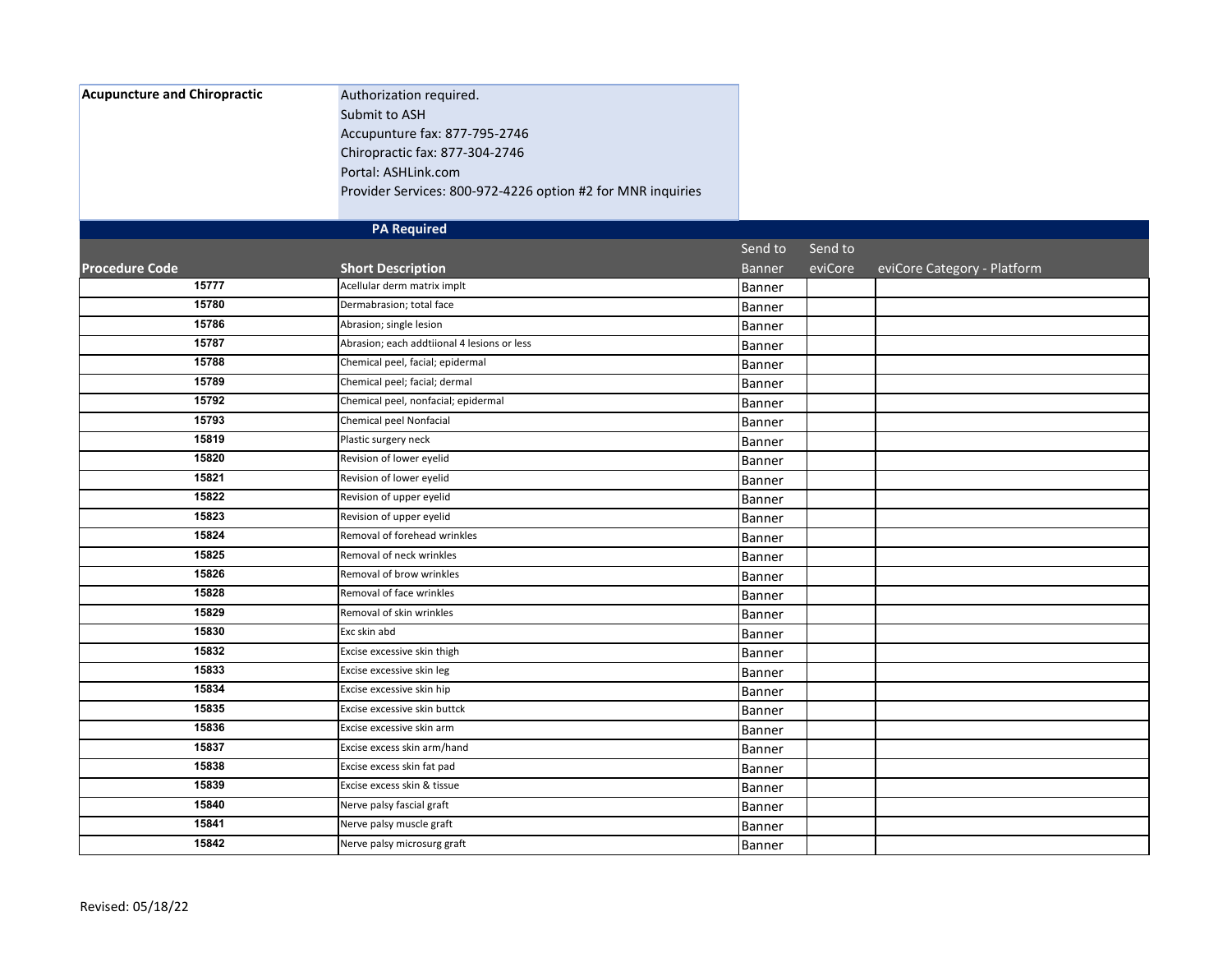| 15845 | Skin and muscle repair face                                             | Banner        |         |                                 |
|-------|-------------------------------------------------------------------------|---------------|---------|---------------------------------|
| 15847 | Exc skin abd add-on                                                     | Banner        |         |                                 |
| 15876 | Suction lipectomy head&neck                                             | Banner        |         |                                 |
| 15877 | Suction lipectomy trunk                                                 | Banner        |         |                                 |
| 15878 | Suction lipectomy upr extrem                                            | Banner        |         |                                 |
| 15879 | Suction lipectomy lwr extrem                                            | <b>Banner</b> |         |                                 |
| 17106 | Destruction of skin lesions                                             | Banner        |         |                                 |
| 17107 | Destruction of skin lesions                                             | Banner        |         |                                 |
| 17108 | Destruction of skin lesions                                             | Banner        |         |                                 |
| 17380 | Hair removal by electrolysis                                            | Banner        |         |                                 |
| 17999 | Skin tissue procedure                                                   | Banner        |         |                                 |
| 19300 | Mastectomy for gynecomastia                                             | <b>Banner</b> |         |                                 |
| 19303 | Mast simple complete                                                    | Banner        |         |                                 |
| 19316 | Mastopexy                                                               | Banner        |         |                                 |
| 19318 | Reduction of large breast                                               | Banner        |         |                                 |
| 19324 | Enlarge breast                                                          | Banner        |         |                                 |
| 19325 | Enlarge breast with implant                                             | Banner        |         |                                 |
| 19328 | Removal of breast implant                                               | Banner        |         |                                 |
| 19330 | Removal of implant material                                             | Banner        |         |                                 |
| 19340 | Immediate breast prosthesis                                             | Banner        |         |                                 |
| 19342 | Delayed breast prosthesis                                               | Banner        |         |                                 |
| 19350 | <b>Breast reconstruction</b>                                            | Banner        |         |                                 |
| 19355 | Correct inverted nipple(s)                                              | Banner        |         |                                 |
| 19357 | <b>Breast reconstruction</b>                                            | Banner        |         |                                 |
| 19361 | Breast reconstruction with Latissimus Dorsi flap, without implant       | Banner        |         |                                 |
| 19364 | Breast Reconstruction With Free Flap                                    | Banner        |         |                                 |
| 19366 | Breast Reconstruction With Other Technique                              | Banner        |         |                                 |
| 19367 | Breast Reconstruction With Transverse Rectus Abd. Myocutaneous Flap     | Banner        |         |                                 |
| 19368 | <b>Breast reconstruction</b>                                            | Banner        |         |                                 |
| 19370 | Surgery of breast capsule                                               | Banner        |         |                                 |
| 19371 | Removal of breast capsule                                               | Banner        |         |                                 |
| 19380 | Revise breast reconstruction                                            | Banner        |         |                                 |
| 19396 | Design custom breast implant                                            | Banner        |         |                                 |
| 19499 | Breast surgery procedure                                                | Banner        |         |                                 |
| 20930 | Allograft, Morselized, Or Placement Of Osteopromotive Material          |               | eviCore | <b>MSK - Care Core National</b> |
| 20931 | Allograft, Structural, For Spine Surgery Only                           |               | eviCore | <b>MSK - Care Core National</b> |
| 20936 | Autograft For Spine Surgery Only (Includes Harvesting The Graft)        |               | eviCore | MSK - Care Core National        |
| 20937 | Autograft For Spine Surgery Only (Includes Harvesting The Graft)        |               | eviCore | MSK - Care Core National        |
| 20938 | Autograft For Spine Surgery Only; Structural, Bicortical Or Tricortical |               | eviCore | MSK - Care Core National        |
| 20974 | Electrical bone stimulation                                             |               | eviCore | MSK - Care Core National        |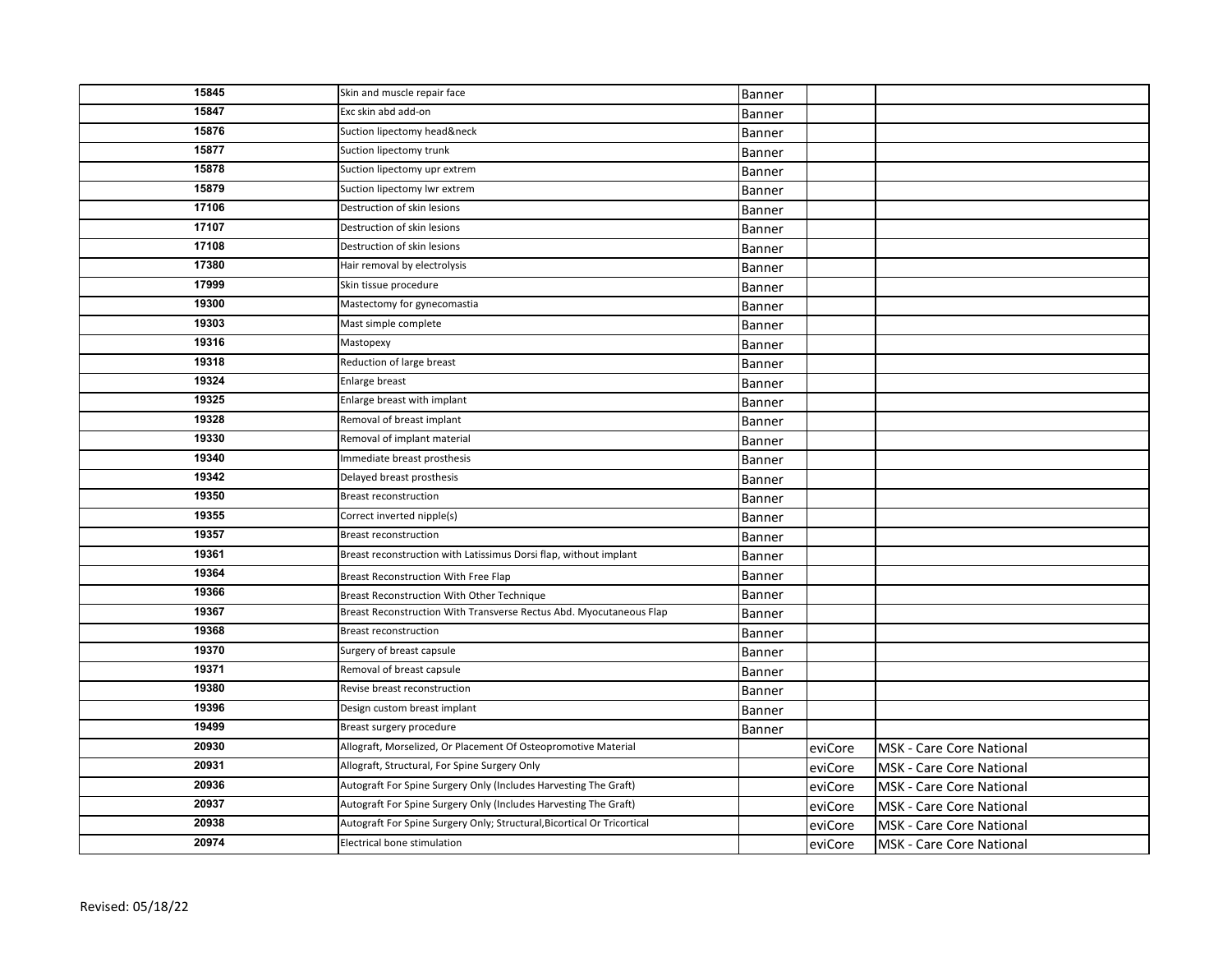| 20975 | Electrical bone stimulation                                                 |               | eviCore | MSK - Care Core National |
|-------|-----------------------------------------------------------------------------|---------------|---------|--------------------------|
| 21010 | Incision of jaw joint                                                       | Banner        |         |                          |
| 21050 | Removal of jaw joint                                                        | Banner        |         |                          |
| 21060 | Remove jaw joint cartilage                                                  | <b>Banner</b> |         |                          |
| 21073 | Mnpj of tmj w/anesth                                                        | Banner        |         |                          |
| 21083 | Prepare face/oral prosthesis                                                | Banner        |         |                          |
| 21087 | Prepare face/oral prosthesis                                                | Banner        |         |                          |
| 21116 | Injection jaw joint x-ray                                                   | Banner        |         |                          |
| 21120 | Reconstruction of chin                                                      | Banner        |         |                          |
| 21121 | Reconstruction of chin                                                      | Banner        |         |                          |
| 21122 | Reconstruction of chin                                                      | Banner        |         |                          |
| 21123 | Reconstruction of chin                                                      | Banner        |         |                          |
| 21125 | Augmentation lower jaw bone                                                 | Banner        |         |                          |
| 21127 | Augmentation lower jaw bone                                                 | <b>Banner</b> |         |                          |
| 21137 | Reduction of forehead                                                       | <b>Banner</b> |         |                          |
| 21138 | Reduction of forehead                                                       | Banner        |         |                          |
| 21139 | Reduction of forehead                                                       | Banner        |         |                          |
| 21142 | Reconstruction Midface, Lefort I; Two Pieces, Segment Movement In Any       | Banner        |         |                          |
| 21145 | Reconstruction Midface, Lefort I; Single Piece, Segment Movement In Any     | Banner        |         |                          |
| 21147 | Reconstruction Midface, Lefort I; Three Or More Pieces                      | Banner        |         |                          |
| 21150 | Lefort ii anterior intrusion                                                | Banner        |         |                          |
| 21151 | Reconstruction Midface, Lefort Ii; Any Direction, Requiring Bone Grafts     | <b>Banner</b> |         |                          |
| 21154 | Reconstruction Midface, Lefort Iii (Extracranial), Any Type, Requiring Bone | Banner        |         |                          |
| 21155 | Reconstruction Midface, Lefort Iii (Extracranial), Any Type, Requiring Bone | Banner        |         |                          |
| 21159 | Reconstruction Midface, Lefort Iii (Extra And Intracranial) With Forehead   | Banner        |         |                          |
| 21160 | Reconstruction Midface, Lefort Iii (Extra And Intracranial) With Forehead   | Banner        |         |                          |
| 21172 | Reconstruct orbit/forehead                                                  | Banner        |         |                          |
| 21175 | Reconstruct orbit/forehead                                                  | Banner        |         |                          |
| 21179 | Rcnstj Superior-Lateral Orbital Rim&Lower Fhd                               | Banner        |         |                          |
| 21180 | Rcnstj Bifrontal Superior-Lat Orb Rims&Lwr Fhd                              | Banner        |         |                          |
| 21181 | Contour cranial bone lesion                                                 | <b>Banner</b> |         |                          |
| 21182 | Rcnstj Orbit/Fhd/Nasethmd Exc B9 Tum Grf <40Sqcm                            | Banner        |         |                          |
| 21183 | Rcnstj Orbit/Fhd/Nasethmd Exc B9 Grf >40 <80Sqcm                            | Banner        |         |                          |
| 21184 | Rcnstj Orbit/Fhd/Nasethmd Exc B9 Tum Grf>80Sq Cm                            | <b>Banner</b> |         |                          |
| 21188 | Reconstruction of midface                                                   | Banner        |         |                          |
| 21193 | Reconst Iwr jaw w/o graft                                                   | Banner        |         |                          |
| 21194 | Rcnstj Mndblr Rami Hrzntl/Ver/C/L Osteot W/Graft                            | Banner        |         |                          |
| 21195 | Reconst lwr jaw w/o fixation                                                | Banner        |         |                          |
| 21196 | Rcnstj Mndblr Rami&/Bdy Sgtl Splt W/Int Rgd Fixj                            | Banner        |         |                          |
| 21198 | Reconstr lwr jaw segment                                                    | Banner        |         |                          |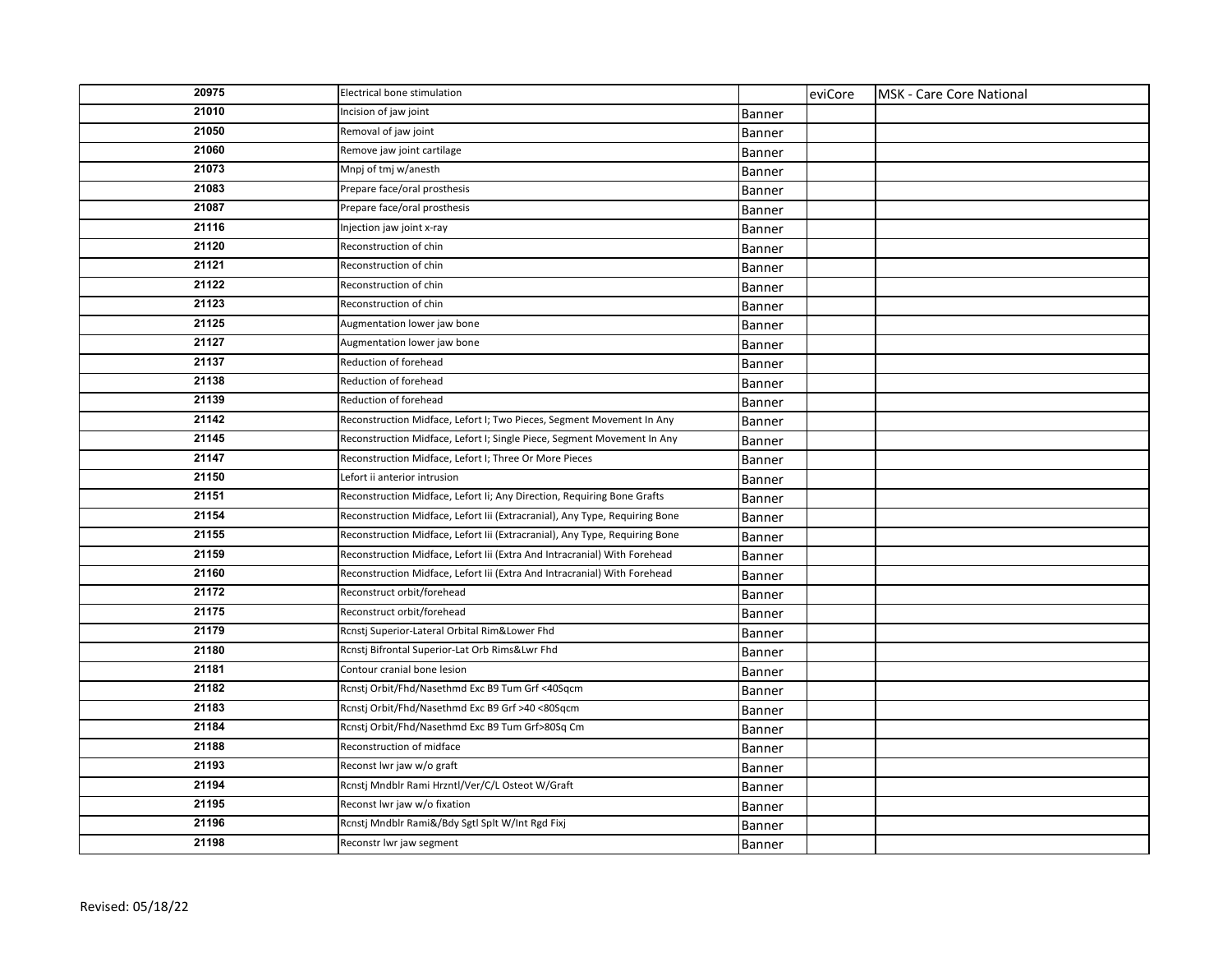| 21199 | Reconstr Iwr jaw w/advance                       | Banner |  |
|-------|--------------------------------------------------|--------|--|
| 21206 | Reconstruct upper jaw bone                       | Banner |  |
| 21208 | Augmentation of facial bones                     | Banner |  |
| 21209 | Reduction of facial bones                        | Banner |  |
| 21210 | Face bone graft                                  |        |  |
| 21215 | Lower jaw bone graft                             | Banner |  |
| 21230 | Rib cartilage graft                              | Banner |  |
| 21235 | Ear cartilage graft                              | Banner |  |
| 21240 | Reconstruction of jaw joint                      | Banner |  |
| 21242 |                                                  | Banner |  |
|       | Reconstruction of jaw joint                      | Banner |  |
| 21243 | Reconstruction of jaw joint                      | Banner |  |
| 21244 | Reconstruction of lower jaw                      | Banner |  |
| 21245 | Reconstruction of jaw                            | Banner |  |
| 21246 | Reconstruction of jaw                            | Banner |  |
| 21248 | Reconstruction of jaw                            | Banner |  |
| 21249 | Reconstruction of jaw                            | Banner |  |
| 21255 | Rcnstj Zygmtc Arch/Glenoid Fossa W/Bone Cartlg   | Banner |  |
| 21256 | Reconstruction of orbit                          | Banner |  |
| 21260 | Revise eye sockets                               | Banner |  |
| 21261 | Revise eye sockets                               | Banner |  |
| 21263 | Revise eye sockets                               | Banner |  |
| 21267 | Revise eye sockets                               | Banner |  |
| 21268 | Orbital Repositioning W/Bone Grafts Icra&Xtrc    | Banner |  |
| 21270 | Augmentation cheek bone                          | Banner |  |
| 21275 | Revision orbitofacial bones                      | Banner |  |
| 21280 | Revision of eyelid                               | Banner |  |
| 21282 | Revision of eyelid                               | Banner |  |
| 21295 | Revision of jaw muscle/bone                      | Banner |  |
| 21296 | Revision of jaw muscle/bone                      | Banner |  |
| 21299 | Cranio/maxillofacial surgery                     | Banner |  |
| 21335 | Open tx Nose & septal fx                         | Banner |  |
| 21421 | Closed Tx Palatal/Maxillary Fx W/Fixation/Splint | Banner |  |
| 21422 | Open Treatment Palatal/Maxillary Fracture        | Banner |  |
| 21423 | Open Tx Palatal/Maxillary Fx Comp Multiple Appr  | Banner |  |
| 21431 | Closed Tx Craniofacial Separation                | Banner |  |
| 21432 | Open Tx Craniofacial Sep W/Wiring&/Int Fixj      | Banner |  |
| 21433 | Open Tx Craniofacial Sep Complicated Mlt Appr    | Banner |  |
| 21435 | Open Tx Craniofacial Sep Comp W/Int&/Xtrnl Fixj  | Banner |  |
| 21436 | Optx Crnfcl Sep Lft lii Typ Comp Int Fixj W/Bone | Banner |  |
| 21685 | Hyoid myotomy & suspension                       | Banner |  |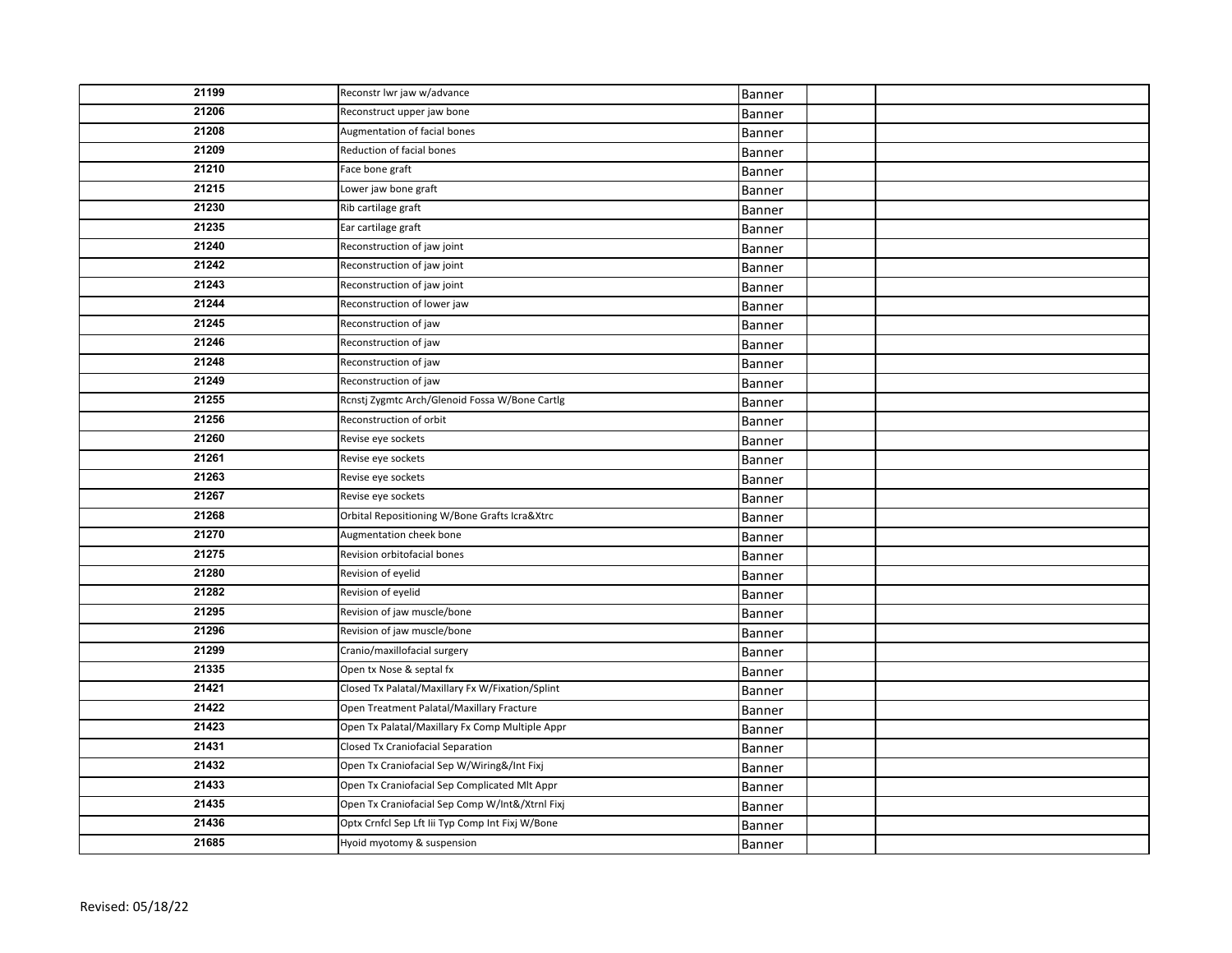| 21742 | Repair stern/nuss w/o scope                                                 | Banner        |         |                                 |
|-------|-----------------------------------------------------------------------------|---------------|---------|---------------------------------|
| 21743 | Repair sternum/nuss w/scope                                                 | <b>Banner</b> |         |                                 |
| 22100 | Partial Excision Post. Vertebral Component (Eg, Spinous Process, Lamina)    | Banner        |         |                                 |
| 22101 | Partial Excision Of Post. Vertebral Component (Eg, Spinous Process, Lamina) | Banner        |         |                                 |
| 22102 | Partial Excision Of Post. Vertebral Component (Eg, Spinous Process, Lamina) | Banner        |         |                                 |
| 22103 | Partial Excision Of Post. Vertebral Component (Eg, Spinous Process, Lamina) | Banner        |         |                                 |
| 22110 | Partial Excision Of Vertebral Body, For Intrinsic Bony Lesion, Without      | Banner        |         |                                 |
| 22112 | Partial Excision Of Vertebral Body, For Intrinsic Bony Lesion, Without      | Banner        |         |                                 |
| 22114 | Partial Excision Of Vertebral Body, For Intrinsic Bony Lesion, Without      | <b>Banner</b> |         |                                 |
| 22116 | Partial Excision Of Vertebral Body, For Intrinsic Bony Lesion, Without      | Banner        |         |                                 |
| 22206 | Osteotomy Of Spine, Post. or Posterolateral Approach, Three Columns         | Banner        |         |                                 |
| 22207 | Osteotomy Of Spine, Post. or Posterolateral Approach, Three Columns         | Banner        |         |                                 |
| 22208 | Osteotomy Of Spine, Post. or Posterolateral Approach, Three Columns         | <b>Banner</b> |         |                                 |
| 22210 | Osteotomy Of Spine, Post. or Posterolateral Approach, Three Columns         | Banner        |         |                                 |
| 22212 | Osteotomy Of Spine, Post. or Posterolateral Approach, Three Columns         | <b>Banner</b> |         |                                 |
| 22214 | Osteotomy Of Spine, Post. or Posterolateral Approach, Three Columns         | Banner        |         |                                 |
| 22216 | Osteotomy Of Spine, Post. or Posterolateral Approach, Three Columns         | Banner        |         |                                 |
| 22220 | Osteotomy Of Spine, Including Diskectomy, Ant. Approach, Single Vertebral   | Banner        |         |                                 |
| 22222 | Osteotomy Of Spine, Including Diskectomy, Ant. Approach, Single Vertebral   | Banner        |         |                                 |
| 22224 | Osteotomy Of Spine, Including Diskectomy, Ant. Approach, Single Vertebral   | <b>Banner</b> |         |                                 |
| 22226 | Osteotomy Of Spine, Including Diskectomy, Ant. Approach, Single Vertebral   | Banner        |         |                                 |
| 22505 | Manipulation of spine                                                       | Banner        |         |                                 |
| 22510 | Percut vertebroplasty                                                       |               | eviCore | <b>MSK - Care Core National</b> |
| 22511 | percut lumbosacral                                                          |               | eviCore | <b>MSK</b> - Care Core National |
| 22512 | add-on each vertebral body                                                  |               | eviCore | <b>MSK - Care Core National</b> |
| 22513 | Percut vertebral augmentation                                               |               | eviCore | <b>MSK - Care Core National</b> |
| 22514 | Percut vertebroplasty lumbar                                                |               | eviCore | <b>MSK - Care Core National</b> |
| 22515 | add-on each thoracic or lumbar vetebral boday                               |               | eviCore | <b>MSK - Care Core National</b> |
| 22526 | Perc. Intradiscal Electrothermal Annuloplasty, with Fluoroscopic Guidance   |               | eviCore | <b>MSK - Care Core National</b> |
| 22527 | Perc. Intradiscal Electrothermal Annuloplasty, with Fluoroscopic Guidance   |               | eviCore | <b>MSK</b> - Care Core National |
| 22533 | Lat lumbar spine fusion                                                     |               | eviCore | <b>MSK - Care Core National</b> |
| 22534 | Arthrodesis, Lat. Extracavitary Technique, Minimal Discectomy; Thor./Lumbar |               | eviCore | <b>MSK - Care Core National</b> |
| 22551 | Arthrodesis, Ant. Interbody, Disc Space Prep, Discectomy, Osteophytectomy   |               | eviCore | <b>MSK</b> - Care Core National |
| 22552 | Arthrodesis, Ant. Interbody, Disc Space Prep, Discectomy, Osteophytectomy   |               | eviCore | <b>MSK</b> - Care Core National |
| 22554 | Arthrodesis, Ant. Interbody Technique, Minimal Discectomy                   |               | eviCore | <b>MSK - Care Core National</b> |
| 22558 | Lumbar spine fusion                                                         |               | eviCore | <b>MSK - Care Core National</b> |
| 22585 | Arthrodesis, anterior interbody technique including minimal discectomy      |               | eviCore | <b>MSK - Care Core National</b> |
| 22595 | Insert. Intervertebral Biomech. Device (Eg, Cage, Mesh, Methylmethacrylate) |               | eviCore | MSK - Care Core National        |
| 22600 | Arthrodesis, Post. or Posterolateral Technique, Cervical Below C2 Segment   |               | eviCore | <b>MSK - Care Core National</b> |
| 22612 | Lumbar spine fusion                                                         |               | eviCore | <b>MSK - Care Core National</b> |
|       |                                                                             |               |         |                                 |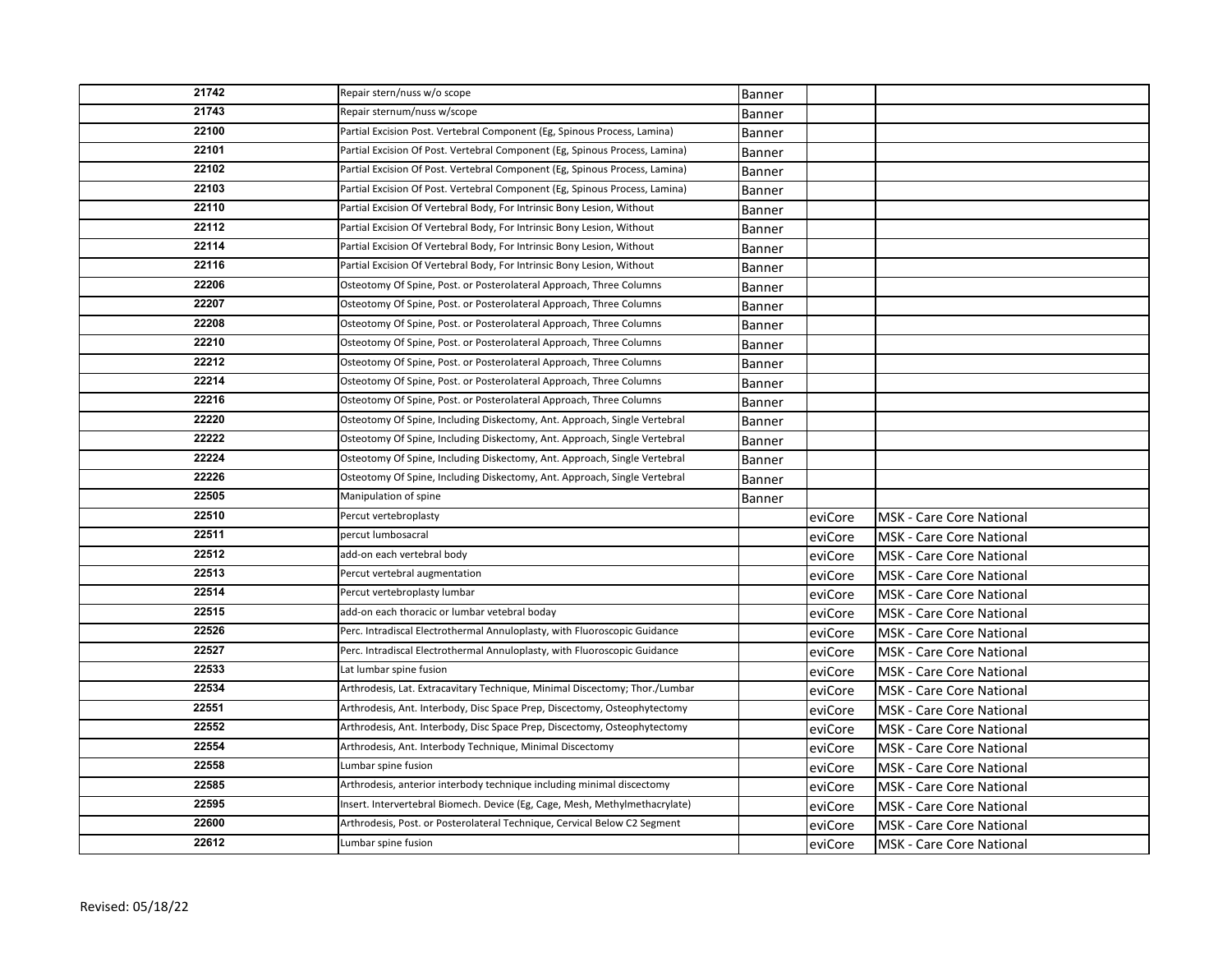| 22614 | Arthrodesis, Post. or Posterolateral Technique                             |        | eviCore | <b>MSK - Care Core National</b>  |
|-------|----------------------------------------------------------------------------|--------|---------|----------------------------------|
| 22630 | Lumbar spine fusion                                                        |        | eviCore | <b>MSK</b> - Care Core National  |
| 22632 | Arthrodesis, Post. Interbody Technique, Laminectomy &/or Discectomy        |        | eviCore | <b>MSK - Care Core National</b>  |
| 22633 | Lumbar spine fusion combined                                               |        | eviCore | <b>MSK</b> - Care Core National  |
| 22634 | Spine fusion extra segment                                                 |        | eviCore | <b>MSK - Care Core National</b>  |
| 22840 | Insert spine fixation device                                               |        | eviCore | <b>MSK</b> - Care Core National  |
| 22841 | Insert spine fixation device                                               |        | eviCore | <b>MSK</b> - Care Core National  |
| 22842 | Insert spine fixation device                                               |        | eviCore | <b>MSK</b> - Care Core National  |
| 22843 | Insert spine fixation device                                               |        | eviCore | MSK - Care Core National         |
| 22844 | Insert spine fixation device                                               |        | eviCore | <b>MSK</b> - Care Core National  |
| 22845 | Insert spine fixation device                                               |        | eviCore | <b>MSK - Care Core National</b>  |
| 22846 | Insert spine fixation device                                               |        | eviCore | MSK - Care Core National         |
| 22847 | Insert spine fixation device                                               |        | eviCore | MSK - Care Core National         |
| 22848 | Insert pelv fixation device                                                |        | eviCore | <b>MSK - Care Core National</b>  |
| 22853 | Insj Biomchn Dev Intervertebral Dsc Spc W/Arthrd                           |        | eviCore | MSK - Care Core National         |
| 22854 | Insj Biomchn Dev Vrt Corpectomy Defect W/Arthrd                            |        | eviCore | <b>MSK - Care Core National</b>  |
| 22856 | Cerv artific diskectomy                                                    |        | eviCore | <b>MSK - Care Core National</b>  |
| 22857 | Lumbar artif diskectomy                                                    |        | eviCore | <b>MSK - Care Core National</b>  |
| 22858 | Total Disc Arthroplasty, Ant. Approach, Discectomy, End Plate Prep.        |        | eviCore | <b>MSK - Care Core National</b>  |
| 22859 | Insi Biomchn Dev Ntrvrt Disc Space W/O Arthrd                              |        | eviCore | <b>MSK - Care Core National</b>  |
| 22861 | Revise cerv artific disc                                                   |        | eviCore | <b>MSK - Care Core National</b>  |
| 22862 | Revise lumbar artif disc                                                   |        | eviCore | <b>MSK - Care Core National</b>  |
| 22864 | Remove cerv artif disc                                                     | Banner |         |                                  |
| 22867 | Insj Stablj Dev W/Dcmprn Lumbar Single Level                               | Banner |         |                                  |
| 22868 | Insj Stablj Dev W/Dcmprn Lumbar Second Level                               |        | eviCore | <b>MSK - Care Core National</b>  |
| 22869 | Insj Stablj Dev W/O Dcmprn Lumbar Single Level                             |        | eviCore | <b>MSK - Care Core National</b>  |
| 22870 | Insj Stablj Dev W/O Dcmprn Lumbar Second Level                             |        | eviCore | <b>MSK</b> - Care Core National  |
| 22899 | Spine surgery procedure                                                    | Banner |         |                                  |
| 22999 | Abdomen surgery procedure                                                  | Banner |         |                                  |
| 23000 | Removal Of Subdeltoid Calcareous Deposits, Open                            |        | evicore | <b>MSK</b> - Care Core National  |
| 23020 | Capsular Contracture Release (Eg, Sever Type Procedure)                    |        | evicore | <b>MSK</b> - Care Core National  |
| 23120 | Claviculectomy; Partial                                                    |        | evicore | <b>IMSK - Care Core National</b> |
| 23130 | Acromioplasty or Acrominectomy                                             |        | evicore | <b>MSK</b> - Care Core National  |
| 23410 | Repair Of Ruptured Musculotendinous Cuff (Eg, Rotator Cuff) Open; Acute    |        | evicore | <b>IMSK - Care Core National</b> |
| 23412 | Repair of ruptured Musculotendinous cuff                                   |        | evicore | <b>MSK - Care Core National</b>  |
| 23415 | Coracoacromial Ligament Release, With Or Without Acromioplasty             |        | evicore | <b>MSK - Care Core National</b>  |
| 23420 | Reconstruction Of Complete Shoulder (Rotator) Cuff Avulsion, Chronic       |        | evicore | <b>MSK - Care Core National</b>  |
| 23430 | Tenodesis Of Long Tendon Of Biceps                                         |        | evicore | MSK - Care Core National         |
| 23440 | Resection Or Transplantation Of Long Tendon Of Biceps                      |        | evicore | <b>MSK - Care Core National</b>  |
| 23450 | Capsulorrhaphy, Anterior; Putti-Platt Procedure Or Magnuson Type Operation |        | evicore | <b>MSK - Care Core National</b>  |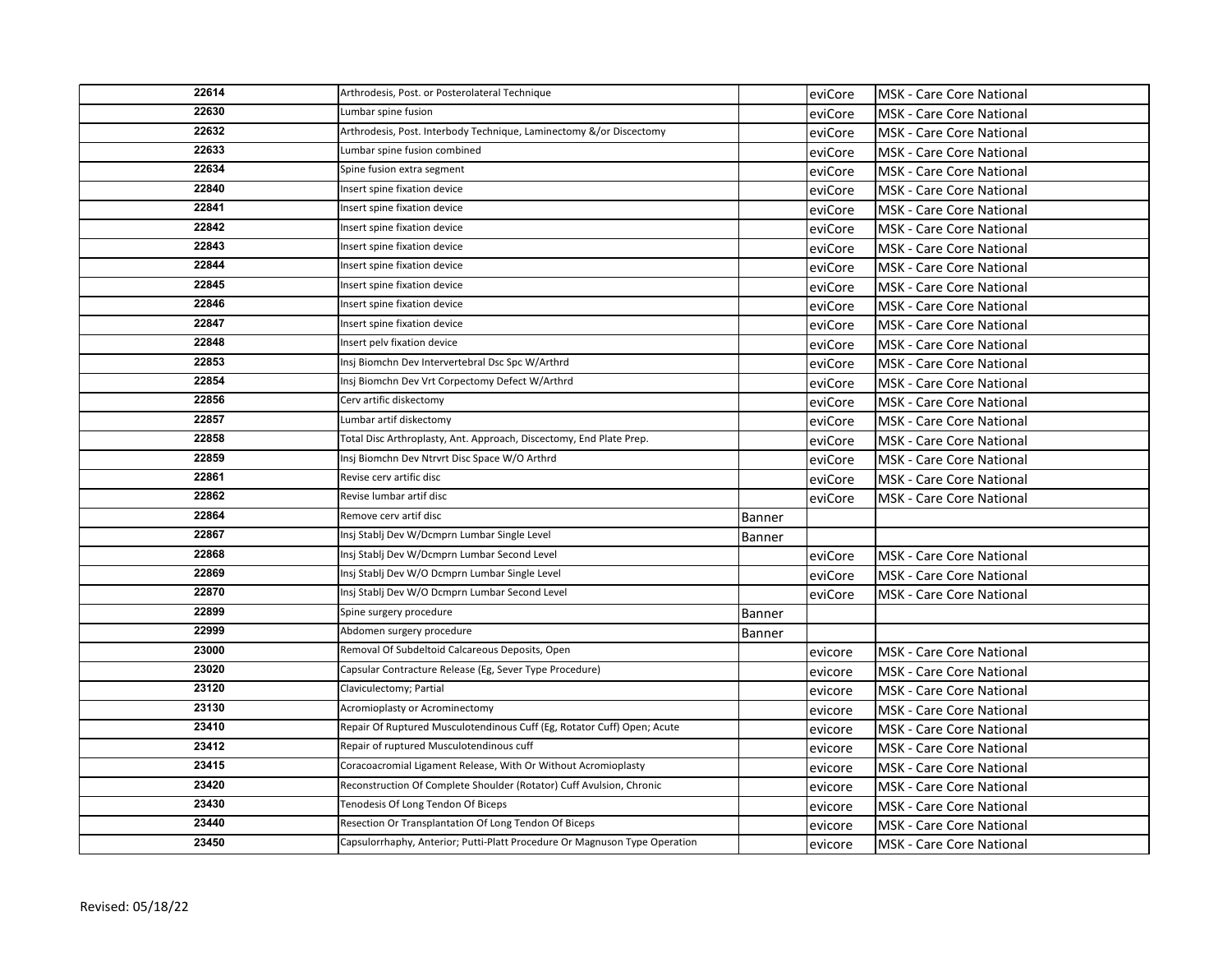| 23455 | Capsulorrhaphy, Anterior; With Labral Repair (Eg, Bankart Procedure)        |        | evicore | <b>MSK - Care Core National</b>  |
|-------|-----------------------------------------------------------------------------|--------|---------|----------------------------------|
| 23460 | Capsulorrhaphy, Anterior, Any Type; With Bone Block                         |        | evicore | MSK - Care Core National         |
| 23462 | Capsulorrhaphy, Anterior, Any Type; With Coracoid Process Transfer          |        | evicore | <b>MSK - Care Core National</b>  |
| 23465 | Capsulorrhaphy, Glenohumeral Joint, Posterior, With Or Without Bone Block   |        | evicore | <b>MSK</b> - Care Core National  |
| 23466 | Capsulorrhaphy, Glenohumeral Joint, Any Type Multi-Directional Instability  |        | evicore | <b>MSK - Care Core National</b>  |
| 23470 | Arthroplasty, Glenohumeral Joint; Hemiarthroplasty                          |        | evicore | <b>MSK</b> - Care Core National  |
| 23472 | Arthroplasty, Glenohumeral Joint; Total Shoulder                            |        | evicore | <b>MSK</b> - Care Core National  |
| 23473 | Revision Of Total Shoulder Arthroplasty, Including Allograft                |        | evicore | <b>MSK</b> - Care Core National  |
| 23474 | Revision Of Total Shoulder Arthroplasty, Including Allograft                |        | evicore | MSK - Care Core National         |
| 23490 | Reinforce clavicle                                                          | Banner |         |                                  |
| 23491 | Reinforce shoulder bones                                                    | Banner |         |                                  |
| 23800 | Fusion of shoulder joint                                                    | Banner |         |                                  |
| 23802 | Fusion of shoulder joint                                                    | Banner |         |                                  |
| 24361 | Reconstruct elbow joint                                                     | Banner |         |                                  |
| 24362 | Reconstruct elbow joint                                                     | Banner |         |                                  |
| 25441 | Arthroplasty W/Prosthetic Rplcmt Distal Radius                              | Banner |         |                                  |
| 25442 | Arthroplasty W/Prosthetic Rplcmt Distal Ulna                                | Banner |         |                                  |
| 25443 | Arthroplasty W/Prosthetic Rplcmt Scaphoid Carpal                            | Banner |         |                                  |
| 25444 | Arthroplasty W/Prosthetic Replacement Lunate                                | Banner |         |                                  |
| 25445 | Arthroplasty W/Prosthetic Replacement Trapezium                             | Banner |         |                                  |
| 25446 | Arthrp W/Prostc Rplcmt Dstl Rds&Prtl/Carpus                                 | Banner |         |                                  |
| 27096 | Inj. Proc. For Sacroiliac Joint, Anesthetic/Steroid, With Fluoroscopy Or Ct |        | evicore | <b>MSK - Care Core National</b>  |
| 27125 | Hemiarthroplasty, Hip, Partial                                              |        | evicore | MSK - Care Core National         |
| 27130 | Arthroplasty, Acetabular And Prox. Fem. Prosthetic Replacement (Total Hip)  |        | evicore | <b>MSK - Care Core National</b>  |
| 27132 | Conversion Of Previous Hip Surgery To Total Hip Arthroplasty                |        | evicore | MSK - Care Core National         |
| 27134 | Revision Of Total Hip Arthroplasty; Both Components                         |        | evicore | <b>MSK - Care Core National</b>  |
| 27137 | Revision Of Total Hip Arthroplasty; Acetabular Component Only               |        | evicore | <b>MSK - Care Core National</b>  |
| 27138 | Revision Of Total Hip Arthroplasty; Femoral Component Only                  |        | evicore | <b>MSK</b> - Care Core National  |
| 27332 | Arthrotomy, Excision of Semilunar Cartilage (Meniscectomy) Knee             |        | evicore | <b>MSK</b> - Care Core National  |
| 27333 | Arthrotomy, With Excision of Semilunar Cartilage (Meniscectomy) Knee        |        | evicore | <b>MSK</b> - Care Core National  |
| 27334 | Arthrotomy, With Synovectomy, Knee; Anterior OR Posterior                   |        | evicore | <b>MSK</b> - Care Core National  |
| 27335 | Arthrotomy, With Synovectomy, Knee; Ant. & Post. with Popliteal Area        |        | evicore | <b>MSK - Care Core National</b>  |
| 27403 | Arthrotomy With Meniscus Repair, Knee                                       |        | evicore | <b>MSK</b> - Care Core National  |
| 27412 | Autochondrocyte implant knee                                                |        | evicore | <b>IMSK - Care Core National</b> |
| 27415 | Osteochondral knee allograft                                                |        | eviCore | <b>MSK - Care Core National</b>  |
| 27416 | Osteochondral knee autograft                                                |        | eviCore | <b>MSK - Care Core National</b>  |
| 27418 | Anterior Tibial Tubercleplasty (Eg, Maquet Type Procedure)                  |        | eviCore | <b>MSK</b> - Care Core National  |
| 27420 | Reconstruction Of Dislocating Patella; (Eg, Hauser Type Procedure)          |        | eviCore | MSK - Care Core National         |
| 27422 | Recons. Of Dislocating Patella; Realignment &/Or Muscle Adv. Or Release     |        | eviCore | <b>MSK - Care Core National</b>  |
| 27424 | Reconstruction Of Dislocating Patella; With Patellectomy                    |        | eviCore | <b>MSK - Care Core National</b>  |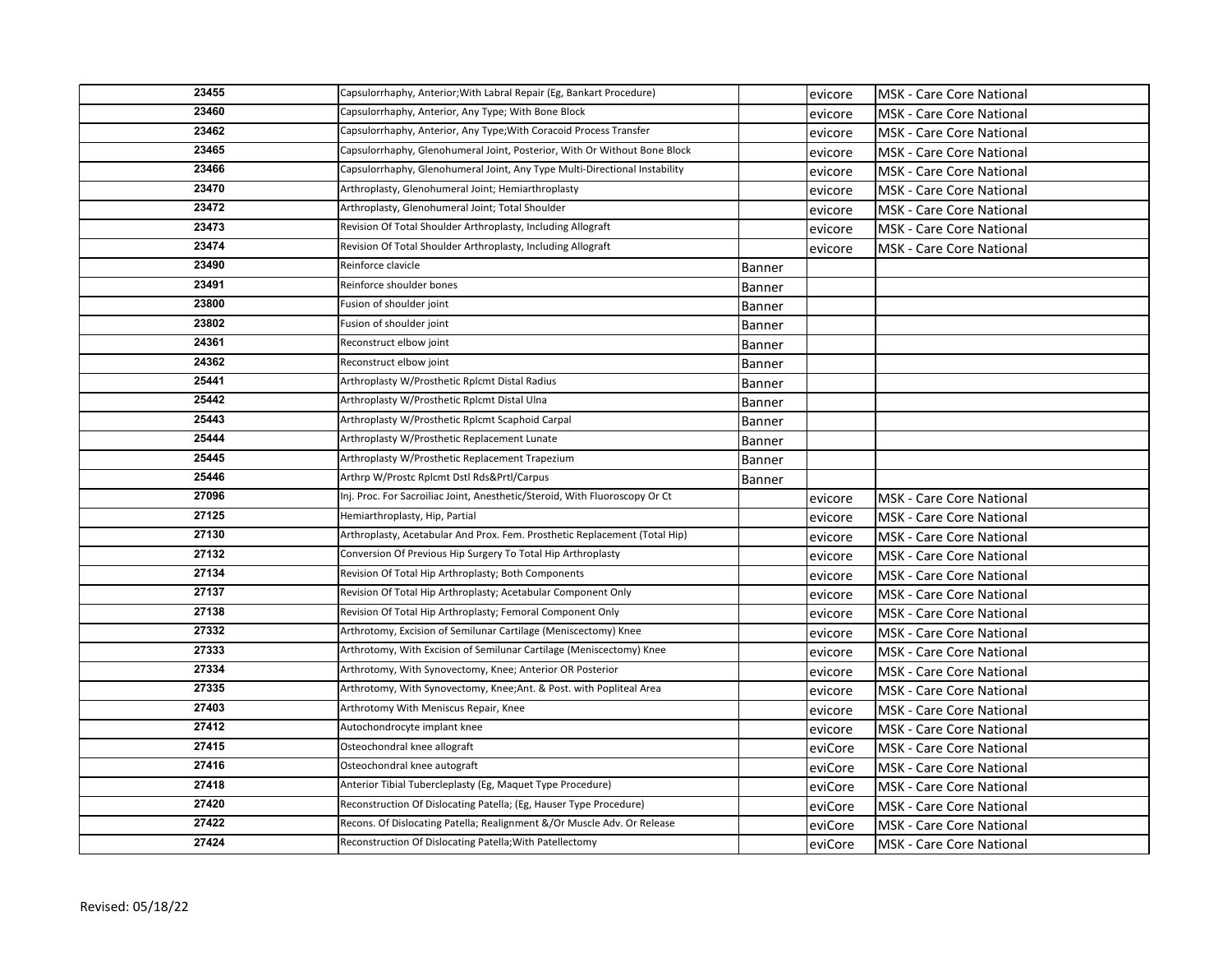| 27425 | Lateral Retinacular Release, Open                                            |               | eviCore | <b>MSK - Care Core National</b>  |
|-------|------------------------------------------------------------------------------|---------------|---------|----------------------------------|
| 27427 | Ligamentous Reconstruction (Augmentation), Knee; Extra-Articular             |               | eviCore | MSK - Care Core National         |
| 27428 | Ligamentous Reconstruction (Augmentation), Knee;Intra-Articular (Open)       |               | eviCore | <b>MSK - Care Core National</b>  |
| 27429 | Ligamentous Reconstruction (Augmentation), Knee                              |               | eviCore | <b>IMSK - Care Core National</b> |
| 27430 | Quadricepsplasty (Eg, Bennett Or Thompson Type)                              |               | eviCore | <b>MSK - Care Core National</b>  |
| 27438 | Revise kneecap with implant                                                  |               | eviCore | <b>MSK</b> - Care Core National  |
| 27440 | Arthroplasty, Knee, Tibial Plateau                                           |               | eviCore | <b>MSK</b> - Care Core National  |
| 27441 | Arthroplasty, Knee, Tibial Plateau; Debridement & Part. Synovectomy          |               | eviCore | <b>MSK</b> - Care Core National  |
| 27442 | Arthroplasty, Fem. Condyles or Tibial Plateau, Knee; Debride. & Part. Synov. |               | eviCore | <b>MSK - Care Core National</b>  |
| 27443 | Arthroplasty, Fem. Condyles or Tibial Plateau, Knee; Debride. & Part. Synov. |               | eviCore | <b>IMSK - Care Core National</b> |
| 27446 | Arthroplasty, Knee, Condyle And Plateau; Medial Or Lateral Compartment       |               | eviCore | <b>MSK - Care Core National</b>  |
| 27447 | Total knee arthroplasty                                                      |               | eviCore | MSK - Care Core National         |
| 27486 | Revision Of Total Knee Arthroplasty, With Or Without Allograft               |               | eviCore | <b>MSK - Care Core National</b>  |
| 27487 | Revision Of Total Knee Arthroplasty, Femoral And Entire Tibial Component     |               | eviCore | <b>MSK - Care Core National</b>  |
| 27700 | Arthroplasty, Ankle;                                                         | Banner        |         |                                  |
| 27702 | Arthroplasty, Ankle; With Implant (Total Ankle)                              | <b>Banner</b> |         |                                  |
| 27703 | Arthroplasty, Ankle; Revision, Total Ankle                                   | Banner        |         |                                  |
| 28291 | Hallux Rigidus W/Cheilectomy 1St Mp Jt W/Implt                               | Banner        |         |                                  |
| 28295 | Corrj Hallux Valgus W/Sesmdc W/Prox Metar Osteot                             | Banner        |         |                                  |
| 28446 | Osteochondral talus autogrft                                                 | Banner        |         |                                  |
| 28890 | Hi enrgy eswt plantar fascia                                                 | Banner        |         |                                  |
| 28899 | Foot/toes surgery procedure                                                  | Banner        |         |                                  |
| 29800 | Jaw arthroscopy/surgery                                                      | Banner        |         |                                  |
| 29804 | Jaw arthroscopy/surgery                                                      | Banner        |         |                                  |
| 29805 | Arthroscopy, Shoulder, Diag., With/Without Synovial Biopsy                   |               | eviCore | IMSK - Care Core National        |
| 29806 | Arthroscopy, Shoulder, Surgical; Capsulorrhaphy                              |               | eviCore | <b>MSK - Care Core National</b>  |
| 29807 | Arthroscopy, Shoulder, Slap Repair                                           |               | eviCore | <b>IMSK - Care Core National</b> |
| 29819 | Arthroscopy, Shoulder, Surgical; Removal Of Loose/Foreign Body               |               | eviCore | <b>MSK - Care Core National</b>  |
| 29820 | Arthroscopy, Shoulder, Surgical; Synovectomy, Partial                        |               | eviCore | <b>MSK</b> - Care Core National  |
| 29821 | Arthroscopy, Shoulder, Surgical; Synovectomy, Complete                       |               | eviCore | <b>MSK</b> - Care Core National  |
| 29822 | Arthroscopy, shoulder, surgical; debridement, limited                        |               | eviCore | <b>MSK</b> - Care Core National  |
| 29823 | Arthroscopy, shoulder, surgical; debridement, extensive, 3+ structures       |               | eviCore | <b>MSK - Care Core National</b>  |
| 29824 | Arthroscopy, Shoulder, Surgical; Distal Claviculectomy, (Mumford Procedure)  |               | eviCore | <b>IMSK - Care Core National</b> |
| 29825 | Arthroscopy, Shoulder, Surgical; With Lysis And Resection Of Adhesions       |               | eviCore | <b>IMSK - Care Core National</b> |
| 29826 | Arthroscopy, Shoulder, Surgical; Decompres. of Subacromial Space             |               | eviCore | <b>MSK - Care Core National</b>  |
| 29827 | Arthroscopy, Shoulder, Surg.; With Rotator Cuff Repair                       |               | eviCore | <b>MSK - Care Core National</b>  |
| 29828 | Arthroscopy, Shoulder, Biceps Tenodesis                                      |               | eviCore | <b>MSK</b> - Care Core National  |
| 29860 | Arthroscopy, Hip, Diagnostic, With Or Without Synovial Biopsy                |               | eviCore | MSK - Care Core National         |
| 29861 | Arthroscopy, Hip, Surgical; With Removal Of Loose Body Or Foreign Body       |               | eviCore | <b>MSK - Care Core National</b>  |
| 29862 | Arthroscopy, Hip, Surgical; Debridement/Shaving of Articular Cartilage       |               | eviCore | <b>MSK - Care Core National</b>  |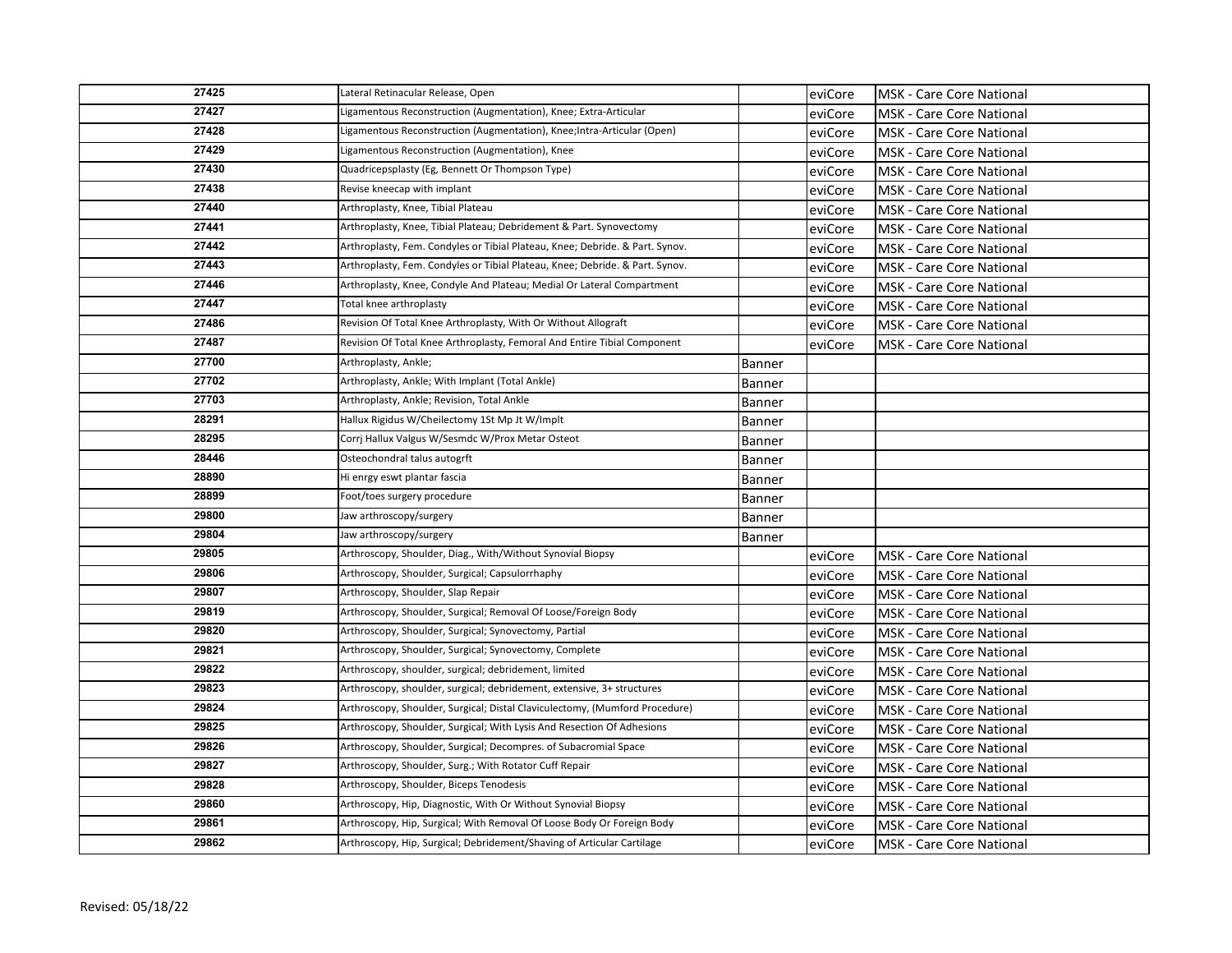| 29863 | Arthroscopy, Hip, Surgical; With Synovectomy                                  |               | eviCore | MSK - Care Core National        |
|-------|-------------------------------------------------------------------------------|---------------|---------|---------------------------------|
| 29866 | Arthroscopy, Knee, Surgical; Osteochondral Autograft (Incl. Harv. Autograft)  |               | eviCore | <b>MSK</b> - Care Core National |
| 29867 | Arthroscopy, Knee, Surgical; Osteochondral Allograft (Eg, Mosaicplasty)       |               | eviCore | <b>MSK</b> - Care Core National |
| 29868 | Arthr., Knee, Surgical; Meniscal Transplant.(Arthrotomy for Meniscal Insert.) |               | eviCore | <b>MSK</b> - Care Core National |
| 29870 | Arthroscopy, Knee, Diagnostic, With/Without Synoval Biopsy                    |               | eviCore | <b>MSK - Care Core National</b> |
| 29871 | Arthroscopy Knee                                                              |               | eviCore | <b>MSK</b> - Care Core National |
| 29873 | Arthroscopy Knee                                                              |               | eviCore | <b>MSK - Care Core National</b> |
| 29874 | Arthroscopy, Knee, Surgical; For Removal Of Loose/Foreign Body                |               | eviCore | <b>MSK</b> - Care Core National |
| 29875 | Arthroscopy Knee                                                              |               | eviCore | <b>MSK - Care Core National</b> |
| 29876 | Arthroscopy Knee                                                              |               | eviCore | <b>MSK</b> - Care Core National |
| 29877 | Arthroscopy, Knee,                                                            |               | eviCore | <b>MSK - Care Core National</b> |
| 29879 | Arthroscopy, Knee, Surgical; Abrasion Arthroplasty                            |               | eviCore | <b>MSK - Care Core National</b> |
| 29880 | Arthroscopy, Knee, Surg.; Meniscectomy (Med.& Lat., Meniscal Shaving)         |               | eviCore | <b>MSK - Care Core National</b> |
| 29881 | Arthroscopy, Knee, Surg.; Meniscectomy (Med.& Lat., Meniscal Shaving)         |               | eviCore | <b>MSK - Care Core National</b> |
| 29882 | Arthroscopy, Knee, Surgical; With Meniscal Repair (Medial Or Lateral)         |               | eviCore | MSK - Care Core National        |
| 29883 | Arthroscopy, Knee, Surgical; With Meniscal Repair (Medial And Lateral)        |               | eviCore | <b>MSK</b> - Care Core National |
| 29884 | Arthroscopy, Knee, Surg.; Lysis Of Adhesions, With/Without Manipulation       |               | eviCore | <b>MSK</b> - Care Core National |
| 29885 | Arthroscopy, Knee, Surg.; Drilling Osteochondritis Dissecans, Bone Grafting   |               | eviCore | <b>MSK</b> - Care Core National |
| 29886 | Arthroscopy, Knee, Surgical; Drilling Intact Osteochondritis Dissecans Lesion |               | eviCore | <b>MSK</b> - Care Core National |
| 29887 | Arthroscopy, Knee, Surg.; Drilling Intact Osteochondritis Dissecans Lesion    |               | eviCore | <b>MSK</b> - Care Core National |
| 29888 | Arthroscopically Aided Anterior Cruciate Ligament Repair/Aug. or Recons.      |               | eviCore | <b>MSK</b> - Care Core National |
| 29889 | Arthroscopically Aided Post. Cruciate Ligament Repair/Aug. or Recons.         |               | eviCore | <b>MSK - Care Core National</b> |
| 29914 | Arthroscopy, Hip, Surgical; With Femoroplasty (Ie, Treatment Of Cam Lesion)   |               | eviCore | <b>MSK</b> - Care Core National |
| 29915 | Arthroscopy, Hip, Surgical; Acetabuloplasty (Ie, Treatment Pincer Lesion)     |               | eviCore | MSK - Care Core National        |
| 29916 | Arthroscopy, Hip, Surgical; With Labral Repair                                |               | eviCore | <b>MSK</b> - Care Core National |
| 29999 | Arthroscopy of joint                                                          | Banner        |         |                                 |
| 30120 | Revision of Nose                                                              | <b>Banner</b> |         |                                 |
| 30400 | Reconstruction of Nose                                                        | Banner        |         |                                 |
| 30410 | <b>Reconstruction of Nose</b>                                                 | Banner        |         |                                 |
| 30420 | Reconstruction of Nose                                                        | Banner        |         |                                 |
| 30430 | Revision of Nose                                                              | Banner        |         |                                 |
| 30435 | Revision of Nose                                                              | <b>Banner</b> |         |                                 |
| 30450 | Revision of Nose                                                              | Banner        |         |                                 |
| 30460 | Rhinp Dfrm W/Colum Lngth Tip Only                                             | <b>Banner</b> |         |                                 |
| 30462 | Rhinp Dfrm Colum Lngth Tip Septum Osteot                                      | Banner        |         |                                 |
| 30520 | Repair of nasal septum                                                        | Banner        |         |                                 |
| 30620 | Intranasal reconstruction                                                     | <b>Banner</b> |         |                                 |
| 30801 | Ablate inf turbinate superf                                                   | Banner        |         |                                 |
| 30802 | Ablate inf turbinate submuc                                                   | <b>Banner</b> |         |                                 |
| 31200 | Removal of ethmoid sinus                                                      | Banner        |         |                                 |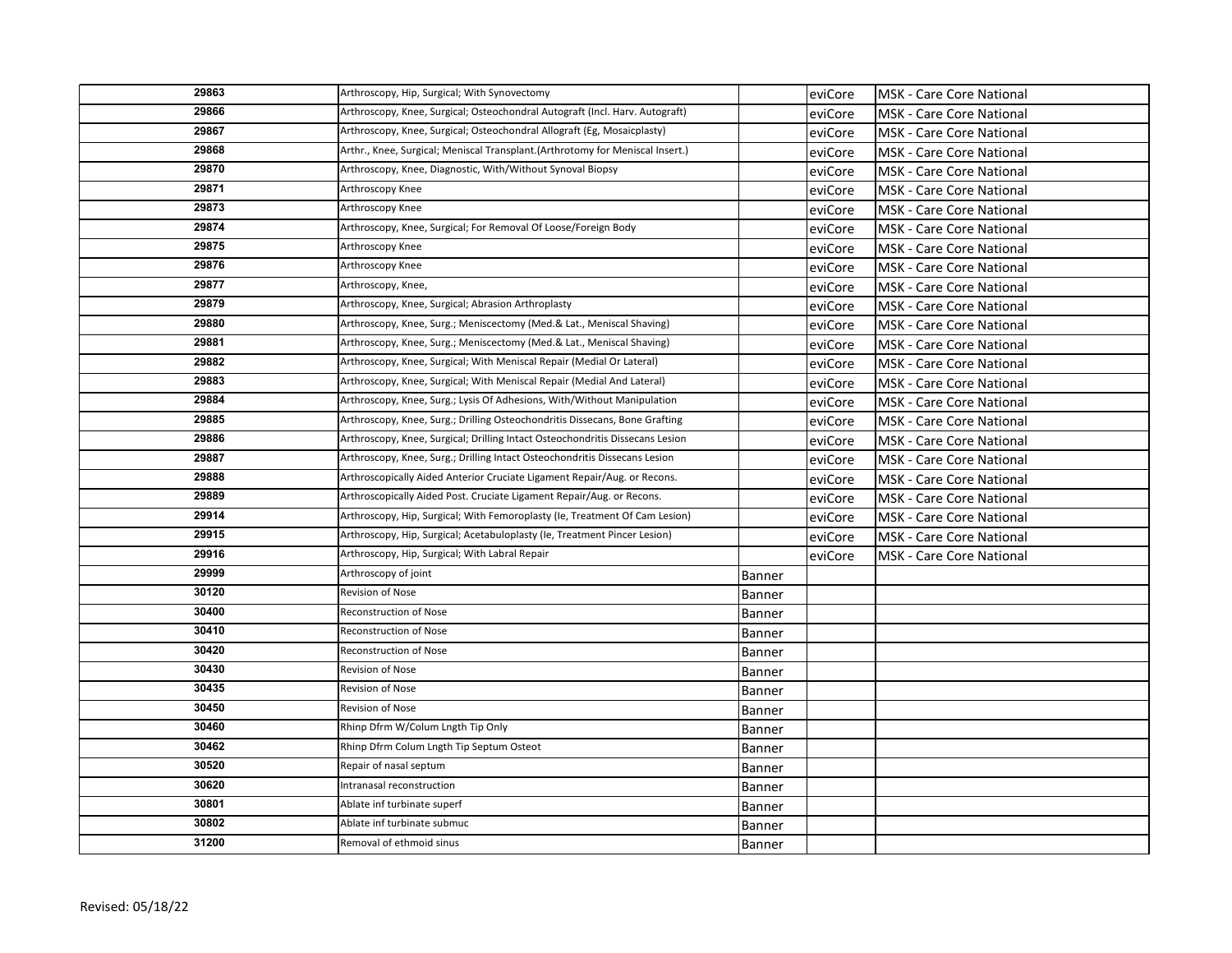| 31201 | Removal of ethmoid sinus                                                             | Banner        |  |
|-------|--------------------------------------------------------------------------------------|---------------|--|
| 31205 | Removal of ethmoid sinus                                                             | Banner        |  |
| 31240 | Nasal/sinus endoscopy surg                                                           | Banner        |  |
| 31254 | Revision of ethmoid sinus                                                            | Banner        |  |
| 31255 | Removal of ethmoid sinus                                                             | Banner        |  |
| 31256 | <b>Exploration maxillary sinus</b>                                                   | <b>Banner</b> |  |
| 31267 | Endoscopy maxillary sinus                                                            | Banner        |  |
| 31276 | Sinus endoscopy surgical                                                             | Banner        |  |
| 31287 | Nasal/sinus endoscopy surg                                                           | Banner        |  |
| 31288 | Nasal/sinus endoscopy surg                                                           | Banner        |  |
| 31295 | Sinus endo w/balloon dil                                                             | Banner        |  |
| 31296 | Sinus endo w/balloon dil                                                             | Banner        |  |
| 31297 | Sinus endo w/balloon dil                                                             | Banner        |  |
| 32491 | Lung Volume Reduction                                                                | Banner        |  |
| 33206 | Insertion of new/replace. perm. pacemaker with transven. electrode; atrial           | <b>Banner</b> |  |
| 33207 | Insert heart pm ventricular                                                          | <b>Banner</b> |  |
| 33208 | Insrt heart pm atrial & vent                                                         | Banner        |  |
| 33211 | Insert card electrodes dual                                                          | Banner        |  |
| 33213 | Insert pulse gen dual leads                                                          | Banner        |  |
| 33214 | Upgrade of pacemaker system                                                          | Banner        |  |
| 33216 | Insert 1 electrode pm-defib                                                          | Banner        |  |
| 33217 | Insert 2 electrode pm-defib                                                          | Banner        |  |
| 33221 | Insertion of pacemaker pulse generator only; with existing multiple leads            | Banner        |  |
| 33224 | Insert pacing lead & connect                                                         | Banner        |  |
| 33225 | L ventric pacing lead add-on                                                         | Banner        |  |
| 33226 | Reposition I ventric lead                                                            | Banner        |  |
| 33240 | Insrt pulse gen w/singl lead                                                         | Banner        |  |
| 33249 | Nsert pace-defib w/lead                                                              | Banner        |  |
| 33270 | Insert or replacedefib system                                                        | Banner        |  |
| 33271 | Insert SQ defib electrode                                                            | Banner        |  |
| 33273 | Reposiition SQ defib electrode                                                       | Banner        |  |
| 33975 | Insertion of Ventricular assist device; extracorporeal, single ventricle             | <b>Banner</b> |  |
| 33976 | Insertion of Ventricular assist device; extracorporeal, bi-ventricular               | Banner        |  |
| 33979 | Insertion of Ventricular assist device; implantable intracorporeal, single ventricle | Banner        |  |
| 33990 | Insertion of Ventricular assist device; percutaneous, arterial access only           | Banner        |  |
| 33991 | Insert. of vent. assist device; perc., art.& vein. Access, transseptal punture       | <b>Banner</b> |  |
| 36260 | Insertion of infusion pump                                                           | Banner        |  |
| 36261 | Revision of infusion pump                                                            | Banner        |  |
| 36465 | Inj. non-compounded sclerosant with ultrasound compression maneuvers                 | Banner        |  |
| 36466 | mult. incompetent truncal veins (eg, great saph. vein; accessorry saph. vein)        | Banner        |  |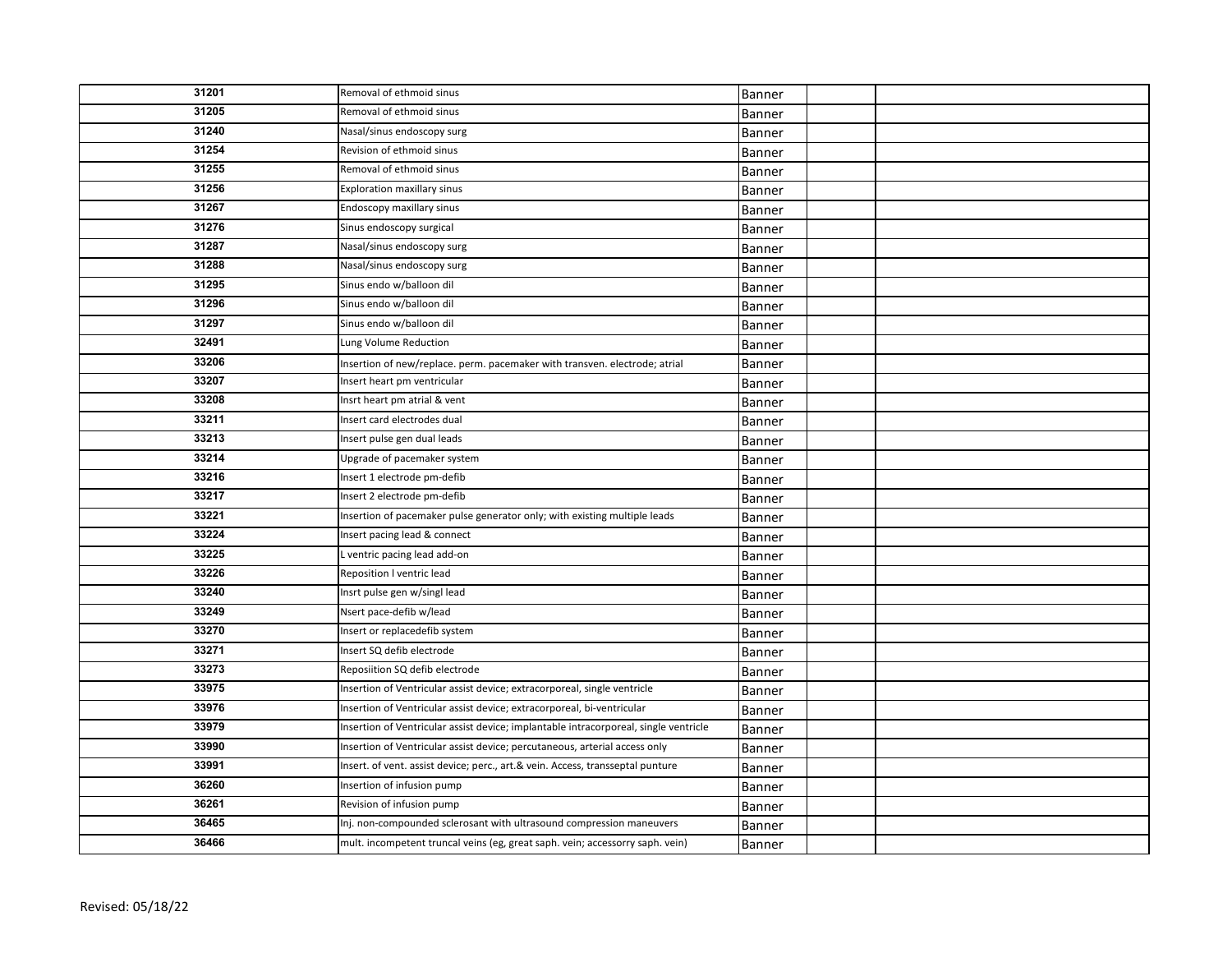| 36468 | Injection(s) spider veins                                                   | Banner |  |
|-------|-----------------------------------------------------------------------------|--------|--|
| 36469 | Injection(s) spider veins                                                   | Banner |  |
| 36470 | Injection therapy of vein                                                   | Banner |  |
| 36471 | Injection therapy of veins                                                  | Banner |  |
| 36473 | Endoven Abltj Incmptnt Vein Mchnchem 1St Vein                               | Banner |  |
| 36474 | Endoven Abltj Incmptnt Vein Mchnchem Sbsq Veins                             | Banner |  |
| 36475 | Endovenous rf 1st vein                                                      | Banner |  |
| 36476 | Endovenous rf vein add-on                                                   | Banner |  |
| 36478 | Endovenous laser 1st vein                                                   | Banner |  |
| 36479 | Endovenous laser vein addon                                                 | Banner |  |
| 36482 | Endovenous ablation of incompetent vein, ext., transcath. chemical adhesive | Banner |  |
| 36483 | subsequent vein(s) treated in a single extremity                            | Banner |  |
| 37220 | Revascularization                                                           | Banner |  |
| 37221 | Revascularization                                                           | Banner |  |
| 37222 | Revascularization                                                           | Banner |  |
| 37223 | Revascularization                                                           | Banner |  |
| 37224 | Revascularization                                                           | Banner |  |
| 37225 | Revascularization                                                           | Banner |  |
| 37226 | Revascularization                                                           | Banner |  |
| 37227 | Revascularization                                                           | Banner |  |
| 37228 | Revascularization                                                           | Banner |  |
| 37229 | Revascularization                                                           | Banner |  |
| 37230 | Revascularization                                                           | Banner |  |
| 37231 | Revascularization                                                           | Banner |  |
| 37232 | Revascularization                                                           | Banner |  |
| 37233 | Revascularization                                                           | Banner |  |
| 37234 | Revascularization                                                           | Banner |  |
| 37235 | Revascularization                                                           | Banner |  |
| 37765 | Stab phleb veins xtr 10-20                                                  | Banner |  |
| 37766 | Phleb veins - extrem 20+                                                    | Banner |  |
| 37785 | Ligate/divide/excise vein                                                   | Banner |  |
| 38240 | Transplt allo hct/donor                                                     | Banner |  |
| 38241 | Transplt autol hct/donor                                                    | Banner |  |
| 41512 | Tongue suspension                                                           | Banner |  |
| 41530 | Tongue base vol reduction                                                   | Banner |  |
| 41599 | Tongue and mouth surgery                                                    | Banner |  |
| 41870 | Gum graft                                                                   | Banner |  |
| 41874 | Repair tooth socket                                                         | Banner |  |
| 41899 | Dental surgery procedure                                                    | Banner |  |
| 42140 | Uvulectomy, excision of uvula                                               | Banner |  |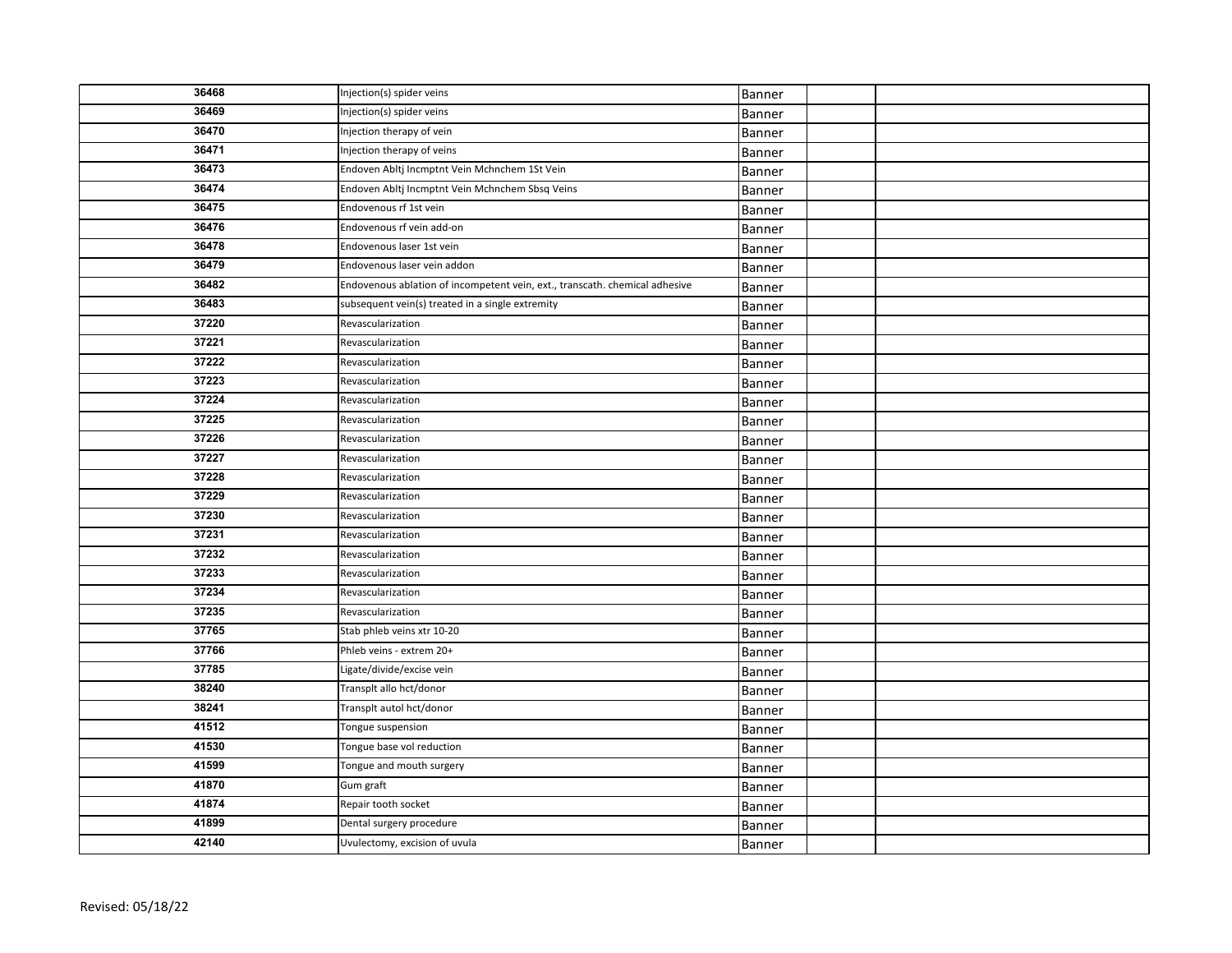| 42145 | Palatopharyngoplasty                                                      | Banner        |  |
|-------|---------------------------------------------------------------------------|---------------|--|
| 42299 | Palate/uvula surgery                                                      | Banner        |  |
| 43499 | Esophagus surgery procedure                                               | Banner        |  |
| 43644 | Lap with gastric bypass and Roux-enY                                      | Banner        |  |
| 43645 | Lap with gastric bypass and small intest. Reconstruction                  | Banner        |  |
| 43647 | Lap impl electrode antrum                                                 | <b>Banner</b> |  |
| 43648 | Lap revise/remv eltrd antrum                                              | Banner        |  |
| 43659 | Laparoscope proc stom                                                     | Banner        |  |
| 43770 | Lap place gastr adj device                                                | Banner        |  |
| 43771 | Laparoscopy, Surg., Gastric Restrictive Proc.; Revision of Adjustable Gas | Banner        |  |
| 43772 | Lap rmvl gastr adj device                                                 | Banner        |  |
| 43773 | Lap replace gastr adj device                                              | Banner        |  |
| 43774 | Lap rmvl gastr adj all parts                                              | Banner        |  |
| 43775 | Lap, surgical procedure, longitudinal (sleeve gastrectomy)                | Banner        |  |
| 43842 | V-band gastroplasty                                                       | <b>Banner</b> |  |
| 43843 | Gastric restrictive procedure                                             | <b>Banner</b> |  |
| 43845 | Gastric restrictive procedure with partial gastrectomy                    | Banner        |  |
| 43846 | Gastric restrictive procedure with gastric bypass                         | Banner        |  |
| 43847 | Gastric restrictive proc., gastric bypass, small intestine reconstruction | Banner        |  |
| 43848 | Revision Open Gastric Restrictive Px Not Device                           | Banner        |  |
| 43881 | Impl/redo electrd antrum                                                  | Banner        |  |
| 43882 | Revision Or Removal Of Gastric Neurostimulator Electrodes, Antrum, Open   | Banner        |  |
| 43886 | Gstr Rstcv Px Opn Revj Subq Port Component Only                           | Banner        |  |
| 43887 | Gstr Rstcv Px Opn Rmvl Subq Port Component Only                           | Banner        |  |
| 43888 | Gstr Rstcv Opn Rmvl&Rplcmt Subq Port                                      | Banner        |  |
| 47133 | Donor - hepatectomy (Liver Transplant                                     | Banner        |  |
| 47135 | Liver Allotransplantation                                                 | Banner        |  |
| 47370 | Laparo ablate liver tumor rf                                              | Banner        |  |
| 47371 | Laparo ablate liver cryosurg                                              | Banner        |  |
| 47381 | Open ablate liver tumor cryo                                              | <b>Banner</b> |  |
| 54150 | Circumcision w/regionl block                                              | Banner        |  |
| 54161 | Circumcision, surgical excision other than clamp - over 28 days           | Banner        |  |
| 54162 | Excision procedure on the penis                                           | Banner        |  |
| 54163 | Excision procedure on the penis                                           | Banner        |  |
| 54164 | Frenulotomy of penis                                                      | Banner        |  |
| 54360 | Penis plastic surgery                                                     | <b>Banner</b> |  |
| 54400 | Insert semi-rigid prosthesis                                              | Banner        |  |
| 54401 | Insert self-contd prosthesis                                              | Banner        |  |
| 54405 | Insert multi-comp penis pros                                              | Banner        |  |
| 54410 | Remove/replace penis prosth                                               | Banner        |  |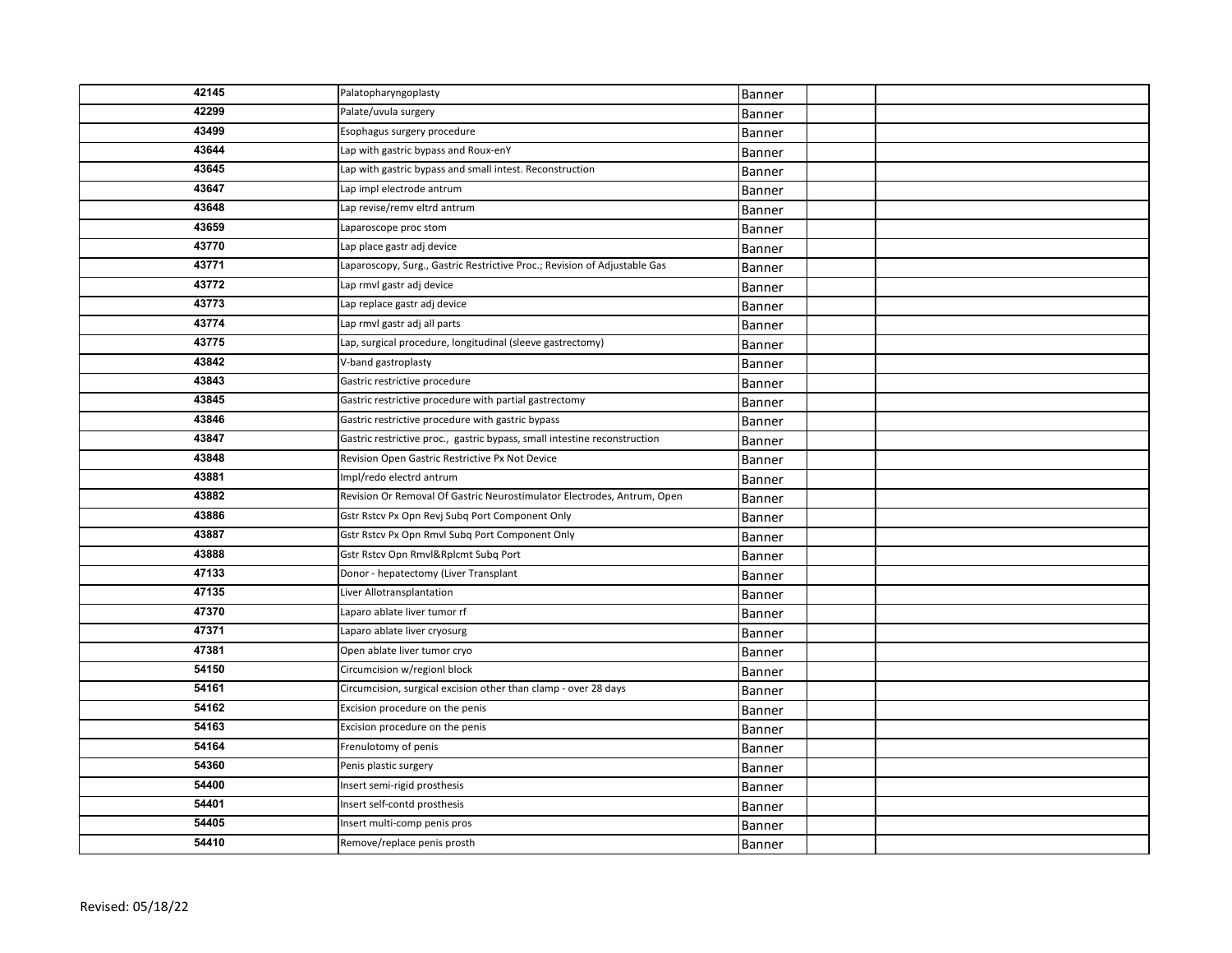| 54411 | Remov/replc penis pros comp                                                   | Banner        |  |
|-------|-------------------------------------------------------------------------------|---------------|--|
| 54416 | Remv/repl penis contain pros                                                  | Banner        |  |
| 54417 | Remv/replc penis pros compl                                                   | Banner        |  |
| 54520 | Removal of testis                                                             | Banner        |  |
| 54660 | Revision of testis                                                            | Banner        |  |
| 54690 | Laparoscopy orchiectomy                                                       | Banner        |  |
| 55180 | Revision of scrotum                                                           | Banner        |  |
| 55250 | Vasectomy                                                                     | Banner        |  |
| 55970 | Sex transformation m to f                                                     | <b>Banner</b> |  |
| 55980 | Sex transformation f to m                                                     | Banner        |  |
| 56625 | Complete removal of vulva                                                     | Banner        |  |
| 56800 | Repair of vagina                                                              | Banner        |  |
| 56805 | Repair clitoris                                                               | Banner        |  |
| 56810 | Repair of perineum                                                            | Banner        |  |
| 57291 | Construction of vagina                                                        | Banner        |  |
| 57292 | Construct vagina with graft                                                   | Banner        |  |
| 57295 | Revise vag graft via vagina                                                   | Banner        |  |
| 57335 | Repair vagina                                                                 | Banner        |  |
| 58150 | Total abd. Hyst.(corpus and cervix), with/without rem. tube, with rem. ovary  | Banner        |  |
| 58152 | Total abd. Hyst.(corpus and cervix), with/without rem. tube, with rem. ovary  | Banner        |  |
| 58180 | Supra cervical abd. Hyst.(subtotal hyst.), with/without rem. tube, ovary      | Banner        |  |
| 58200 | Total Abd. Hyst., part. vaginectomy, para aortic & pelvic lymph node sampling | Banner        |  |
| 58210 | Radical abdominal hysterectomy                                                | Banner        |  |
| 58240 | Pelvic Exenteration for gynecologic malignancy, total abd. Hyst.              | Banner        |  |
| 58260 | Vaginal hysterectomy                                                          | Banner        |  |
| 58262 | Vag hyst including t/o                                                        | Banner        |  |
| 58263 | Vag hyst w/t/o & vag repair                                                   | Banner        |  |
| 58267 | Vaginal hyst. for uterus with 250 grams or less; colpo-urethrocystopexy       | Banner        |  |
| 58270 | Vag hyst w/enterocele repair                                                  | Banner        |  |
| 58275 | Vaginal hysterectomy with total or partial vaginectomy                        | Banner        |  |
| 58280 | Vaginal hyst., total or partial vaginectomy with repair of enterocele         | Banner        |  |
| 58285 | Vaginal hysterectomy, radical                                                 | Banner        |  |
| 58290 | Vag hyst complex                                                              | Banner        |  |
| 58291 | Vag hyst incl t/o complex                                                     | Banner        |  |
| 58292 | Vag hyst t/o & repair compl                                                   | Banner        |  |
| 58293 | Vag. hyst. for uterus more than 250 grams; colpo-urethrocystopexy             | Banner        |  |
| 58294 | Vag hyst w/enterocele compl                                                   | Banner        |  |
| 58346 | Insertion of Heyman capsules for clinical brachytherapy                       | Banner        |  |
| 58353 | Endometrial ablation, thermal, without historoscopic guidance                 | Banner        |  |
| 58356 | Endometrial crioablation with ultrasonic guidance, endometrial curettage      | Banner        |  |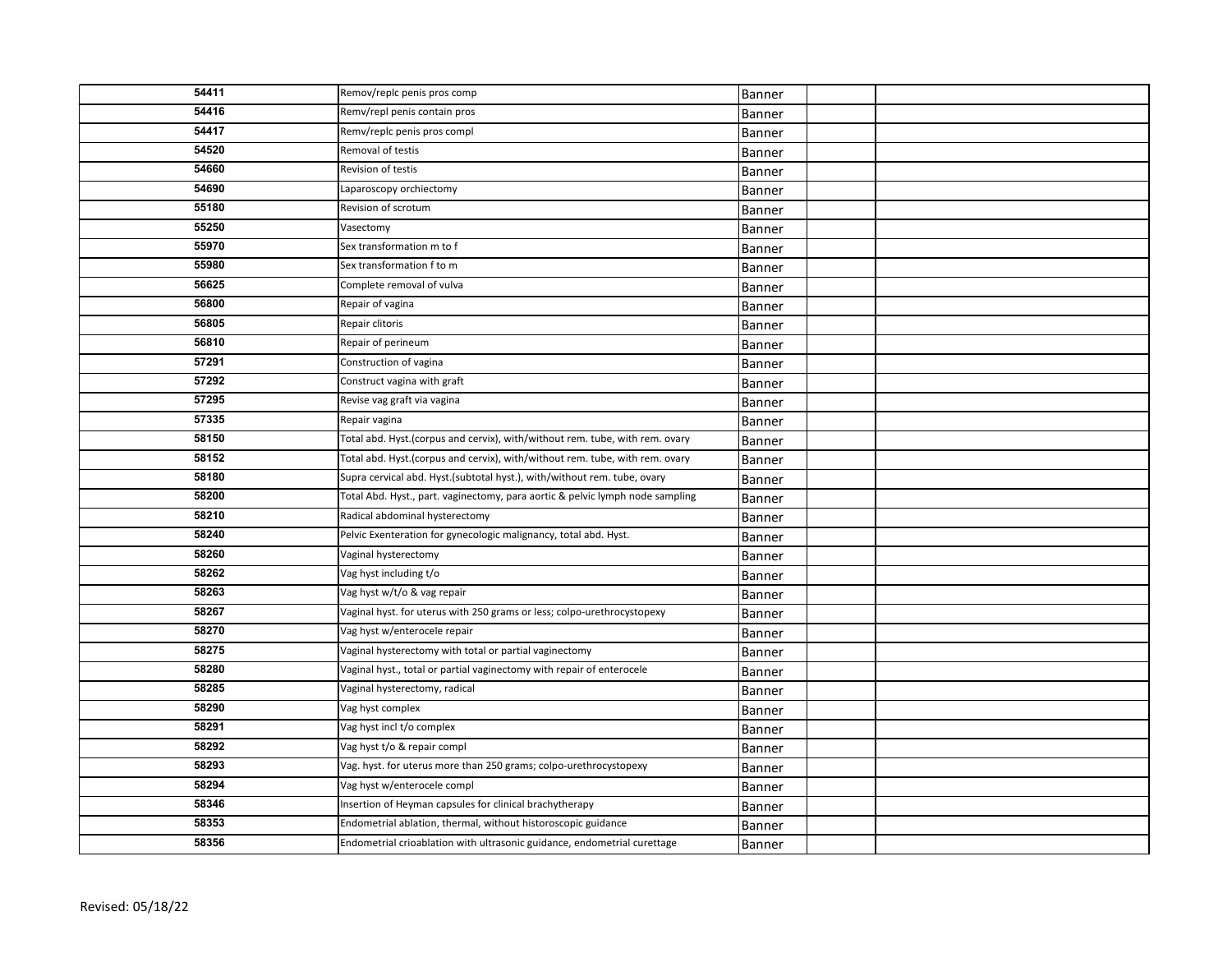| 58541 | Lsh uterus 250 g or less                     | Banner |  |
|-------|----------------------------------------------|--------|--|
| 58542 | Lsh w/t/o ut 250 g or less                   | Banner |  |
| 58543 | Lsh uterus above 250 g                       | Banner |  |
| 58544 | Lsh w/t/o uterus above 250 g                 | Banner |  |
| 58545 | Laparoscopic myomectomy                      | Banner |  |
| 58546 | Laparo-myomectomy complex                    | Banner |  |
| 58550 | Laparo-asst vag hysterectomy                 | Banner |  |
| 58552 | Laparo-vag hyst incl t/o                     | Banner |  |
| 58553 | Laparo-vag hyst complex                      | Banner |  |
| 58554 | Laparo-vag hyst w/t/o compl                  | Banner |  |
| 58563 | Hysteroscopy ablation                        | Banner |  |
| 58565 | Hysteroscopy sterilization                   | Banner |  |
| 58570 | Tlh uterus 250 g or less                     | Banner |  |
| 58571 | Tlh $w/t$ /o 250 g or less                   | Banner |  |
| 58572 | Tlh uterus over 250 g                        | Banner |  |
| 58573 | Tlh w/t/o uterus over 250 g                  | Banner |  |
| 58578 | Laparo proc uterus                           | Banner |  |
| 58600 | Division of fallopian tube                   | Banner |  |
| 58605 | Division of fallopian tube                   | Banner |  |
| 58611 | Ligate oviduct(s) add-on                     | Banner |  |
| 58670 | Laparoscopy tubal cautery                    | Banner |  |
| 58671 | Laparoscopy tubal block                      | Banner |  |
| 58674 | Laps Abltj Uterine Fibroids W/Intraop Us Gdn | Banner |  |
| 59012 | Fetal cord puncture prenatal                 | Banner |  |
| 59015 | Chorion biopsy                               | Banner |  |
| 59072 | Umbilical cord occlud w/us                   | Banner |  |
| 59074 | Fetal fluid drainage w/us                    | Banner |  |
| 59076 | Fetal shunt placement w/us                   | Banner |  |
| 59100 | Remove uterus lesion                         | Banner |  |
| 59840 | <b>Pregnancy Termination</b>                 | Banner |  |
| 59841 | <b>Pregnancy Termination</b>                 | Banner |  |
| 59850 | <b>Pregnancy Termination</b>                 | Banner |  |
| 59851 | <b>Pregnancy Termination</b>                 | Banner |  |
| 59852 | <b>Pregnancy Termination</b>                 | Banner |  |
| 59855 | <b>Pregnancy Termination</b>                 | Banner |  |
| 59856 | <b>Pregnancy Termination</b>                 | Banner |  |
| 59857 | <b>Pregnancy Termination</b>                 | Banner |  |
| 59866 | Abortion (mpr)                               | Banner |  |
| 59870 | Evacuate mole of uterus                      | Banner |  |
| 59897 | Fetal invas px w/us                          | Banner |  |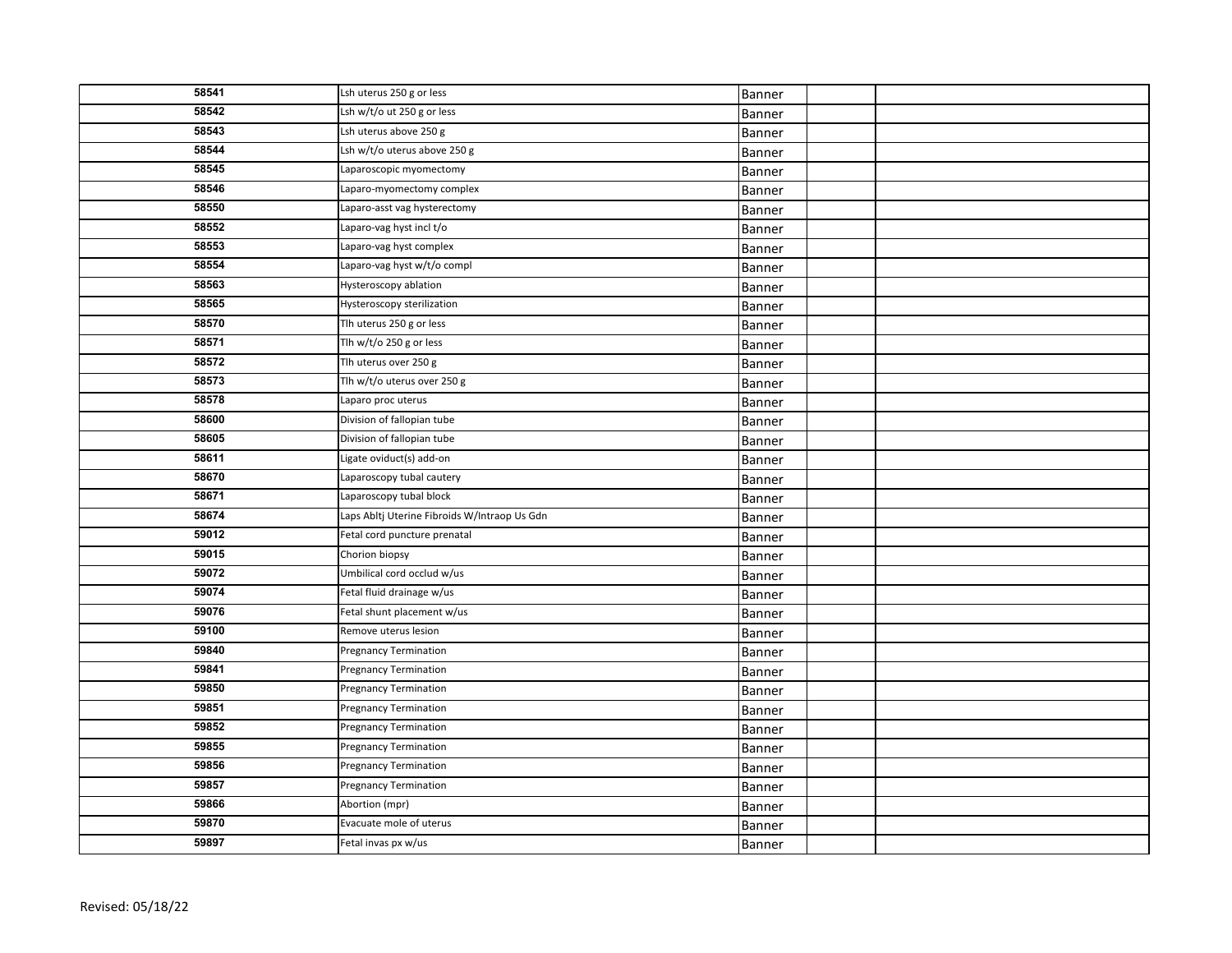| 59898 | Laparo proc ob care/deliver                                                    | Banner        |         |                                 |
|-------|--------------------------------------------------------------------------------|---------------|---------|---------------------------------|
| 59899 | Maternity care procedure                                                       | Banner        |         |                                 |
| 61796 | Stereotactic radiosurgery (particle beam, gamma ray, or linear accelerator)    | Banner        |         |                                 |
| 61797 | Stereotactic radiosurgery (particle beam, gamma ray, or linear accelerator)    | Banner        |         |                                 |
| 61798 | Stereotactic radiosurg. (particle beam, gamma ray, linear accel.) Cran. lesion | Banner        |         |                                 |
| 61799 | Stereotactic radiosurg. (particle beam, gamma ray, linear accel.); complex     | Banner        |         |                                 |
| 61800 | Application of stereotactic headframe for stereotactic radiosurgery            | Banner        |         |                                 |
| 61850 | Twist/Burr Hole Impltj Nstim Eltrd Cortical                                    | Banner        |         |                                 |
| 61860 | Crnec/Crx Impltj Nstim Eltrd Cere Cortical                                     | <b>Banner</b> |         |                                 |
| 61863 | Strtctc Impltj Nstim Eltrd W/O Record 1St Array                                | <b>Banner</b> |         |                                 |
| 61864 | Strtctc Impltj Nstim Eltrd W/O Record Ea Array                                 | Banner        |         |                                 |
| 61867 | Strtctc Impltj Nstim Eltrd W/Record 1St Array                                  | Banner        |         |                                 |
| 61868 | Strtctc Impltj Nstim Eltrd W/Record Ea Array                                   | Banner        |         |                                 |
| 61870 | Crnec Impltj Nstim Eltrd Cerebellar Cortical                                   | Banner        |         |                                 |
| 61885 | Insertion Or Replacement Of Cranial Neurostimulator Pulse Generator Or         | Banner        |         |                                 |
| 61886 | Insertion Or Replacement Of Cranial Neurostimulator Pulse Generator Or         | Banner        |         |                                 |
| 62263 | Percutaneous Lysis Of Epidural Adhesions Using Solution Injection              |               | eviCore | <b>MSK - Care Core National</b> |
| 62264 | Percutaneous Lysis Of Epidural Adhesions Using Solution Injection              |               | eviCore | <b>MSK - Care Core National</b> |
| 62280 | Inj./Inf. Neurolytic Substance (Eg, Alcohol, Phenol, Iced Saline Sol.)         |               | eviCore | <b>MSK - Care Core National</b> |
| 62281 | Inj./Inf. Neurolytic Substance (Eg, Alcohol, Phenol, Iced Saline Sol.)         |               | eviCore | <b>MSK - Care Core National</b> |
| 62282 | Inj./Inf. Neurolytic Substance (Eg, Alcohol, Phenol, Iced Saline Sol.)         |               | eviCore | <b>MSK</b> - Care Core National |
| 62287 | Decompres. Proc., Perc., Nucleus Pulposus Intervertebral Disc, Needle Based    |               | eviCore | <b>MSK - Care Core National</b> |
| 62292 | Inj. Proc. Chemonucleolysis, Discography, Intervertebral Disc, Lumbar          |               | eviCore | <b>MSK</b> - Care Core National |
| 62320 | Nix Dx/Ther Sbst Intrimnr Crv/Thrc W/O Img Gdn                                 |               | eviCore | <b>MSK - Care Core National</b> |
| 62321 | Nix Dx-Ther Sbst Intrlmnr Crv-Thrc W-Img Gdn                                   |               | eviCore | <b>MSK - Care Core National</b> |
| 62322 | Nix Dx/Ther Sbst Intrlmnr Lmbr/Sac W/O Img Gdn                                 |               | eviCore | <b>MSK</b> - Care Core National |
| 62323 | Nix Dx/Ther Sbst Intrlmnr Crv/Thrc W/O Img Gdn                                 |               | eviCore | <b>MSK - Care Core National</b> |
| 62324 | Nix Dx/Ther Sbst Intrlmnr Crv/Thrc W/O Img Gdn                                 |               | eviCore | <b>MSK - Care Core National</b> |
| 62325 | Njx Dx/Ther Sbst Intrlmnr Crv/Thrc W/Img Gdn                                   |               | eviCore | <b>MSK - Care Core National</b> |
| 62326 | Nix Dx/Ther Sbst Intrlmnr Lmbr/Sac W/O Img Gdn                                 |               | eviCore | <b>MSK - Care Core National</b> |
| 62327 | Njx Dx/Ther Sbst Intrlmnr Lmbr/Sac W/Img Gdn                                   |               | eviCore | MSK - Care Core National        |
| 62350 | Implant spinal canal cath                                                      |               | eviCore | <b>MSK</b> - Care Core National |
| 62351 | Implant spinal canal cath                                                      |               | eviCore | <b>MSK - Care Core National</b> |
| 62360 | Insert spine infusion device                                                   |               | eviCore | <b>MSK</b> - Care Core National |
| 62361 | Implant spine infusion pump                                                    |               | eviCore | <b>MSK - Care Core National</b> |
| 62362 | Implant spine infusion pump                                                    |               | eviCore | MSK - Care Core National        |
| 62380 | Ndsc Dcmprn Spinal Cord 1 W/Lamot Ntrspc Lumbar                                |               | eviCore | MSK - Care Core National        |
| 63001 | Lam. Exploration &/or Decompression Of Spinal Cord &/or Cauda Equina,          |               | eviCore | MSK - Care Core National        |
| 63003 | Remove spine lamina 1/2 thrc                                                   | <b>Banner</b> |         |                                 |
| 63005 | Laminectomy; lumbar                                                            |               | eviCore | MSK - Care Core National        |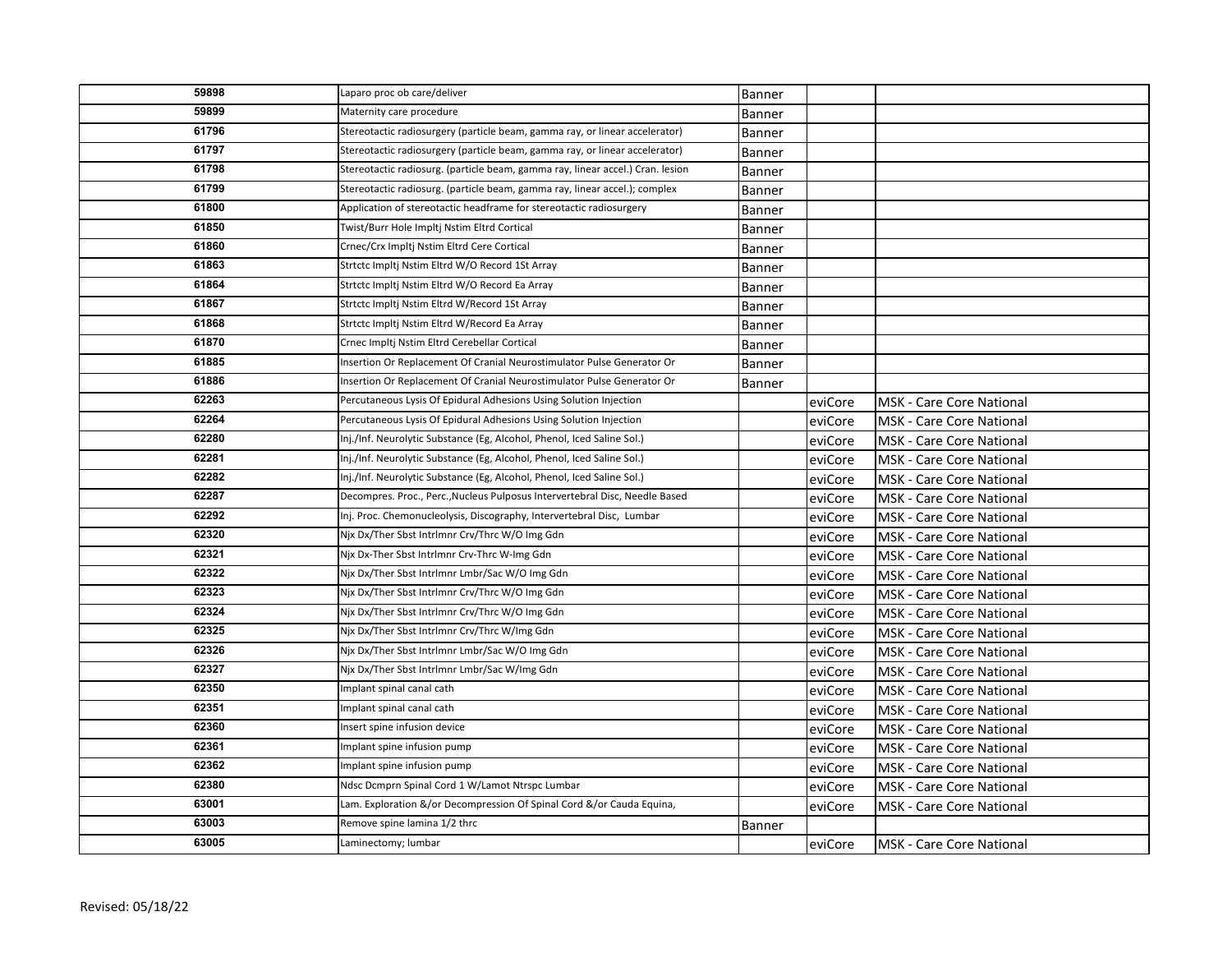| 63011 | Laminectomy; sacral                                                              | Banner        |         |                                 |
|-------|----------------------------------------------------------------------------------|---------------|---------|---------------------------------|
| 63012 | Laminectomy; Gill type procedure                                                 |               | eviCore | <b>MSK</b> - Care Core National |
| 63015 | Laminectomy; cervical                                                            |               | eviCore | <b>MSK</b> - Care Core National |
| 63016 | Laminectomy; thoracic                                                            | Banner        |         |                                 |
| 63017 | Lamninectomy; lumbar                                                             |               | eviCore | <b>MSK - Care Core National</b> |
| 63020 | Hemilaminectomy; cervical                                                        |               | eviCore | <b>MSK - Care Core National</b> |
| 63030 | Low back disk surgery                                                            |               | eviCore | MSK - Care Core National        |
| 63035 | Lam., Decompres. Nerve Root, Part. Facet., Foramin. &/or Exc.Herniated Disc      |               | eviCore | <b>MSK</b> - Care Core National |
| 63040 | Hemilaminectomy; cervical                                                        |               | eviCore | <b>MSK - Care Core National</b> |
| 63042 | Laminotomy single lumbar                                                         |               | eviCore | <b>MSK - Care Core National</b> |
| 63043 | Lamincectomy with decompression of nerve roots                                   |               | eviCore | <b>MSK</b> - Care Core National |
| 63044 | Lamincectomy with decompression of nerve roots                                   |               | eviCore | MSK - Care Core National        |
| 63045 | Laminectomy, facetectomy; cervical                                               |               | eviCore | <b>MSK</b> - Care Core National |
| 63046 | Laminectomy, facetectomy; thoracic                                               | Banner        |         |                                 |
| 63047 | Remove spine lamina 1 lmbr                                                       |               | eviCore | <b>MSK</b> - Care Core National |
| 63048 | Lamincectomy, faxcetectomy and foraminotomy                                      |               | eviCore | <b>MSK</b> - Care Core National |
| 63050 | Laminoplasty, Cerv., With Decompres. Spinal Cord, 2+ Segments                    |               | eviCore | <b>MSK</b> - Care Core National |
| 63051 | Lam., Cerv., Decompres. Spinal Cord, 2+ Segments; With Reconstruct.              |               | eviCore | MSK - Care Core National        |
| 63055 | Transpendicular approach; thoracic                                               | Banner        |         |                                 |
| 63056 | Decompress spinal cord Imbr                                                      |               | eviCore | <b>MSK</b> - Care Core National |
| 63057 | Transped. Approach, Decompres. Spinal Cord, Equina &/or Nerve Root               |               | eviCore | MSK - Care Core National        |
| 63064 | Costovertebral approach; thoracic, single segment                                | Banner        |         |                                 |
| 63075 | Neck spine disk surgery                                                          |               | eviCore | <b>MSK - Care Core National</b> |
| 63076 | Disc., Ant., Decompres. Spinal Cord &/or Nerve Root, Osteophy.; Cerv.            |               | eviCore | <b>MSK</b> - Care Core National |
| 63077 | Removal Of Middle Spine Disc And Release Of Spinal Cord And/Or Nerves            | Banner        |         |                                 |
| 63078 | Removal Of Middle Spine Disc And Release Of Spinal Cord And/Or Nerves            | Banner        |         |                                 |
| 63081 | Vertebral Corpectomy, partial or complete                                        |               | eviCore | <b>MSK - Care Core National</b> |
| 63082 | Vertebral Corpectomy, partial or complete                                        |               | eviCore | <b>MSK - Care Core National</b> |
| 63085 | Vertebral Corpectomy (Vertebral Body Resection), Partial Or Complete,            | Banner        |         |                                 |
| 63086 | Vertebral Corpectomy (Vertebral Body Resection), Partial Or Complete,            | Banner        |         |                                 |
| 63087 | Vertebral Corpectomy (Vertebral Body Resection), Partial Or Complete, Combined   | <b>Banner</b> |         |                                 |
| 63088 | Vertebral Corpectomy (Vertebral Body Resection), Partial Or Complete, Combined   | Banner        |         |                                 |
| 63090 | Vertebral Corpectomy (Vertebral Body Resection), Partial Or Complete,            | Banner        |         |                                 |
| 63091 | Vertebral Corpectomy (Vertebral Body Resection), Partial Or Complete,            | Banner        |         |                                 |
| 63101 | Vertebral Corpectomy (Vertebral Body Resection), Partial Or Complete, Lateral Ex | Banner        |         |                                 |
| 63102 | Vertebral Corpectomy (Vertebral Body Resection), Partial Or Complete, Lateral    | Banner        |         |                                 |
| 63103 | Vertebral Corpectomy (Vertebral Body Resection), Partial Or Complete, Lateral    | Banner        |         |                                 |
| 63250 | Laminectomy For Excision Or Occlusion Of Arteriovenous Malformation Of Spinal Co | Banner        |         |                                 |
| 63251 | Laminectomy For Excision Or Occlusion Of Arteriovenous Malformation Of Spinal    | Banner        |         |                                 |
| 63252 | Laminectomy For Excision Or Occlusion Of Arteriovenous Malformation Of Spinal    | Banner        |         |                                 |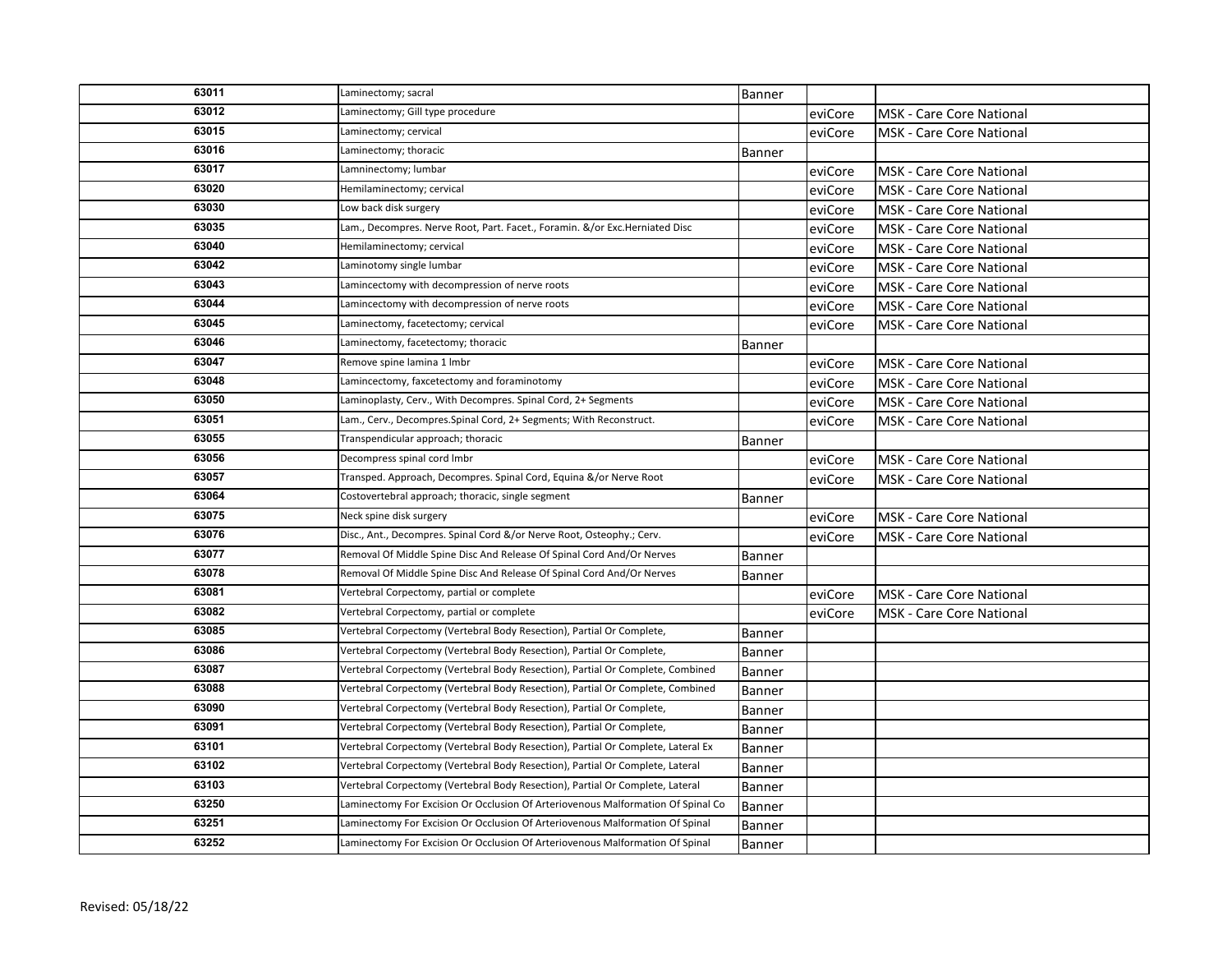| 63265 | Laminectomy For Excision Or Evacuation Of Intraspinal Lesion Other Than         | Banner        |         |                                 |
|-------|---------------------------------------------------------------------------------|---------------|---------|---------------------------------|
| 63266 | Laminectomy For Excision Or Evacuation Of Intraspinal Lesion Other Than         | <b>Banner</b> |         |                                 |
| 63267 | Laminectomy For Excision Or Evacuation Of Intraspinal Lesion Other Than         | Banner        |         |                                 |
| 63268 | Laminectomy For Excision Or Evacuation Of Intraspinal Lesion Other Than         | Banner        |         |                                 |
| 63270 | Laminectomy For Excision Of Intraspinal Lesion Other Than Neoplasm, Intradural; | Banner        |         |                                 |
| 63271 | Laminectomy For Excision Of Intraspinal Lesion Other Than Neoplasm, Intradural; | Banner        |         |                                 |
| 63272 | Laminectomy For Excision Of Intraspinal Lesion Other Than Neoplasm, Intradural; | Banner        |         |                                 |
| 63273 | Laminectomy For Excision Of Intraspinal Lesion Other Than Neoplasm, Intradural; | Banner        |         |                                 |
| 63275 | Laminectomy For Biopsy/Excision Of Intraspinal Neoplasm; Extradural, Cervical   | Banner        |         |                                 |
| 63276 | Laminectomy For Biopsy/Excision Of Intraspinal Neoplasm; Extradural, Thoracic   | Banner        |         |                                 |
| 63277 | Laminectomy For Biopsy/Excision Of Intraspinal Neoplasm; Extradural, Lumbar     | Banner        |         |                                 |
| 63278 | Lam. For Biopsy/Excision Of Intraspinal Neoplasm; Extradural, Sacral            | Banner        |         |                                 |
| 63615 | Strtctc Bx Aspirat/Exc Lesion Spinal Cord                                       | Banner        |         |                                 |
| 63620 | Srs spinal lesion                                                               | Banner        |         |                                 |
| 63621 | Stereotactic radiosurgery (particle beam, gamma ray, or linear accelerator)     | Banner        |         |                                 |
| 63650 | Implant neuroelectrodes                                                         |               | eviCore | MSK - Care Core National        |
| 63655 | Implant neuroelectrodes                                                         |               | eviCore | <b>MSK</b> - Care Core National |
| 63685 | Insrt/redo spine n generator                                                    |               | eviCore | <b>MSK - Care Core National</b> |
| 63688 | Revise/remove neuroreceiver                                                     | <b>Banner</b> |         |                                 |
| 64445 | N block inj sciatic sng                                                         | Banner        |         |                                 |
| 64448 | N block inj fem cont inf                                                        | Banner        |         |                                 |
| 64449 | N block inj lumbar plexus                                                       | Banner        |         |                                 |
| 64451 | Inj., Anesthetic Agent And/Or Steroid, Tnerves innervating sacroiliac joint     |               | eviCore | <b>MSK - Care Core National</b> |
| 64479 | Inj., Anesth. Agent &/or Steroid, Transforaminal Epidural, With Fluoro. or Ct   |               | eviCore | <b>MSK</b> - Care Core National |
| 64480 | Inj., Anesth. Agent &/or Steroid, Transforaminal Epidural, With Fluoro. or Ct   |               | eviCore | <b>MSK - Care Core National</b> |
| 64483 | Inj., Anesth. Agent &/or Steroid, Transforaminal Epidural, With Fluoro. or Ct   |               | eviCore | MSK - Care Core National        |
| 64484 | Inj., Anesth. Agent &/or Steroid, Transforaminal Epidural, With Fluoro. or Ct   |               | eviCore | <b>MSK - Care Core National</b> |
| 64490 | Inj., Diag. or Therap. Agent, Paravertebral Facet Joint with Fluoro. or Ct      |               | eviCore | <b>MSK - Care Core National</b> |
| 64491 | Inj., Diag. or Therap. Agent, Paravertebral Facet Joint with Fluoro. or Ct      |               | eviCore | MSK - Care Core National        |
| 64492 | Inj., Diag. or Therap. Agent, Paravertebral Facet Joint with Fluoro. or Ct      |               | eviCore | <b>MSK - Care Core National</b> |
| 64493 | Inj., Diag. or Therap. Agent, Paravertebral Facet Joint with Fluoro. or Ct      |               | eviCore | MSK - Care Core National        |
| 64494 | Inj., Diag. or Therap. Agent, Paravertebral Facet Joint with Fluoro. or Ct      |               | eviCore | <b>MSK</b> - Care Core National |
| 64495 | Inj., Diag. or Therap. Agent, Paravertebral Facet Joint with Fluoro. or Ct      |               | eviCore | <b>MSK - Care Core National</b> |
| 64510 | Injection, Anesthetic Agent; Stellate Ganglion (Cervical Sympathetic)           |               | eviCore | <b>MSK - Care Core National</b> |
| 64520 | Injection, Anesthetic Agent; Lumbar Or Thoracic (Paravertebral Sympathetic)     |               | eviCore | <b>MSK - Care Core National</b> |
| 64553 | Implant neuroelectrodes                                                         | Banner        |         |                                 |
| 64555 | Implant neuroelectrodes                                                         | Banner        |         |                                 |
| 64561 | Implant neuroelectrodes                                                         | Banner        |         |                                 |
| 64465 | Perc. Implantation Neurostimulator Electrode Array; Neuromuscular               | Banner        |         |                                 |
| 64566 |                                                                                 |               |         |                                 |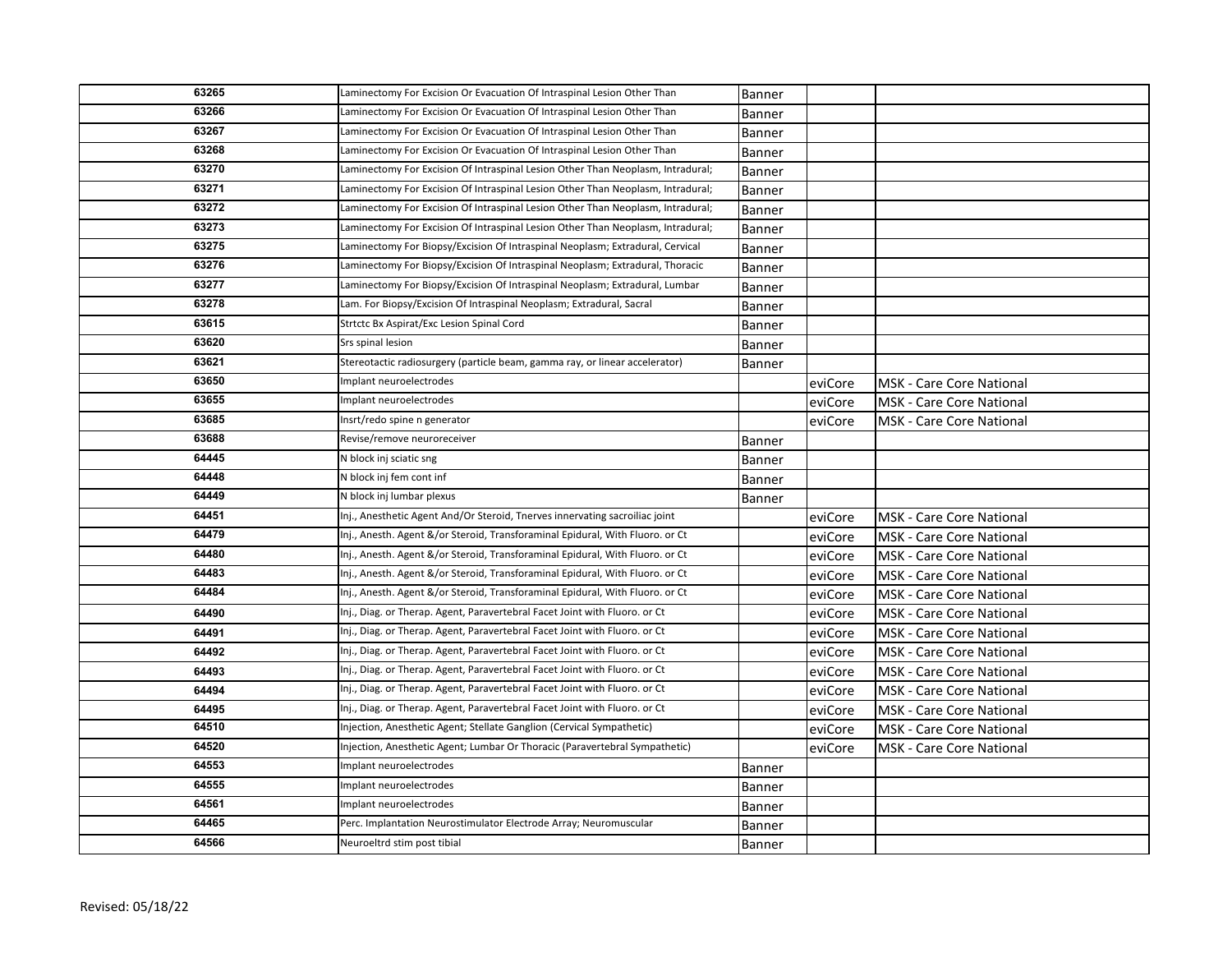| 64568 | Inc for vagus n elect impl                                                    | Banner        |         |                                 |
|-------|-------------------------------------------------------------------------------|---------------|---------|---------------------------------|
| 64569 | Revise/repl vagus n eltrd                                                     | <b>Banner</b> |         |                                 |
| 64570 | Remove vagus n eltrd                                                          | Banner        |         |                                 |
| 64590 | Insrt/redo pn/gastr stimul                                                    | Banner        |         |                                 |
| 64595 | Revise/rmv pn/gastr stimul                                                    | Banner        |         |                                 |
| 64625 | Radiofreq. ablation, nerves innervating the sacroiliac joint, with guidance   |               | eviCore | MSK - Care Core National        |
| 64633 | Destruction Neurolytic Agent, Paravertebral Facet Joint Nerve, Cerv. Or Thor. |               | eviCore | MSK - Care Core National        |
| 64634 | Destruction Neurolytic Agent, Paravertebral Facet Joint Nerve, Cerv. Or Thor. |               | eviCore | MSK - Care Core National        |
| 64635 | Destroy lumb/sac facet jnt                                                    |               | eviCore | <b>MSK - Care Core National</b> |
| 64636 | Destroy I/s facet jnt addl                                                    |               | eviCore | MSK - Care Core National        |
| 64721 | Carpal tunnel surgery                                                         | Banner        |         |                                 |
| 65756 | Keratoplasty (corneal transplant); endothelial                                | Banner        |         |                                 |
| 66930 | Cochlear device implantation, with or without mastoidectomy                   | Banner        |         |                                 |
| 67025 | Replace eye fluid                                                             | Banner        |         |                                 |
| 67027 | Implant eye drug system                                                       | <b>Banner</b> |         |                                 |
| 67311 | Strabismus Recession/Rescj 1 Hrzntl Musc                                      | Banner        |         |                                 |
| 67312 | Strabismus Recession/Rescj 2 Hrzntl Musc                                      | Banner        |         |                                 |
| 67314 | Strabismus Recession/Rescj 1 Ver Musc                                         | Banner        |         |                                 |
| 67316 | Strabismus Recession/Rescj 2/More Ver Musc                                    | Banner        |         |                                 |
| 67318 | Strabismus Any Superior Oblique Muscle                                        | Banner        |         |                                 |
| 67320 | Transposition Procedure Extraocular Musc                                      | Banner        |         |                                 |
| 67331 | Strabismus Previous Eye X Involve Eo Musc                                     | <b>Banner</b> |         |                                 |
| 67332 | Strabismus Scarring Eo Musc/Rstcv Myopathy                                    | <b>Banner</b> |         |                                 |
| 67334 | Strabismus Post Fixj Sutr Tq W/Wo Musc Recession                              | Banner        |         |                                 |
| 67335 | Placement Adjustable Suture Strabismus                                        | <b>Banner</b> |         |                                 |
| 67340 | Strabismus Expl&/Rpr Detached Extrocular Musc                                 | Banner        |         |                                 |
| 67343 | Rls Xtnsv Scar Tiss W/O Detaching Eo Musc Spx                                 | Banner        |         |                                 |
| 67399 | Unlisted Procedure Ocular Muscle                                              | Banner        |         |                                 |
| 67900 | Repair brow defect                                                            | Banner        |         |                                 |
| 67901 | Repair eyelid defect                                                          | Banner        |         |                                 |
| 67902 | Repair eyelid defect                                                          | Banner        |         |                                 |
| 67903 | Repair eyelid defect                                                          | Banner        |         |                                 |
| 67904 | Repair eyelid defect                                                          | <b>Banner</b> |         |                                 |
| 67906 | Repair eyelid defect                                                          | <b>Banner</b> |         |                                 |
| 67908 | Repair eyelid defect                                                          | <b>Banner</b> |         |                                 |
| 67909 | Reduction Overcorrection Ptosis                                               | <b>Banner</b> |         |                                 |
| 67911 | Correction Lid Retraction                                                     | Banner        |         |                                 |
| 67914 | Repair Of Ectropion; Suture                                                   | Banner        |         |                                 |
| 67915 | Repair Of Ectropion; Thermocauterization                                      | Banner        |         |                                 |
| 67916 | Repair Ectropion Excision Tarsal Wedge                                        | Banner        |         |                                 |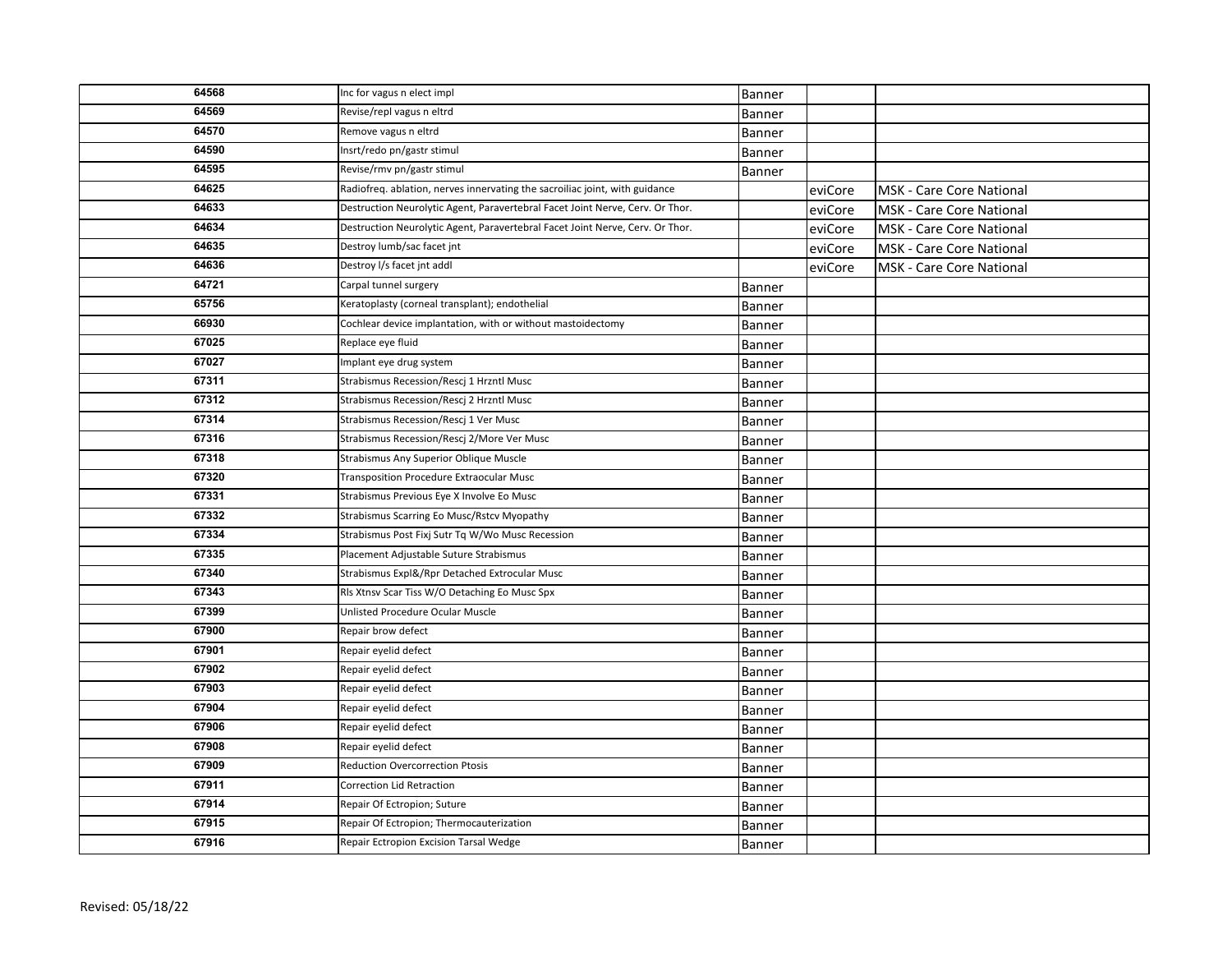| 67917 | Repair eyelid defect                                                         | Banner        |         |                              |
|-------|------------------------------------------------------------------------------|---------------|---------|------------------------------|
| 67921 | Repair Of Entropion; Suture                                                  | Banner        |         |                              |
| 67922 | Repair Of Entropion; Thermocauterization                                     | Banner        |         |                              |
| 67923 | Repair Of Entropion; Excision Tarsal Wedge                                   | Banner        |         |                              |
| 67924 | Repair Of Entropion; Extensive (Eg, Tarsal Strip or Capsulopalpebral Fascia) | Banner        |         |                              |
| 67950 | Canthoplasty                                                                 | Banner        |         |                              |
| 67961 | Excision & Repair Eyelid > One-Fourth Lid Margin                             | Banner        |         |                              |
| 67966 | Excision & Repair Eyelid One-Fourth Lid Margin/>                             | Banner        |         |                              |
| 67971 | Rcnstj Eyelid Full Thickness < Two-Thirds 1 Stg                              | <b>Banner</b> |         |                              |
| 67973 | Rcnstj Eyelid Full Thickness Lower Eyelid 1 Stg                              | Banner        |         |                              |
| 67974 | Rcnstj Eyelid Full Thickness Upper Eyelid 1 Stg                              | Banner        |         |                              |
| 67975 | Rcnstj Eyelid Full Thickness Second Stage                                    | Banner        |         |                              |
| 68320 | Conjunctivoplasty W/Grf/Xtnsv Rearrangement                                  | Banner        |         |                              |
| 68325 | Conjunctivoplasty W/Buccal Muc Memb Graft                                    | Banner        |         |                              |
| 68326 | Cjp Rcnstj Cul-De-Sac Buccal Grf/Xtnsv Rearrgmt                              | Banner        |         |                              |
| 68328 | Conjunctpl Cul-De-Sac W/Buccal Muc Memb Graft                                | Banner        |         |                              |
| 68360 | Conjunctival Flap Bridge/Partial Spx                                         | Banner        |         |                              |
| 68362 | Conjunctival Flap Total                                                      | Banner        |         |                              |
| 68371 | Harvesting Conjuncival Allography Living Donor                               | Banner        |         |                              |
| 68399 | Unlisted Procedure Conjunctiva                                               | Banner        |         |                              |
| 68700 | Plastic Repair Canaliculi                                                    | Banner        |         |                              |
| 69300 | Revise external ear                                                          | Banner        |         |                              |
| 69631 | Repair eardrum structures                                                    | Banner        |         |                              |
| 69632 | Rebuild eardrum structures                                                   | Banner        |         |                              |
| 69633 | Rebuild eardrum structures                                                   | Banner        |         |                              |
| 69635 | Repair eardrum structures                                                    | Banner        |         |                              |
| 69636 | Rebuild eardrum structures                                                   | Banner        |         |                              |
| 69642 | Revise middle ear & mastoid                                                  | Banner        |         |                              |
| 69643 | Revise middle ear & mastoid                                                  | Banner        |         |                              |
| 69644 | Revise middle ear & mastoid                                                  | Banner        |         |                              |
| 69645 | Revise middle ear & mastoid                                                  | Banner        |         |                              |
| 69646 | Revise middle ear & mastoid                                                  | Banner        |         |                              |
| 69660 | Revise middle ear bone                                                       | Banner        |         |                              |
| 69710 | Implant/replace hearing aid                                                  | Banner        |         |                              |
| 69714 | Implant temple bone w/stimul                                                 | Banner        |         |                              |
| 69715 | Temple bne implnt w/stimulat                                                 | Banner        |         |                              |
| 69717 | Temple bone implant revision                                                 | Banner        |         |                              |
| 69718 | Revise temple bone implant                                                   | Banner        |         |                              |
| 69930 | Implant cochlear device                                                      | Banner        |         |                              |
| 70336 | Magnetic image jaw joint                                                     |               | eviCore | <b>RAD-Card Medsolutions</b> |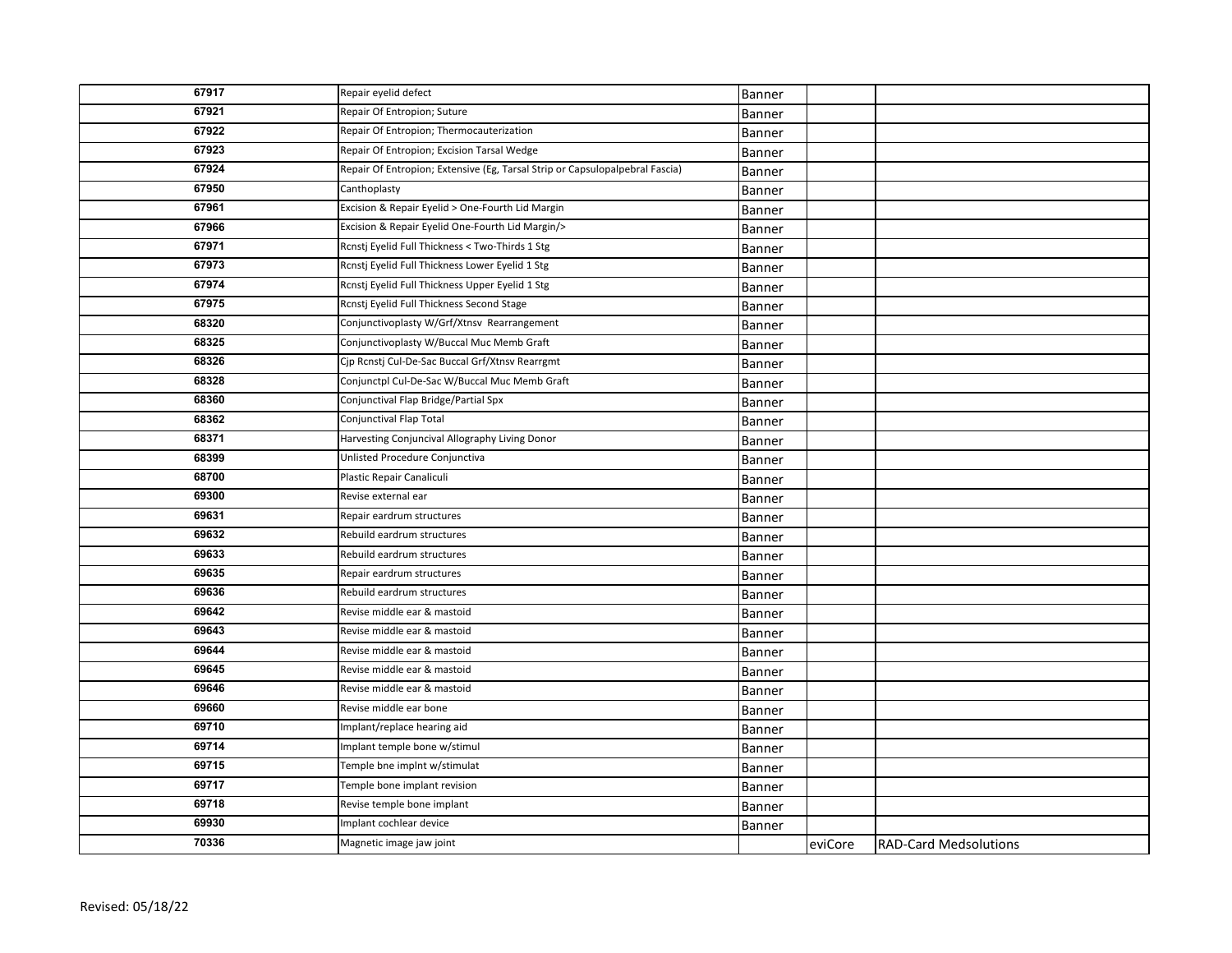| 70450 | CT Head or brain                                                  |               | eviCore | <b>RAD-Card Medsolutions</b> |
|-------|-------------------------------------------------------------------|---------------|---------|------------------------------|
| 70460 | CT Head or brain                                                  |               | eviCore | <b>RAD-Card Medsolutions</b> |
| 70470 | CT Head or brain                                                  |               | eviCore | <b>RAD-Card Medsolutions</b> |
| 70480 | CT orbit, sella or posterior fossa or outer, middle, or inner ear |               | eviCore | <b>RAD-Card Medsolutions</b> |
| 70481 | CT scan of cranial cavity with contrast                           |               | eviCore | <b>RAD-Card Medsolutions</b> |
| 70482 | CT orbit, sella or posterior fossa or outer, middle, or inner ear |               | eviCore | <b>RAD-Card Medsolutions</b> |
| 70486 | CT maxillofacial area                                             |               | eviCore | <b>RAD-Card Medsolutions</b> |
| 70487 | CT maxillofacial area                                             |               | eviCore | <b>RAD-Card Medsolutions</b> |
| 70488 | CT maxillofacial area                                             |               | eviCore | <b>RAD-Card Medsolutions</b> |
| 70490 | CT, soft tissue neck                                              |               | eviCore | <b>RAD-Card Medsolutions</b> |
| 70491 | CT, soft tissue neck                                              |               | eviCore | <b>RAD-Card Medsolutions</b> |
| 70492 | CT, soft tissue neck                                              |               | eviCore | <b>RAD-Card Medsolutions</b> |
| 70496 | CT angiography head                                               |               | eviCore | <b>RAD-Card Medsolutions</b> |
| 70498 | CT angiography neck                                               |               | eviCore | <b>RAD-Card Medsolutions</b> |
| 70540 | Mri orbit/face/neck w/o dye                                       |               | eviCore | <b>RAD-Card Medsolutions</b> |
| 70542 | Mri orbit/face/neck w/dye                                         |               | eviCore | <b>RAD-Card Medsolutions</b> |
| 70543 | Mri orbt/fac/nck w/o &w/dye                                       |               | eviCore | <b>RAD-Card Medsolutions</b> |
| 70544 | Mr angiography head w/o dye                                       |               | eviCore | <b>RAD-Card Medsolutions</b> |
| 70545 | Mr angiography head w/dye                                         |               | eviCore | <b>RAD-Card Medsolutions</b> |
| 70546 | Mr angiograph head w/o&w/dye                                      |               | eviCore | <b>RAD-Card Medsolutions</b> |
| 70547 | Mr angiography neck w/o dye                                       |               | eviCore | <b>RAD-Card Medsolutions</b> |
| 70548 | Mr angiography neck w/dye                                         |               | eviCore | <b>RAD-Card Medsolutions</b> |
| 70549 | Mr angiograph neck w/o&w/dye                                      |               | eviCore | <b>RAD-Card Medsolutions</b> |
| 70551 | Mri brain stem w/o dye                                            |               | eviCore | <b>RAD-Card Medsolutions</b> |
| 70552 | Mri brain stem w/dye                                              |               | eviCore | <b>RAD-Card Medsolutions</b> |
| 70553 | Mri brain stem w/o & w/dye                                        |               | eviCore | <b>RAD-Card Medsolutions</b> |
| 70554 | MRI brain by tech                                                 |               | eviCore | <b>RAD-Card Medsolutions</b> |
| 70555 | MRI brain by phys/psych                                           |               | eviCore | <b>RAD-Card Medsolutions</b> |
| 70557 | Mri brain w/o dye                                                 | Banner        |         |                              |
| 70558 | Mri brain w/dye                                                   | Banner        |         |                              |
| 70559 | Mri brain w/o & w/dye                                             | <b>Banner</b> |         |                              |
| 70722 | Magnetic resonance imaging guidance                               | Banner        |         |                              |
| 71250 | CT Thorax, diagnostic                                             |               | eviCore | <b>RAD-Card Medsolutions</b> |
| 71260 | CT Thorax, diagnostic                                             |               | eviCore | <b>RAD-Card Medsolutions</b> |
| 71270 | CT, Thorax; Without Contrast Material, Followed By Contrast       |               | eviCore | <b>RAD-Card Medsolutions</b> |
| 71271 | CT, Thorax; Without Contrast Material, Followed By Contrast       |               | eviCore | <b>RAD-Card Medsolutions</b> |
| 71275 | CT Cervical Spine                                                 |               | eviCore | <b>RAD-Card Medsolutions</b> |
| 71550 | Mri chest w/o dye                                                 |               | eviCore | <b>RAD-Card Medsolutions</b> |
| 71551 | Mri chest w/dye                                                   |               | eviCore | <b>RAD-Card Medsolutions</b> |
| 71552 | Mri chest w/o & w/dye                                             |               | eviCore | <b>RAD-Card Medsolutions</b> |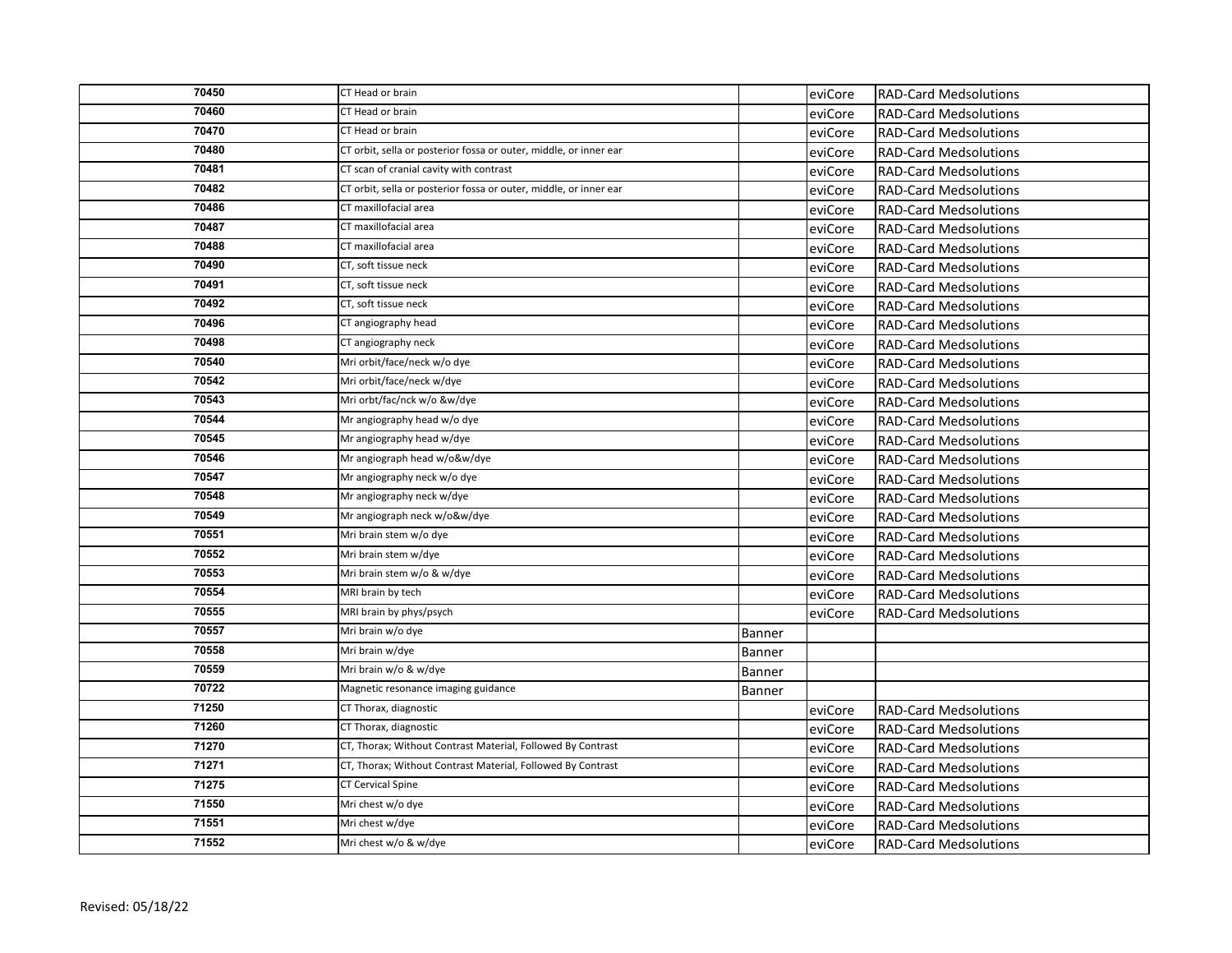| 71555 | Mri angio chest w or w/o dye   | eviCore | <b>RAD-Card Medsolutions</b> |
|-------|--------------------------------|---------|------------------------------|
| 72125 | <b>CT Cervical Spine</b>       | eviCore | <b>RAD-Card Medsolutions</b> |
| 72126 | <b>CT Cervical Spine</b>       | eviCore | <b>RAD-Card Medsolutions</b> |
| 72127 | <b>CT Cervical Spine</b>       | eviCore | <b>RAD-Card Medsolutions</b> |
| 72128 | <b>CT Cervical Spine</b>       | eviCore | <b>RAD-Card Medsolutions</b> |
| 72129 | <b>CT Cervical Spine</b>       | eviCore | <b>RAD-Card Medsolutions</b> |
| 72130 | <b>CT Cervical Spine</b>       | eviCore | <b>RAD-Card Medsolutions</b> |
| 72131 | <b>CT Cervical Spine</b>       | eviCore | <b>RAD-Card Medsolutions</b> |
| 72132 | <b>CT Cervical Spine</b>       | eviCore | <b>RAD-Card Medsolutions</b> |
| 72133 | <b>CT Cervical Spine</b>       | eviCore | <b>RAD-Card Medsolutions</b> |
| 72141 | Mri neck spine w/o dye         | eviCore | <b>RAD-Card Medsolutions</b> |
| 72142 | Mri neck spine w/dye           | eviCore | <b>RAD-Card Medsolutions</b> |
| 72146 | Mri chest spine w/o dye        | eviCore | <b>RAD-Card Medsolutions</b> |
| 72147 | Mri chest spine w/dye          | eviCore | <b>RAD-Card Medsolutions</b> |
| 72148 | Mri lumbar spine w/o dye       | eviCore | <b>RAD-Card Medsolutions</b> |
| 72149 | Mri lumbar spine w/dye         | eviCore | <b>RAD-Card Medsolutions</b> |
| 72156 | Mri neck spine w/o & w/dye     | eviCore | <b>RAD-Card Medsolutions</b> |
| 72157 | Mri chest spine w/o & w/dye    | eviCore | <b>RAD-Card Medsolutions</b> |
| 72158 | Mri lumbar spine w/o & w/dye   | eviCore | <b>RAD-Card Medsolutions</b> |
| 72159 | Mra angio spine w/o&w/dye      | eviCore | <b>RAD-Card Medsolutions</b> |
| 72191 | CT Angiography Pelvis          | eviCore | <b>RAD-Card Medsolutions</b> |
| 72192 | <b>CT Pelvis</b>               | eviCore | <b>RAD-Card Medsolutions</b> |
| 72193 | <b>CT Pelvis</b>               | eviCore | <b>RAD-Card Medsolutions</b> |
| 72194 | <b>CT Pelvis</b>               | eviCore | <b>RAD-Card Medsolutions</b> |
| 72195 | Mri pelvis w/o dye             | eviCore | <b>RAD-Card Medsolutions</b> |
| 72196 | Mri pelvis w/dye               | eviCore | <b>RAD-Card Medsolutions</b> |
| 72197 | Mri pelvis w/o & w/dye         | eviCore | <b>RAD-Card Medsolutions</b> |
| 72198 | Mr angio pelvis w/o & w/dye    | eviCore | <b>RAD-Card Medsolutions</b> |
| 73200 | CT Upper Extremity             | eviCore | <b>RAD-Card Medsolutions</b> |
| 73201 | CT Upper Extremity             | eviCore | <b>RAD-Card Medsolutions</b> |
| 73202 | CT Upper Extremity             | eviCore | <b>RAD-Card Medsolutions</b> |
| 73206 | CT Angiography Upper Extremity | eviCore | <b>RAD-Card Medsolutions</b> |
| 72198 | Mr angio pelvis w/o & w/dye    | eviCore | <b>RAD-Card Medsolutions</b> |
| 73218 | Mri upper extremity w/o dye    | eviCore | <b>RAD-Card Medsolutions</b> |
| 73219 | Mri upper extremity w/dye      | eviCore | <b>RAD-Card Medsolutions</b> |
| 73220 | Mri uppr extremity w/o&w/dye   | eviCore | <b>RAD-Card Medsolutions</b> |
| 73221 | Mri joint upr extrem w/o dye   | eviCore | <b>RAD-Card Medsolutions</b> |
| 73222 | Mri joint upr extrem w/dye     | eviCore | <b>RAD-Card Medsolutions</b> |
| 73223 | Mri joint upr extr w/o&w/dye   | eviCore | <b>RAD-Card Medsolutions</b> |
| 73225 | Mr angio upr extr w/o&w/dye    | eviCore | <b>RAD-Card Medsolutions</b> |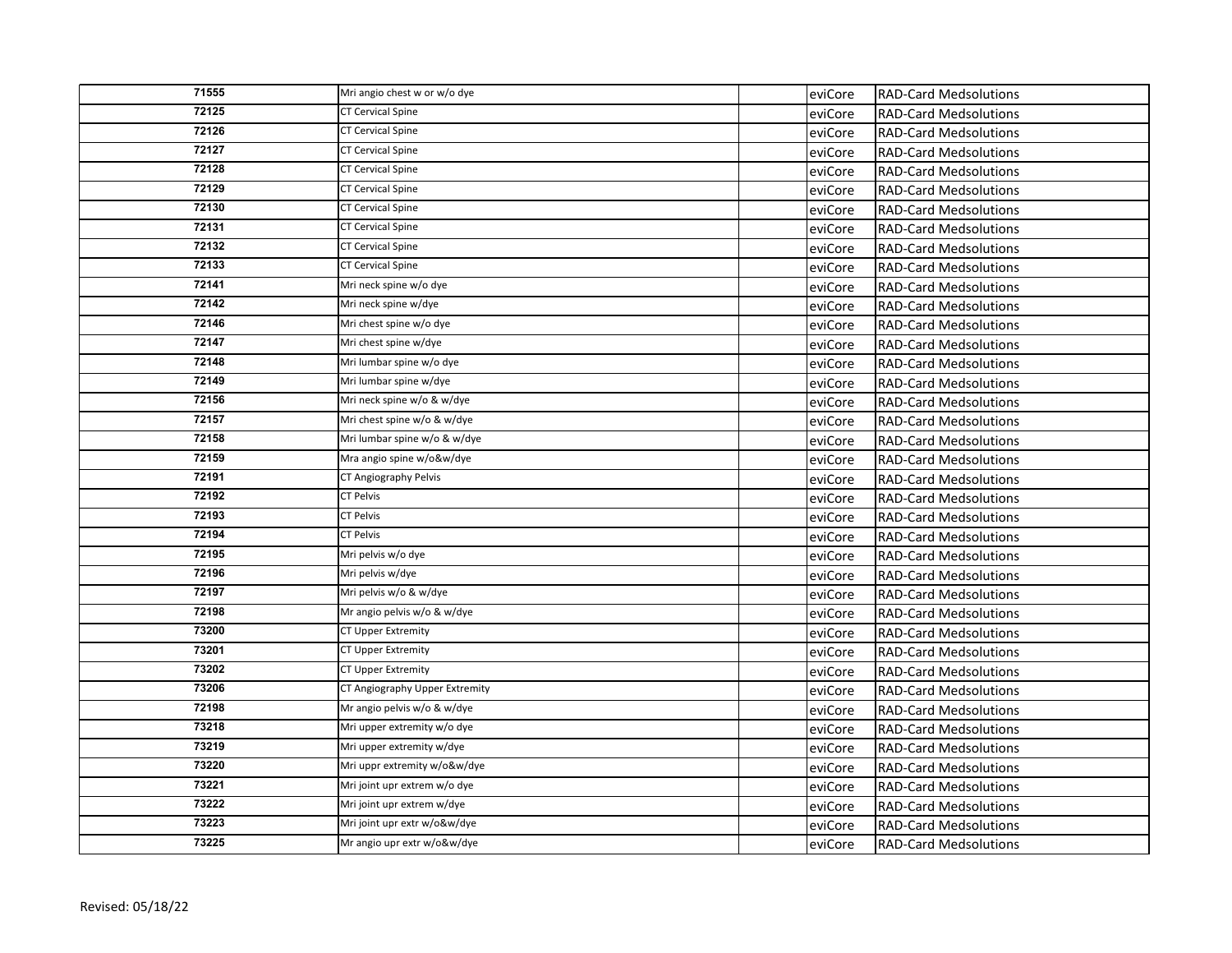| 73700 | CT Lower Extremity w/o contrast                                           |               | eviCore | <b>RAD-Card Medsolutions</b> |
|-------|---------------------------------------------------------------------------|---------------|---------|------------------------------|
| 73701 | CT Lower Extremity with contrast                                          |               | eviCore | <b>RAD-Card Medsolutions</b> |
| 73702 | CT Lower Extremity w/ and w/o contrast                                    |               | eviCore | <b>RAD-Card Medsolutions</b> |
| 73706 | <b>CTA Lower extremity</b>                                                |               | eviCore | <b>RAD-Card Medsolutions</b> |
| 73718 | Mri lower extremity w/o dye                                               |               | eviCore | <b>RAD-Card Medsolutions</b> |
| 73719 | Mri lower extremity w/dye                                                 |               | eviCore | <b>RAD-Card Medsolutions</b> |
| 73720 | Mri lwr extremity w/o&w/dye                                               |               | eviCore | <b>RAD-Card Medsolutions</b> |
| 73721 | Mri jnt of Iwr extre w/o dye                                              |               | eviCore | <b>RAD-Card Medsolutions</b> |
| 73722 | Mri joint of lwr extr w/dye                                               |               | eviCore | <b>RAD-Card Medsolutions</b> |
| 73723 | Mri joint lwr extr w/o&w/dye                                              |               | eviCore | <b>RAD-Card Medsolutions</b> |
| 73725 | Mr ang lwr ext w or w/o dye                                               |               | eviCore | <b>RAD-Card Medsolutions</b> |
| 74150 | CT Abdomen                                                                |               | eviCore | <b>RAD-Card Medsolutions</b> |
| 74160 | CT Abdomen                                                                |               | eviCore | <b>RAD-Card Medsolutions</b> |
| 74170 | CT Abdomen                                                                |               | eviCore | <b>RAD-Card Medsolutions</b> |
| 74174 | CT Angiography Abdomen and Pelvis                                         |               | eviCore | <b>RAD-Card Medsolutions</b> |
| 74175 | CT Angiography Abdomen and Pelvis                                         |               | eviCore | <b>RAD-Card Medsolutions</b> |
| 74176 | CT Angiography Abdomen and Pelvis                                         |               | eviCore | <b>RAD-Card Medsolutions</b> |
| 74177 | CT Angiography Abdomen and Pelvis                                         |               | eviCore | <b>RAD-Card Medsolutions</b> |
| 74178 | CT Angiography Abdomen and Pelvis                                         |               | eviCore | <b>RAD-Card Medsolutions</b> |
| 74181 | Mri abdomen w/o dye                                                       |               | eviCore | <b>RAD-Card Medsolutions</b> |
| 74182 | Mri abdomen w/dye                                                         |               | eviCore | <b>RAD-Card Medsolutions</b> |
| 74183 | Mri abdomen w/o & w/dye                                                   |               | eviCore | <b>RAD-Card Medsolutions</b> |
| 74185 | Mri angio abdom w orw/o dye                                               |               | eviCore | <b>RAD-Card Medsolutions</b> |
| 74261 | CT colonography diagnostic                                                |               | eviCore | <b>RAD-Card Medsolutions</b> |
| 74262 | CT colonography diagnostic                                                |               | eviCore | <b>RAD-Card Medsolutions</b> |
| 74263 | CT colonography diagnostic                                                |               | eviCore | <b>RAD-Card Medsolutions</b> |
| 74712 | MRI, fetal, including placental and maternal pelvic imaging               |               | eviCore | <b>RAD-Card Medsolutions</b> |
| 74713 | MRI, fetal, including placental and maternal pelvic imaging               |               | eviCore | <b>RAD-Card Medsolutions</b> |
| 75557 | Cardiac mri for morph                                                     |               | eviCore | <b>RAD-Card Medsolutions</b> |
| 75559 | Cardiac mri w/stress img                                                  |               | eviCore | <b>RAD-Card Medsolutions</b> |
| 75561 | Cardiac mri for morph w/dye                                               |               | eviCore | <b>RAD-Card Medsolutions</b> |
| 75563 | Card mri w/stress img & dye                                               |               | eviCore | <b>RAD-Card Medsolutions</b> |
| 75565 | Card mri veloc flow mapping                                               |               | eviCore | <b>RAD-Card Medsolutions</b> |
| 75571 | Computed Tomography, Heart, Without Contrast Material, With Quant. Eval.  |               | eviCore | <b>RAD-Card Medsolutions</b> |
| 75572 | CT, Heart, Contrast Material, for eval. of Cardiac Structure & Morphology |               | eviCore | <b>RAD-Card Medsolutions</b> |
| 75573 | CT, Heart, Contrast Material, for eval. of Cardiac Structure & Morphology |               | eviCore | <b>RAD-Card Medsolutions</b> |
| 75574 | CT Angiography, Heart, Coronary Arteries And Bypass Grafts                |               | eviCore | <b>RAD-Card Medsolutions</b> |
| 75635 | CT Angiography Abdominal Aorta                                            |               | eviCore | <b>RAD-Card Medsolutions</b> |
| 76376 | 3d render w/intrp postproces                                              | <b>Banner</b> |         |                              |
| 76377 | 3d render w/intrp postproces                                              | Banner        |         |                              |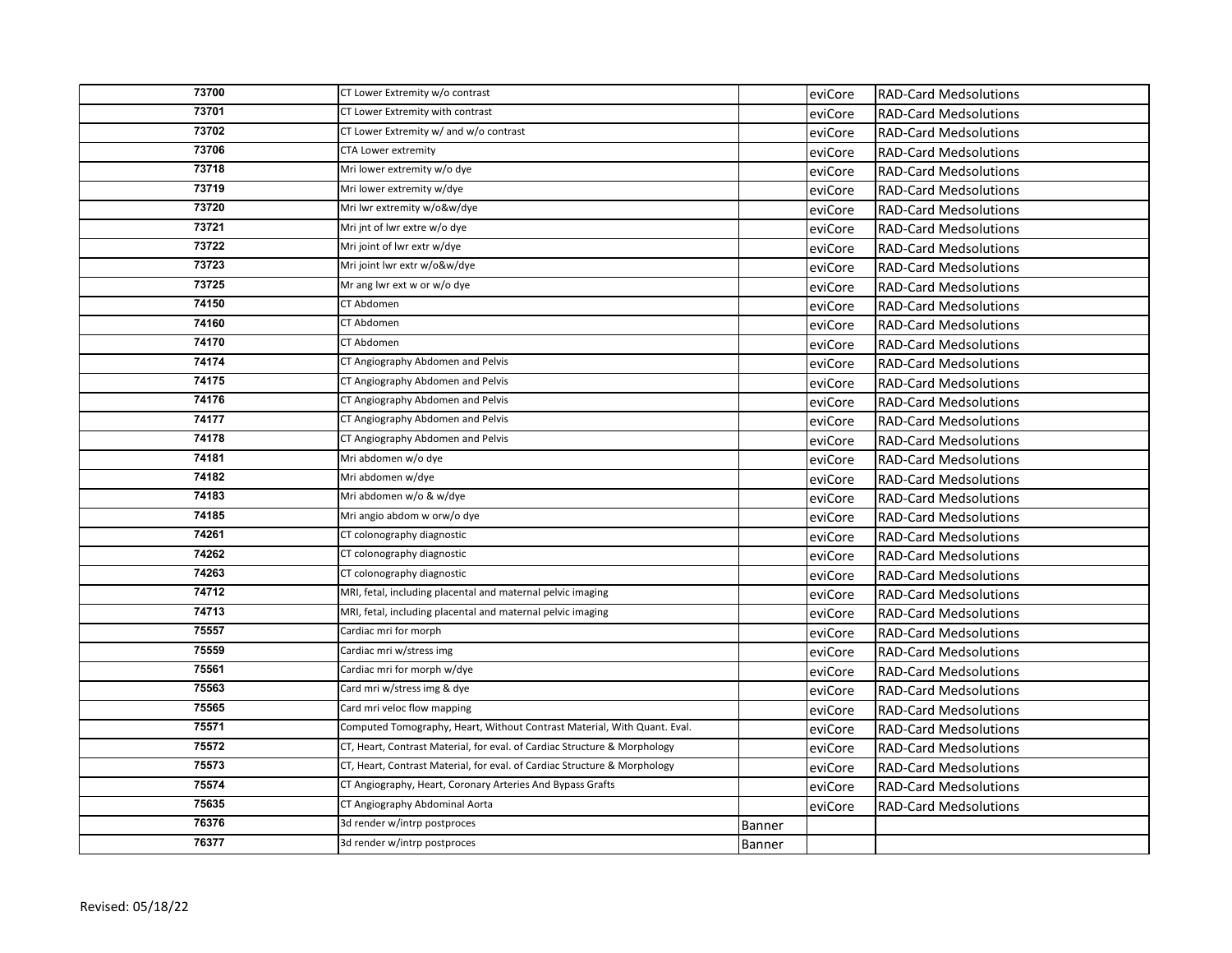| 76380 | CT Limited or Localized follow up study                                       |        | eviCore | <b>RAD-Card Medsolutions</b>   |
|-------|-------------------------------------------------------------------------------|--------|---------|--------------------------------|
| 76390 | Mr spectroscopy                                                               |        | eviCore | <b>RAD-Card Medsolutions</b>   |
| 76391 | Cardiac MRI for morphology and function                                       |        | eviCore | <b>RAD-Card Medsolutions</b>   |
| 76497 | Unlisted CT procedure                                                         | Banner |         |                                |
| 76498 | Mri procedure                                                                 |        | eviCore | <b>RAD-Card Medsolutions</b>   |
| 77014 | CT guidance for placement of radiation therapy fields                         |        | eviCore | <b>RAD-Card Medsolutions</b>   |
| 77021 | Magentic resonance imaging guidance for needle placement                      |        | eviCore | <b>RAD-Card Medsolutions</b>   |
| 77022 | MRI imaging guidance for needle placement                                     |        | eviCore | <b>RAD-Card Medsolutions</b>   |
| 77046 | Mri breast w/o contrast unilateral                                            |        | eviCore | <b>RAD-Card Medsolutions</b>   |
| 77047 | Mri breast w/o contrast bilateral                                             |        | eviCore | <b>RAD-Card Medsolutions</b>   |
| 77048 | Mri breast with & w/o contrast incl. CAD when unilateral                      |        | eviCore | <b>RAD-Card Medsolutions</b>   |
| 77049 | Mri breast with & w/o contrast incl. CAD when bilateral                       |        | eviCore | <b>RAD-Card Medsolutions</b>   |
| 77058 | MRI, Breast, Without And/Or With Contrast Material(S); Un                     |        | eviCore | <b>RAD-Card Medsolutions</b>   |
| 77059 | Magnetic Resonance Imaging, Breast, Without &/or With Contrast Material       |        | eviCore | <b>RAD-Card Medsolutions</b>   |
| 77061 | 3D Mammogram and Tomosynthesis                                                | Banner |         |                                |
| 77062 | 3D Mammogram and Tomosynthesis                                                | Banner |         |                                |
| 77078 | CT bone mineral density study                                                 |        | eviCore | <b>RAD-Card Medsolutions</b>   |
| 77084 | Magnetic image bone marrow                                                    |        | eviCore | <b>RAD-Card Medsolutions</b>   |
| 77371 | Rad. Treat. delivery, stereotactic radiosurgery, complete treat. Cran. lesion |        | eviCore | Rad. Onc. - Care Core National |
| 77372 | Rad. Treat. delivery, stereotactic radiosurgery, complete treat. Cran. lesion |        | eviCore | Rad. Onc. - Care Core National |
| 77373 | Stereotactic body rad. therapy, treat. delivery, with guidance, < 5 fractions |        | eviCore | Rad. Onc. - Care Core National |
| 77385 | Intensity modulated rad. Treat. (IMRT), with guidance and tracking            |        | eviCore | Rad. Onc. - Care Core National |
| 77386 | Intensity modulated rad. Treat. (IMRT), with guidance and tracking            |        | eviCore | Rad. Onc. - Care Core National |
| 77387 | Guid. for local. target volume for delivery of rad.treatment, with tracking   |        | eviCore | Rad. Onc. - Care Core National |
| 77399 | Unlisted proc., medical radiation physics, dosimetry and treatment devices    | Banner |         |                                |
| 77401 | Radiation treatment delivery                                                  |        | eviCore | Rad. Onc. - Care Core National |
| 77402 | Radiation treatment delivery                                                  |        | eviCore | Rad. Onc. - Care Core National |
| 77407 | Radiation treatment delivery                                                  |        | eviCore | Rad. Onc. - Care Core National |
| 77412 | Rad. treatment delivery; 3+ treatment areas; custom blocking;                 |        | eviCore | Rad. Onc. - Care Core National |
| 77423 | High energy neutron rad. Treat. Del.; 1+ isocenter, coplanar non-coplanar     |        | eviCore | Rad. Onc. - Care Core National |
| 77424 | Intraoperative radiation treatment delivery, x-ray, single treatment session  |        | eviCore | Rad. Onc. - Care Core National |
| 77425 | Intraoperative radiation treat. delivery, electrons, single treatment session |        | eviCore | Rad. Onc. - Care Core National |
| 77427 | Radiation treatment management, 5 treatments                                  | Banner |         |                                |
| 77431 | Rad. therapy manage. with complete course of therapy, 1 or 2 fractions only   | Banner |         |                                |
| 77432 | Stereotactic rad. treatment manage., cranial lesion, (complete course)        | Banner |         |                                |
| 77435 | Stereo. body rad. therapy, treat. Manage., 1+ lesions, guidance, < 5 fract.   | Banner |         |                                |
| 77469 | Intraoperative radiation treatment management                                 | Banner |         |                                |
| 77470 | Special treat. Proc., total body irradiation                                  | Banner |         |                                |
| 77499 | Unlisted procedure, therapeutic radiology treatment management                | Banner |         |                                |
| 77520 | Proton treatment delivery; simple, without compensation                       |        | eviCore | Rad. Onc. - Care Core National |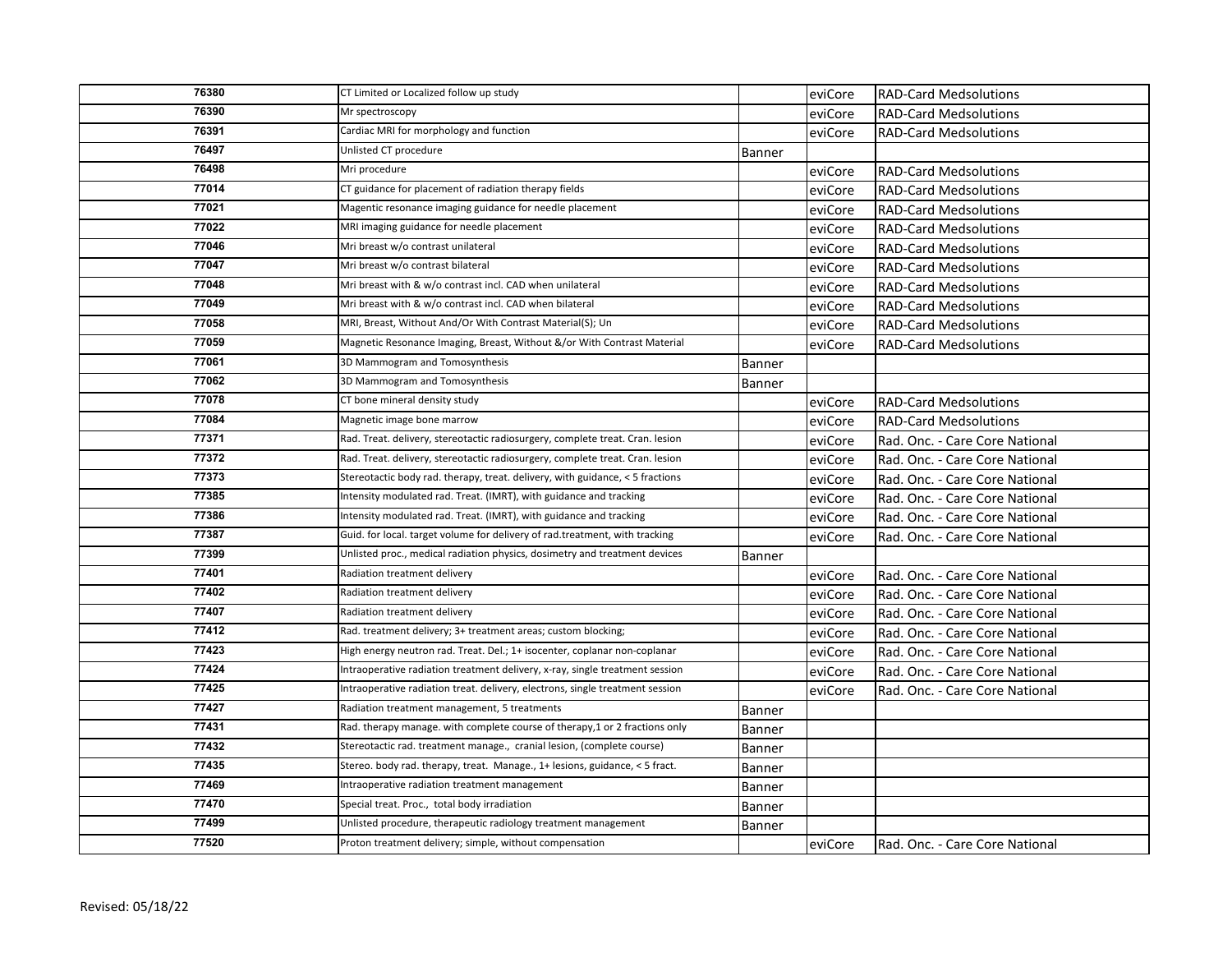| 77522 | Proton treatment delivery; simple, with compensation                         |        | eviCore | Rad. Onc. - Care Core National |
|-------|------------------------------------------------------------------------------|--------|---------|--------------------------------|
| 77523 | Proton treatment delivery; intermediate                                      |        | eviCore | Rad. Onc. - Care Core National |
| 77525 | Proton treatment delivery; complex                                           |        | eviCore | Rad. Onc. - Care Core National |
| 77600 | Hyperthermia, externally generated; superficial (depth 4 cm or less)         |        | eviCore | Rad. Onc. - Care Core National |
| 77605 | Hyperthermia, externally generated; deep (heating to depths > than 4 cm)     |        | eviCore | Rad. Onc. - Care Core National |
| 77610 | Hyperthermia generated by interstitial probe(s); 5 or fewer applic.          |        | eviCore | Rad. Onc. - Care Core National |
| 77615 | Hyperthermia generated by interstitial probe(s); 5+ interstitial applicators |        | eviCore | Rad. Onc. - Care Core National |
| 77620 | Hyperthermia generated by intracavitary probe(s)                             |        | eviCore | Rad. Onc. - Care Core National |
| 77750 | Infusion or instillation of radioelement solution                            |        | eviCore | Rad. Onc. - Care Core National |
| 77761 | Infusion or instillation of radioelement solution                            |        | eviCore | Rad. Onc. - Care Core National |
| 77762 | Infusion or instillation of radioelement solution                            |        | eviCore | Rad. Onc. - Care Core National |
| 77763 | Infusion or instillation of radioelement solution                            |        | eviCore | Rad. Onc. - Care Core National |
| 77767 | Infusion or instillation of radioelement solution                            |        | eviCore | Rad. Onc. - Care Core National |
| 77768 | Infusion or instillation of radioelement solution                            |        | eviCore | Rad. Onc. - Care Core National |
| 77770 | Infusion or instillation of radioelement solution                            |        | eviCore | Rad. Onc. - Care Core National |
| 77771 | Infusion or instillation of radioelement solution                            |        | eviCore | Rad. Onc. - Care Core National |
| 77772 | Infusion or instillation of radioelement solution                            |        | eviCore | Rad. Onc. - Care Core National |
| 77778 | Infusion or instillation of radioelement solution                            |        | eviCore | Rad. Onc. - Care Core National |
| 78414 | Cardiac MRI for morphology and function                                      |        | eviCore | <b>RAD-Card Medsolutions</b>   |
| 78428 | Non-imaging Heart Function Cardiac Shunting                                  |        | eviCore | <b>RAD-Card Medsolutions</b>   |
| 78429 | Myocardial imaging, (PET) metabolic evaluation single study with CT scan     |        | eviCore | <b>RAD-Card Medsolutions</b>   |
| 78430 | Myocard. imaging, (PET) perfusion study single study at rest/stress with CT  |        | eviCore | <b>RAD-Card Medsolutions</b>   |
| 78431 | Myocard. imaging, (PET) perfusion study mult. studies at rest/stress with CT |        | eviCore | <b>RAD-Card Medsolutions</b>   |
| 78432 | Myocardial imaging, (PET) dual radiotracer                                   |        | eviCore | <b>RAD-Card Medsolutions</b>   |
| 78433 | Myocardial imaging, (PET) dual radiotracer with concurrent CT                |        | eviCore | <b>RAD-Card Medsolutions</b>   |
| 78434 | Absolute quant.mof myocard. blood flow (PET) rest/pharmacologic stress       | Banner |         |                                |
| 78445 | Non-cardiac vascular flow imaging                                            | Banner |         |                                |
| 78451 | Myocardial perfusion imaging tomographic, single study                       |        | eviCore | <b>RAD-Card Medsolutions</b>   |
| 78452 | Myocardial perfusion imaging tomographic, single study                       |        | eviCore | <b>RAD-Card Medsolutions</b>   |
| 78453 | Myocardial perfusion imaging tomographic, single study                       |        | eviCore | <b>RAD-Card Medsolutions</b>   |
| 78454 | Myocardial perfusion imaging tomographic, single study                       |        | eviCore | <b>RAD-Card Medsolutions</b>   |
| 78459 | Myocardial imaging, (PET) metabolic evaluation single study                  |        | eviCore | <b>RAD-Card Medsolutions</b>   |
| 78466 | Myocardial Infarction Scan                                                   |        | eviCore | <b>RAD-Card Medsolutions</b>   |
| 78468 | Myocardial Infarction Scan                                                   |        | eviCore | <b>RAD-Card Medsolutions</b>   |
| 78469 | Heart infarct image (3D)                                                     |        | eviCore | <b>RAD-Card Medsolutions</b>   |
| 78472 | Cardiac Bloodpool Img, Single                                                |        | eviCore | <b>RAD-Card Medsolutions</b>   |
| 78473 | Cardiac Bloodpool Img, Multi                                                 |        | eviCore | <b>RAD-Card Medsolutions</b>   |
| 78481 | <b>Heart First Pass Single</b>                                               |        | eviCore | <b>RAD-Card Medsolutions</b>   |
| 78483 | Cardiac Blood Pool Imaging -- Multiple                                       |        | eviCore | <b>RAD-Card Medsolutions</b>   |
| 78491 | Myocardial imaging, (PET) perfusion study at rest or stress                  |        | eviCore | <b>RAD-Card Medsolutions</b>   |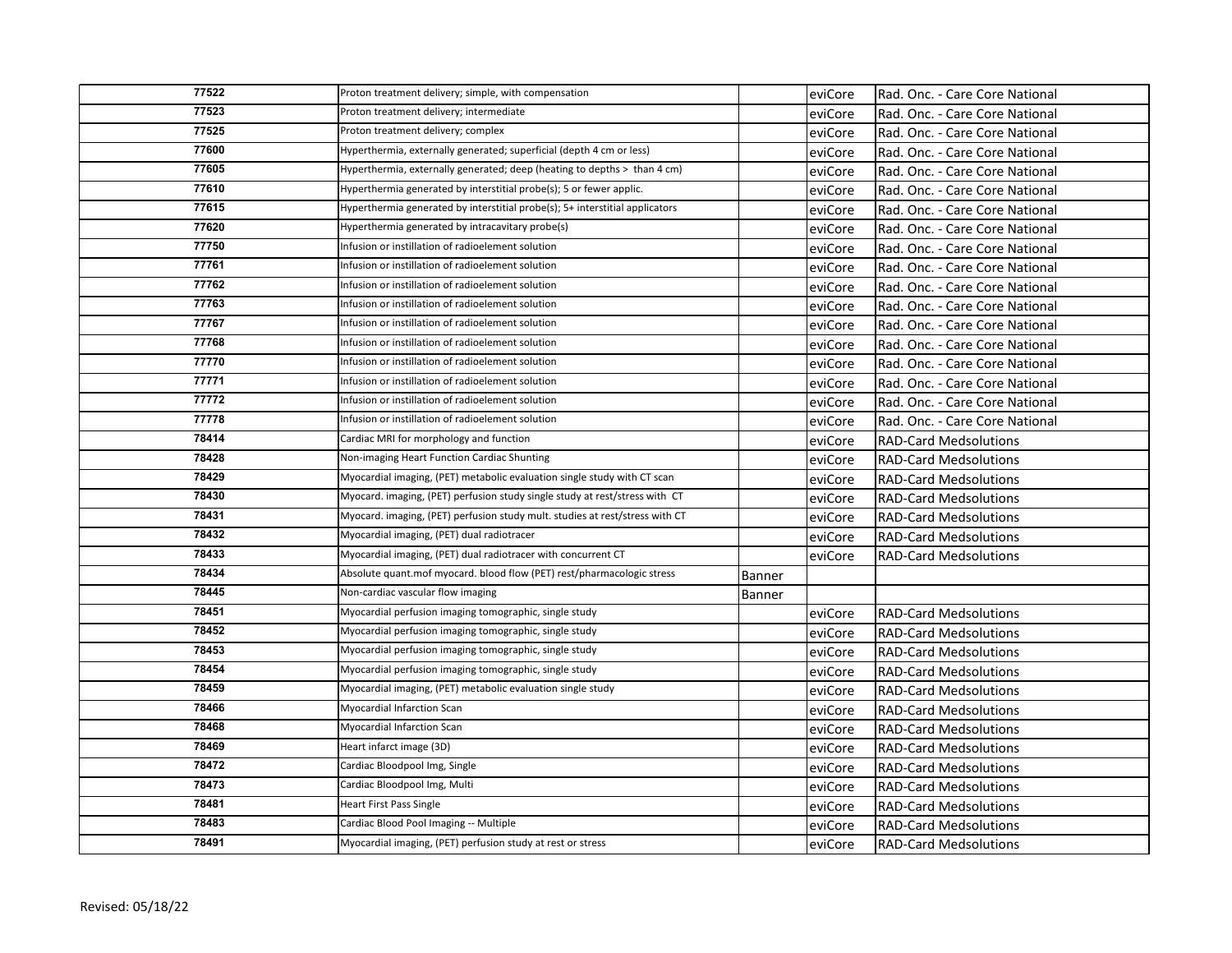| 78492 | Myocardial imaging, (PET) perfusion study multiple studies at rest and stress |               | eviCore | <b>RAD-Card Medsolutions</b> |
|-------|-------------------------------------------------------------------------------|---------------|---------|------------------------------|
| 78494 | Cardiac Blood Pool Imaging, SPECT                                             |               | eviCore | <b>RAD-Card Medsolutions</b> |
| 78496 | Cardiac Blood Pool Imaging - Single Study @ Rest                              |               | eviCore | <b>RAD-Card Medsolutions</b> |
| 78608 | Brain imaging PET metabolic evaluation                                        |               | eviCore | <b>RAD-Card Medsolutions</b> |
| 78609 | Brain imaging PET perfusion evaluation                                        |               | eviCore | <b>RAD-Card Medsolutions</b> |
| 78811 | PET Limited area (eg, chest, head/neck)                                       |               | eviCore | <b>RAD-Card Medsolutions</b> |
| 78812 | PET skull base to mid-thigh                                                   |               | eviCore | <b>RAD-Card Medsolutions</b> |
| 78813 | PET whole body                                                                | Banner        |         |                              |
| 78814 | PET Limited area (eg, chest, head/neck) with concurrent CT                    |               | eviCore | <b>RAD-Card Medsolutions</b> |
| 78815 | PET skull base to mid-thigh with concurrent CT                                |               | eviCore | <b>RAD-Card Medsolutions</b> |
| 78816 | PET with concurrent CT whole body                                             | Banner        |         |                              |
| 79005 | Radiopharmaceutical therapy, by oral administration; used for I-131 treatment |               | eviCore | <b>RAD-Card Medsolutions</b> |
| 79101 | Radiopharmaceutical, therapy, by intravenous administration                   |               | eviCore | <b>RAD-Card Medsolutions</b> |
| 79403 | Radiopharmaceutical therapy, radiolabeled mono. antibody by IV infusion       |               | eviCore | <b>RAD-Card Medsolutions</b> |
| 81162 | Gene Analysis (Breast Cancer 1 & 2) Full Seq & Dup OR                         | Banner        |         |                              |
| 81201 | APC polyposis gene analysis                                                   | <b>Banner</b> |         |                              |
| 81202 | APC polyposis gene analysis                                                   | Banner        |         |                              |
| 81211 | Brca1&2 seq & com dup/del                                                     | Banner        |         |                              |
| 81214 | Brca1 Full Seq & Com Dup/Del                                                  | Banner        |         |                              |
| 81215 | BRCA 1                                                                        | Banner        |         |                              |
|       |                                                                               |               |         |                              |
| 81217 | <b>BRCA 2</b>                                                                 | Banner        |         |                              |
| 81220 | Cftr gene com variants                                                        | <b>Banner</b> |         |                              |
| 81229 | Cytogen m array copy No&snp                                                   | <b>Banner</b> |         |                              |
| 81253 | GJB2 non-syndromic hearing loss gene analysis                                 | Banner        |         |                              |
| 81256 | HFE hemochromotosis gene analysis                                             | Banner        |         |                              |
| 81282 | Long qt syn gene dup/dlt var                                                  | Banner        |         |                              |
| 81292 | Mlh1 gene full seq                                                            | Banner        |         |                              |
| 81293 | Mlh1 colon cancer gene analysis                                               | Banner        |         |                              |
| 81294 | MLH1 nonpolyposis type 2 gene analysis                                        | Banner        |         |                              |
| 81296 | MSH2 colon cancer gene analysis                                               | Banner        |         |                              |
| 81297 | MSH2 nonpolyposis type 1 gene analysis                                        | Banner        |         |                              |
| 81298 | MSH6 non-polyposis colorectal cancer gene analysis                            | Banner        |         |                              |
| 81299 | MSH6 gene analysis                                                            | Banner        |         |                              |
| 81300 | MSH6 non-polyposis colorectal cancer gene analysis                            | Banner        |         |                              |
| 81303 | MECP2 Rett syndrome gene analysis                                             | Banner        |         |                              |
| 81308 | PALB2 breast and pancreatic cancer gene analysis                              | Banner        |         |                              |
| 81317 | PMS2 nonpolyposis gene analysis full sequence                                 | Banner        |         |                              |
| 81318 | PMS2 colo rectal cancer gene analysis                                         | Banner        |         |                              |
| 81319 | PMS2 colo rectal cancer gene analysis                                         | Banner        |         |                              |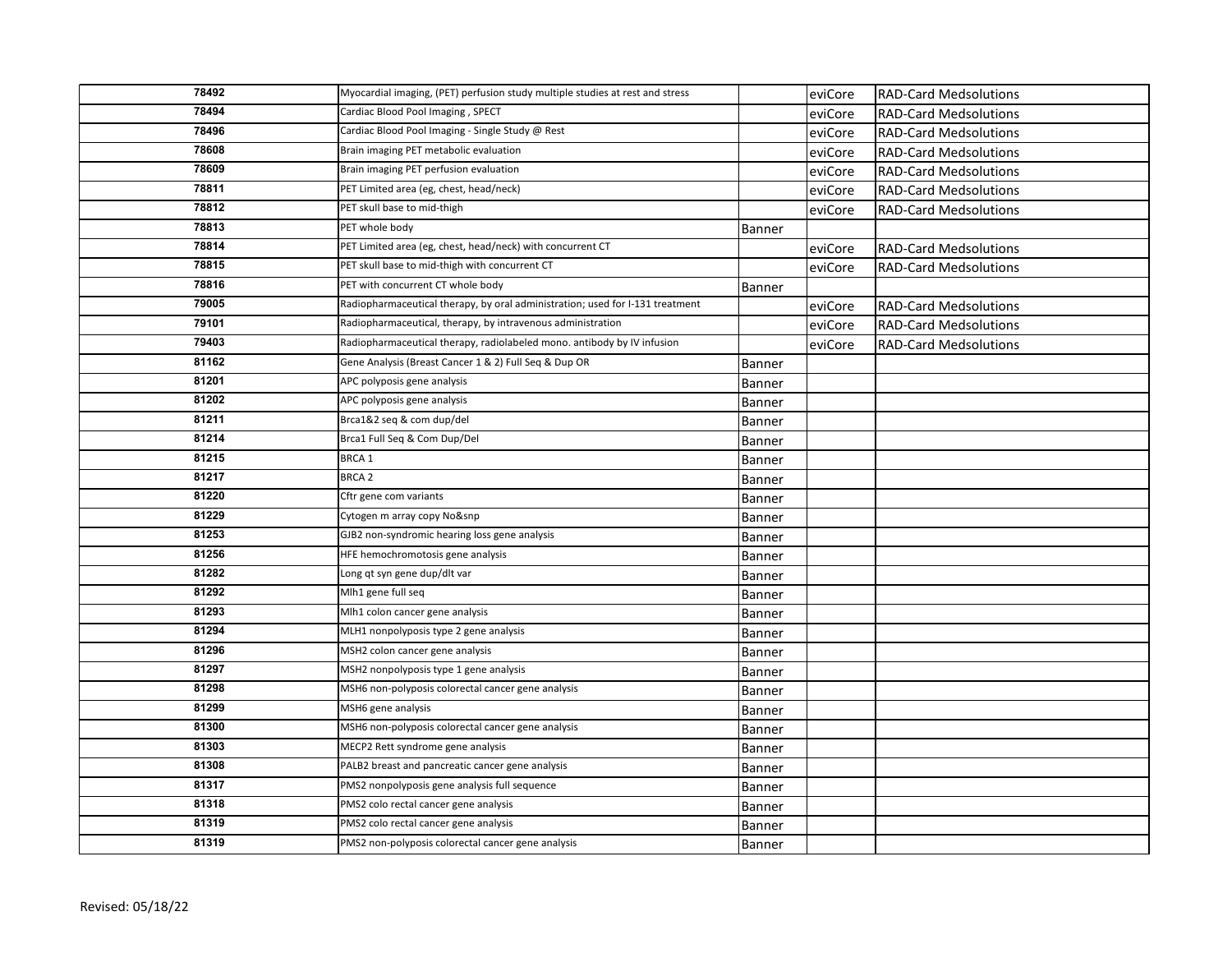| 81322 | PTEN Cowden syndrome, hamartoma tumor gene analysis                      | Banner        |  |
|-------|--------------------------------------------------------------------------|---------------|--|
| 81326 | PMP22 Charcot-Marie-Tooth gene analysis                                  | Banner        |  |
| 81408 | Mopath procedure level 9                                                 | Banner        |  |
| 81410 | Genomic sequencing panel - aortic dysfunction                            | Banner        |  |
| 81411 | Duplication/Deletion Panel - aortic dysfunction                          | Banner        |  |
| 81412 | Genomic sequencing panel - Ashkenazi associated                          | Banner        |  |
| 81413 | Genomic sequencing panel - cardiac ion                                   | Banner        |  |
| 81414 | Duplication/Deletion Panel - cardiac ion                                 | Banner        |  |
| 81415 | Exome sequence analysis                                                  | Banner        |  |
| 81416 | Exome sequence analysis                                                  | Banner        |  |
| 81417 | Exome re-evaluation                                                      | Banner        |  |
| 81420 | Fetal chromosomal aneuploidy genomic sequence analysis                   | Banner        |  |
| 81422 | Fetal chromosomal aneuploidy genomic sequence analysis                   | Banner        |  |
| 81425 | Genome sequence analysis                                                 | Banner        |  |
| 81426 | Genome sequence analysis                                                 | Banner        |  |
| 81427 | Genome re-evaluation                                                     | Banner        |  |
| 81430 | Hearing loss genomic sequence analysis                                   | Banner        |  |
| 81431 | Hearing loss duplication/deletion analysis panel                         | Banner        |  |
| 81432 | Hereditary breast cancer-related disorders genomic sequence              | Banner        |  |
| 81433 | Hereditary breast cancer-related disorders duplication/deletion analysis | Banner        |  |
| 81434 | Hereditary retinal disorders                                             | Banner        |  |
| 81435 | Hereditary colon cancer disorders                                        | Banner        |  |
| 81436 | Hereditary colon cancer disorders                                        | Banner        |  |
| 81437 | Hereditary neuroendocrine tumor disorders                                | <b>Banner</b> |  |
| 81438 | Hereditary peripheral neuropathies                                       | Banner        |  |
| 81439 | Hereditary cardiomyopathy                                                | Banner        |  |
| 81440 | Nuclear encoded mitochondrial genes                                      | Banner        |  |
| 81442 | Noonan spectrum disorder                                                 | Banner        |  |
| 81443 | Genetic testing for severe inherited conditions                          | Banner        |  |
| 81443 | Genetic Testing for inherited conditions                                 | Banner        |  |
| 81445 | Targeted genomic seq analys                                              | Banner        |  |
| 81450 | Targeted genomic seq analys                                              | Banner        |  |
| 81455 | Targeted genomic seq analys                                              | Banner        |  |
| 81460 | Whole mitochondrial genome                                               | Banner        |  |
| 81465 | Whole mitochondrial genome large deletion analysis                       | Banner        |  |
| 81470 | X-Linked intellectual disability genomic sequence                        | Banner        |  |
| 81471 | X-Linked intellectual disability duplication/deletion analysis           | Banner        |  |
| 81479 | Unlisted molecular pathology                                             | Banner        |  |
| 81507 | Ftl aneuploidy                                                           | Banner        |  |
| 81508 | Ftl cgen abnor two proteins                                              | Banner        |  |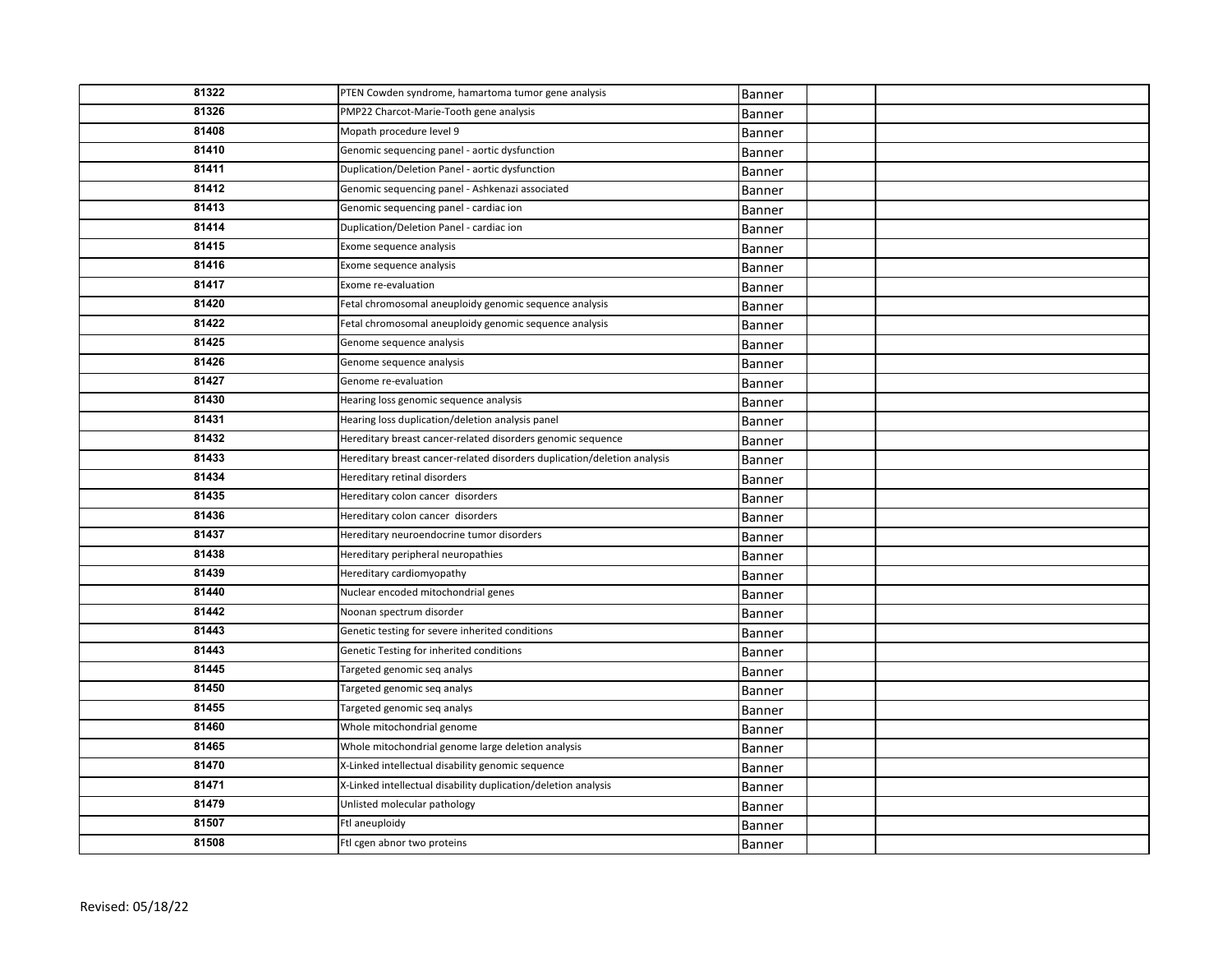| 81509 | Fetal congenital abnormality                                            | Banner        |         |                               |
|-------|-------------------------------------------------------------------------|---------------|---------|-------------------------------|
| 81510 | Fetal congenital abnormality                                            | Banner        |         |                               |
| 81511 | Fetal congenital abnormality                                            | Banner        |         |                               |
| 81512 | Fetal congenital abnormality                                            | Banner        |         |                               |
| 81518 | Breast oncology gene expression                                         | Banner        |         |                               |
| 81519 | <b>Oncology Breast mrna</b>                                             | Banner        |         |                               |
| 81520 | Onc breast mrna 58 genes                                                | Banner        |         |                               |
| 81521 | Onc breast mrna 70 genes                                                | Banner        |         |                               |
| 81522 | Onc breast gene expression                                              | Banner        |         |                               |
| 81525 | Oncology colon mrna                                                     | Banner        |         |                               |
| 81528 | Oncology colorectal screen                                              | Banner        |         |                               |
| 81535 | Oncology gynecological live tumor response                              | <b>Banner</b> |         |                               |
| 81536 | Oncology gynecological live tumor cell culture                          | Banner        |         |                               |
| 81538 | Oncology lung                                                           | Banner        |         |                               |
| 81539 | Oncology high grade prostate cancer                                     | Banner        |         |                               |
| 81540 | Oncology tum unknown origin                                             | Banner        |         |                               |
| 81541 | Onc prostate mrna 46 genes                                              | Banner        |         |                               |
| 81542 | Oncology prostate                                                       | Banner        |         |                               |
| 81545 | Oncology thyroid                                                        | Banner        |         |                               |
| 81551 | Oncology prostate                                                       | Banner        |         |                               |
| 81552 | Oncology uveal melanoma                                                 | Banner        |         |                               |
| 81595 | Cardiology hrt trnspl mrna                                              | Banner        |         |                               |
| 81596 | Infectious Disease chronic hepatitis C                                  | Banner        |         |                               |
| 81599 | Unlisted multianalyce assay                                             | Banner        |         |                               |
| 90901 | <b>Biofeedback Training By Any Modality</b>                             |               | eviCore | MSK (PT) - Care Core National |
| 91110 | Gi tract capsule endoscopy                                              | Banner        |         |                               |
| 91111 | Esophageal capsule endoscopy                                            | Banner        |         |                               |
| 91299 | Gastroenterology procedure                                              | Banner        |         |                               |
| 92548 | Comput. dynamic posturography sensory org. test (CDP-SOT), 6 conditions |               | eviCore | MSK (PT) - Care Core National |
| 92601 | Cochlear implt f/up exam <7                                             | Banner        |         |                               |
| 92602 | Reprogram cochlear implt 7/>                                            | Banner        |         |                               |
| 92603 | Cochlear implt f/up exam 7/>                                            | Banner        |         |                               |
| 92604 | Reprogram cochlear implt 7/>                                            | Banner        |         |                               |
| 93303 | Transthoracic echo complete                                             |               | eviCore | <b>RAD-Card Medsolutions</b>  |
| 93304 | Transthoracic echo complete for congenital cardiac anomalies            |               | eviCore | <b>RAD-Card Medsolutions</b>  |
| 93306 | Echo transthoracic complete w/doppler echo and flow                     |               | eviCore | <b>RAD-Card Medsolutions</b>  |
| 93307 | echo transthoracic 2d                                                   |               | eviCore | <b>RAD-Card Medsolutions</b>  |
| 93308 | echo transthoracic 2d follow up or limited study                        |               | eviCore | <b>RAD-Card Medsolutions</b>  |
| 93312 | Transesophageal Echocardiography                                        |               | eviCore | <b>RAD-Card Medsolutions</b>  |
| 93313 | Transesophageal Echocardiography                                        |               | eviCore | <b>RAD-Card Medsolutions</b>  |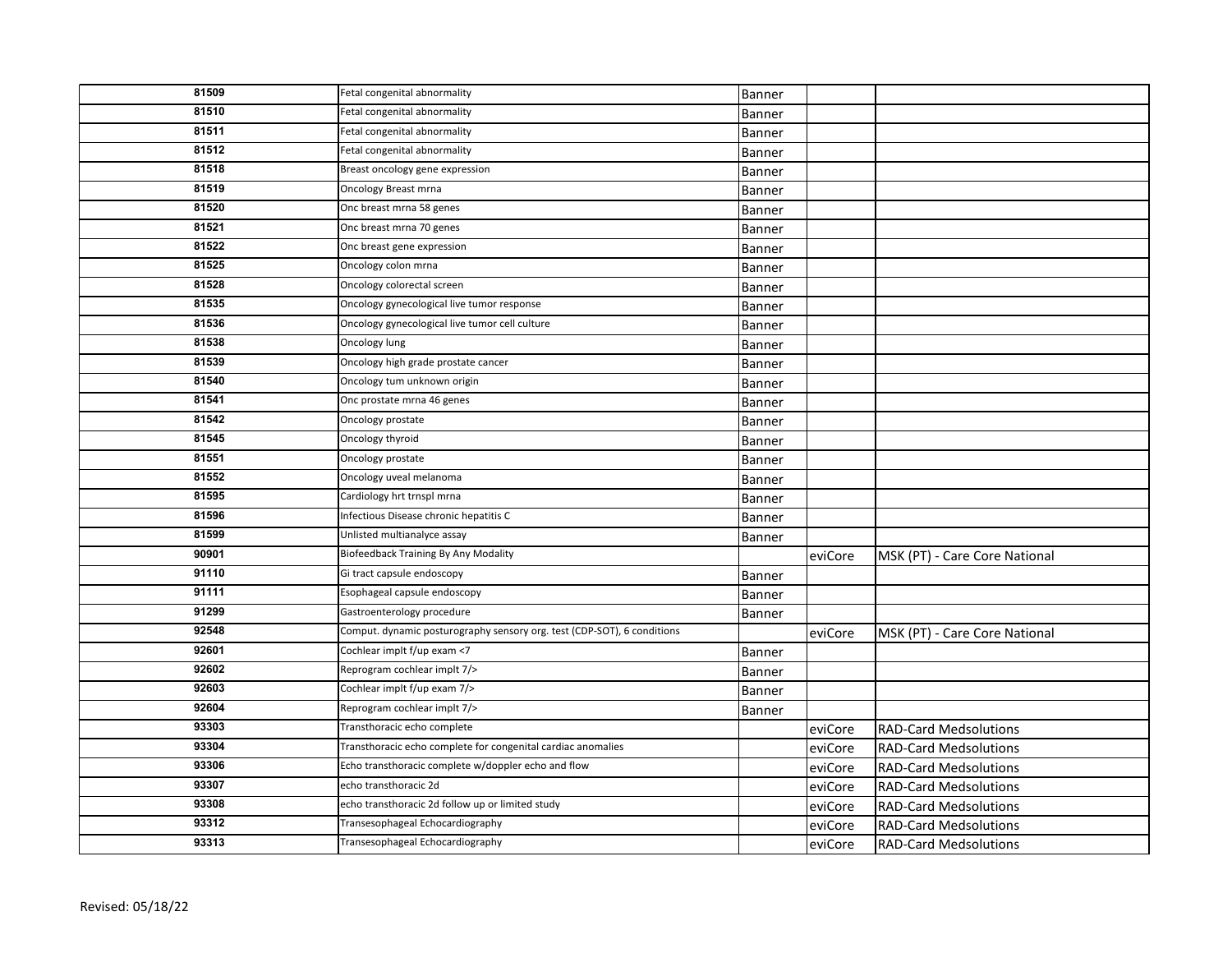| 93314 | Transesophageal Echocardiography                                              |               | eviCore | <b>RAD-Card Medsolutions</b> |
|-------|-------------------------------------------------------------------------------|---------------|---------|------------------------------|
| 93315 | TEE for congen. card. anomalies; with probe placement, image, interp., report |               | eviCore | <b>RAD-Card Medsolutions</b> |
| 93316 | Transesophageal Echocardiography                                              |               | eviCore | <b>RAD-Card Medsolutions</b> |
| 93317 | Transesophageal Echocardiography                                              |               | eviCore | <b>RAD-Card Medsolutions</b> |
| 93320 | doppler echo complete                                                         |               | eviCore | <b>RAD-Card Medsolutions</b> |
| 93321 | doppler echo limited or f/u                                                   |               | eviCore | <b>RAD-Card Medsolutions</b> |
| 93325 | doppler echo color flow velocity mapping                                      |               | eviCore | <b>RAD-Card Medsolutions</b> |
| 93350 | echo transthoracic real time 2d during rest and cardio stress                 |               | eviCore | <b>RAD-Card Medsolutions</b> |
| 93351 | echo transthoracic real time 2d using bicycle or pharm                        |               | eviCore | <b>RAD-Card Medsolutions</b> |
| 93352 | use of echo contrast agent during stress echo                                 |               | eviCore | <b>RAD-Card Medsolutions</b> |
| 93356 | myocardia strain imaging                                                      |               | eviCore | <b>RAD-Card Medsolutions</b> |
| 93451 | Right Heart Catheterization                                                   |               | eviCore | <b>RAD-Card Medsolutions</b> |
| 93452 | Left Heart Catherization                                                      |               | eviCore | <b>RAD-Card Medsolutions</b> |
| 93453 | Right and Left Heart Catherization                                            |               | eviCore | <b>RAD-Card Medsolutions</b> |
| 93454 | Catheter placement in Coronary Artery                                         |               | eviCore | <b>RAD-Card Medsolutions</b> |
| 93455 | Catheter placement in Coronary Artery                                         |               | eviCore | <b>RAD-Card Medsolutions</b> |
| 93456 | Catheter placement in Coronary Artery                                         |               | eviCore | <b>RAD-Card Medsolutions</b> |
| 93457 | Catheter placement in Coronary Artery                                         |               | eviCore | <b>RAD-Card Medsolutions</b> |
| 93458 | Intraprocedural injection for bypass angiography                              |               | eviCore | <b>RAD-Card Medsolutions</b> |
| 93459 | Catheter placement in Coronary Artery                                         |               | eviCore | <b>RAD-Card Medsolutions</b> |
| 93460 | Catheter placement in Coronary Artery                                         |               | eviCore | <b>RAD-Card Medsolutions</b> |
| 93461 | Catheter placement in Coronary Artery                                         |               | eviCore | <b>RAD-Card Medsolutions</b> |
| 93462 | Catheter placement in Coronary Artery                                         |               | eviCore | <b>RAD-Card Medsolutions</b> |
| 93530 | Right Heart Catheterization                                                   | Banner        |         |                              |
| 93531 | Right Heart Catheterization                                                   | <b>Banner</b> |         |                              |
| 93532 | Right Heart Catheterization                                                   | <b>Banner</b> |         |                              |
| 93533 | Right Heart Catheterization                                                   | Banner        |         |                              |
| 93593 | R.Heart Cath. for congen. heart defectm, normal native connections            |               | eviCore | <b>RAD-Card Medsolutions</b> |
| 93594 | R. Heart Cath. for congentical heart defect, abn. native connections          |               | eviCore | <b>RAD-Card Medsolutions</b> |
| 93595 | L. Heart Cath. for congentical heart defect, normal/abn. connections          |               | eviCore | <b>RAD-Card Medsolutions</b> |
| 93596 | R. & L. Heart Cath. for congentical heart defect, abn. connections            |               | eviCore | <b>RAD-Card Medsolutions</b> |
| 93597 | R. & L. Heart Cath. for congentical heart defect, connection abn.             |               | eviCore | <b>RAD-Card Medsolutions</b> |
| 93798 | Cardiac rehab/monitor                                                         | <b>Banner</b> |         |                              |
| 95004 | Percut allergy skin tests                                                     | Banner        |         |                              |
| 95017 | Perg & icut allg test venoms                                                  | <b>Banner</b> |         |                              |
| 95018 | Perq⁣ allg test drugs/biol                                                    | <b>Banner</b> |         |                              |
| 95024 | Icut allergy test drug/bug                                                    | <b>Banner</b> |         |                              |
| 95027 | Icut allergy titrate-airborn                                                  | Banner        |         |                              |
| 95028 | Icut allergy test-delayed                                                     | <b>Banner</b> |         |                              |
| 95044 | Allergy patch tests                                                           | Banner        |         |                              |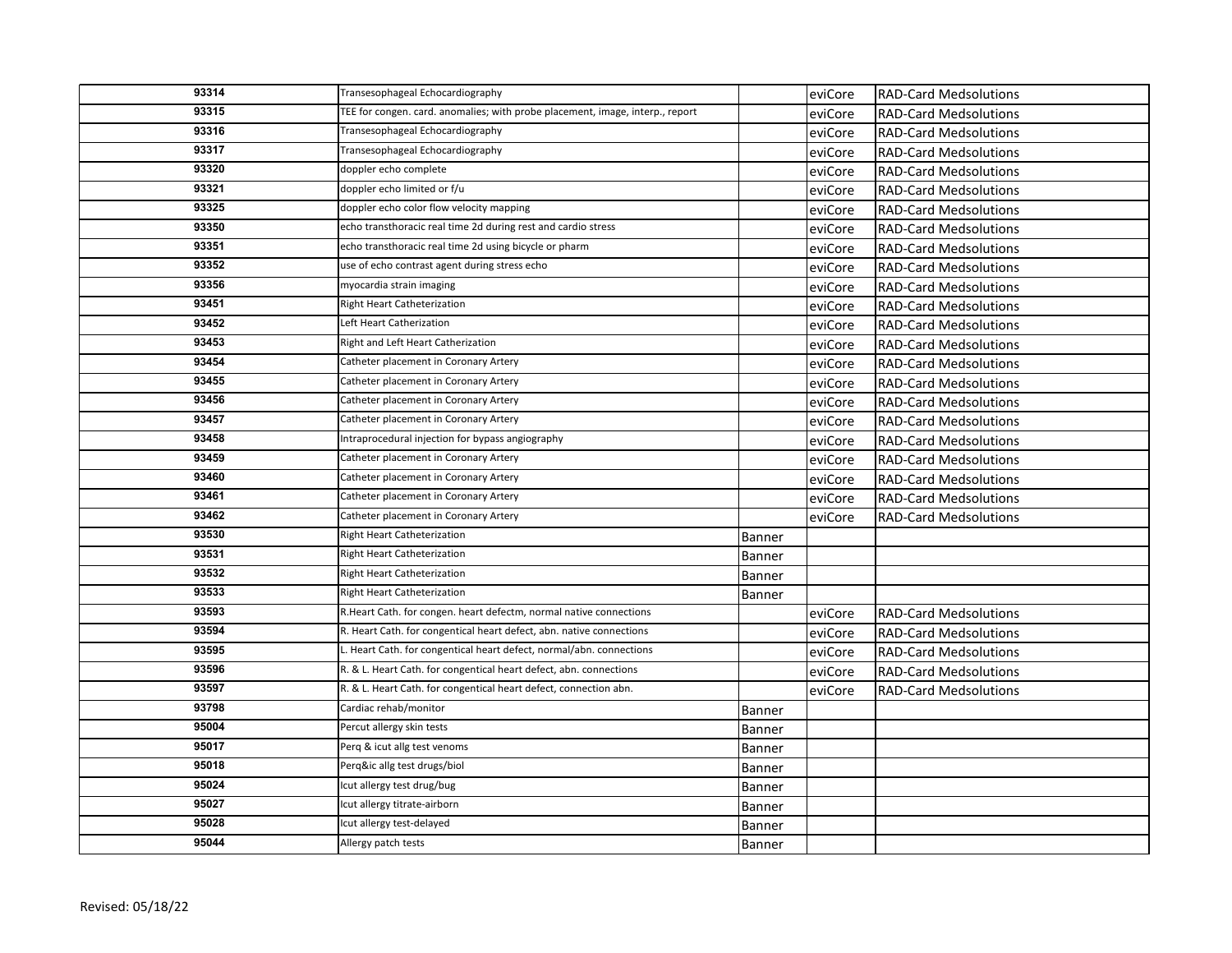| 95052 | Photo patch test                                                                    | Banner |  |
|-------|-------------------------------------------------------------------------------------|--------|--|
| 95056 | Photosensitivity tests                                                              | Banner |  |
| 95060 | Eye allergy tests                                                                   | Banner |  |
| 95065 | Nose allergy test                                                                   | Banner |  |
| 95070 | <b>Bronchial allergy tests</b>                                                      | Banner |  |
| 95071 | <b>Bronchial allergy tests</b>                                                      | Banner |  |
| 95076 | Ingest challenge ini 120 min                                                        | Banner |  |
| 95079 | ngest challenge addl 60 min                                                         | Banner |  |
| 95115 | Immunotherapy one injection                                                         | Banner |  |
| 95117 | Immunotherapy injections                                                            | Banner |  |
| 95120 | Immunotherapy one injection                                                         | Banner |  |
| 95125 | Immunotherapy 2/> injections                                                        | Banner |  |
| 95130 | Immntx 1 sting insect                                                               | Banner |  |
| 95131 | Immntx 2 sting insects                                                              | Banner |  |
| 95132 | Immntx 3 sting insects                                                              | Banner |  |
| 95133 | Immntx 4 sting insects                                                              | Banner |  |
| 95134 | Immntx 5 sting insects                                                              | Banner |  |
| 95144 | Antigen therapy services                                                            | Banner |  |
| 95145 | Antigen therapy services                                                            | Banner |  |
| 95146 | Antigen therapy services                                                            | Banner |  |
| 95147 | Antigen therapy services                                                            | Banner |  |
| 95148 | Antigen therapy services                                                            | Banner |  |
| 95149 | Antigen therapy services                                                            | Banner |  |
| 95165 | Antigen therapy services                                                            | Banner |  |
| 95170 | Antigen therapy services                                                            | Banner |  |
| 95782 | Polysom <6 yrs 4/> paramtrs                                                         | Banner |  |
| 95783 | Polysom <6 yrs cpap/bilvl                                                           | Banner |  |
| 95800 | Slp stdy unattended                                                                 | Banner |  |
| 95801 | Slp stdy unatnd w/anal                                                              | Banner |  |
| 95803 | Actigraphy testing                                                                  | Banner |  |
| 95805 | Multiple sleep latency test                                                         | Banner |  |
| 95806 | Sleep study unatt&resp efft                                                         | Banner |  |
| 95807 | Sleep study attended                                                                | Banner |  |
| 95808 | Polysom any age 1-3> param                                                          | Banner |  |
| 95810 | Polysom 6/> yrs 4/> param                                                           | Banner |  |
| 95811 | Polysom 6/>yrs cpap 4/> parm                                                        | Banner |  |
| 95831 | Muscle Testing, Manual (Separate Procedure) With Report; Extremity (Excluding Hand) | Banner |  |
| 95832 | Muscle Testing, Manual With Report; Hand, With/Without Comparison                   | Banner |  |
| 95833 | Muscle Testing, Manual with Report; Total Eval. of Body, Excl.Hands                 | Banner |  |
| 95834 | Muscle Testing, Manual with Report; Total Eval. of Body, Incl. Hands                | Banner |  |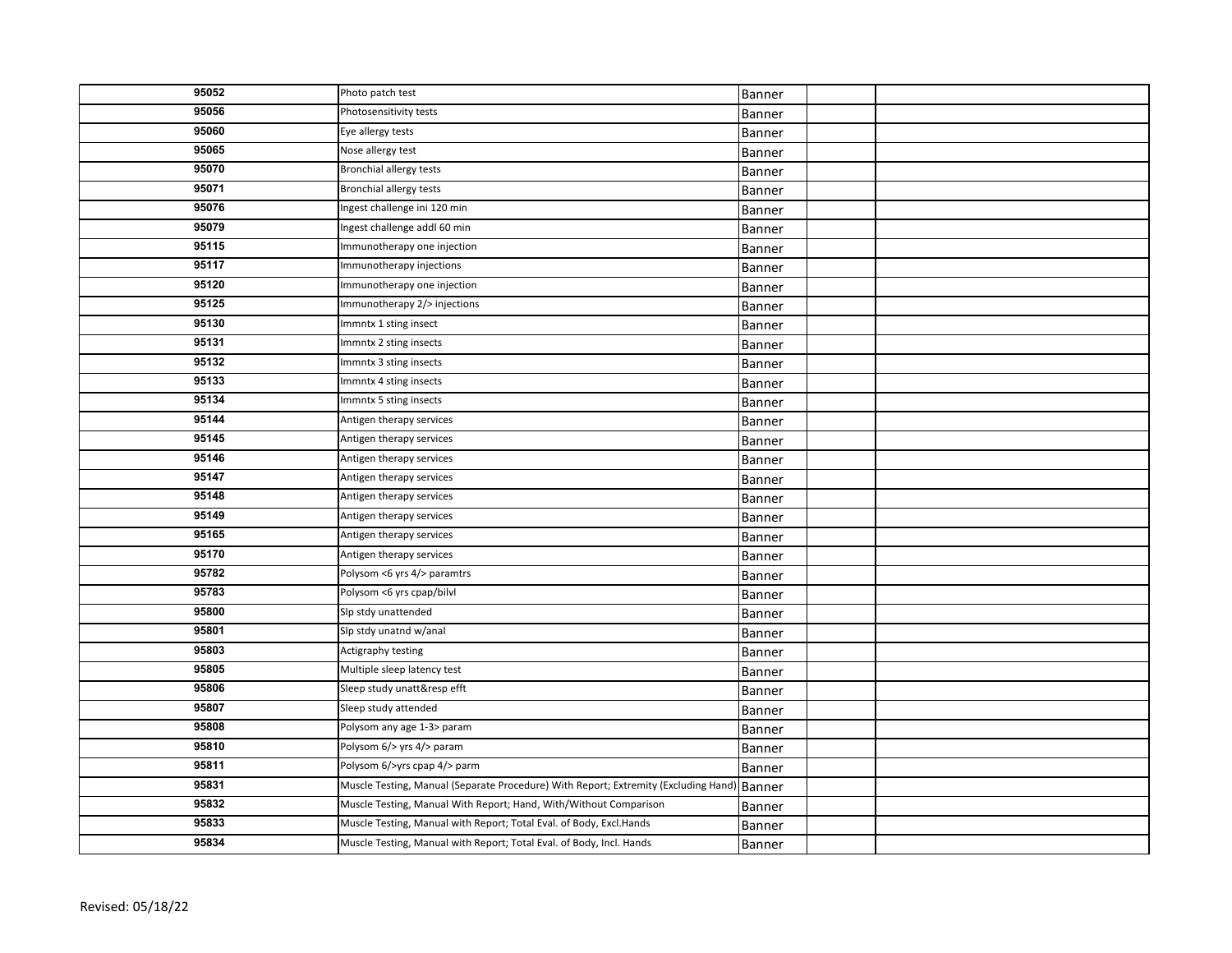| 95851 | ROM Measure. & Report ; Each Extremity (Excl. Hand) Or Each Trunk Section    |        | eviCore | MSK (PT) - Care Core National |
|-------|------------------------------------------------------------------------------|--------|---------|-------------------------------|
| 95852 | ROM Measure. & Report; Hand, with/without Comparison With Normal Side        |        | eviCore | MSK (PT) - Care Core National |
| 95992 | Canalith Repositioning Procedure (Eg, Epley, Semont Maneuver), Per Day       |        | eviCore | MSK (PT) - Care Core National |
| 97010 | Application Of A Modality To 1 Or More Areas; Hot Or Cold Packs              |        | eviCore | MSK (PT) - Care Core National |
| 97012 | Application Of A Modality To 1 Or More Areas; Traction, Mechanical           |        | eviCore | MSK (PT) - Care Core National |
| 97014 | Application Of A Modality To 1+ Areas; Electrical Stimulation (Unattended)   |        | eviCore | MSK (PT) - Care Core National |
| 97016 | Application Of A Modality To 1 Or More Areas; Vasopneumatic Devices          |        | eviCore | MSK (PT) - Care Core National |
| 97018 | Application Of A Modality To 1 Or More Areas; Paraffin Bath                  |        | eviCore | MSK (PT) - Care Core National |
| 97022 | Application Of A Modality To 1 Or More Areas; Whirlpool                      |        | eviCore | MSK (PT) - Care Core National |
| 97024 | Diathermy modality                                                           |        | eviCore | MSK (PT) - Care Core National |
| 97026 | Application Of A Modality To 1 Or More Areas; Infrared                       |        | eviCore | MSK (PT) - Care Core National |
| 97028 | Application Of A Modality To 1 Or More Areas; Ultraviolet                    |        | eviCore | MSK (PT) - Care Core National |
| 97032 | Application Of A Modality To 1+ Areas; Electrical Stim. (Manual)             |        | eviCore | MSK (PT) - Care Core National |
| 97033 | Application Of A Modality To 1+ Areas; Iontophoresis, Each 15 Minutes        |        | eviCore | MSK (PT) - Care Core National |
| 97034 | Application Of A Modality To 1+ Areas; Contrast Baths, Each 15 Minutes       |        | eviCore | MSK (PT) - Care Core National |
| 97035 | Application Of A Modality To 1+; Ultrasound, Each 15 Minutes                 |        | eviCore | MSK (PT) - Care Core National |
| 97036 | Application Of A Modality To 1+ Areas; Hubbard Tank, Each 15 Minutes         |        | eviCore | MSK (PT) - Care Core National |
| 97039 | Unlisted Modality (Specify Type And Time If Constant Attendance)             |        | eviCore | MSK (PT) - Care Core National |
| 97110 | Therapeutic Procedure, 1+, Each 15 Minutes; Therapeutic Exercises            |        | eviCore | MSK (PT) - Care Core National |
| 97112 | Therap. interven. that focus on cognitive function & compensatory strategies |        | eviCore | MSK (PT) - Care Core National |
| 97113 | Therap. interven. that focus on cognitive function & compensatory strategies |        | eviCore | MSK (PT) - Care Core National |
| 97116 | Therap. interven. that focus on cognitive function & compensatory strategies |        | eviCore | MSK (PT) - Care Core National |
| 97124 | Therap. interven. that focus on cognitive function & compensatory strategies |        | eviCore | MSK (PT) - Care Core National |
| 97129 | Therap. interven. that focus on cognitive function & compensatory strategies |        | eviCore | MSK (PT) - Care Core National |
| 97130 | Therap. interven. that focus on cognitive function & compensatory strategies |        | eviCore | MSK (PT) - Care Core National |
| 97139 | Therap. interven. that focus on cognitive function & compensatory strategies |        | eviCore | MSK (PT) - Care Core National |
| 97140 | Therap. interven. that focus on cognitive function & compensatory strategies |        | eviCore | MSK (PT) - Care Core National |
| 97150 | Therap. interven. that focus on cognitive function & compensatory strategies |        | eviCore | MSK (PT) - Care Core National |
| 97168 | Therap. interven. that focus on cognitive function & compensatory strategies |        | eviCore | MSK (PT) - Care Core National |
| 97530 | Therap. interven. that focus on cognitive function & compensatory strategies |        | eviCore | MSK (PT) - Care Core National |
| 97533 | Therap. interven. that focus on cognitive function & compensatory strategies |        | eviCore | MSK (PT) - Care Core National |
| 97535 | Therap. interven. that focus on cognitive function & compensatory strategies |        | eviCore | MSK (PT) - Care Core National |
| 97537 | Therap. interven. that focus on cognitive function & compensatory strategies |        | eviCore | MSK (PT) - Care Core National |
| 97542 | Therap. interven. that focus on cognitive function & compensatory strategies |        | eviCore | MSK (PT) - Care Core National |
| 97545 | Therap. interven. that focus on cognitive function & compensatory strategies |        | eviCore | MSK (PT) - Care Core National |
| 97546 | Therap. interven. that focus on cognitive function & compensatory strategies |        | eviCore | MSK (PT) - Care Core National |
| 97597 | Debridement (Eg, High Pres. Waterjet With/Without Suction, Debride., Open    | Banner |         |                               |
| 97598 | Debridement (Eg, High Pres. Waterjet With/Without Suction, Debride., Open    | Banner |         |                               |
| 97602 | Removal of devitalized tissue from wound, non-selective debride., topical    | Banner |         |                               |
| 97605 | Neg. Pressure Wound Therapy Utilizing DME Wound Assess., Total Wound         | Banner |         |                               |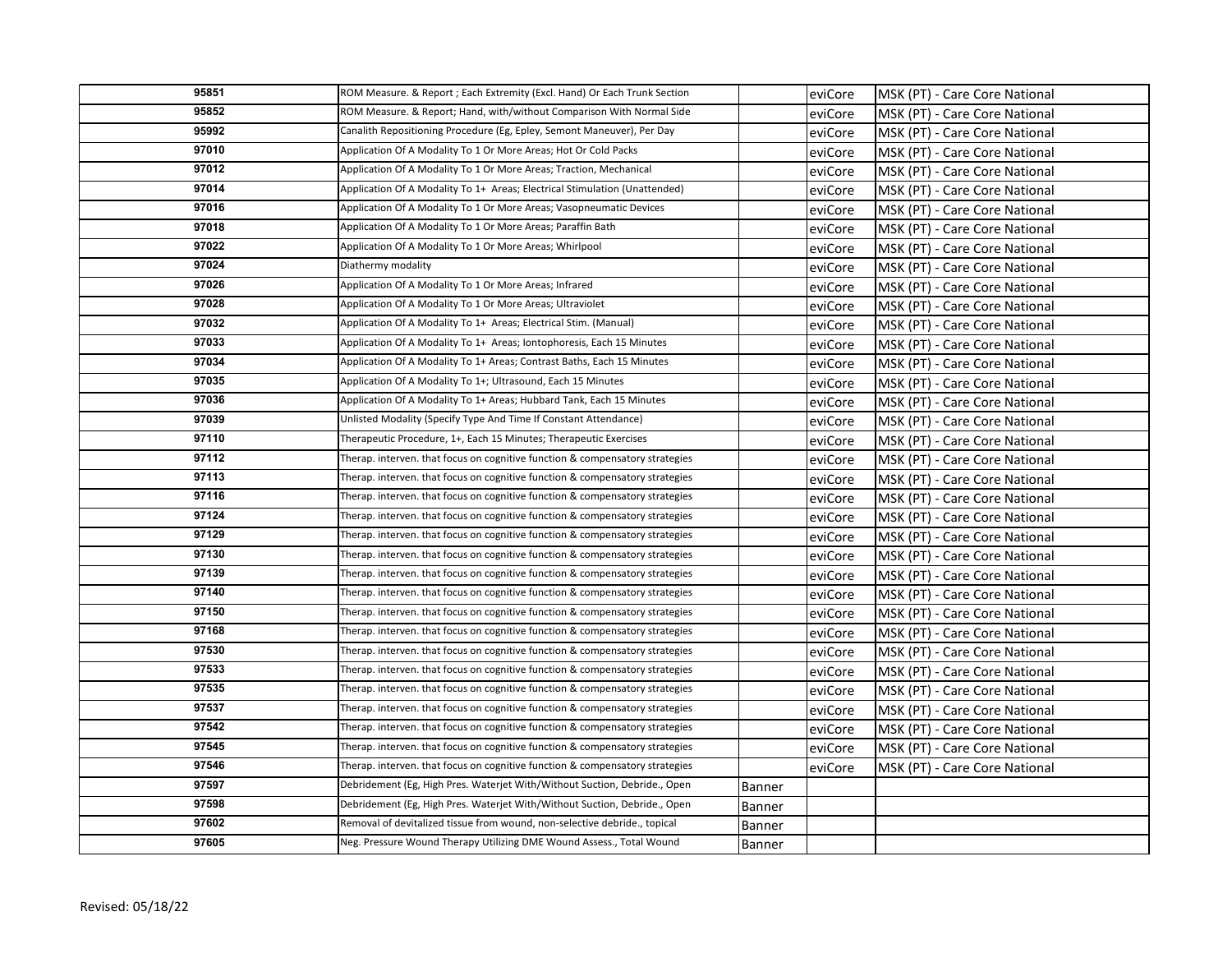| 97606 | Neg.Pressure Wound Therapy Utilizing DME, Total Wound(S) >50cm                  | Banner        |         |                                 |
|-------|---------------------------------------------------------------------------------|---------------|---------|---------------------------------|
| 97750 | Therap. interven. that focus on cognitive function & compensatory strategies    |               | eviCore | MSK (PT) - Care Core National   |
| 97755 | Therap. interven. that focus on cognitive function & compensatory strategies    |               | eviCore | MSK (PT) - Care Core National   |
| 97760 | Therap. interven. that focus on cognitive function & compensatory strategies    |               | eviCore | MSK (PT) - Care Core National   |
| 97761 | Therap. interven. that focus on cognitive function & compensatory strategies    |               | eviCore | MSK (PT) - Care Core National   |
| 97763 | Therap. interven. that focus on cognitive function & compensatory strategies    |               | eviCore | MSK (PT) - Care Core National   |
| 97799 | Therap. interven. that focus on cognitive function & compensatory strategies    |               | eviCore | MSK (PT) - Care Core National   |
| 99183 | Hyperbaric oxygen therapy                                                       | <b>Banner</b> |         |                                 |
| 0095T | Removal of toal disc Arthorplasty                                               |               | eviCore | <b>MSK - Care Core National</b> |
| 0098T | Revision/Replace. Total Disc Arthro. (Artificialdisc), Ant. Approach, Lumbar    |               | eviCore | <b>MSK</b> - Care Core National |
| 0163T | Total Disc Arthroplasty (Artificial Disc), Ant. Approach, discectomy, Lumbar    |               | eviCore | MSK - Care Core National        |
| 0164T | Rem. Total Disc Arthro., (Artificial Disc), Ant. Approach, Each Add. Lumbar     |               | eviCore | MSK - Care Core National        |
| 0165T | Revision/Replace. Total Disc Arthro. (Artificialdisc), Ant. Approach, Lumbar    |               | eviCore | <b>MSK</b> - Care Core National |
| 0213T | Inj., diag. or thera. agent, cerv. or thor. paravertebral joint w/us guidance   |               | eviCore | <b>MSK - Care Core National</b> |
| 0214T | Inj., diag. or thera. agent, cerv. or thor. paravertebral joint w/us guidance   |               | eviCore | <b>MSK - Care Core National</b> |
| 0215T | Inj., diag. or thera. agent, Cerv. or thor. paravertebral joint w/us guidance   |               | eviCore | MSK - Care Core National        |
| 0216T | Inj., diag. or thera. agent, lumbar or sacral paravertebral joint w/us guidance |               | eviCore | <b>MSK - Care Core National</b> |
| 0217T | Injection, diag. or thera. agent, lumbar/sacral paravert. joint w/us guidance   |               | eviCore | <b>MSK - Care Core National</b> |
| 0218T | Inj. Diag. or thera. agent, lumbar or sacral paravert. joint w/us guidance      |               | eviCore | <b>MSK - Care Core National</b> |
| 0274T | Perc. Laminotomy/Laminectomy For Decompression Of Neural Elements,              |               | eviCore | <b>MSK - Care Core National</b> |
| 0275T | Perc. Laminotomy/Laminectomy Decompression Of Neural Elements,                  |               | eviCore | <b>MSK - Care Core National</b> |
| 0331T | Myocard. Symp. innervation imaging, planar qual. & quant, assessment;           |               | eviCore | <b>RAD-Card Medsolutions</b>    |
| 0332T | Myocard. Symp. innervation imaging, planar qual. & quant. assessment;           |               | eviCore | <b>RAD-Card Medsolutions</b>    |
| 0394T | HDR electronic brachytherapy, skin surface application, per fraction            |               | eviCore | <b>RAD-Card Medsolutions</b>    |
| 0395T | HDR electronic brachytherapy, interstitial/intracavitary treatment              |               | eviCore | <b>RAD-Card Medsolutions</b>    |
| 0399T | Myocard. strain imaging (quant. Assess. Myocard. Mech. with analysis            | Banner        |         |                                 |
| 0439T | Myocard. contrast perf. Echo, rest/stress, assess. Myocard. Isch./ viability    |               | eviCore | <b>RAD-Card Medsolutions</b>    |
| 0440T | Abltj Perc Cryoabltj Img Gdn Uxtr/Perph Nerve                                   | Banner        |         |                                 |
| 0441T | Abltj Perc Cryoabltj Img Gdn Lxtr/Perph Nerve                                   | Banner        |         |                                 |
| 0442T | Abltj Perc Cryoabltj Img Gdn Nrv Plex/Trncl Nrv                                 | Banner        |         |                                 |
| 0444T | Initial Plmt Drug Eluting Ocular Insert Uni/Bi                                  | <b>Banner</b> |         |                                 |
| 0445T | Sbsq Plmt Drug Eluting Ocular Insert Uni/Bi                                     | Banner        |         |                                 |
| 0446T | Crtj Subq Insj Impltbl Glucose Sensor Sys Train                                 | Banner        |         |                                 |
| 0449T | Insj Aqueous Drain Dev W/O Eo Rsvr Initial Dev                                  | Banner        |         |                                 |
| 0450T | Insj Aqueous Drain Dev W/O Eo Rsvr Each Addl Dev                                | <b>Banner</b> |         |                                 |
| 0451T | Insj/Rplcmt Impltbl Aortic Ventr Complete System                                | Banner        |         |                                 |
| 0452T | Insj/Rplcmt Impltbl Aortic Ventr Vasc Hemo Seal                                 | <b>Banner</b> |         |                                 |
| 0453T | Insj/Rplcmt Impltbl Aortic Ventr Mechano-Elec                                   | Banner        |         |                                 |
| 0454T | Insj/Rplcmt Impltbl Aortic Ventr Subg Electrode                                 | Banner        |         |                                 |
| 0455T | Remvl Perm Implt Aortic Ventr Complete System                                   | Banner        |         |                                 |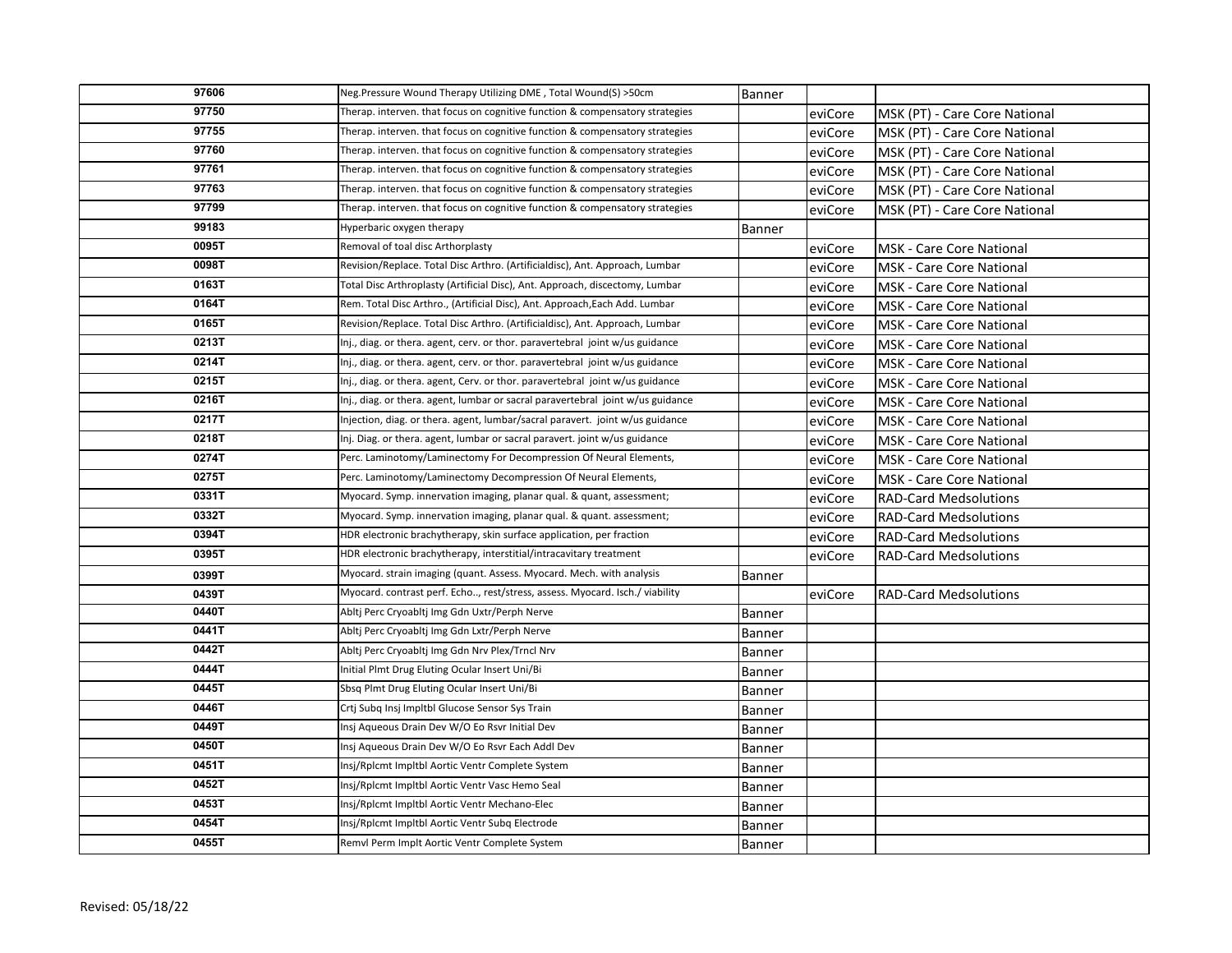| 0456T | Remvl Perm Implt Aortic Ventr Vasc Hemo Seal                                     | Banner        |         |                                 |
|-------|----------------------------------------------------------------------------------|---------------|---------|---------------------------------|
| 0457T | Remvl Perm Implt Aortic Ventr Mechano-Elec                                       | Banner        |         |                                 |
| 0458T | Remvl Perm Implt Aortic Ventr Subg Electrode                                     | <b>Banner</b> |         |                                 |
| 0459T | Relocaj Rplcmt Aortic Ventr Mechano-Electrode                                    | <b>Banner</b> |         |                                 |
| 0460T | Repos Aortic Ventr Dev Subcutaneous Electrode                                    | <b>Banner</b> |         |                                 |
| 0501T | Coronary Fractional Flow reserve (FFR) interpretation and report                 |               | eviCore | <b>RAD-Card Medsolutions</b>    |
| 0502T | Coronary Fractional Flow reserve (FFR) to assess severity of disease.            |               | eviCore | <b>RAD-Card Medsolutions</b>    |
| 0503T | Coronary Fractional Flow reserve (FFR) to assess severity of disease             |               | eviCore | <b>RAD-Card Medsolutions</b>    |
| 0504T | Coronary Fractional Flow reserve (FFR) to assess severity of disease             |               | eviCore | <b>RAD-Card Medsolutions</b>    |
| 0537T | CAR-T therapy, harvesting T lymphocytes per day                                  | Banner        |         |                                 |
| 0538T | CAR-T therapy, preparation for transportation                                    | <b>Banner</b> |         |                                 |
| 0539T | CAR-T therapy, reciept and prep of cells                                         | <b>Banner</b> |         |                                 |
| 0540T | CAR-T therapy, cell administration                                               | Banner        |         |                                 |
| 0609T | MR spect., determin. & local. of discogenic pain (cerv., thor., or lumbar);      |               | eviCore | <b>RAD-Card Medsolutions</b>    |
| 0610T | MR spect., determin. & local. of discogenic pain (cerv., thor., or lumbar);      |               | eviCore | <b>RAD-Card Medsolutions</b>    |
| 0611T | MR spect., determin. & local. discogenic pain (cerv., thor., or lumbar);analy.   |               | eviCore | <b>RAD-Card Medsolutions</b>    |
| 0612T | MR spect., determin. & local. discogenic pain (cerv., thor., or lumbar);analy.   |               | eviCore | <b>RAD-Card Medsolutions</b>    |
| 0623T | Quant. and charact. of coronary plaque interp. and report.                       |               | eviCore | <b>RAD-Card Medsolutions</b>    |
| 0624T | Quant. and charact. of coronary plaque interp. and report.                       |               | eviCore | <b>RAD-Card Medsolutions</b>    |
| 0625T | Quant. and charact. of coronary plaque interp. and report.                       |               | eviCore | <b>RAD-Card Medsolutions</b>    |
| 0626T | Quant. and charact. of coronary plaque interp. and report.                       |               | eviCore | <b>RAD-Card Medsolutions</b>    |
| 0627T | Perc injectionof allogeneic lumbar, first level                                  |               | eviCore | <b>MSK - Care Core National</b> |
| 0628T | Perc inj. allogeneic cellular based product intervertebral disc                  |               | eviCore | <b>MSK - Care Core National</b> |
| 0629T | Perc inj. allogeneic cell. &/or tissue based product, intervert. disc, CT. lumb. |               | eviCore | <b>MSK - Care Core National</b> |
| 0630T | Perc inj. allogeneic cell. &/or tissue based product, intervert. disc, CT. lumb. |               | eviCore | <b>MSK - Care Core National</b> |
| 0633T | CT breast                                                                        |               | eviCore | <b>RAD-Card Medsolutions</b>    |
| 0634T | CT breast                                                                        |               | eviCore | <b>RAD-Card Medsolutions</b>    |
| 0635T | CT breast                                                                        |               | eviCore | <b>RAD-Card Medsolutions</b>    |
| 0636T | CT breast                                                                        |               | eviCore | <b>RAD-Card Medsolutions</b>    |
| 0637T | CT breast                                                                        |               | eviCore | <b>RAD-Card Medsolutions</b>    |
| 0638T | CT breast                                                                        |               | eviCore | <b>RAD-Card Medsolutions</b>    |
| 0648T | MRI of tissue composition.                                                       |               | eviCore | <b>RAD-Card Medsolutions</b>    |
| 0649T | MRI of tissue composition.                                                       |               | eviCore | <b>RAD-Card Medsolutions</b>    |
| A0080 | Non-Emerg. Transport. - Providedy Volunt. (Ind. or Org.), No Vested Interest     | Banner        |         |                                 |
| A0090 | Non-Emerg. Transport. - Providedy Volunt. (Fam., Self,.Neigh.), Vested Inter.    | Banner        |         |                                 |
| A0100 | Non-Emergency Transportation; Taxi                                               | Banner        |         |                                 |
| A0110 | Non-Emergency Transportation And Bus, Intra Or Inter State Carrier               | <b>Banner</b> |         |                                 |
| A0130 | Non-Emerg. Transport.: Wheelchair Van                                            | Banner        |         |                                 |
| A0140 | Non-Emerg. Transport. Air Travel (Private Or Commercial) Intra/Inter State       | Banner        |         |                                 |
| A0180 | Non-Emergency Transportation: Ancillary: Lodging-Recipient                       | Banner        |         |                                 |
|       |                                                                                  |               |         |                                 |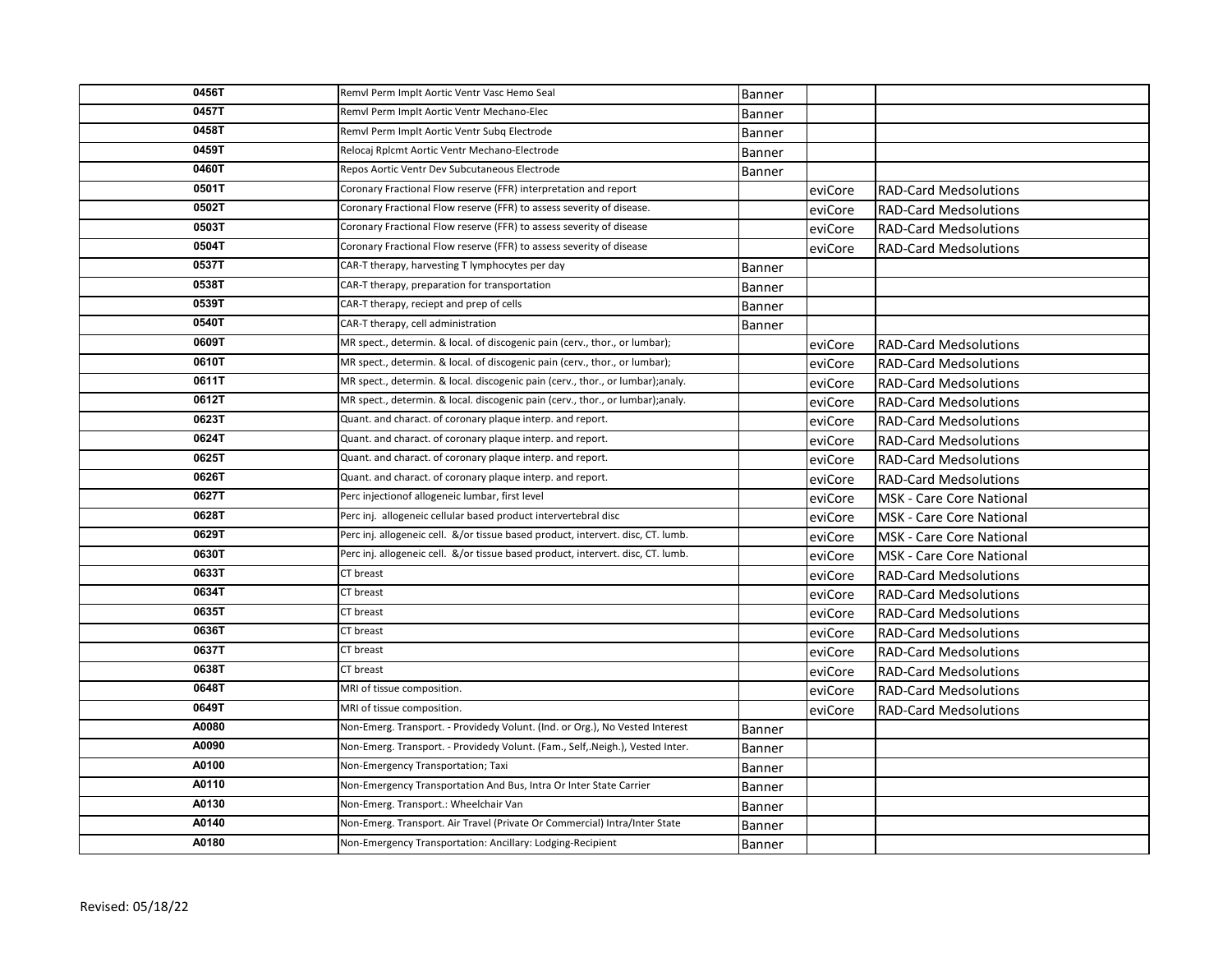| A0190       | Non-Emergency Transportation: Ancillary: Meals-Recipient                  | Banner        |         |                                |
|-------------|---------------------------------------------------------------------------|---------------|---------|--------------------------------|
| A0200       | Non-Emergency Transportation: Ancillary: Lodging Escort                   | <b>Banner</b> |         |                                |
| A0210       | Non-Emergency Transportation: Ancillary: Meals-Escort                     | Banner        |         |                                |
| A0426       | Amb. Service, ALS, Non-Emergency Transport, Level 1 (ALS 1)               | Banner        |         |                                |
| A0428       | Ambulance Service, BLS, Non-Emergency Transport, (BLS)                    | Banner        |         |                                |
| A0434       | Specialty Care Transport (SCT)                                            | Banner        |         |                                |
| A4230       | Infus insulin pump non needl                                              | Banner        |         |                                |
| A4231       | Infusion insulin pump needle                                              | Banner        |         |                                |
| A4575       | Hyperbaric o2 chamber disps                                               | <b>Banner</b> |         |                                |
| A4639       | Infrared ht sys replcmnt pad                                              | Banner        |         |                                |
| A7025       | Replace chest compress vest                                               | Banner        |         |                                |
| A9274       | Ext. insulin delivery system; disposable                                  | Banner        |         |                                |
| A9285       | Inversion/eversion correction device                                      | Banner        |         |                                |
| A9513       | Lutetium Lu 177, dotatate, therapeutic, 1 mCi                             |               | eviCore | Rad. Onc. - Care Core National |
| A9543       | Yttrium 90 Ibritumomab Tiuxetan (Zevalin)                                 |               | eviCore | Rad. Onc. - Care Core National |
| A9590       | Iodine I-131 iobenguane 1mci                                              |               | eviCore | Rad. Onc. - Care Core National |
| A9606       | Radium RA-223 dichloride, therapeutic, per microcurie                     |               | eviCore | Rad. Onc. - Care Core National |
| B4158       | Enteral Formula, pediatrics, nutritionally complete with intact nutrients | <b>Banner</b> |         |                                |
| B4159       | Enteral Formula, pediatrics, nutritionally complete soy based             | <b>Banner</b> |         |                                |
| B4160       | Enteral Formula, pediatrics, nutritionally complete calorically dense     | <b>Banner</b> |         |                                |
| B4161       | Enteral Formula pediatrics, special metabolic needs                       | Banner        |         |                                |
| B4162       | Enteral Formula pediatrics, hydrolyzed amino acids                        | Banner        |         |                                |
| B9998       | Enteral supp not otherwise c                                              | Banner        |         |                                |
| B9999       | Parenteral supp not othrws c                                              | Banner        |         |                                |
| C1899       | Implantable/insertable device NOC                                         | Banner        |         |                                |
| C8900-74185 | MRA w/cont, abd                                                           |               | eviCore | <b>RAD-Card Medsolutions</b>   |
| C8901-74185 | MRA w/o cont, abd                                                         |               | eviCore | <b>RAD-Card Medsolutions</b>   |
| C8902-74185 | MRA w/o fol w/cont, abd                                                   |               | eviCore | <b>RAD-Card Medsolutions</b>   |
| C8903-77058 | MRI w/cont, breast, uni                                                   |               | eviCore | <b>RAD-Card Medsolutions</b>   |
| C8904-77058 | MRI Breast w/o contrast, unilateral                                       |               | eviCore | <b>RAD-Card Medsolutions</b>   |
| C8905-77058 | MRI w/o fol w/cont, brst, un                                              |               | eviCore | <b>RAD-Card Medsolutions</b>   |
| C8906-77059 | MRI w/cont, breast, bi                                                    |               | eviCore | <b>RAD-Card Medsolutions</b>   |
| C8907-77059 | MRI BREAST BILATERAL w/o CONTRAST                                         |               | eviCore | <b>RAD-Card Medsolutions</b>   |
| C8908-77059 | MRI w/o fol w/cont, breast,bi                                             |               | eviCore | <b>RAD-Card Medsolutions</b>   |
| C8909-71555 | MRA w/cont, chest                                                         |               | eviCore | <b>RAD-Card Medsolutions</b>   |
| C8910-71555 | MRA w/o cont, chest                                                       |               | eviCore | <b>RAD-Card Medsolutions</b>   |
| C8911-71555 | MRA w/o fol w/cont, chest                                                 |               | eviCore | <b>RAD-Card Medsolutions</b>   |
| C8912-73725 | MRA w/cont, lwr ext                                                       |               | eviCore | <b>RAD-Card Medsolutions</b>   |
| C8913-73725 | MRA w/o cont, Iwr ext                                                     |               | eviCore | <b>RAD-Card Medsolutions</b>   |
| C8914-73725 | MRA w/o fol w/cont, lwr ext                                               |               | eviCore | <b>RAD-Card Medsolutions</b>   |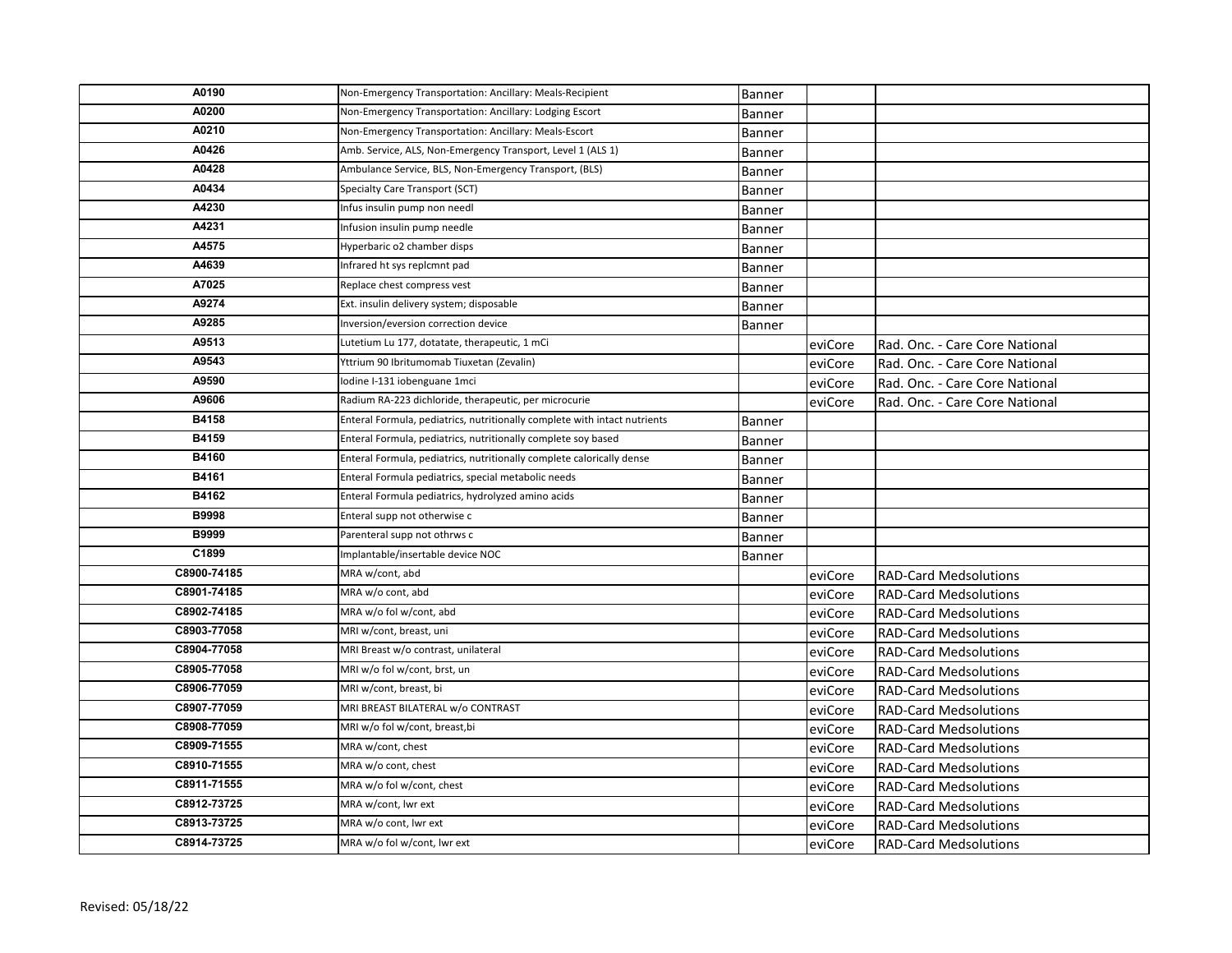| C8918-72198 | MRA w/cont, pelvis                                                       |               | eviCore | <b>RAD-Card Medsolutions</b> |
|-------------|--------------------------------------------------------------------------|---------------|---------|------------------------------|
| C8919-72198 | MRA w/o cont, pelvis                                                     |               | eviCore | <b>RAD-Card Medsolutions</b> |
| C8920-72198 | MRA w/o fol w/cont, pelvis                                               |               | eviCore | <b>RAD-Card Medsolutions</b> |
| C8922       | Transthoracic echo w/contrast f/u or limited                             |               | eviCore | <b>RAD-Card Medsolutions</b> |
| C8923       | Transthoracic echo w/contrast 2d complete                                |               | eviCore | <b>RAD-Card Medsolutions</b> |
| C8924       | Transthoracic echo w/contrast 2d f/u or limited                          |               | eviCore | <b>RAD-Card Medsolutions</b> |
| C8925       | TEE with contrast, with/without contrast followed by contrast            |               | eviCore | <b>RAD-Card Medsolutions</b> |
| C8926       | TEE with contrast, with/without contrast followed by with contrast       |               | eviCore | <b>RAD-Card Medsolutions</b> |
| C8928       | Transthoracic echo. w/contrast real time w/image 2d during rest/stress   |               | eviCore | <b>RAD-Card Medsolutions</b> |
| C8929       | Transthoracic echo w/ and w/ocontrast real time 2d                       |               | eviCore | <b>RAD-Card Medsolutions</b> |
| C8930       | Transthoracic echo w/ or w/o contrast real time 2d during rest/stress    |               | eviCore | <b>RAD-Card Medsolutions</b> |
| C8931-72159 | MRA, w/dye, spinal canal                                                 |               | eviCore | <b>RAD-Card Medsolutions</b> |
| C8932-72159 | MRA, w/o dye, spinal canal                                               |               | eviCore | <b>RAD-Card Medsolutions</b> |
| C8933-72159 | MRA, w/o&w/dye, spinal canal                                             |               | eviCore | <b>RAD-Card Medsolutions</b> |
| C8934-73225 | MRA, w/dye, upper extremity                                              |               | eviCore | <b>RAD-Card Medsolutions</b> |
| C8935-73225 | MRA, w/o dye, upper extr                                                 |               | eviCore | <b>RAD-Card Medsolutions</b> |
| C8936-73225 | MRA, w/o&w/dye, upper extr                                               |               | eviCore | <b>RAD-Card Medsolutions</b> |
| C9408       | Iodine i-131 iobenguane, therapeuti, 1 millicuried                       | Banner        |         |                              |
| C9757       | Lam., decomp nerve root, rep. of ann. defect, implant. bone anch. device |               | eviCore | <b>RAD-Card Medsolutions</b> |
| C9762       | MRI breast with and without contrast                                     |               | eviCore | <b>RAD-Card Medsolutions</b> |
| C9763       | MRI breast bilateral without contrast                                    |               | eviCore | <b>RAD-Card Medsolutions</b> |
| E0147       | Walker variable wheel resist                                             | Banner        |         |                              |
| E0193       | Powere+A:Md air flotation bed                                            | <b>Banner</b> |         |                              |
| E0194       | Air fluidized bed                                                        | Banner        |         |                              |
| E0217       | Water circ heat pad w pump                                               | Banner        |         |                              |
| E0225       | Hydrocollator unit                                                       | Banner        |         |                              |
| E0239       | Hydrocollator unit portable                                              | Banner        |         |                              |
| E0255       | Hospital bed, hi-lo                                                      | Banner        |         |                              |
| E0256       | Hospital bed, variable height                                            | Banner        |         |                              |
| E0277       | Powered pres-redu air mattrs                                             | Banner        |         |                              |
| E0290       | Hospital bed, fixed height                                               | Banner        |         |                              |
| E0291       | Hospital bed, fixed height                                               | Banner        |         |                              |
| E0292       | Hospital bed, variable height                                            | Banner        |         |                              |
| E0293       | Hospital bed, variable height                                            | Banner        |         |                              |
| E0294       | Hospital bed, semi-electric                                              | Banner        |         |                              |
| E0295       | Hospital bed, semi-electric                                              | Banner        |         |                              |
| E0296       | Hospital bed, total electric                                             | Banner        |         |                              |
| E0297       | Hospital bed, total electric                                             | Banner        |         |                              |
| E0300       | Enclosed ped crib hosp grade                                             | Banner        |         |                              |
| E0301       | Hosp bed hvy duty, extra wide > 350 lb.                                  | Banner        |         |                              |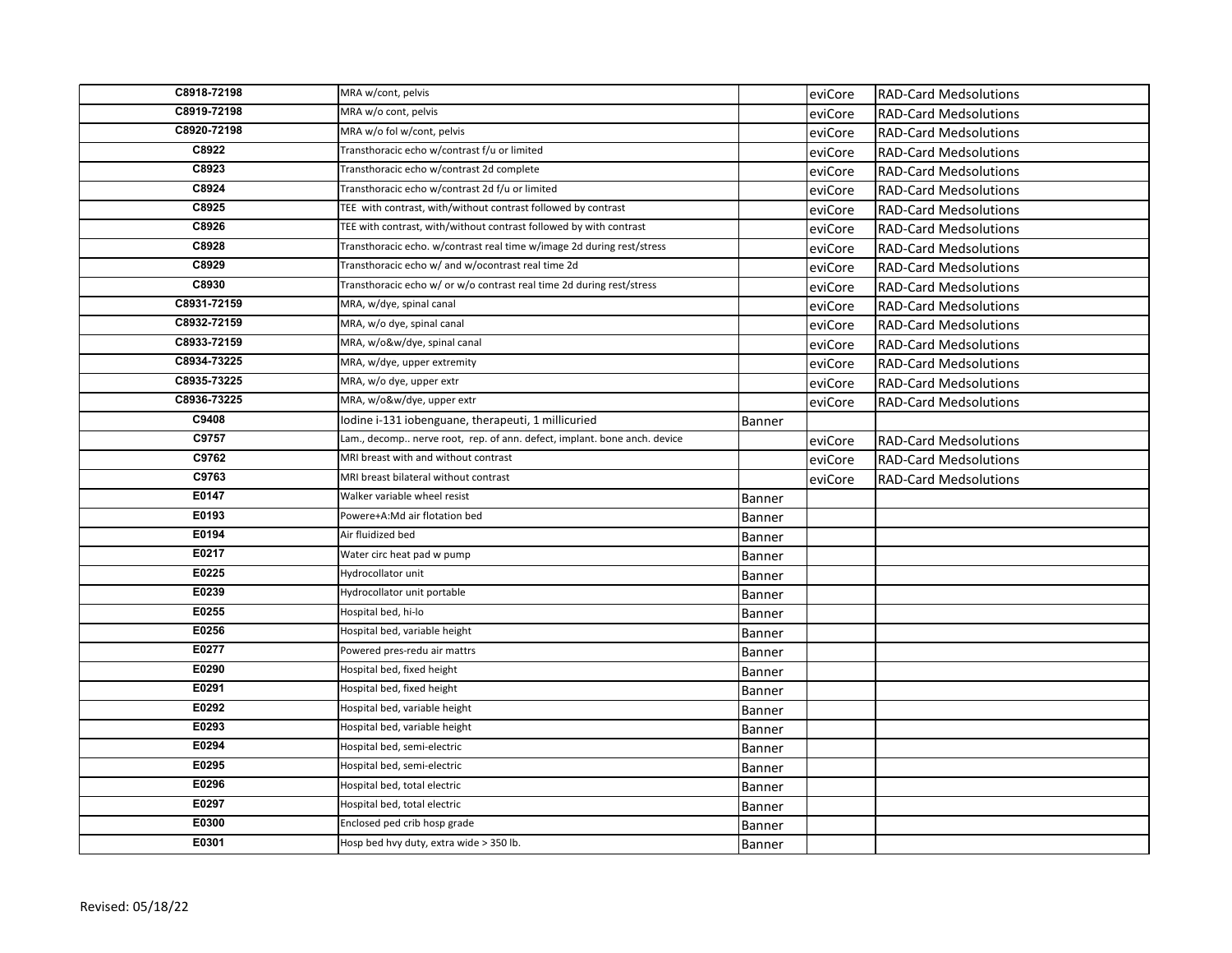| E0302 | Ex hd hosp bed > 600 lbs                    | Banner |  |
|-------|---------------------------------------------|--------|--|
| E0303 | Hosp bed, hvy duty, extra wide, > 350 lb    | Banner |  |
| E0304 | Hosp bed xtra hvy dty x wide                | Banner |  |
| E0328 | Hosp bed, ped manual                        | Banner |  |
| E0329 | Hosp bed, ped electric                      | Banner |  |
| E0371 | Nonpower mattress overlay                   | Banner |  |
| E0372 | Powered air mattress overlay                | Banner |  |
| E0373 | Nonpowered pressure mattress                | Banner |  |
| E0457 | Chest shell                                 | Banner |  |
| E0462 | Rocking bed                                 | Banner |  |
| E0470 | RAD w/o backup non-inv intfc                | Banner |  |
| E0471 | RAD w/backup non inv intrfc                 | Banner |  |
| E0472 | RAD w backup invasive intrfc                | Banner |  |
| E0480 | Percussor, electric or pneumatic            | Banner |  |
| E0482 | Cough stimulating device                    | Banner |  |
| E0483 | Chest compression gen system                | Banner |  |
| E0486 | Oral device/appliance cusfab                | Banner |  |
| E0500 | IPPB machine with nebulization              | Banner |  |
| E0601 | Cont airway pressure device                 | Banner |  |
| E0610 | Pacemaker monitor                           | Banner |  |
| E0615 | Pacemaker monitr digital/vis                | Banner |  |
| E0617 | Automatic ext defibrillator                 | Banner |  |
| E0620 | Cap bld skin piercing laser                 | Banner |  |
| E0625 | Paitent Lift                                | Banner |  |
| E0627 | Seat lift incorp lift-chair                 | Banner |  |
| E0628 | Seat lift for pt furn-electr                | Banner |  |
| E0629 | Seat lift for pt furn-non-el                | Banner |  |
| E0636 | PT support & positioning sys                | Banner |  |
| E0637 | Combination sit to stand frame/table system | Banner |  |
| E0650 | Pneuma compresor non-segment                | Banner |  |
| E0651 | Pneum compressor segmental                  | Banner |  |
| E0652 | Pneum compres w/cal pressure                | Banner |  |
| E0656 | Segmental pneumatic trunk                   | Banner |  |
| E0657 | Segmental pneumatic chest                   | Banner |  |
| E0667 | Seg pneumatic appl full leg                 | Banner |  |
| E0668 | Seg pneumatic appl full arm                 | Banner |  |
| E0670 | Seg pneum int legs/trunk                    | Banner |  |
| E0671 | Pressure pneum appl full leg                | Banner |  |
| E0672 | Pressure pneum appl full arm                | Banner |  |
| E0673 | Segmental gradient pressure, half leg       | Banner |  |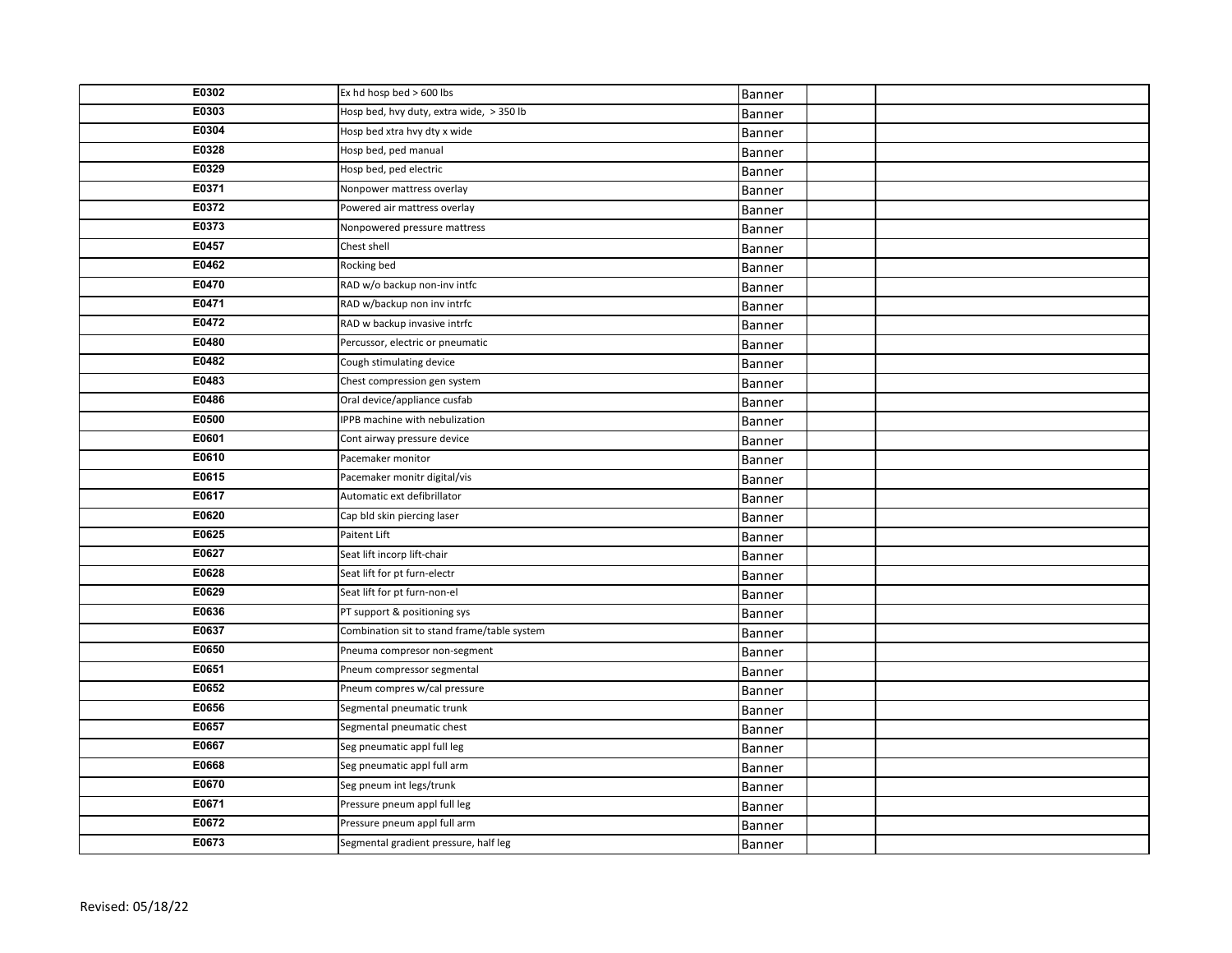| E0675 | Pneumatic compression device              | Banner        |         |                          |
|-------|-------------------------------------------|---------------|---------|--------------------------|
| E0676 | Intermittant limb compression device      | Banner        |         |                          |
| E0691 | Uvl pnl 2 sq ft or less                   | Banner        |         |                          |
| E0692 | Uvl sys panel 4 ft                        | Banner        |         |                          |
| E0693 | Uvl sys panel 6 ft                        | Banner        |         |                          |
| E0694 | Uvl md cabinet sys 6 ft                   | Banner        |         |                          |
| E0720 | Tens two lead                             | Banner        |         |                          |
| E0730 | Tens four lead                            | Banner        |         |                          |
| E0731 | Conductive garment for tens/              | Banner        |         |                          |
| E0740 | Incontinence treatment systm              | Banner        |         |                          |
| E0744 | Neuromuscular stim for scoliosis          | Banner        |         |                          |
| E0745 | Neuromuscular stim, elec shock unit       | Banner        |         |                          |
| E0747 | Elec osteogen stim not spine              | Banner        |         |                          |
| E0748 | Elec osteogen stim spinal                 |               | eviCore | MSK - Care Core National |
| E0749 | Elec osteogen stim implanted              |               | eviCore | MSK - Care Core National |
| E0760 | Osteogen ultrasound stimltor              | <b>Banner</b> |         |                          |
| E0770 | Func elec stim, transcutaneous, any type  | Banner        |         |                          |
| E0779 | Ambulatory infusion pump                  | Banner        |         |                          |
| E0781 | Ambulatory infusion pump                  | Banner        |         |                          |
| E0782 | Non-programble infusion pump              | Banner        |         |                          |
| E0783 | Programmable infusion pump                | Banner        |         |                          |
| E0784 | Ext amb infusn pump insulin               | Banner        |         |                          |
| E0785 | Replacement impl pump cathet              | Banner        |         |                          |
| E0791 | Parenteral infusion pump sta              | Banner        |         |                          |
| E0849 | Cervical pneum trac equip                 | Banner        |         |                          |
| E0855 | Cervical traction equipment               | Banner        |         |                          |
| E0935 | CPM for knee only                         | Banner        |         |                          |
| E0936 | CPM for use other than knee               | Banner        |         |                          |
| E0947 | Fracture frame attachmnts pe              | Banner        |         |                          |
| E0948 | Fracture frame attachmnts ce              | Banner        |         |                          |
| E0984 | Add pwr tiller                            | Banner        |         |                          |
| E0986 | Man w/c push-rim pow assist               | Banner        |         |                          |
| E0988 | Lever-activated wheel drive               | Banner        |         |                          |
| E1002 | Pwr seat tilt                             | Banner        |         |                          |
| E1003 | Pwr seat recline                          | Banner        |         |                          |
| E1004 | WC Accessory, power seating, recline only | Banner        |         |                          |
| E1005 | Pwr seat recline pwr                      | Banner        |         |                          |
| E1006 | Pwr seat combo w/o shear                  | Banner        |         |                          |
| E1007 | Pwr seat combo w/shear                    | Banner        |         |                          |
| E1008 | Pwr seat combo pwr shear                  | Banner        |         |                          |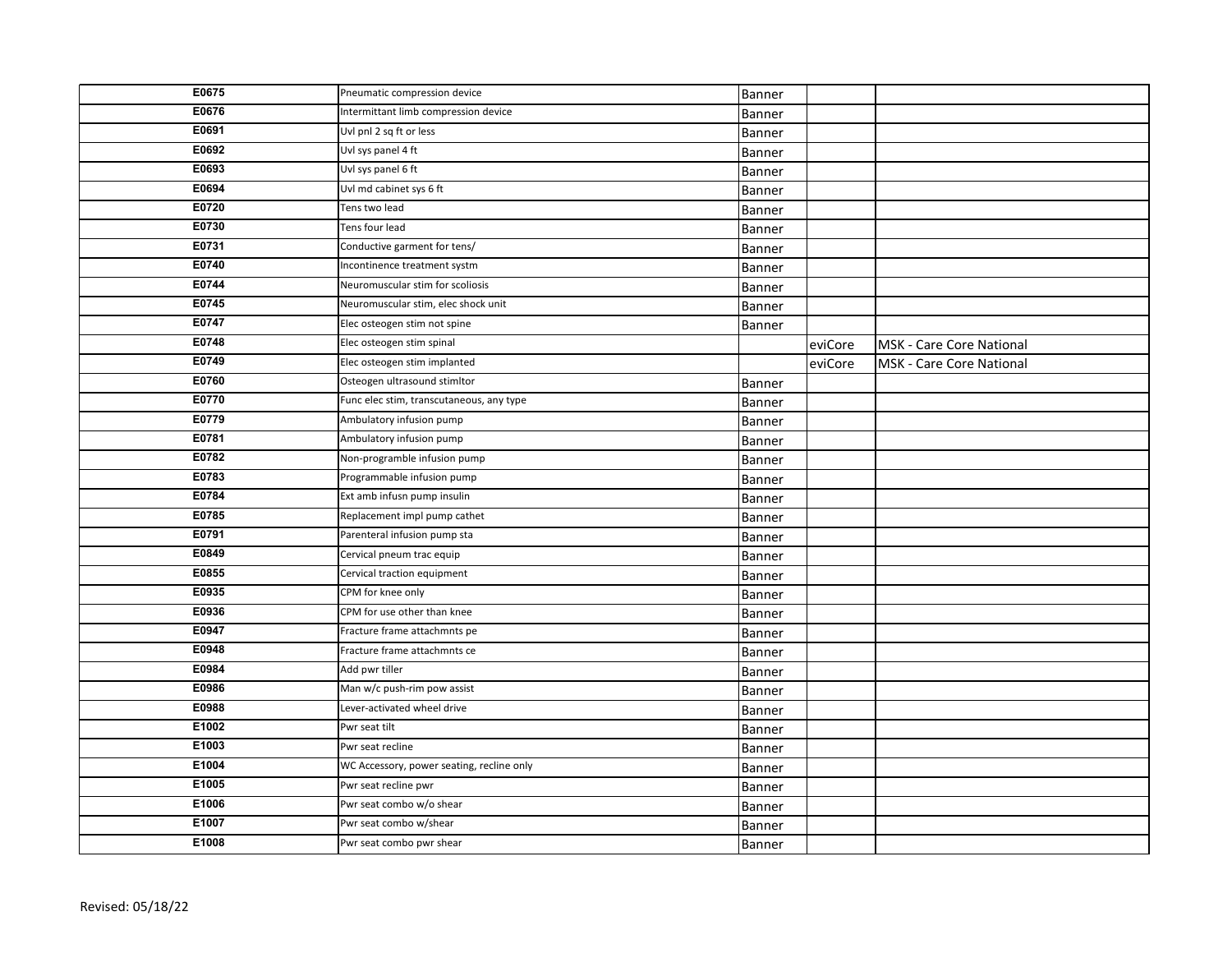| E1010 | Add pwr leg elevation                    | Banner        |  |
|-------|------------------------------------------|---------------|--|
| E1014 | Reclining back add ped w/c               | Banner        |  |
| E1029 | W/c vent tray fixed                      | Banner        |  |
| E1030 | W/c vent tray gimbaled                   | Banner        |  |
| E1035 | Patient transfer system <300             | Banner        |  |
| E1036 | Patient transfer system >300             | Banner        |  |
| E1161 | Manual adult wc w tiltinspac             | Banner        |  |
| E1170 | Amputee Wheelchair                       | Banner        |  |
| E1171 | Amputee Wheelchair                       | Banner        |  |
| E1172 | Amputee Wheelchair                       | Banner        |  |
| E1180 | Amputee Wheelchair                       | Banner        |  |
| E1190 | Amputee Wheelchair                       | Banner        |  |
| E1195 | Heavy Duty Wheelchair                    | Banner        |  |
| E1200 | Amputee Wheelchair                       | Banner        |  |
| E1226 | Manual fully reclining back              | Banner        |  |
| E1230 | Power operated vehicle                   | Banner        |  |
| E1231 | Wheelchair Ped. Tilt in space            | Banner        |  |
| E1232 | Folding ped wc tilt-in-space             | Banner        |  |
| E1233 | Rig ped wc tltnspc w/o seat              | Banner        |  |
| E1234 | Fld ped wc tltnspc w/o seat              | Banner        |  |
| E1235 | Rigid ped wc adjustable                  | Banner        |  |
| E1236 | Folding ped wc adjustable                | <b>Banner</b> |  |
| E1237 | Rgd ped wc adjstabl w/o seat             | Banner        |  |
| E1238 | Fld ped wc adjstabl w/o seat             | Banner        |  |
| E1239 | Power wheelchair, pediatric size         | Banner        |  |
| E1240 | Lightweight Wheelchair detachable arms   | Banner        |  |
| E1260 | Lightweight Wheelchair detachable arms   | Banner        |  |
| E1280 | Heavy duty wheelchair, detachable arms   | Banner        |  |
| E1285 | Heavy duty wheelchair                    | Banner        |  |
| E1290 | Heavy duty wheelchair, detachable arms   | <b>Banner</b> |  |
| E1295 | Heavy duty wheelchair fixed arms         | Banner        |  |
| E1296 | Wheelchair special seat heig             | Banner        |  |
| E1298 | Wheelchair spec seat depth/w             | Banner        |  |
| E1310 | Whirlpool Non-portable                   | Banner        |  |
| E1354 | Wheeled cart, port cyl/conc              | Banner        |  |
| E1356 | Batt pack/cart, port conc                | Banner        |  |
| E1399 | Durable medical equipment, miscellaneous | <b>Banner</b> |  |
| E1700 | Jaw motion rehab system                  | Banner        |  |
| E1802 | Adjst forearm pro/sup device             | Banner        |  |
| E1840 | Adj shoulder ext/flex device             | Banner        |  |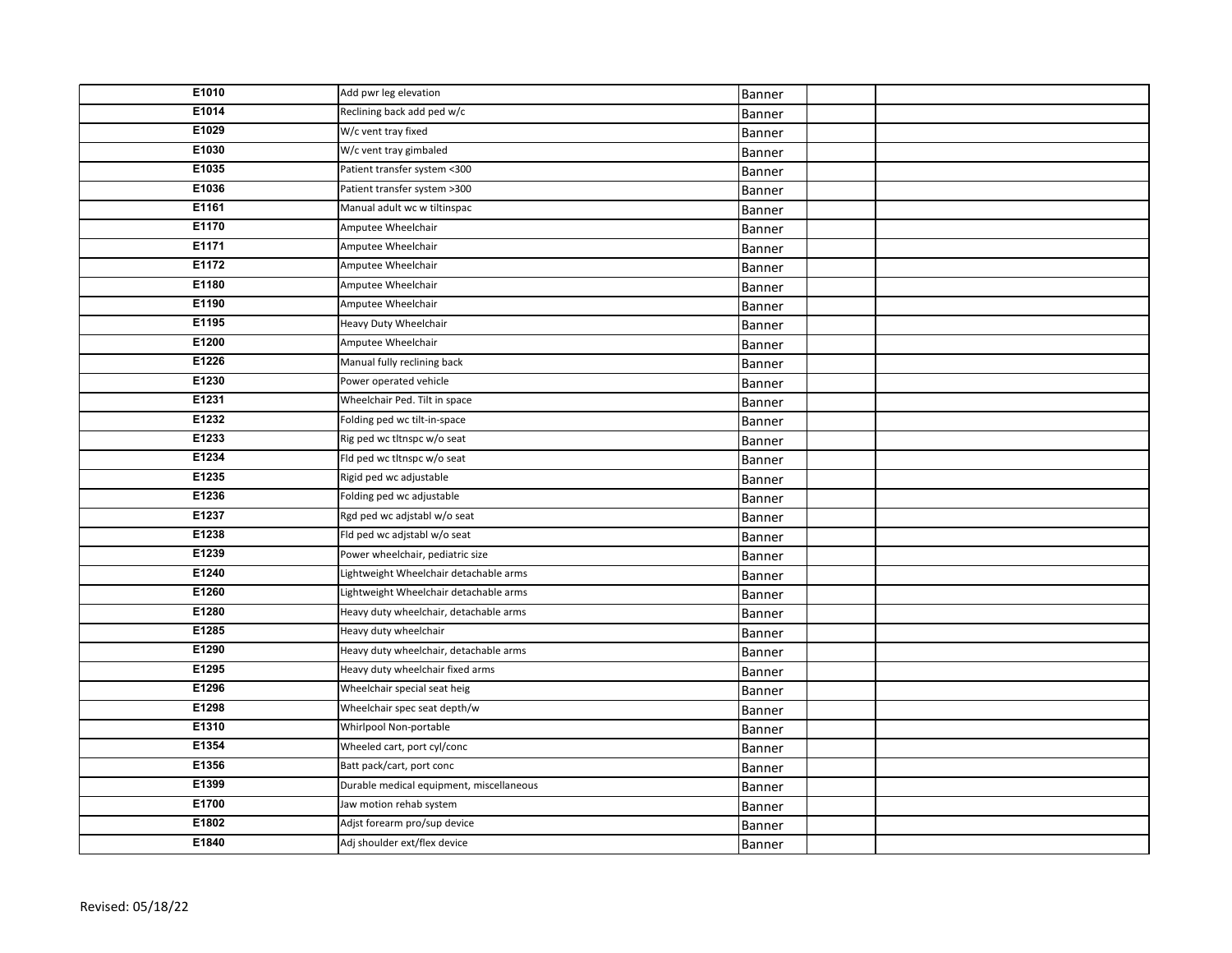| E1841 | Static str shldr dev rom adj  | Banner        |  |
|-------|-------------------------------|---------------|--|
| E2100 | Bld glucose monitor w voice   | Banner        |  |
| E2120 | Pulse gen sys tx endolymp fl  | Banner        |  |
| E2201 | Man w/ch acc seat w>=20"<24"  | Banner        |  |
| E2202 | Seat width 24-27 in           | Banner        |  |
| E2203 | Frame depth less than 22 in   | Banner        |  |
| E2204 | Frame depth 22 to 25 in       | Banner        |  |
| E2227 | Gear reduction drive wheel    | Banner        |  |
| E2228 | Mwc acc, wheelchair brake     | Banner        |  |
| E2295 | Ped dynamic seating frame     | Banner        |  |
| E2310 | Electro connect btw control   | Banner        |  |
| E2311 | Electro connect btw 2 sys     | Banner        |  |
| E2312 | Mini-prop remote joystick     | Banner        |  |
| E2313 | PWC harness, expand control   | Banner        |  |
| E2321 | Hand interface joystick       | Banner        |  |
| E2322 | Mult mech switches            | Banner        |  |
| E2325 | Sip and puff interface        | Banner        |  |
| E2326 | Breath tube kit               | Banner        |  |
| E2327 | Head control interface mech   | Banner        |  |
| E2328 | Head/extremity control inter  | Banner        |  |
| E2329 | Head control Nonproportional  | Banner        |  |
| E2330 | Head control proximity switc  | Banner        |  |
| E2340 | W/c wdth 20-23 in seat frame  | Banner        |  |
| E2341 | W/c wdth 24-27 in seat frame  | Banner        |  |
| E2342 | W/c dpth 20-21 in seat frame  | Banner        |  |
| E2343 | W/c dpth 22-25 in seat frame  | Banner        |  |
| E2351 | Electronic SGD interface      | Banner        |  |
| E2367 | Battery charger, dual mode    | Banner        |  |
| E2368 | Pwr wc drivewheel motor repl  | Banner        |  |
| E2369 | Pwr wc drivewheel gear repl   | Banner        |  |
| E2370 | Pwr wc dr wh motor/gear comb  | Banner        |  |
| E2373 | Hand/chin ctrl spec joystick  | <b>Banner</b> |  |
| E2374 | Hand/chin ctrl std joystick   | Banner        |  |
| E2375 | Non-expandable controller     | Banner        |  |
| E2376 | Expandable controller, repl   | Banner        |  |
| E2377 | Expandable controller, initl  | Banner        |  |
| E2397 | Pwc acc, lith-based battery   | Banner        |  |
| E2402 | Neg press wound therapy pump  | Banner        |  |
| E2500 | SGD digitized pre-rec <= 8min | Banner        |  |
| E2502 | SGD prerec msg >8min <= 20min | Banner        |  |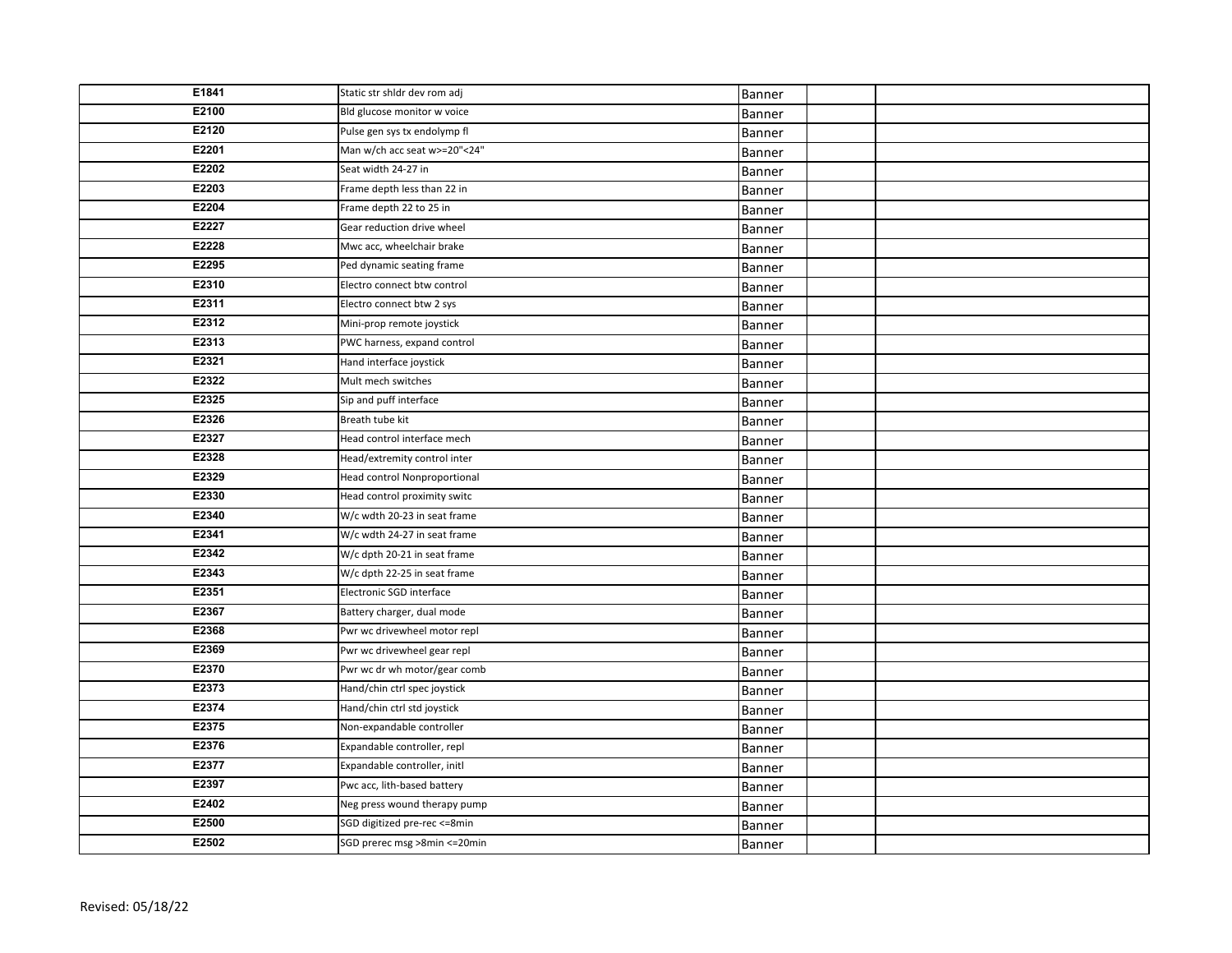| E2504 | SGD prerec msg>20min <= 40min                                                   | Banner        |         |                                 |
|-------|---------------------------------------------------------------------------------|---------------|---------|---------------------------------|
| E2506 | SGD prerec msg > 40 min                                                         | Banner        |         |                                 |
| E2508 | SGD spelling phys contact                                                       | Banner        |         |                                 |
| E2510 | SGD w multi methods msg/accs                                                    | Banner        |         |                                 |
| E2606 | Position wc cush wdth>=22 in                                                    | <b>Banner</b> |         |                                 |
| E2607 | Skin pro/pos wc cus wd <22in                                                    | Banner        |         |                                 |
| E2608 | Skin pro/pos wc cus wd>=22in                                                    | Banner        |         |                                 |
| E2611 | Gen use back cush wdth <22in                                                    | Banner        |         |                                 |
| E2612 | Gen use back cush wdth>=22in                                                    | <b>Banner</b> |         |                                 |
| E2613 | Position back cush wd <22in                                                     | Banner        |         |                                 |
| E2614 | Position back cush wd>=22in                                                     | Banner        |         |                                 |
| E2615 | Pos back post/lat wdth <22in                                                    | <b>Banner</b> |         |                                 |
| E2616 | Pos back post/lat wdth>=22in                                                    | Banner        |         |                                 |
| E2620 | WC planar back cush wd <22in                                                    | <b>Banner</b> |         |                                 |
| E2621 | WC planar back cush wd>=22in                                                    | <b>Banner</b> |         |                                 |
| E2622 | Adj skin pro w/c cus wd<22in                                                    | <b>Banner</b> |         |                                 |
| E2623 | Adj skin pro wc cus wd>=22in                                                    | Banner        |         |                                 |
| E2624 | Adj skin pro/pos cus<22in                                                       | Banner        |         |                                 |
| E2625 | Adj skin pro/pos wc cus>=22                                                     | Banner        |         |                                 |
| E2626 | Seo mobile arm sup att to wc                                                    | Banner        |         |                                 |
| E2627 | Arm supp att to wc rancho ty                                                    | Banner        |         |                                 |
| E2628 | Mobile arm supports reclinin                                                    | Banner        |         |                                 |
| E2629 | Friction dampening arm supp                                                     | Banner        |         |                                 |
| E2630 | Monosuspension arm/hand supp                                                    | <b>Banner</b> |         |                                 |
| G0027 | Semen Analysis                                                                  | Banner        |         |                                 |
| G0219 | PET imaging whole body, melanoma non-covered indications                        | Banner        |         |                                 |
| G0235 | PET Imaging, any site, not otherwise specified                                  | Banner        |         |                                 |
| G0252 | PET Imaging, full & partial-ring PET Scanners, Init. Diag. Breast CA &/or plan. | <b>Banner</b> |         |                                 |
| G0260 | Inj. Proc. Sacroiliac Joint; Prov. of Anesthetic, Steroid &/or Other            |               | eviCore | <b>MSK</b> - Care Core National |
| G0281 | Elec. Stim., (Unattended), To 1+ Areas, Chronic Stage III & IV Pressure Ulcers  |               | eviCore | <b>MSK</b> - Care Core National |
| G0282 | Elec. Stim. (Unattended), To 1+ Areas, Wound Care Other Than In G0281           |               | eviCore | <b>MSK</b> - Care Core National |
| G0283 | Elec. Stim. (Unattended), To 1+ Areas For Indic. Other than wound care,         |               | eviCore | <b>MSK - Care Core National</b> |
| G0297 | Low-dose Computed Tomography For Lung Cancer Screening                          | Banner        |         |                                 |
| G0329 | Electromagnetic Ther. for Stage III & IV pressure, diabetic & venous ulcers     |               | eviCore | MSK (PT) - Care Core National   |
| G0339 | Image guided robotic linear accelerator-based stereotactic radiosurgery         |               | eviCore | Rad. Onc. - Care Core National  |
| G0340 | Image guided robotic linear accelerator-based stereotactic radiosurgery         |               | eviCore | Rad. Onc. - Care Core National  |
| G0398 | Home sleep test/type 2 Porta                                                    | Banner        |         |                                 |
| G0399 | Home sleep test/type 3 Porta                                                    | Banner        |         |                                 |
| G0400 | Home sleep test/type 4 Porta                                                    | Banner        |         |                                 |
| G0498 | Chemo extend iv infus w/pump                                                    | Banner        |         |                                 |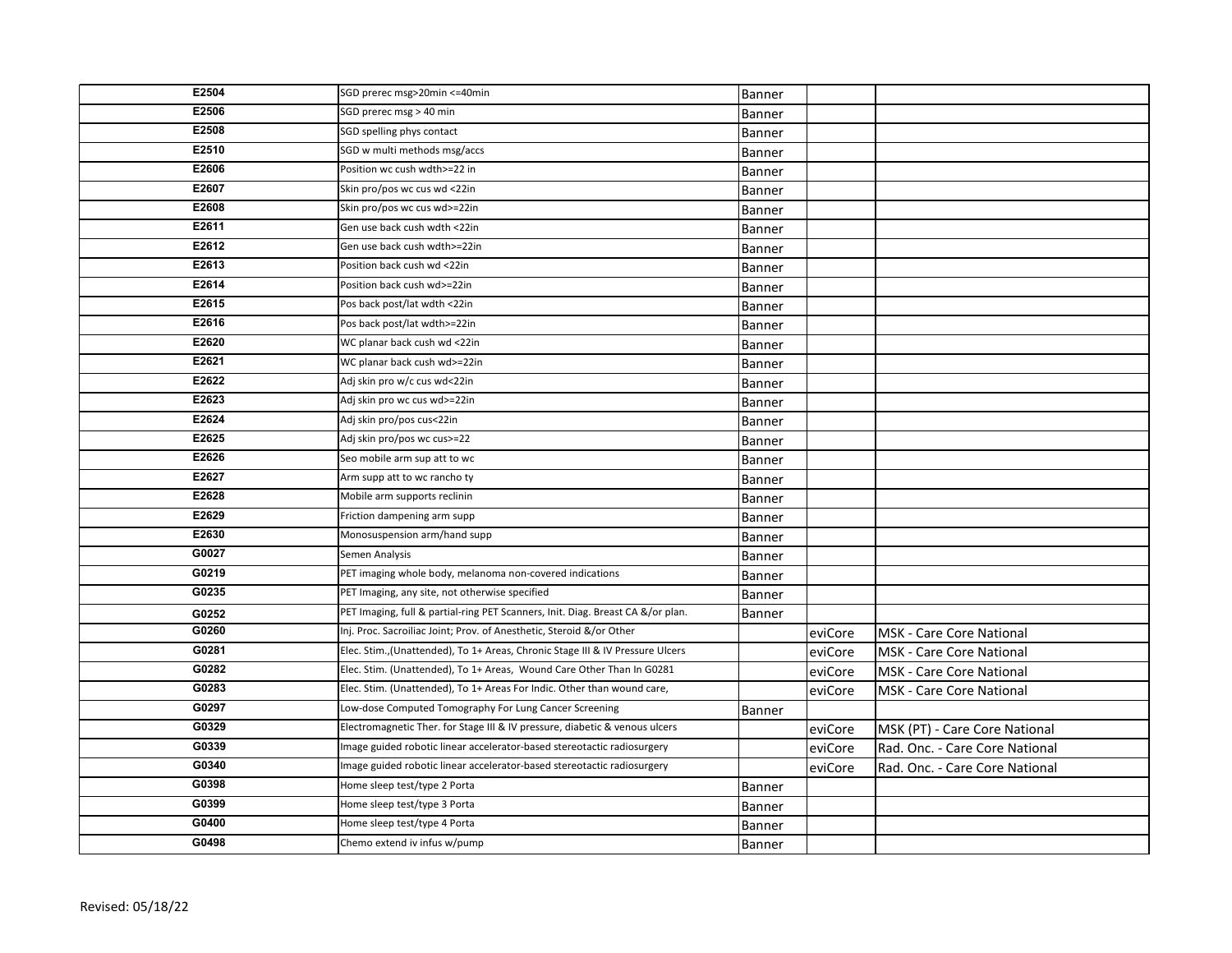| G0515 | Dev. of cog. skills to improve atten., memory, problem solving                     | Banner        |         |                                |
|-------|------------------------------------------------------------------------------------|---------------|---------|--------------------------------|
| G0516 | Chemo extend iv infus w/pump                                                       | Banner        |         |                                |
| G0517 | Dev. of cog. skills to improve atten., memory, problem solving                     | <b>Banner</b> |         |                                |
| G0518 | Ultrasonic guidance for placement of radiation therapy fields                      | Banner        |         |                                |
| G0519 | Stereoscopic x-ray guid. for local. of target volume for delivery of rad. Ther.    | Banner        |         |                                |
| G0520 | Rad. Treat. Del., single treat. area, single port or para. opposed ports, simple   | <b>Banner</b> |         |                                |
| G0521 | Rad. Treat. Del., single treat. area, single port or para. opposed ports, simple   | Banner        |         |                                |
| G0522 | Rad. Treat. Del., single treat. area, single port or para. opposed ports, simple   | Banner        |         |                                |
| G0523 | Rad. Treat. Del., single treat. area, single port or para. opposed ports, simple   | Banner        |         |                                |
| G0524 | Rad. Treat. delivery, 2 treat. areas, 3+ ports, use of mult. blocks: up to 5mev    | Banner        |         |                                |
| G0525 | Rad. Treat. delivery, 2 treat. areas, 3+ ports, use of mult. blocks: 6-10 mev      | Banner        |         |                                |
| G0526 | Rad. Treat. delivery, 2 treat. areas, 3+ ports, use of mult. blocks: 11-19mev      | Banner        |         |                                |
| G0527 | Rad. Treat. delivery, 2 treat. areas, 3+ ports, use of mult. blocks: 20+ mev       | Banner        |         |                                |
| G0528 | Rad. Treat. delivery, 3+ treat. areas, custom blocking,; up to 5mev                | Banner        |         |                                |
| G0529 | Rad. Treat. delivery, 3+ treat. areas, custom blocking,; up to 6-10mev             | Banner        |         |                                |
| G0530 | Rad. Treat. delivery, 3+ treat. areas, custom blocking,; up to 11-19mev            | Banner        |         |                                |
| G0531 | Rad. Treat. delivery, 3+ treat. areas, custom blocking,; 20+ mev                   | Banner        |         |                                |
| G0532 | Int. mod. Treat. delivery, single/mult. fields/arcs, via beams, binary, dyn. mlc,  | Banner        |         |                                |
| G0533 | Compen.-based beam mod. Treat. delivery inverse planned treat. using 3+            | <b>Banner</b> |         |                                |
| G6001 | Ultrasonic guidance for placement of radiation therapy fields                      |               | eviCore | Rad. Onc. - Care Core National |
| G6002 | Stereoscopic x-ray guid. for local. of target volume for delivery of rad. Ther.    |               | eviCore | Rad. Onc. - Care Core National |
| G6003 | Rad. Treat. delivery, single treat. area, single port/parallel opposed ports       |               | eviCore | Rad. Onc. - Care Core National |
| G6004 | Rad. Treat. delivery, single treat. area, single port/parallel opposed ports       |               | eviCore | Rad. Onc. - Care Core National |
| G6005 | Rad. Treat. delivery, single treat. area, single port/parallel opposed ports       |               | eviCore | Rad. Onc. - Care Core National |
| G6006 | Rad. Treat. delivery, single treat. area, single port/parallel opposed ports       |               | eviCore | Rad. Onc. - Care Core National |
| G6007 | Rad. Treat. delivery, single treat. area, single port/parallel opposed ports       |               | eviCore | Rad. Onc. - Care Core National |
| G6008 | Rad. Treat. delivery, single treat. area, single port/parallel opposed ports       |               | eviCore | Rad. Onc. - Care Core National |
| G6009 | Rad. Treat. delivery, single treat. area, single port/parallel opposed ports       |               | eviCore | Rad. Onc. - Care Core National |
| G6010 | Rad. Treat. delivery, single treat. area, single port/parallel opposed ports       |               | eviCore | Rad. Onc. - Care Core National |
| G6011 | Rad. Treat. delivery, single treat. area, single port/parallel opposed ports       |               | eviCore | Rad. Onc. - Care Core National |
| G6012 | Rad. Treat. delivery, single treat. area, single port/parallel opposed ports       |               | eviCore | Rad. Onc. - Care Core National |
| G6013 | Rad. Treat. delivery, single treat. area, single port/parallel opposed ports       |               | eviCore | Rad. Onc. - Care Core National |
| G6014 | Rad. Treat. delivery, single treat. area, single port/parallel opposed ports       |               | eviCore | Rad. Onc. - Care Core National |
| G6015 | Intensity mod. Treat. delivery, single/mult. fields/arcs, via beams,               |               | eviCore | Rad. Onc. - Care Core National |
| G6016 | Compen.-based beam mod. Treat. delivery of inverse planned treat. using 3+         |               | eviCore | Rad. Onc. - Care Core National |
| G6017 | Intra-fraction local. & tracking of target or pt. motion during del. of rad. Ther. |               | eviCore | Rad. Onc. - Care Core National |
| G9143 | Warfarin respon genetic test                                                       | Banner        |         |                                |
| K0001 | <b>Standard Wheelchair</b>                                                         | Banner        |         |                                |
| K0002 | Standard Hemi (low seat) wheelchair                                                | Banner        |         |                                |
| K0003 | Lightweight Wheelchair                                                             | Banner        |         |                                |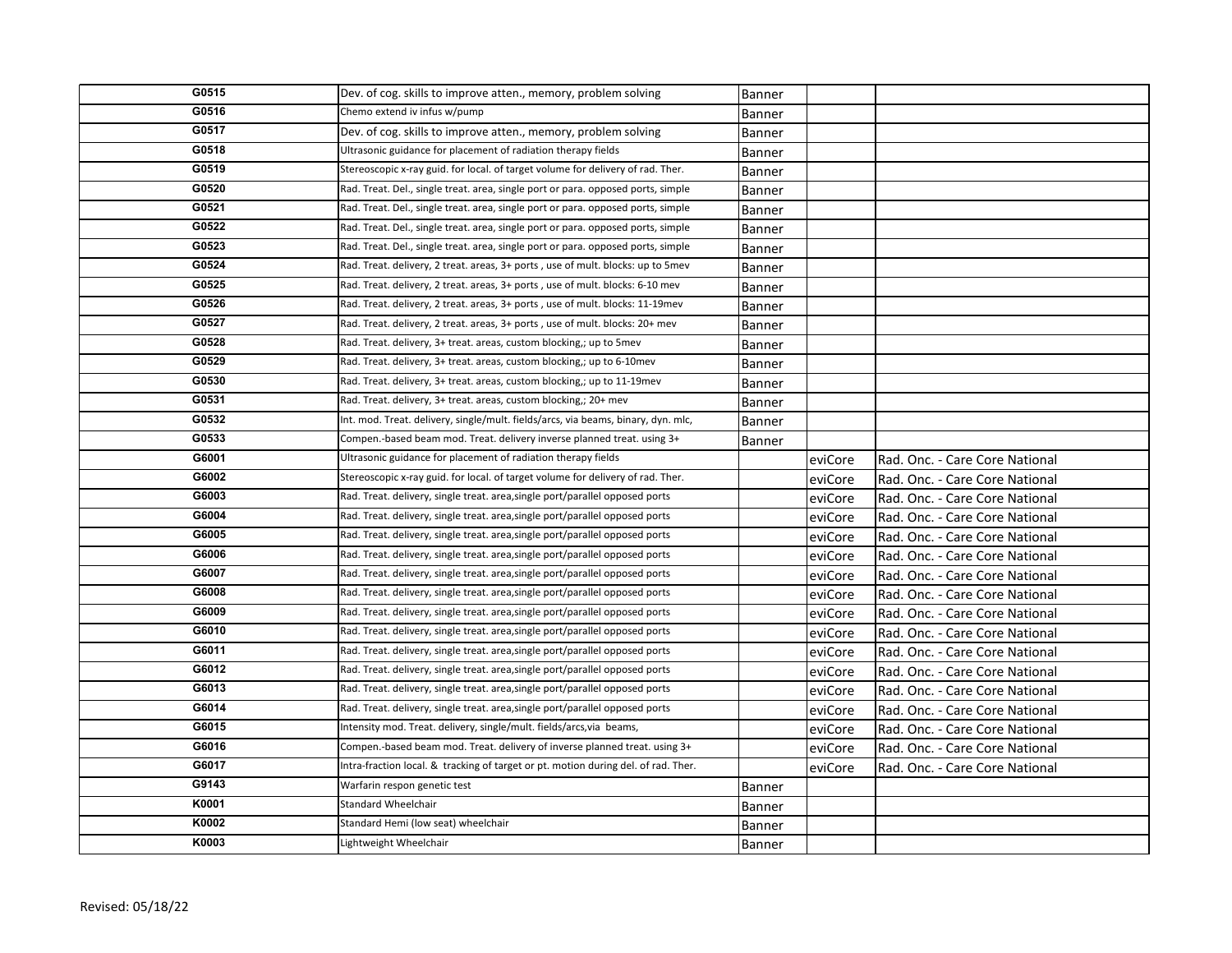| K0004 | High strength, lightweight wheelchair                      | Banner |  |
|-------|------------------------------------------------------------|--------|--|
| K0005 | Ultralightweight wheelchair                                | Banner |  |
| K0006 | Heavy Duty Wheelchair                                      | Banner |  |
| K0007 | Extra Heavy Duty Wheelchair                                | Banner |  |
| K0008 | Custom Manual Wheelchair base                              | Banner |  |
| K0009 | Other Manual Wheelchair base                               | Banner |  |
| K0010 | Stnd wt frame power whlchr                                 | Banner |  |
| K0011 | Stnd wt pwr whlchr w control                               | Banner |  |
| K0012 | Ltwt portbl power whichr                                   | Banner |  |
| K0108 | Wheelchair component or accessory, not otherwise specified | Banner |  |
| K0606 | AED garment w elec analysis                                | Banner |  |
| K0609 | Repl electrode for AED                                     | Banner |  |
| K0730 | Ctrl dose inh drug deliv sys                               | Banner |  |
| K0800 | POV group 1 std up to 300lbs                               | Banner |  |
| K0801 | POV group 1 hd 301-450 lbs                                 | Banner |  |
| K0802 | POV group 1 vhd 451-600 lbs                                | Banner |  |
| K0806 | POV group 2 std up to 300lbs                               | Banner |  |
| K0807 | POV group 2 hd 301-450 lbs                                 | Banner |  |
| K0808 | POV group 2 vhd 451-600 lbs                                | Banner |  |
| K0812 | POV, not otherwise specified                               | Banner |  |
| K0813 | PWC gp 1 std port seat/back                                | Banner |  |
| K0814 | PWC gp 1 std port cap chair                                | Banner |  |
| K0815 | PWC gp 1 std seat/back                                     | Banner |  |
| K0816 | PWC gp 1 std cap chair                                     | Banner |  |
| K0820 | PWC gp 2 std port seat/back                                | Banner |  |
| K0821 | PWC gp 2 std port cap chair                                | Banner |  |
| K0822 | PWC gp 2 std seat/back                                     | Banner |  |
| K0823 | PWC gp 2 std cap chair                                     | Banner |  |
| K0824 | PWC gp 2 hd seat/back                                      | Banner |  |
| K0825 | PWC gp 2 hd cap chair                                      | Banner |  |
| K0826 | PWC gp 2 vhd seat/back                                     | Banner |  |
| K0827 | PWC gp vhd cap chair                                       | Banner |  |
| K0828 | PWC gp 2 xtra hd seat/back                                 | Banner |  |
| K0829 | PWC gp 2 xtra hd cap chair                                 | Banner |  |
| K0831 | PWC, gp 2 std seat elevator cap chair                      | Banner |  |
| K0835 | PWC gp2 std sing pow opt s/b                               | Banner |  |
| K0836 | PWC gp2 std sing pow opt cap                               | Banner |  |
| K0837 | PWC gp 2 hd sing pow opt s/b                               | Banner |  |
| K0838 | PWC gp 2 hd sing pow opt cap                               | Banner |  |
| K0839 | PWC gp2 vhd sing pow opt s/b                               | Banner |  |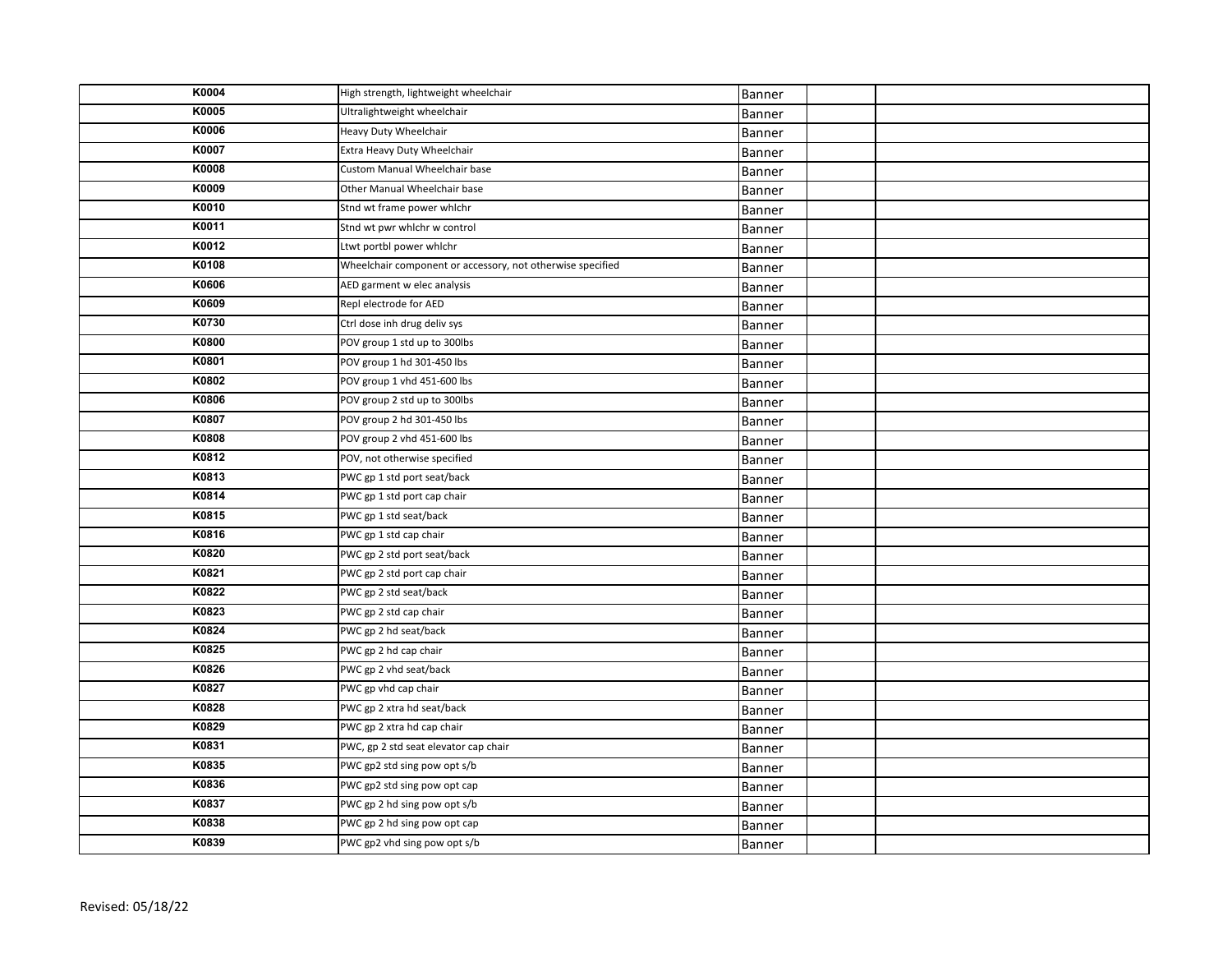| K0840 | PWC gp2 xhd sing pow opt s/b                       | Banner        |  |
|-------|----------------------------------------------------|---------------|--|
| K0841 | PWC gp2 std mult pow opt s/b                       | Banner        |  |
| K0842 | PWC gp2 std mult pow opt cap                       | Banner        |  |
| K0843 | PWC gp2 hd mult pow opt s/b                        | Banner        |  |
| K0848 | PWC gp 3 std seat/back                             | Banner        |  |
| K0849 | PWC gp 3 std cap chair                             | Banner        |  |
| K0850 | PWC gp 3 hd seat/back                              | Banner        |  |
| K0851 | PWC gp 3 hd cap chair                              | <b>Banner</b> |  |
| K0852 | PWC gp 3 vhd seat/back                             | Banner        |  |
| K0853 | PWC gp 3 vhd cap chair                             | Banner        |  |
| K0854 | PWC gp 3 xhd seat/back                             | Banner        |  |
| K0855 | PWC gp 3 xhd cap chair                             | Banner        |  |
| K0856 | PWC gp3 std sing pow opt s/b                       | Banner        |  |
| K0857 | PWC gp3 std sing pow opt cap                       | Banner        |  |
| K0858 | PWC gp3 hd sing pow opt s/b                        | <b>Banner</b> |  |
| K0859 | PWC gp3 hd sing pow opt cap                        | Banner        |  |
| K0860 | PWC gp3 vhd sing pow opt s/b                       | Banner        |  |
| K0861 | PWC gp3 std mult pow opt s/b                       | Banner        |  |
| K0862 | PWC gp3 hd mult pow opt s/b                        | Banner        |  |
| K0863 | PWC gp3 vhd mult pow opt s/b                       | Banner        |  |
| K0864 | PWC gp3 xhd mult pow opt s/b                       | Banner        |  |
| K0868 | PWC. Grp 4, std, up to 300 lb.                     | Banner        |  |
| K0869 | PWC, Gp 4, Std Cap Chair up to 300 lb.             | Banner        |  |
| K0870 | PWC, gp 4, Hvy Duty, 301-450 lb.                   | <b>Banner</b> |  |
| K0871 | PWC, gp 4, Hvy Duty, 451-600 lb.                   | Banner        |  |
| K0877 | PWC, gp 4, single power up to 300 lb.              | Banner        |  |
| K0878 | PWC gp 4, single power cap chair up to 300 lb.     | Banner        |  |
| K0879 | PWC, hvy duty, single power, 301-450 lb.           | <b>Banner</b> |  |
| K0880 | PWC, gp 4 very hvy duty, single power, 451-600 lb. | Banner        |  |
| K0884 | PWC, gp 4, mult. Power, up to 300 lb.              | Banner        |  |
| K0885 | PWC gp 4, mult power cap chair up to 300 lb.       | Banner        |  |
| K0886 | PWC gp 4, hvy duty mult. Power, cap 301-450 lb.    | Banner        |  |
| K0890 | PWC gp 5, single power ped up to 125 lb.           | Banner        |  |
| K0891 | PWC gp 5 ped, mult. Power up to 125 lb.            | Banner        |  |
| K0898 | PWC not otherwise specified                        | Banner        |  |
| K0899 | Power mobility device, not coded or does not meet  | Banner        |  |
| K0900 | Customized DME, other than wheelchair              | Banner        |  |
| L0112 | Cranial cervical orthosis                          | Banner        |  |
| L0170 | Cervical collar molded to pt                       | Banner        |  |
| L0174 | Cerv col foam 2 piece w thor                       | Banner        |  |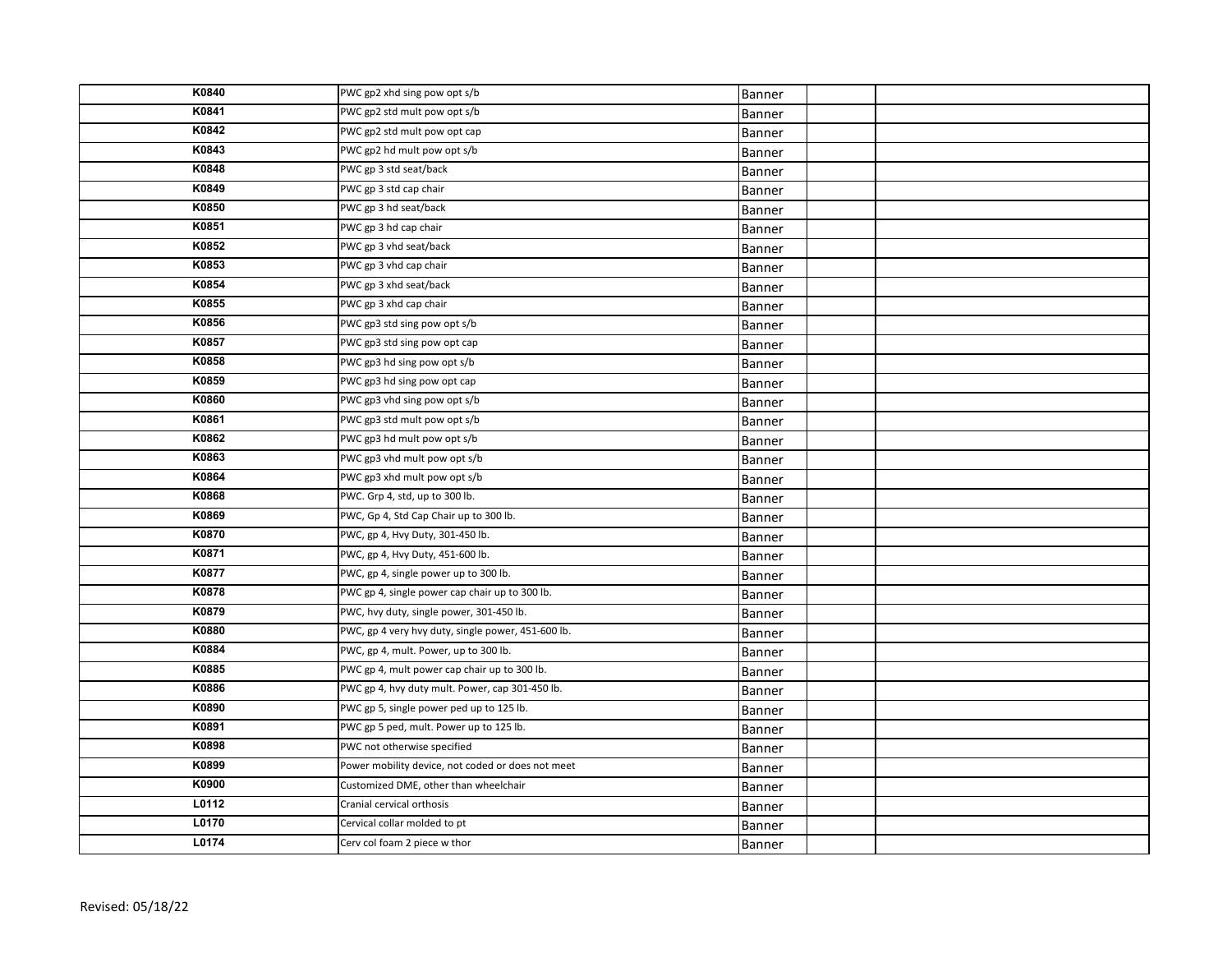| L0180 | Cer post col occ/man sup adj                            | Banner |  |
|-------|---------------------------------------------------------|--------|--|
| L0190 | Cerv collar supp adj cerv ba                            | Banner |  |
| L0200 | Cerv col supp adj bar & thor                            | Banner |  |
| L0430 | Dewall posture protector                                | Banner |  |
| L0454 | TLSO flex prefab sacrococ-T9                            | Banner |  |
| L0456 | TLSO flex prefab                                        | Banner |  |
| L0457 | TLSO, flexible, provides trunk support, thoracic region | Banner |  |
| L0458 | TLSO 2Mod symphis-xipho pre                             | Banner |  |
| L0460 | TLSO2Mod symphysis-stern pre                            | Banner |  |
| L0462 | TLSO 3Mod sacro-scap pre                                | Banner |  |
| L0464 | TLSO 4Mod sacro-scap pre                                | Banner |  |
| L0466 | TLSO rigid frame pre soft ap                            | Banner |  |
| L0467 | TLSO, sagittal control                                  | Banner |  |
| L0468 | TLSO rigid frame prefab pelv                            | Banner |  |
| L0469 | TLSO, sagittal-coronal control                          | Banner |  |
| L0470 | TLSO rigid frame pre subclav                            | Banner |  |
| L0472 | TLSO rigid frame hyperex pre                            | Banner |  |
| L0480 | TLSO rigid plastic custom fa                            | Banner |  |
| L0482 | TLSO rigid lined custom fab                             | Banner |  |
| L0484 | TLSO rigid plastic cust fab                             | Banner |  |
| L0486 | TLSO rigidlined cust fab two                            | Banner |  |
| L0488 | TLSO rigid lined pre one pie                            | Banner |  |
| L0491 | TLSO 2 piece rigid shell                                | Banner |  |
| L0492 | TLSO 3 piece rigid shell                                | Banner |  |
| L0622 | SIO flex pelvisacral custom                             | Banner |  |
| L0627 | LO sagitt rigid panel prefab                            | Banner |  |
| L0631 | LSO sag-coro rigid frame pre                            | Banner |  |
| L0635 | LSO sagit rigid panel prefab                            | Banner |  |
| L0636 | LSO sagittal rigid panel cus                            | Banner |  |
| L0637 | LSO sag-coronal panel prefab                            | Banner |  |
| L0638 | LSO sag-coronal panel custom                            | Banner |  |
| L0639 | LSO s/c shell/panel prefab                              | Banner |  |
| L0640 | LSO s/c shell/panel custom                              | Banner |  |
| L0642 | Lumbar orthosis, sagittal control                       | Banner |  |
| L0648 | Lumbar-sacral orthosis, sagittal control                | Banner |  |
| L0650 | Lumbar-sacral orthosis, sagittal-coronal control        | Banner |  |
| L0651 | Lumbar-sacral orthosis, sagittal-coronal control        | Banner |  |
| L0700 | Ctlso a-p-I control molded                              | Banner |  |
| L0710 | Ctlso a-p-I control w/ inter                            | Banner |  |
| L0810 | Halo cervical into jckt vest                            | Banner |  |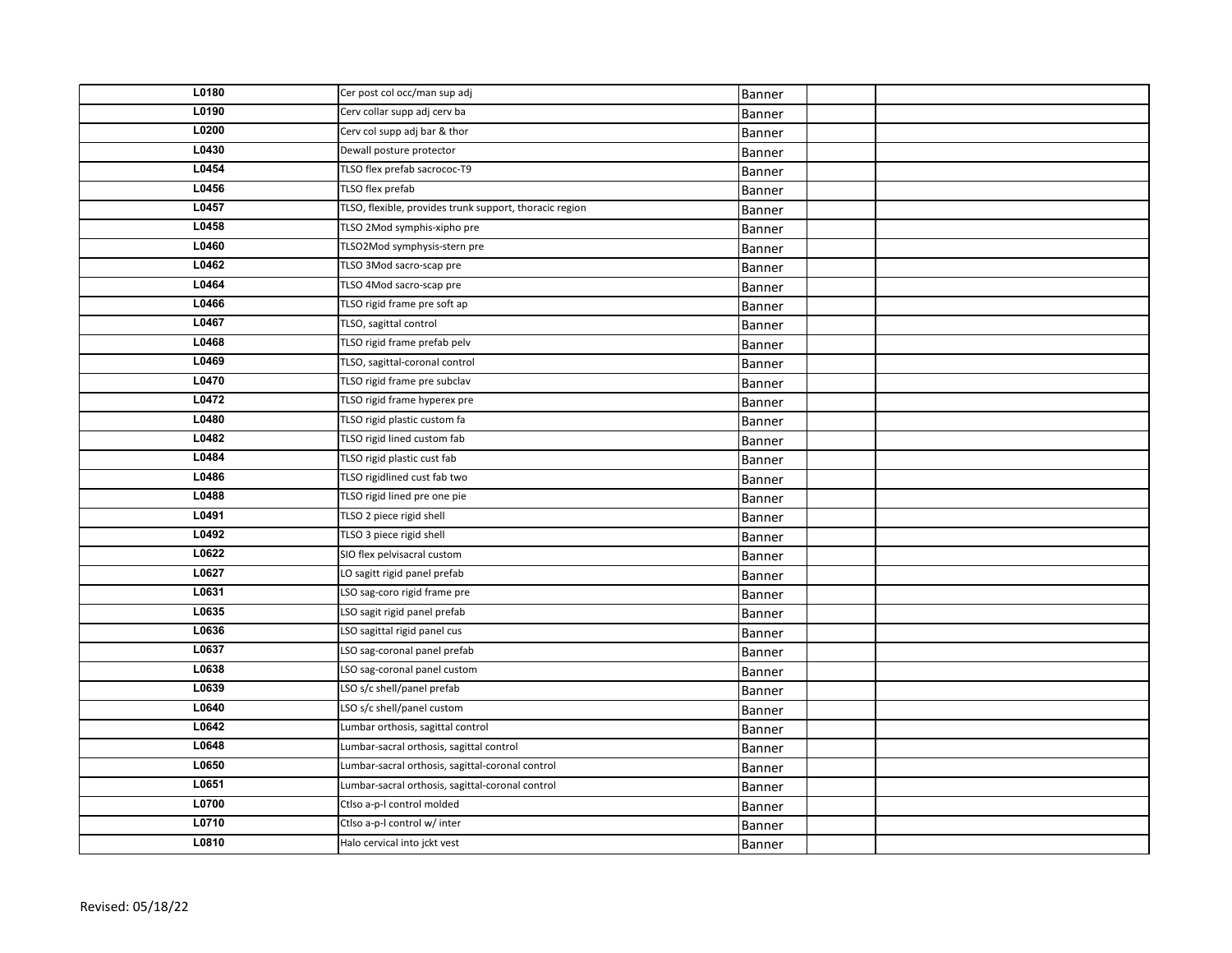| L0820 | Halo cervical into body jack                                     | Banner |  |
|-------|------------------------------------------------------------------|--------|--|
| L0830 | Halo cerv into milwaukee typ                                     | Banner |  |
| L0859 | MRI compatible system                                            | Banner |  |
| L0861 | Addition To Halo Procedure, Replacement Liner/Interface Material | Banner |  |
| L1000 | Ctlso milwauke initial model                                     | Banner |  |
| L1005 | Tension based scoliosis orth                                     | Banner |  |
| L1200 | Furnsh initial orthosis only                                     | Banner |  |
| L1210 | Lateral thoracic extension                                       | Banner |  |
| L1230 | Milwaukee type superstructur                                     | Banner |  |
| L1300 | Body jacket mold to patient                                      | Banner |  |
| L1310 | Post-operative body jacket                                       | Banner |  |
| L1640 | Pelv band/spread bar thigh c                                     | Banner |  |
| L1652 | HO bi thighcuffs w sprdr bar                                     | Banner |  |
| L1680 | Pelvic & hip control thigh c                                     | Banner |  |
| L1685 | Post-op hip abduct custom fa                                     | Banner |  |
| L1686 | HO post-op hip abduction                                         | Banner |  |
| L1690 | Combination bilateral HO                                         | Banner |  |
| L1700 | Leg perthes orth toronto typ                                     | Banner |  |
| L1710 | Legg perthes orth newington                                      | Banner |  |
| L1720 | Legg perthes orthosis trilat                                     | Banner |  |
| L1730 | Legg perthes orth scottish r                                     | Banner |  |
| L1755 | Legg perthes patten bottom t                                     | Banner |  |
| L1832 | KO adj jnt pos rigid support                                     | Banner |  |
| L1833 | Knee orthosis                                                    | Banner |  |
| L1834 | Ko w/0 joint rigid molded to                                     | Banner |  |
| L1840 | Ko derot ant cruciate custom                                     | Banner |  |
| L1843 | KO single upright custom fit                                     | Banner |  |
| L1844 | Ko w/adj jt rot cntrl molded                                     | Banner |  |
| L1845 | Ko w/ adj flex/ext rotat cus                                     | Banner |  |
| L1846 | Ko w adj flex/ext rotat mold                                     | Banner |  |
| L1847 | KO adjustable w air chambers                                     | Banner |  |
| L1848 | Knee orthosis                                                    | Banner |  |
| L1851 | Knee orthosis single upright prefab ots                          | Banner |  |
| L1852 | Knee orthosis double upright prefab ots                          | Banner |  |
| L1860 | Ko supracondylar socket mold                                     | Banner |  |
| L1904 | Afo molded ankle gauntlet                                        | Banner |  |
| L1907 | AFO supramalleolar custom                                        | Banner |  |
| L1932 | Afo rig ant tib prefab TCF/=                                     | Banner |  |
| L1940 | Afo molded to patient plasti                                     | Banner |  |
| L1945 | Afo molded plas rig ant tib                                      | Banner |  |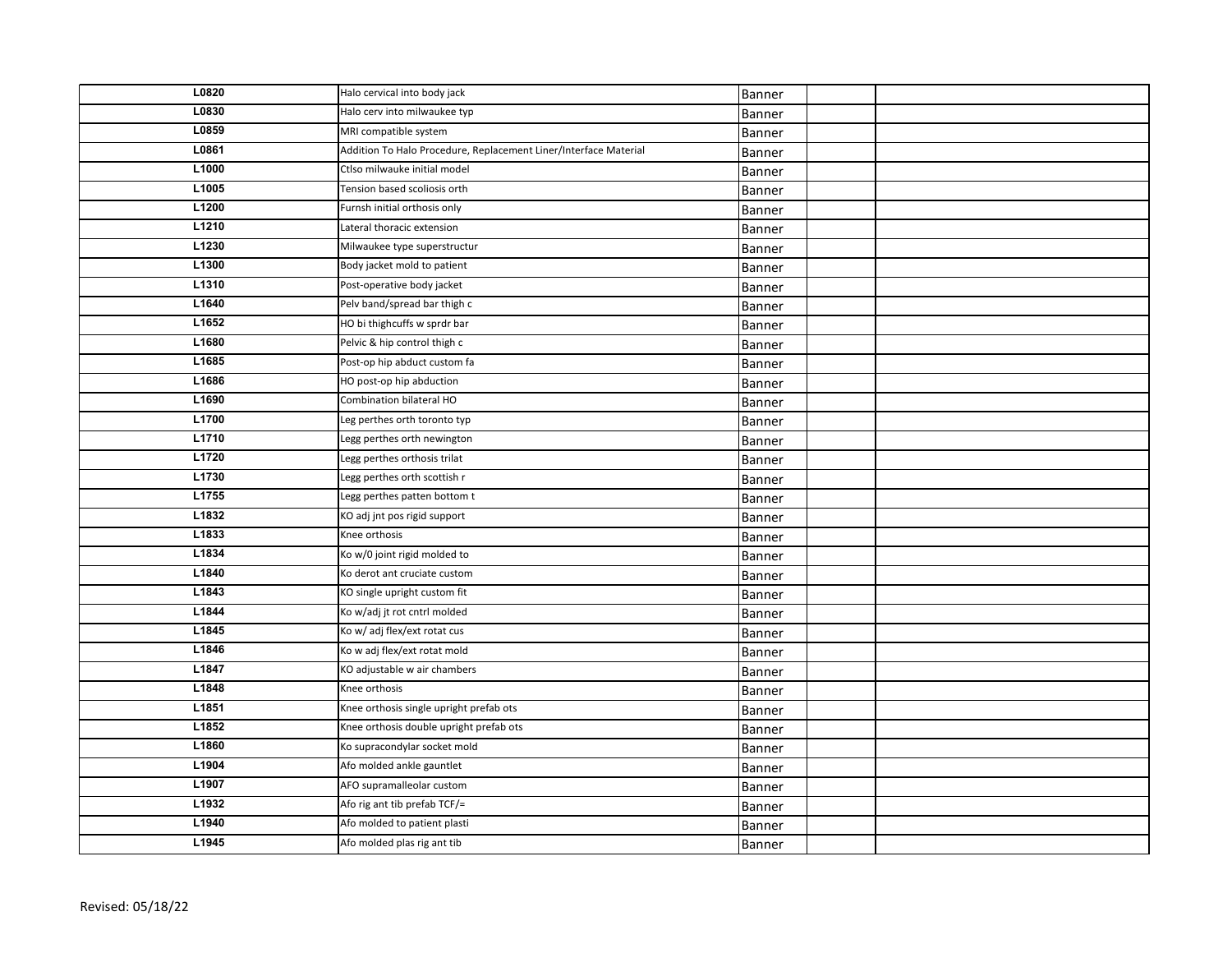| L1950 | Afo spiral molded to pt plas | Banner |  |
|-------|------------------------------|--------|--|
| L1951 | AFO spiral prefabricated     | Banner |  |
| L1960 | Afo pos solid ank plastic mo | Banner |  |
| L1970 | Afo plastic molded w/ankle j | Banner |  |
| L1971 | AFO w/ankle joint, prefab    | Banner |  |
| L1980 | Afo sing solid stirrup calf  | Banner |  |
| L1990 | Afo doub solid stirrup calf  | Banner |  |
| L2000 | Kafo sing fre stirr thi/calf | Banner |  |
| L2005 | KAFO sng/dbl mechanical act  | Banner |  |
| L2010 | Kafo sng solid stirrup w/o j | Banner |  |
| L2020 | Kafo dbl solid stirrup band/ | Banner |  |
| L2030 | Kafo dbl solid stirrup w/o j | Banner |  |
| L2034 | KAFO pla sin up w/wo k/a cus | Banner |  |
| L2036 | Kafo plas doub free knee mol | Banner |  |
| L2037 | Kafo plas sing free knee mol | Banner |  |
| L2038 | Kafo w/o joint multi-axis an | Banner |  |
| L2050 | Hkafo torsion cable hip pelv | Banner |  |
| L2060 | Hkafo torsion ball bearing j | Banner |  |
| L2080 | Hkafo unilat torsion cable   | Banner |  |
| L2090 | Hkafo unilat torsion ball br | Banner |  |
| L2106 | Afo tib fx cast plaster mold | Banner |  |
| L2108 | Afo tib fx cast molded to pt | Banner |  |
| L2112 | Afo tibial fracture soft     | Banner |  |
| L2114 | Afo tib fx semi-rigid        | Banner |  |
| L2116 | Afo tibial fracture rigid    | Banner |  |
| L2126 | Kafo fem fx cast thermoplas  | Banner |  |
| L2128 | Kafo fem fx cast molded to p | Banner |  |
| L2132 | Kafo femoral fx cast soft    | Banner |  |
| L2134 | Kafo fem fx cast semi-rigid  | Banner |  |
| L2136 | Cuffs adj lock w/ active con | Banner |  |
| L2192 | Pelvic band & belt thigh fla | Banner |  |
| L2250 | Foot plate molded stirrup at | Banner |  |
| L2280 | Molded inner boot            | Banner |  |
| L2330 | Lacer molded to patient mode | Banner |  |
| L2340 | Pre-tibial shell molded to p | Banner |  |
| L2350 | Prosthetic type socket molde | Banner |  |
| L2500 | Thi/glut/ischia wgt bearing  | Banner |  |
| L2510 | Th/wght bear quad-lat brim m | Banner |  |
| L2520 | Th/wght bear quad-lat brim c | Banner |  |
| L2525 | Th/wght bear nar m-I brim mo | Banner |  |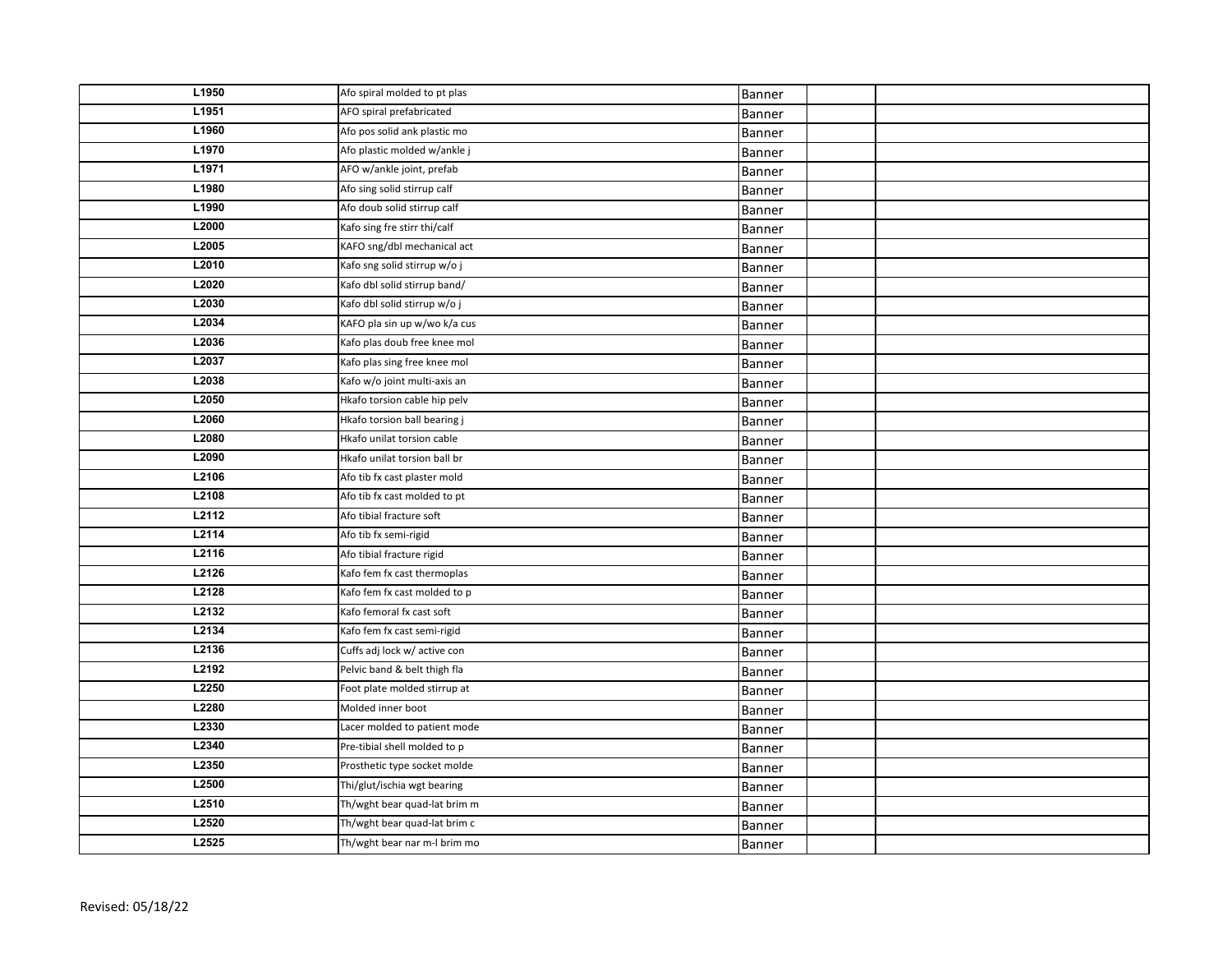| L2526 | Th/wght bear nar m-I brim cu                              | Banner |  |
|-------|-----------------------------------------------------------|--------|--|
| L2540 | Thigh/wght bear lacer molded                              | Banner |  |
| L2570 | Hip clevis type 2 posit jnt                               | Banner |  |
| L2580 | Pelvic control pelvic sling                               | Banner |  |
| L2622 | Hip joint adjustable flexion                              | Banner |  |
| L2624 | Hip adj flex ext abduct cont                              | Banner |  |
| L2627 | Plastic mold recipro hip & c                              | Banner |  |
| L2628 | Metal frame recipro hip & ca                              | Banner |  |
| L2640 | Pelvic control band & belt b                              | Banner |  |
| L3202 | Orthopedic shoe, oxford with supinator or pronator, child | Banner |  |
| L3330 | Lifts elevation metal extens                              | Banner |  |
| L3671 | SO cap design w/o ints CF                                 | Banner |  |
| L3674 | SO airplane w/wo joint CF                                 | Banner |  |
| L3720 | Forearm/arm cuffs free motio                              | Banner |  |
| L3730 | Forearm/arm cuffs ext/flex a                              | Banner |  |
| L3740 | Cuffs adj lock w/ active con                              | Banner |  |
| L3760 | EO withjoint, Prefabricated                               | Banner |  |
| L3763 | EWHO rigid w/o jnts CF                                    | Banner |  |
| L3764 | EWHO w/joint(s) CF                                        | Banner |  |
| L3765 | EWHFO rigid w/o jnts CF                                   | Banner |  |
| L3766 | EWHFO w/joint(s) CF                                       | Banner |  |
| L3806 | WHFO w/joint(s) custom fab                                | Banner |  |
| L3808 | WHFO, rigid w/o joints                                    | Banner |  |
| L3900 | Hinge extension/flex wrist/f                              | Banner |  |
| L3901 | Hinge ext/flex wrist finger                               | Banner |  |
| L3904 | Whfo electric custom fitted                               | Banner |  |
| L3905 | WHO w/nontorsion jnt(s) CF                                | Banner |  |
| L3906 | WHO w/o joints CF                                         | Banner |  |
| L3915 | WHO w nontor jnt(s) prefab                                | Banner |  |
| L3916 | Wrist hand orthosis                                       | Banner |  |
| L3960 | Sewho airplan desig abdu pos                              | Banner |  |
| L3961 | SEWHO cap design w/o jnts CF                              | Banner |  |
| L3962 | Sewho erbs palsey design abd                              | Banner |  |
| L3967 | SEWHO airplane w/o jnts CF                                | Banner |  |
| L3971 | SEWHO cap design w/jnt(s) CF                              | Banner |  |
| L3973 | SEWHO airplane w/jnt(s) CF                                | Banner |  |
| L3975 | SEWHFO cap design w/o jnt CF                              | Banner |  |
| L3976 | SEWHFO airplane w/o jnts CF                               | Banner |  |
| L3977 | SEWHFO cap desgn w/jnt(s) CF                              | Banner |  |
| L3978 | SEWHFO airplane w/jnt(s) CF                               | Banner |  |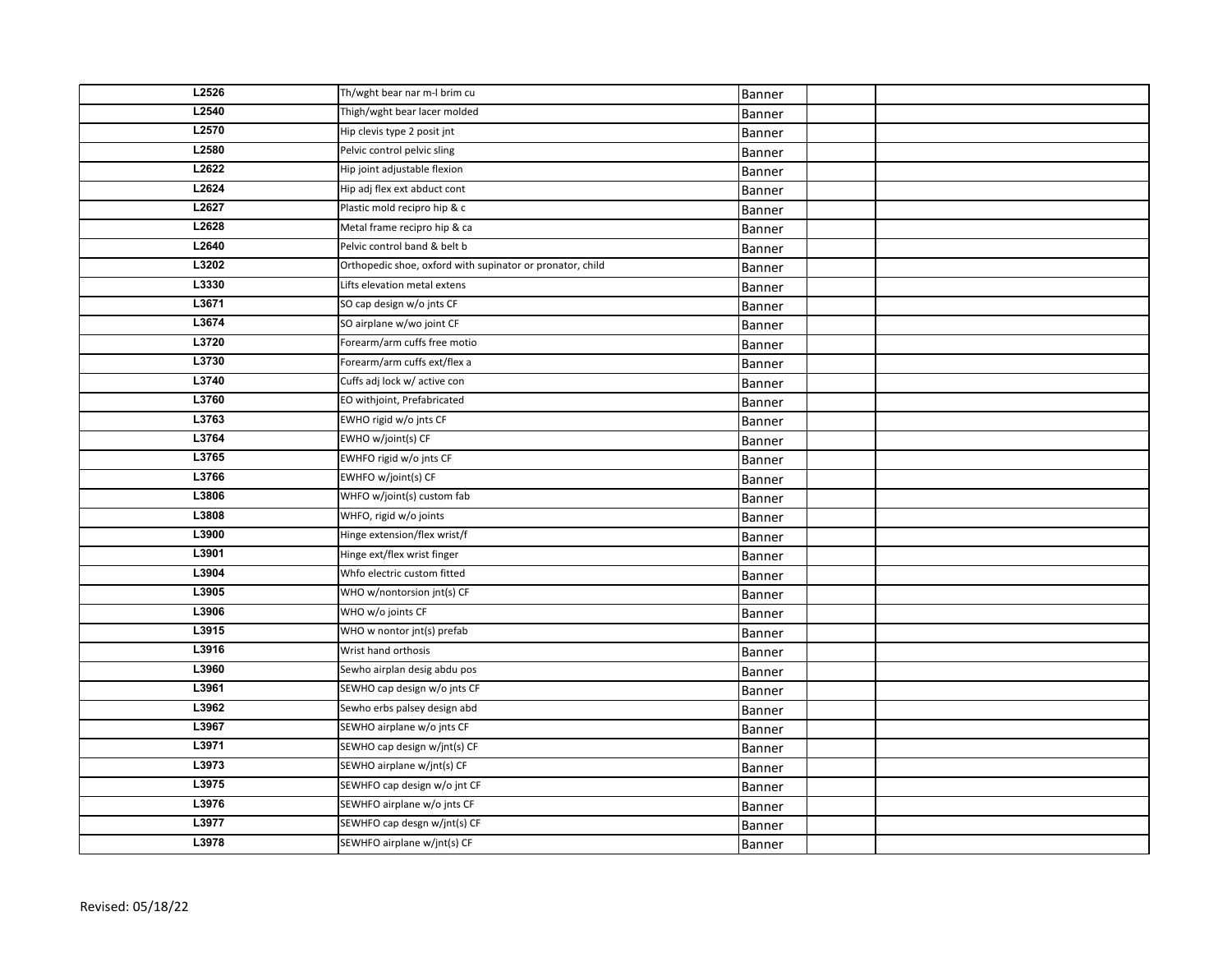| L3982 | Upper ext fx orthosis rad/ul                                                     | Banner        |  |
|-------|----------------------------------------------------------------------------------|---------------|--|
| L3984 | Upper ext fx orthosis wrist                                                      | Banner        |  |
| L4000 | Repl girdle milwaukee orth                                                       | Banner        |  |
| L4002 | Replace strap, any orthosis                                                      | Banner        |  |
| L4010 | Replace trilateral socket br                                                     | Banner        |  |
| L4020 | Replace quadlat socket brim                                                      | Banner        |  |
| L4030 | Replace socket brim cust fit                                                     | Banner        |  |
| L4040 | Replace molded thigh lacer                                                       | Banner        |  |
| L4045 | Replace Non-molded thigh lac                                                     | <b>Banner</b> |  |
| L4050 | Replace molded calf lacer                                                        | Banner        |  |
| L4055 | Replace Non-molded calf lace                                                     | Banner        |  |
| L4060 | Replace high roll cuff                                                           | Banner        |  |
| L4070 | Replace prox & dist upright                                                      | Banner        |  |
| L4130 | Replace pretibial shell                                                          | Banner        |  |
| L4210 | Orth dev repair/repl minor parts                                                 | Banner        |  |
| L4350 | Ankle control orthosis, stirrup style, rigid                                     | Banner        |  |
| L4370 | Pneumatic full leg splint, prefabricated, off-the-shelf                          | Banner        |  |
| L4386 | Walking boot, non-pneumatic, with or without joints                              | Banner        |  |
| L4387 | Walking boot, non-pneumatic, with or without joints                              | Banner        |  |
| L4392 | Replacement, Soft Interface Material, Static Afo                                 | Banner        |  |
| L4394 | Replace Soft Interface Material, Foot Drop Splint                                | Banner        |  |
| L4396 | Static or dynamic ankle foot orthosis, including soft interface material, adjust | Banner        |  |
| L4397 | Static or dynamic ankle foot orthosis, including soft interface material         | Banner        |  |
| L4398 | Foot drop splint, recumbent positioning device, prefabricated, off-the-shelf     | Banner        |  |
| L4631 | Afo, walk boot type, cus fab                                                     | Banner        |  |
| L5000 | Sho insert w arch toe filler                                                     | Banner        |  |
| L5010 | Mold socket ank hgt w/ toe f                                                     | <b>Banner</b> |  |
| L5020 | Tibial tubercle hgt w/ toe f                                                     | <b>Banner</b> |  |
| L5050 | Ank symes mold sckt sach ft                                                      | Banner        |  |
| L5060 | Symes met fr leath socket ar                                                     | Banner        |  |
| L5100 | Molded socket shin sach foot                                                     | Banner        |  |
| L5105 | Plast socket jts/thgh lacer                                                      | Banner        |  |
| L5150 | Mold sckt ext knee shin sach                                                     | Banner        |  |
| L5160 | Mold socket bent knee shin s                                                     | Banner        |  |
| L5200 | Kne sing axis fric shin sach                                                     | Banner        |  |
| L5210 | No knee/ankle joints w/ft b                                                      | Banner        |  |
| L5220 | No knee joint with artic ali                                                     | Banner        |  |
| L5230 | Fem focal defic constant fri                                                     | Banner        |  |
| L5250 | Hip canad sing axi cons fric                                                     | Banner        |  |
| L5270 | Tilt table locking hip sing                                                      | Banner        |  |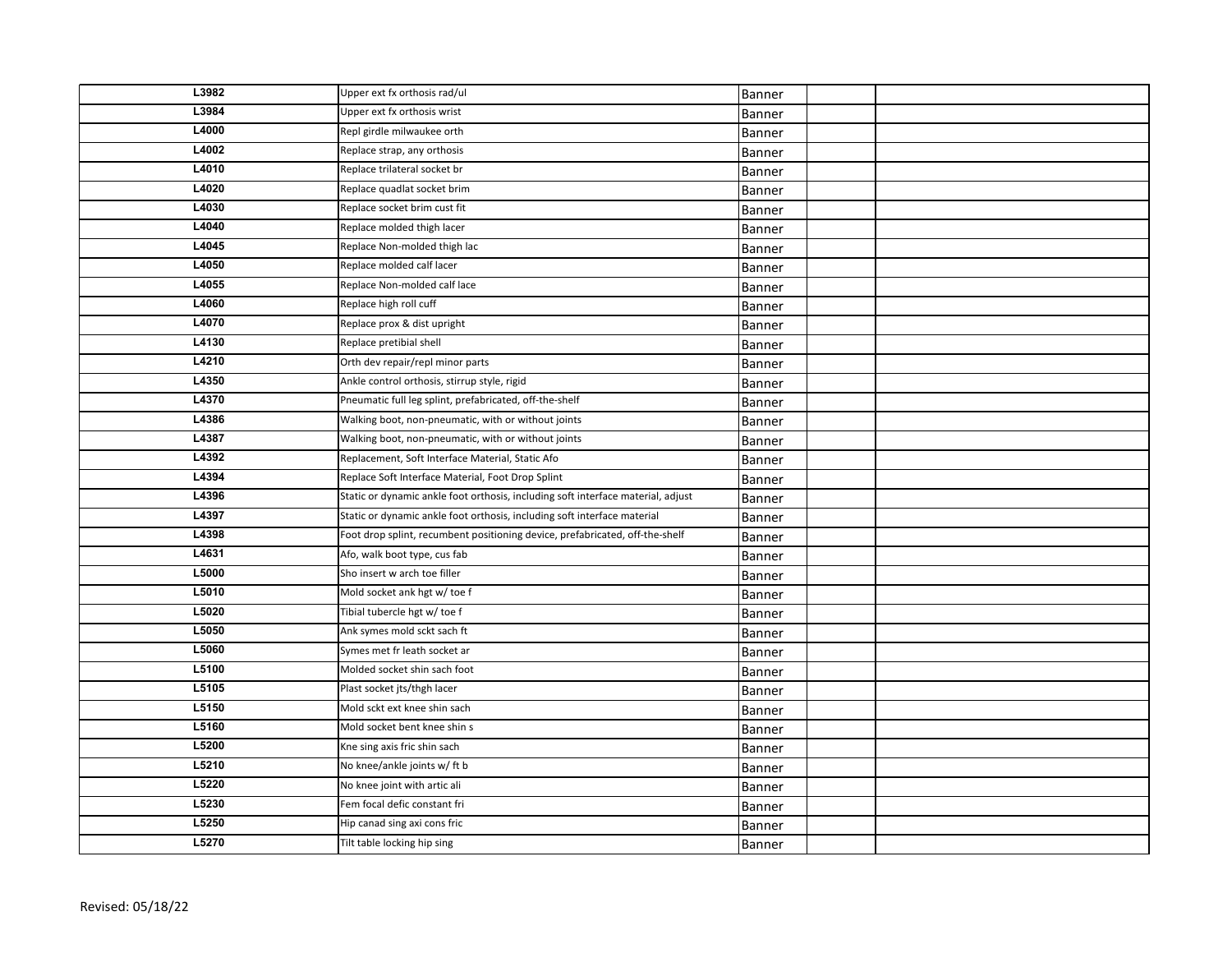| L5280 | Hemipelvect canad sing axis  | Banner        |  |
|-------|------------------------------|---------------|--|
| L5301 | BK mold socket SACH ft endo  | Banner        |  |
| L5312 | Knee disart, SACH ft, endo   | Banner        |  |
| L5321 | AK open end SACH             | Banner        |  |
| L5331 | Hip disart canadian SACH ft  | Banner        |  |
| L5341 | Hemipelvectomy canadian SACH | Banner        |  |
| L5400 | Postop dress & 1 cast chg bk | Banner        |  |
| L5410 | Postop dsg bk ea add cast ch | Banner        |  |
| L5420 | Postop dsg & 1 cast chg ak/d | Banner        |  |
| L5430 | Postop dsg ak ea add cast ch | Banner        |  |
| L5450 | Postop app non-wgt bear dsg  | Banner        |  |
| L5460 | Postop app non-wgt bear dsg  | Banner        |  |
| L5500 | Init bk ptb plaster direct   | Banner        |  |
| L5505 | Init ak ischal plstr direct  | Banner        |  |
| L5510 | Prep BK ptb plaster molded   | Banner        |  |
| L5520 | Perp BK ptb thermopls direct | Banner        |  |
| L5530 | Prep BK ptb thermopls molded | Banner        |  |
| L5535 | Prep BK ptb open end socket  | Banner        |  |
| L5540 | Prep BK ptb laminated socket | Banner        |  |
| L5560 | Prep AK ischial plast molded | Banner        |  |
| L5570 | Prep AK ischial direct form  | Banner        |  |
| L5580 | Prep AK ischial thermo mold  | Banner        |  |
| L5585 | Prep AK ischial open end     | Banner        |  |
| L5590 | Prep AK ischial laminated    | <b>Banner</b> |  |
| L5595 | Hip disartic sach thermopls  | Banner        |  |
| L5600 | Hip disart sach laminat mold | Banner        |  |
| L5610 | Above knee hydracadence      | Banner        |  |
| L5611 | Ak 4 bar link w/fric swing   | Banner        |  |
| L5613 | Ak 4 bar ling w/hydraul swig | Banner        |  |
| L5614 | 4-bar link above knee w/swng | Banner        |  |
| L5616 | Ak univ multiplex sys frict  | Banner        |  |
| L5617 | AK/BK self-aligning unit ea  | Banner        |  |
| L5618 | Test socket, below knee      | Banner        |  |
| L5620 | Test socket, below knee      | Banner        |  |
| L5622 | Test socket knee disarticula | Banner        |  |
| L5624 | Test socket above knee       | Banner        |  |
| L5626 | Test socket hip disarticulat | Banner        |  |
| L5628 | Test socket hemipelvectomy   | Banner        |  |
| L5629 | Arcylic socket, below knee   | Banner        |  |
| L5630 | Syme typ expandabl wall sckt | Banner        |  |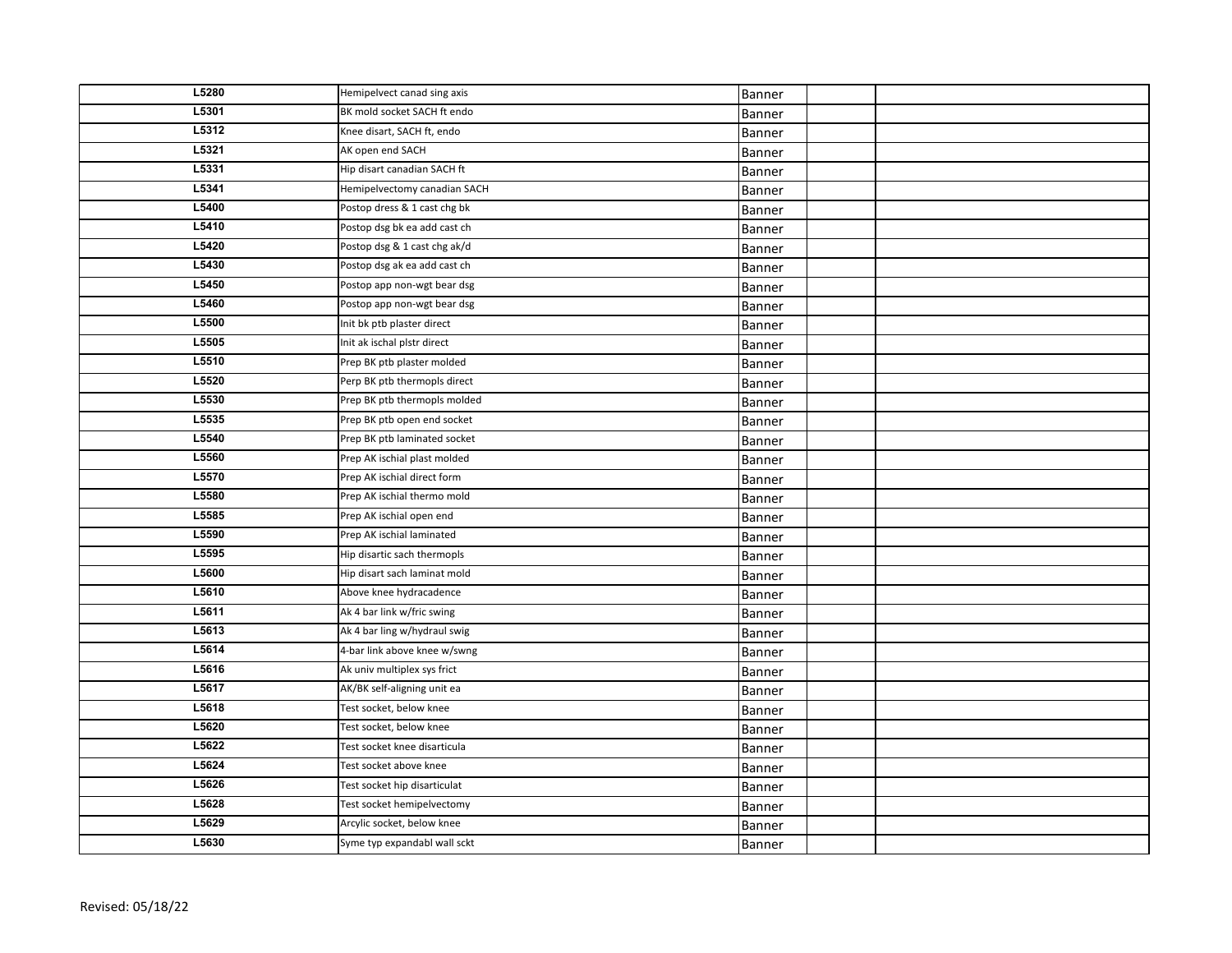| L5631 | Ak/knee disartic acrylic soc | Banner |  |
|-------|------------------------------|--------|--|
| L5634 | Symes type poster opening so | Banner |  |
| L5637 | Below knee total contact     | Banner |  |
| L5638 | Below knee leather socket    | Banner |  |
| L5639 | Below knee wood socket       | Banner |  |
| L5640 | Knee disarticulat leather so | Banner |  |
| L5642 | Above knee leather socket    | Banner |  |
| L5643 | Hip flex inner socket ext fr | Banner |  |
| L5644 | Above knee wood socket       | Banner |  |
| L5645 | Bk flex inner socket ext fra | Banner |  |
| L5646 | Below knee cushion socket    | Banner |  |
| L5647 | Below knee suction socket    | Banner |  |
| L5648 | Above knee cushion socket    | Banner |  |
| L5649 | Isch containmt/narrow m-I so | Banner |  |
| L5650 | Tot contact ak/knee disart s | Banner |  |
| L5651 | Ak flex inner socket ext fra | Banner |  |
| L5652 | Suction susp ak/knee disart  | Banner |  |
| L5653 | Knee disart expand wall sock | Banner |  |
| L5654 | Socket insert symes          | Banner |  |
| L5655 | Socket insert below knee     | Banner |  |
| L5656 | Socket insert knee articulat | Banner |  |
| L5658 | Socket insert above knee     | Banner |  |
| L5661 | Multi-durometer symes        | Banner |  |
| L5665 | Multi-durometer below knee   | Banner |  |
| L5670 | Bk molded supracondylar susp | Banner |  |
| L5671 | BK/AK locking mechanism      | Banner |  |
| L5673 | Socket insert w lock mech    | Banner |  |
| L5676 | Bk knee joints single axis p | Banner |  |
| L5677 | Bk knee joints polycentric p | Banner |  |
| L5679 | Socket insert w/o lock mech  | Banner |  |
| L5681 | Intl custm cong/latyp insert | Banner |  |
| L5682 | Bk thigh lacer glut/ischia m | Banner |  |
| L5683 | Initial custom socket insert | Banner |  |
| L5700 | Replace socket below knee    | Banner |  |
| L5701 | Replace socket above knee    | Banner |  |
| L5702 | Replace socket hip           | Banner |  |
| L5703 | Symes ankle w/o (SACH) foot  | Banner |  |
| L5704 | Custom shape cover BK        | Banner |  |
| L5705 | Custom shape cover AK        | Banner |  |
| L5706 | Custom shape cvr knee disart | Banner |  |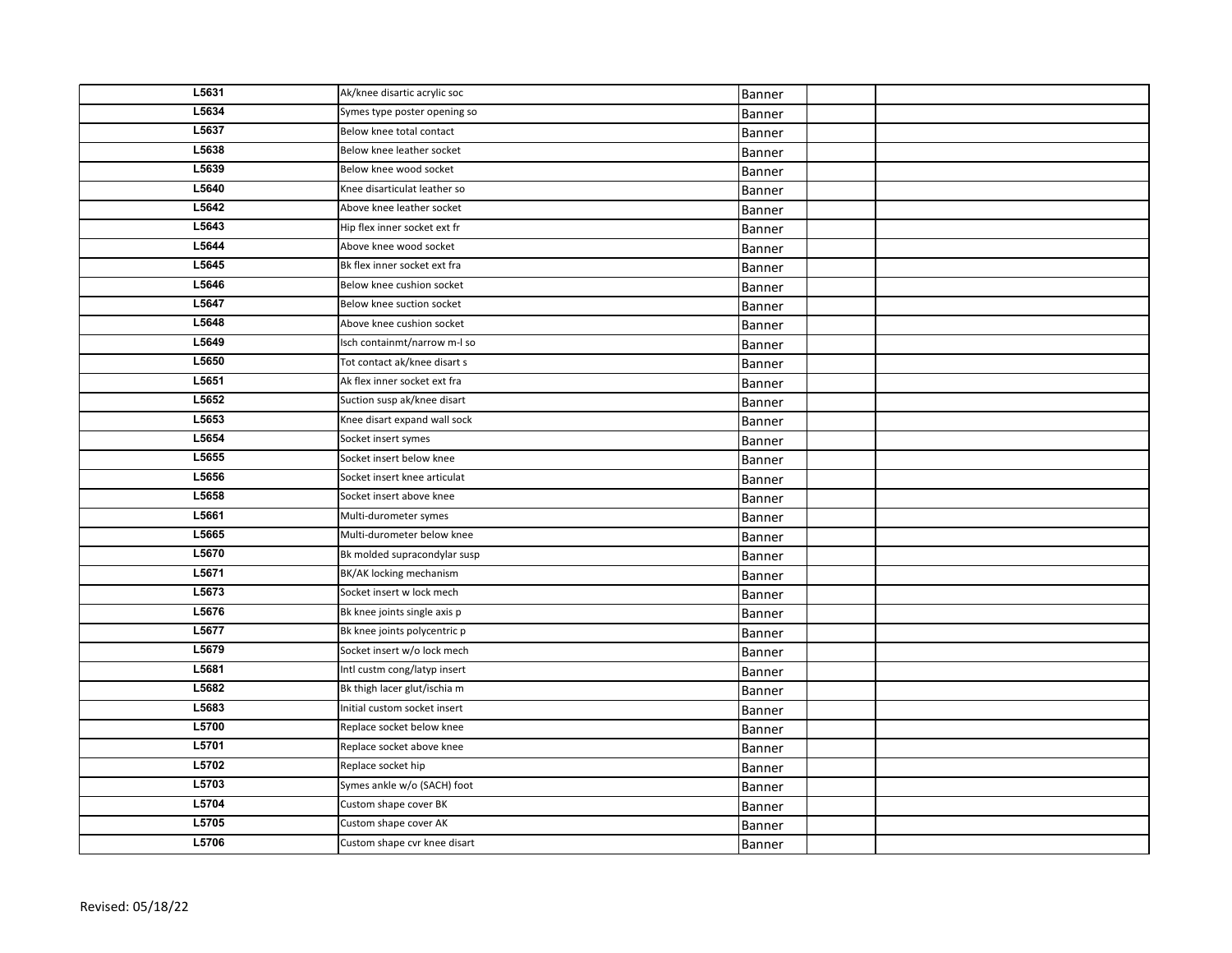| L5707 | Custom shape cvr hip disart  | Banner        |  |
|-------|------------------------------|---------------|--|
| L5710 | Kne-shin exo sng axi mnl loc | Banner        |  |
| L5711 | Knee-shin exo mnl lock ultra | Banner        |  |
| L5712 | Knee-shin exo frict swg & st | Banner        |  |
| L5714 | Knee-shin exo variable frict | Banner        |  |
| L5716 | Knee-shin exo mech stance ph | Banner        |  |
| L5718 | Knee-shin exo frct swg & sta | Banner        |  |
| L5722 | Knee-shin pneum swg frct exo | Banner        |  |
| L5724 | Knee-shin exo fluid swing ph | Banner        |  |
| L5726 | Knee-shin ext jnts fld swg e | Banner        |  |
| L5728 | Knee-shin fluid swg & stance | Banner        |  |
| L5780 | Knee-shin pneum/hydra pneum  | Banner        |  |
| L5781 | Lower limb pros vacuum pump  | Banner        |  |
| L5782 | HD low limb pros vacuum pump | Banner        |  |
| L5785 | Exoskeletal bk ultralt mater | Banner        |  |
| L5790 | Exoskeletal ak ultra-light m | Banner        |  |
| L5795 | Exoskel hip ultra-light mate | Banner        |  |
| L5810 | Endoskel knee-shin mnl lock  | Banner        |  |
| L5811 | Endo knee-shin mnl Ick ultra | Banner        |  |
| L5812 | Endo knee-shin frct swg & st | Banner        |  |
| L5814 | Endo knee-shin hydral swg ph | Banner        |  |
| L5816 | Endo knee-shin polyc mch sta | Banner        |  |
| L5818 | Endo knee-shin frct swg & st | Banner        |  |
| L5822 | Endo knee-shin pneum swg frc | Banner        |  |
| L5824 | Endo knee-shin fluid swing p | Banner        |  |
| L5826 | Miniature knee joint         | Banner        |  |
| L5828 | Endo knee-shin fluid swg/sta | Banner        |  |
| L5830 | Endo knee-shin pneum/swg pha | Banner        |  |
| L5840 | Multi-axial knee/shin system | Banner        |  |
| L5845 | Knee-shin sys stance flexion | Banner        |  |
| L5848 | Knee-shin sys hydraul stance | Banner        |  |
| L5855 | Mech hip extension assist    | <b>Banner</b> |  |
| L5856 | Elec knee-shin swing/stance  | Banner        |  |
| L5857 | Elec knee-shin swing only    | Banner        |  |
| L5858 | Stance phase only            | Banner        |  |
| L5910 | Endo below knee alignable sy | Banner        |  |
| L5920 | Endo ak/hip alignable system | Banner        |  |
| L5925 | Above knee manual lock       | Banner        |  |
| L5930 | High activity knee frame     | Banner        |  |
| L5940 | Endo bk ultra-light material | Banner        |  |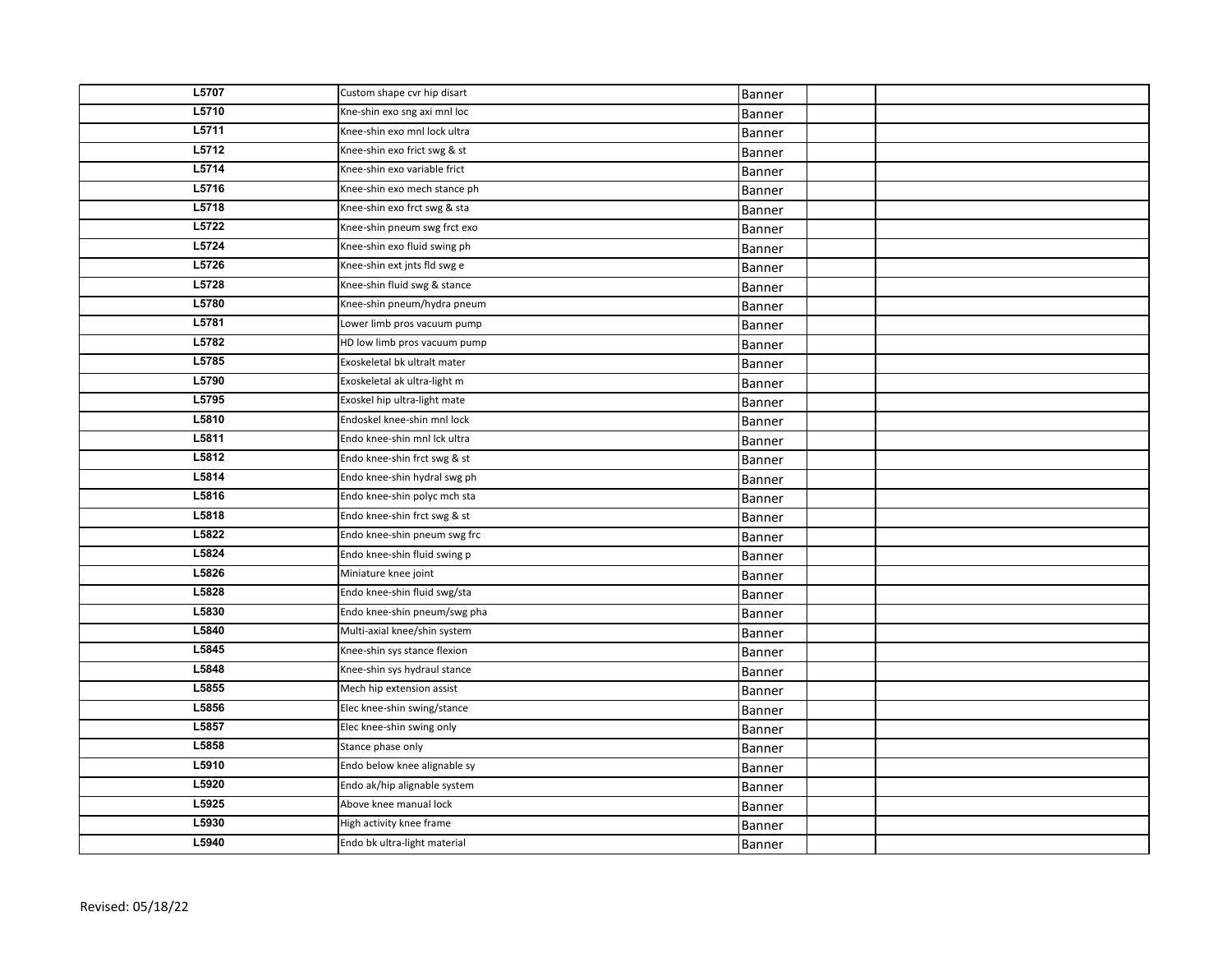| L5950 | Endo ak ultra-light material | Banner |  |
|-------|------------------------------|--------|--|
| L5960 | Endo hip ultra-light materia | Banner |  |
| L5961 | Endo poly hip, pneu/hyd/rot  | Banner |  |
| L5962 | Below knee flex cover system | Banner |  |
| L5964 | Above knee flex cover system | Banner |  |
| L5966 | Hip flexible cover system    | Banner |  |
| L5968 | Multiaxial ankle w dorsiflex | Banner |  |
| L5972 | Flexible keel foot           | Banner |  |
| L5973 | Ank-foot sys dors-plant flex | Banner |  |
| L5975 | Combo ankle/foot prosthesis  | Banner |  |
| L5976 | Energy storing foot          | Banner |  |
| L5978 | Ft prosth multiaxial ankl/ft | Banner |  |
| L5979 | Multi-axial ankle/ft prosth  | Banner |  |
| L5980 | Flex foot system             | Banner |  |
| L5981 | Flex-walk sys low ext prosth | Banner |  |
| L5982 | Exoskeletal axial rotation u | Banner |  |
| L5984 | Endoskeletal axial rotation  | Banner |  |
| L5986 | Multi-axial rotation unit    | Banner |  |
| L5987 | Shank ft w vert load pylon   | Banner |  |
| L5988 | Vertical shock reducing pylo | Banner |  |
| L5990 | User adjustable heel height  | Banner |  |
| L6000 | Part hand thumb rem          | Banner |  |
| L6010 | Part hand little/ring        | Banner |  |
| L6020 | Part hand no fingers         | Banner |  |
| L6050 | Wrst MLd sck flx hng tri pad | Banner |  |
| L6055 | Wrst mold sock w/exp interfa | Banner |  |
| L6100 | Elb mold sock flex hinge pad | Banner |  |
| L6110 | Elbow mold sock suspension t | Banner |  |
| L6120 | Elbow mold doub splt soc ste | Banner |  |
| L6130 | Elbow stump activated lock h | Banner |  |
| L6200 | Elbow mold outsid lock hinge | Banner |  |
| L6205 | Elbow molded w/ expand inter | Banner |  |
| L6250 | Elbow inter loc elbow forarm | Banner |  |
| L6300 | Shider disart int lock elbow | Banner |  |
| L6310 | Shoulder passive restor comp | Banner |  |
| L6320 | Shoulder passive restor cap  | Banner |  |
| L6350 | Thoracic intern lock elbow   | Banner |  |
| L6360 | Thoracic passive restor comp | Banner |  |
| L6370 | Thoracic passive restor cap  | Banner |  |
| L6380 | Postop dsg cast chg wrst/elb | Banner |  |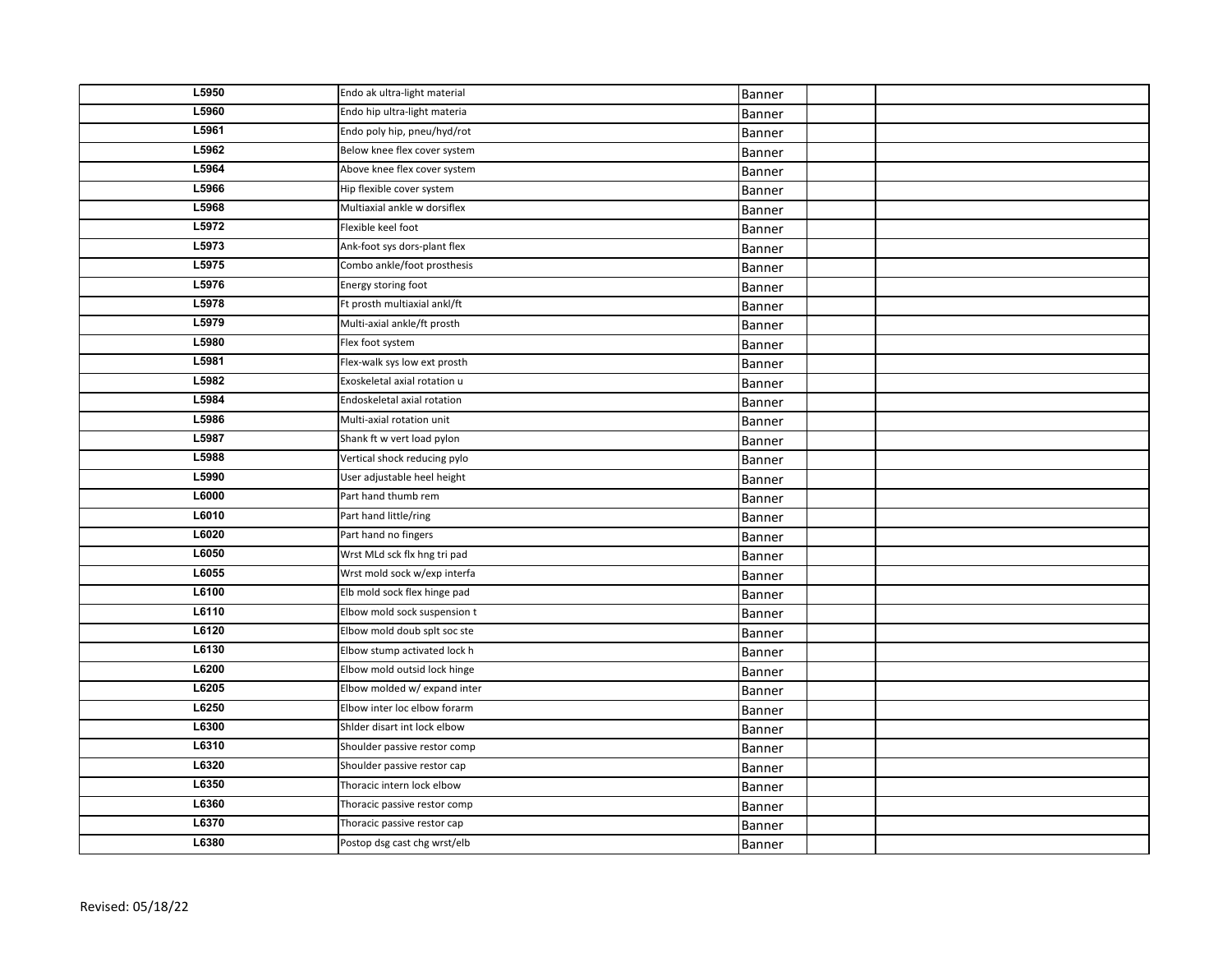| L6382 | Postop dsg cast chg elb dis/ | Banner |  |
|-------|------------------------------|--------|--|
| L6384 | Postop dsg cast chg shider/t | Banner |  |
| L6386 | Postop ea cast chg & realign | Banner |  |
| L6388 | Postop applicat rigid dsg on | Banner |  |
| L6400 | Below elbow prosth tiss shap | Banner |  |
| L6450 | Elb disart prosth tiss shap  | Banner |  |
| L6500 | Above elbow prosth tiss shap | Banner |  |
| L6550 | Shldr disar prosth tiss shap | Banner |  |
| L6570 | Scap thorac prosth tiss shap | Banner |  |
| L6580 | Wrist/elbow bowden cable mol | Banner |  |
| L6582 | Wrist/elbow bowden cbl dir f | Banner |  |
| L6584 | Elbow fair lead cable molded | Banner |  |
| L6586 | Elbow fair lead cable dir fo | Banner |  |
| L6588 | Shdr fair lead cable molded  | Banner |  |
| L6590 | Shdr fair lead cable direct  | Banner |  |
| L6611 | Additional switch, ext power | Banner |  |
| L6620 | Flexion/extension wrist unit | Banner |  |
| L6621 | Flex/ext wrist w/wo friction | Banner |  |
| L6623 | Spring-ass rot wrst w/ latch | Banner |  |
| L6624 | Flex/ext/rotation wrist unit | Banner |  |
| L6625 | Rotation wrst w/ cable lock  | Banner |  |
| L6628 | Quick disconn hook adapter o | Banner |  |
| L6637 | Nudge control elbow lock     | Banner |  |
| L6638 | Elec lock on manual pw elbow | Banner |  |
| L6645 | Shoulder flexion-abduction j | Banner |  |
| L6646 | Multipo locking shoulder jnt | Banner |  |
| L6647 | Shoulder lock actuator       | Banner |  |
| L6648 | Ext pwrd shider lock/unlock  | Banner |  |
| L6650 | Shoulder universal joint     | Banner |  |
| L6684 | Test socket shidr disart/tho | Banner |  |
| L6686 | Suction socket               | Banner |  |
| L6687 | Frame typ socket bel elbow/w | Banner |  |
| L6688 | Frame typ sock above elb/dis | Banner |  |
| L6689 | Frame typ socket shoulder di | Banner |  |
| L6690 | Frame typ sock interscap-tho | Banner |  |
| L6691 | Removable insert each        | Banner |  |
| L6692 | Silicone gel insert or equal | Banner |  |
| L6693 | Lockingelbow forearm cntrbal | Banner |  |
| L6694 | Elbow socket ins use w/lock  | Banner |  |
| L6695 | Elbow socket ins use w/o lck | Banner |  |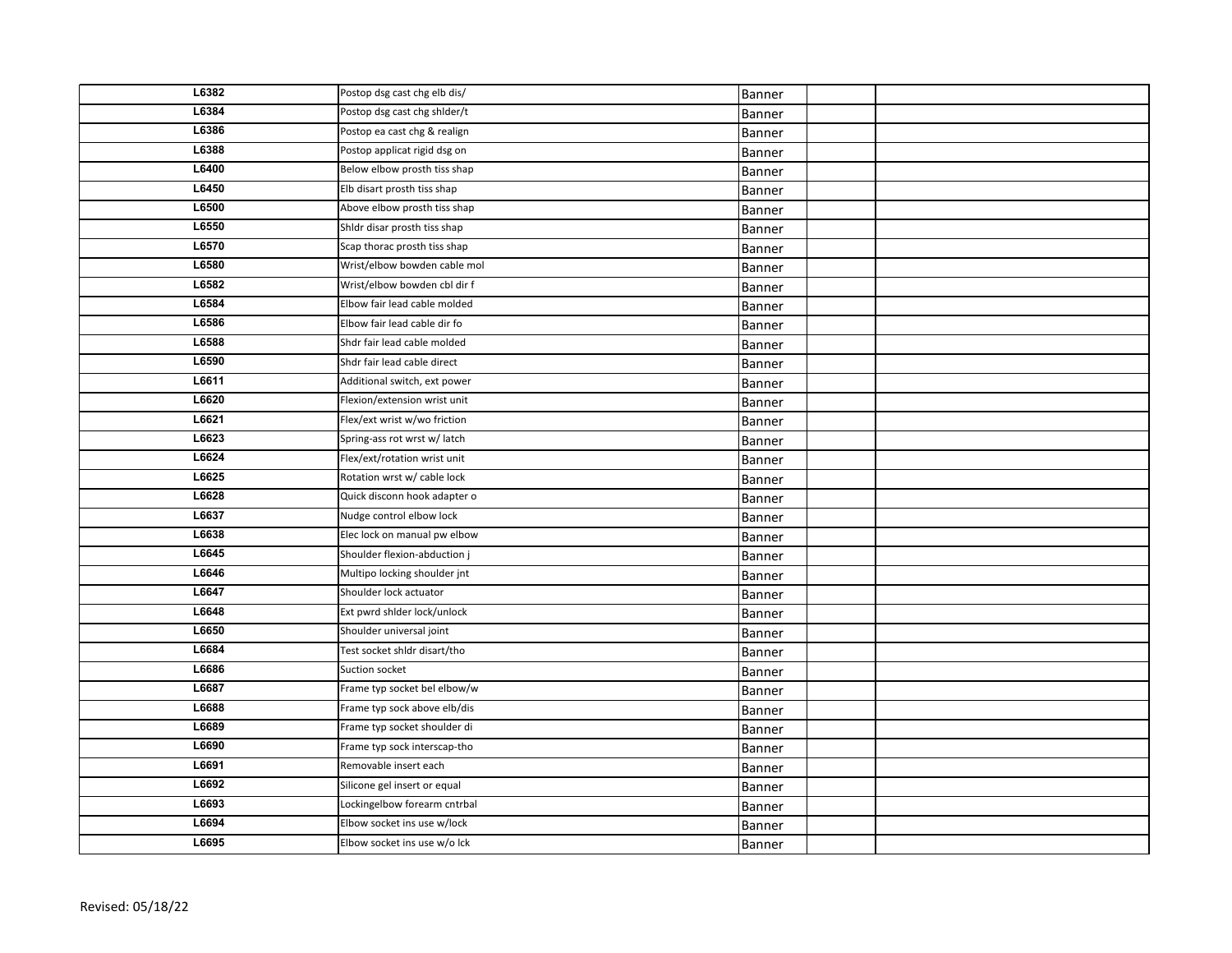| L6696 | Cus elbo skt in for con/atyp | Banner        |  |
|-------|------------------------------|---------------|--|
| L6697 | Cus elbo skt in not con/atyp | Banner        |  |
| L6698 | Below/above elbow lock mech  | Banner        |  |
| L6703 | Term dev, passive hand mitt  | Banner        |  |
| L6704 | Term dev, sport/rec/work att | Banner        |  |
| L6706 | Term dev mech hook vol open  | Banner        |  |
| L6707 | Term dev mech hook vol close | <b>Banner</b> |  |
| L6708 | Term dev mech hand vol open  | <b>Banner</b> |  |
| L6709 | Term dev mech hand vol close | <b>Banner</b> |  |
| L6711 | Ped term dev, hook, vol open | Banner        |  |
| L6712 | Ped term dev, hook, vol clos | Banner        |  |
| L6713 | Ped term dev, hand, vol open | Banner        |  |
| L6714 | Ped term dev, hand, vol clos | Banner        |  |
| L6721 | Hook/hand, hvy dty, vol open | Banner        |  |
| L6722 | Hook/hand, hvy dty, vol clos | Banner        |  |
| L6805 | Term dev modifier wrist unit | Banner        |  |
| L6881 | Term dev auto grasp feature  | Banner        |  |
| L6882 | Microprocessor control uplmb | Banner        |  |
| L6883 | Replc sockt below e/w disa   | Banner        |  |
| L6884 | Replc sockt above elbow disa | Banner        |  |
| L6885 | Replc sockt shldr dis/interc | Banner        |  |
| L6895 | Custom glove for term device | Banner        |  |
| L6900 | Hand restorat thumb/1 finger | Banner        |  |
| L6905 | Hand restoration multiple fi | Banner        |  |
| L6910 | Hand restoration no fingers  | Banner        |  |
| L6915 | Hand restoration replacmnt g | Banner        |  |
| L6920 | Wrist disarticul switch ctrl | Banner        |  |
| L6925 | Wrist disart myoelectronic c | Banner        |  |
| L6930 | Below elbow switch control   | Banner        |  |
| L6935 | Below elbow myoelectronic ct | Banner        |  |
| L6940 | Elbow disarticulation switch | Banner        |  |
| L6945 | Elbow disart myoelectronic c | Banner        |  |
| L6950 | Above elbow switch control   | Banner        |  |
| L6955 | Above elbow myoelectronic ct | Banner        |  |
| L6960 | Shldr disartic switch contro | Banner        |  |
| L6965 | Shldr disartic myoelectronic | Banner        |  |
| L6970 | Interscapular-thor switch ct | Banner        |  |
| L6975 | Interscap-thor myoelectronic | Banner        |  |
| L7007 | Adult electric hand          | Banner        |  |
| L7008 | Pediatric electric hand      | Banner        |  |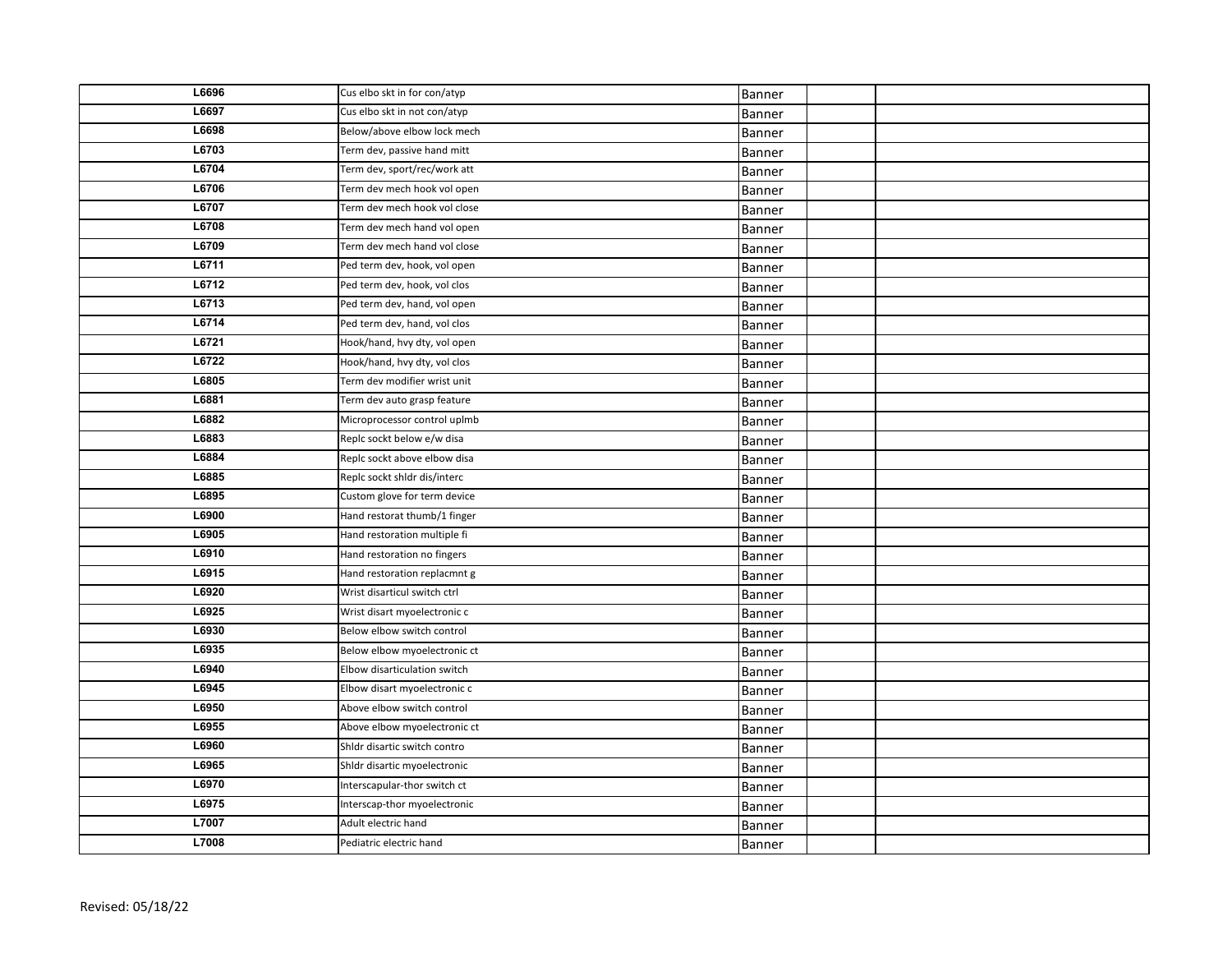| L7009 | Adult electric hook          | Banner |  |
|-------|------------------------------|--------|--|
| L7040 | Prehensile actuator          | Banner |  |
| L7045 | Pediatric electric hook      | Banner |  |
| L7170 | Electronic elbow hosmer swit | Banner |  |
| L7180 | Electronic elbow sequential  | Banner |  |
| L7181 | Electronic elbo simultaneous | Banner |  |
| L7185 | Electron elbow adolescent sw | Banner |  |
| L7186 | Electron elbow child switch  | Banner |  |
| L7190 | Elbow adolescent myoelectron | Banner |  |
| L7191 | Elbow child myoelectronic ct | Banner |  |
| L7364 | Twelve volt battery utah/equ | Banner |  |
| L7366 | Battery chrgr 12 volt utah/e | Banner |  |
| L7367 | Replacemnt lithium ionbatter | Banner |  |
| L7368 | Lithium ion battery charger  | Banner |  |
| L7401 | Add UE prost a/e ultlite mat | Banner |  |
| L7402 | Add UE prost s/d ultlite mat | Banner |  |
| L7403 | Add UE prost b/e acrylic     | Banner |  |
| L7404 | Add UE prost a/e acrylic     | Banner |  |
| L7405 | Add UE prost s/d acrylic     | Banner |  |
| L8035 | Custom breast prosthesis     | Banner |  |
| L8040 | Nasal prosthesis             | Banner |  |
| L8041 | Midfacial prosthesis         | Banner |  |
| L8042 | Orbital prosthesis           | Banner |  |
| L8043 | Upper facial prosthesis      | Banner |  |
| L8044 | Hemi-facial prosthesis       | Banner |  |
| L8045 | Auricular prosthesis         | Banner |  |
| L8046 | Partial facial prosthesis    | Banner |  |
| L8047 | Nasal septal prosthesis      | Banner |  |
| L8500 | Artificial larynx            | Banner |  |
| L8600 | Implant breast silicone/eq   | Banner |  |
| L8603 | Collagen imp urinary 2.5 ml  | Banner |  |
| L8605 | Inj bulking agent anal canal | Banner |  |
| L8609 | Artificial cornea            | Banner |  |
| L8610 | Ocular implant               | Banner |  |
| L8612 | Aqueous shunt prosthesis     | Banner |  |
| L8613 | Ossicular implant            | Banner |  |
| L8614 | Cochlear device              | Banner |  |
| L8615 | Coch implant headset replace | Banner |  |
| L8616 | Coch implant microphone repl | Banner |  |
| L8617 | Coch implant trans coil repl | Banner |  |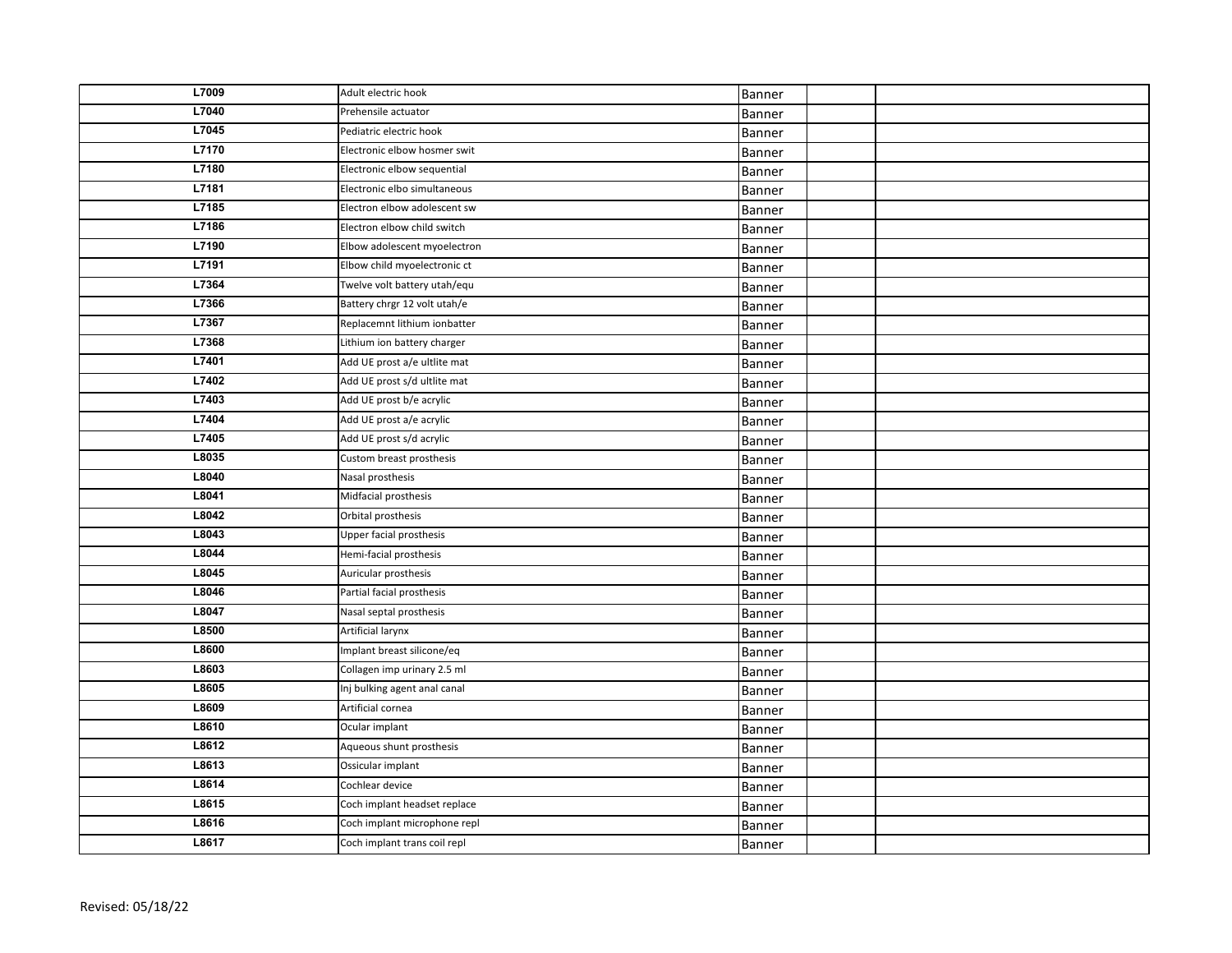| L8618 | Coch implant tran cable repl                                                      |               |         |                                 |
|-------|-----------------------------------------------------------------------------------|---------------|---------|---------------------------------|
| L8619 | Coch imp ext proc/contr rplc                                                      | Banner        |         |                                 |
| L8621 | Repl zinc air battery                                                             | Banner        |         |                                 |
|       |                                                                                   | Banner        |         |                                 |
| L8622 | Repl alkaline battery                                                             | Banner        |         |                                 |
| L8623 | Lith ion batt CID, non-earlyl                                                     | Banner        |         |                                 |
| L8624 | Lith ion batt CID, ear level                                                      | Banner        |         |                                 |
| L8627 | CID ext speech process repl                                                       | Banner        |         |                                 |
| L8628 | CID ext controller repl                                                           | Banner        |         |                                 |
| L8629 | CID transmit coil and cable                                                       | Banner        |         |                                 |
| L8630 | Metacarpophalangeal implant                                                       | Banner        |         |                                 |
| L8631 | MCP joint repl 2 pc or more                                                       | Banner        |         |                                 |
| L8641 | Metatarsal joint implant                                                          | Banner        |         |                                 |
| L8642 | Hallux implant                                                                    | Banner        |         |                                 |
| L8658 | Interphalangeal joint spacer                                                      | Banner        |         |                                 |
| L8659 | Interphalangeal joint repl                                                        | Banner        |         |                                 |
| L8670 | Vascular graft, synthetic                                                         | <b>Banner</b> |         |                                 |
| L8679 | Implantable neurostimulator, pulse generator, any type                            | Banner        |         |                                 |
| L8686 | Implantable neurostimulator, pulse generator, single array, non-rechargeable      | Banner        |         |                                 |
| L8689 | External recharg sys intern                                                       | Banner        |         |                                 |
| L8690 | Aud osseo dev, int/ext comp                                                       | Banner        |         |                                 |
| L8691 | Osseointegrated snd proc rpl                                                      | Banner        |         |                                 |
| L8692 | Non-osseointegrated snd proc                                                      | Banner        |         |                                 |
| L8693 | Aud osseo dev, abutment                                                           | Banner        |         |                                 |
| L8695 | External recharg sys extern                                                       | Banner        |         |                                 |
| L8699 | Prosthetic implant NOS                                                            | Banner        |         |                                 |
| L9900 | O&P supply/accessory/service                                                      | Banner        |         |                                 |
| M0076 | Prolotherapy                                                                      |               | eviCore | <b>MSK - Care Core National</b> |
| S0199 | Med abortion inc all ex drug                                                      | Banner        |         |                                 |
| S1040 | Cranial remolding orthosis                                                        | Banner        |         |                                 |
| S2118 | Metal on metal total hip resurfacing, including acetabular and femoral components |               | eviCore | <b>MSK - Care Core National</b> |
| S3800 | Genetic testing for ALS                                                           | Banner        |         |                                 |
| S3840 | DNA analysis for susceptibility to multiple endocrine neoplasia type 2            | <b>Banner</b> |         |                                 |
| S3841 | Genetic testing for retinoblastoma                                                | Banner        |         |                                 |
| S3842 | Genetic testing for Von Hippel-Landau disease                                     | Banner        |         |                                 |
| S3844 | DNA analysis for profound deafness                                                | Banner        |         |                                 |
| S3845 | Genetic testing for alpha-thalassemia                                             | Banner        |         |                                 |
| S3846 | Genetic testing for hemoglobin E beta-thalassemia                                 | Banner        |         |                                 |
| S3849 | Genetic testing for Niemann-Pick disease                                          | Banner        |         |                                 |
| S3850 | Genetic testing for sickle cell anemia                                            | Banner        |         |                                 |
| S3852 | Genetic testing for susceptibility to Alzheimer's                                 | Banner        |         |                                 |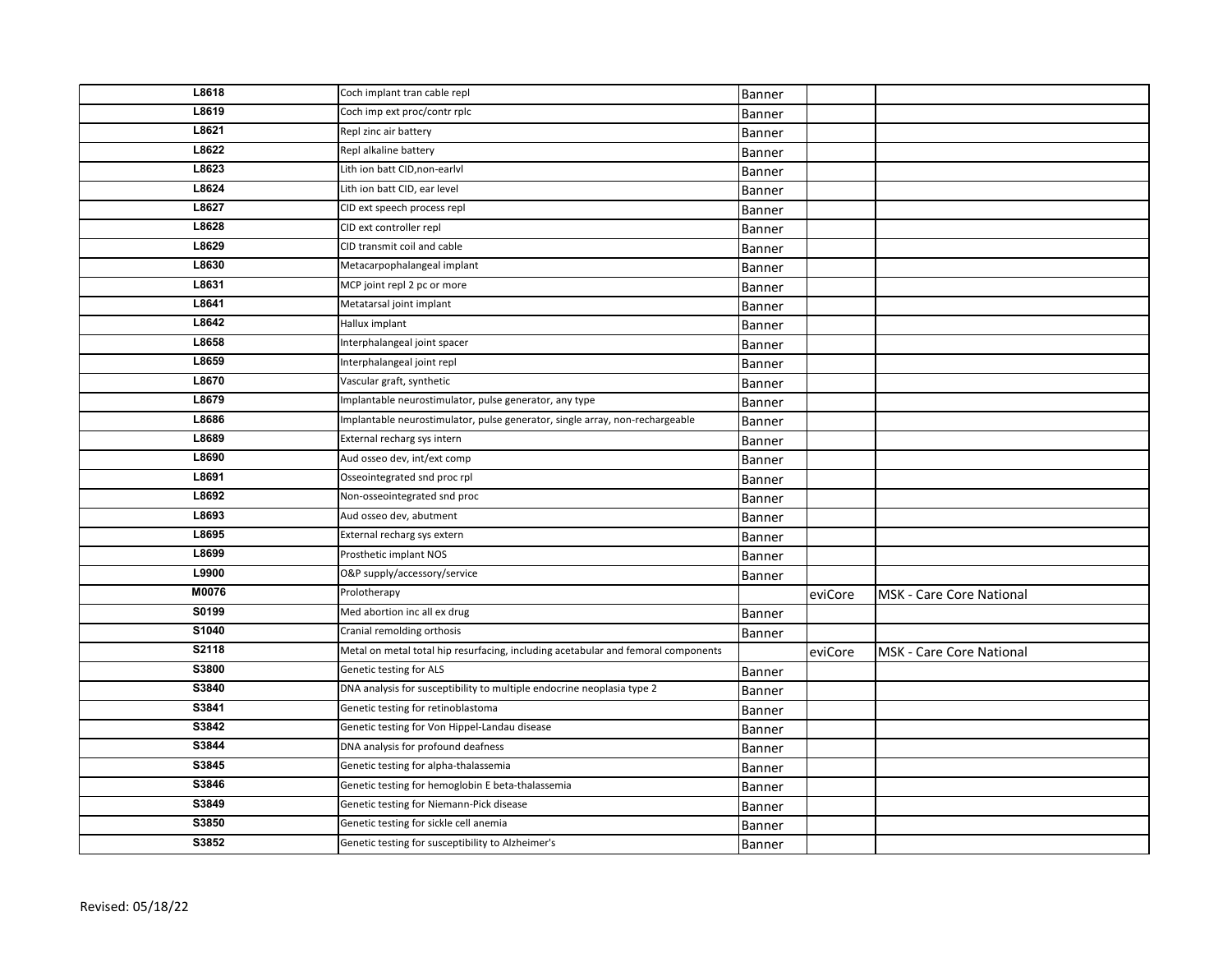| S3853 | Genetic testing for myotonic muscular dystrophy                           | Banner        |  |
|-------|---------------------------------------------------------------------------|---------------|--|
| S3854 | Genetic testing for management of breast cancer treatment                 | <b>Banner</b> |  |
| S3861 | Gen. testing for alpha subunit (SCN5A) & variants for susp. Brugada Synd. | Banner        |  |
| S3865 | Gene sequence analysis for hypertrophic cardiomyopathy                    | Banner        |  |
| S3866 | Genetic testing for hypertrophic cardiomyopathy                           | Banner        |  |
| S3870 | Genetic testing for developmental delay, autism spectrum disorder         | Banner        |  |
| S9433 | Medical food oral 100% nutr                                               | Banner        |  |
| S9434 | Modified solid food supplements for inborn errors of metabolism           | Banner        |  |
| S9435 | Medical foods for inborn errors of metabolism                             | Banner        |  |
| V2531 | Contact lens gas permeable                                                | Banner        |  |
| V2623 | Plastic eye prosth custom                                                 | Banner        |  |
| V2625 | Enlargemnt of eye prosthesis                                              | Banner        |  |
| V2627 | Scleral cover shell                                                       | Banner        |  |
| V5030 | Body-worn hearing aid air                                                 | Banner        |  |
| V5040 | Body-worn hearing aid bone                                                | Banner        |  |
| V5050 | Hearing aid monaural in ear                                               | Banner        |  |
| V5060 | Behind ear hearing aid                                                    | Banner        |  |
| V5070 | Glasses air conduction                                                    | Banner        |  |
| V5080 | Glasses bone conduction                                                   | Banner        |  |
| V5090 | Hearing aid dispensing fee                                                | Banner        |  |
| V5095 | Implant mid ear hearing pros                                              | Banner        |  |
| V5100 | Body-worn bilat hearing aid                                               | Banner        |  |
| V5120 | Body-worn binaur hearing aid                                              | <b>Banner</b> |  |
| V5130 | In ear binaural hearing aid                                               | <b>Banner</b> |  |
| V5140 | Behind ear binaur hearing ai                                              | Banner        |  |
| V5150 | Glasses binaural hearing aid                                              | Banner        |  |
| V5190 | Glasses cros hearing aid                                                  | Banner        |  |
| V5230 | Glasses bicros hearing aid                                                | Banner        |  |
| V5242 | Hearing aid, monaural, cic                                                | Banner        |  |
| V5243 | Hearing aid, monaural, itc                                                | Banner        |  |
| V5244 | Hearing aid, prog, mon, cic                                               | Banner        |  |
| V5245 | Hearing aid, prog, mon, itc                                               | Banner        |  |
| V5246 | Hearing aid, prog, mon, ite                                               | Banner        |  |
| V5247 | Hearing aid, prog, mon, bte                                               | Banner        |  |
| V5248 | Hearing aid, binaural, cic                                                | Banner        |  |
| V5249 | Hearing aid, binaural, itc                                                | Banner        |  |
| V5250 | Hearing aid, prog, bin, cic                                               | Banner        |  |
| V5251 | Hearing aid, prog, bin, itc                                               | Banner        |  |
| V5252 | Hearing aid, prog, bin, ite                                               | Banner        |  |
| V5253 | Hearing aid, prog, bin, bte                                               | Banner        |  |